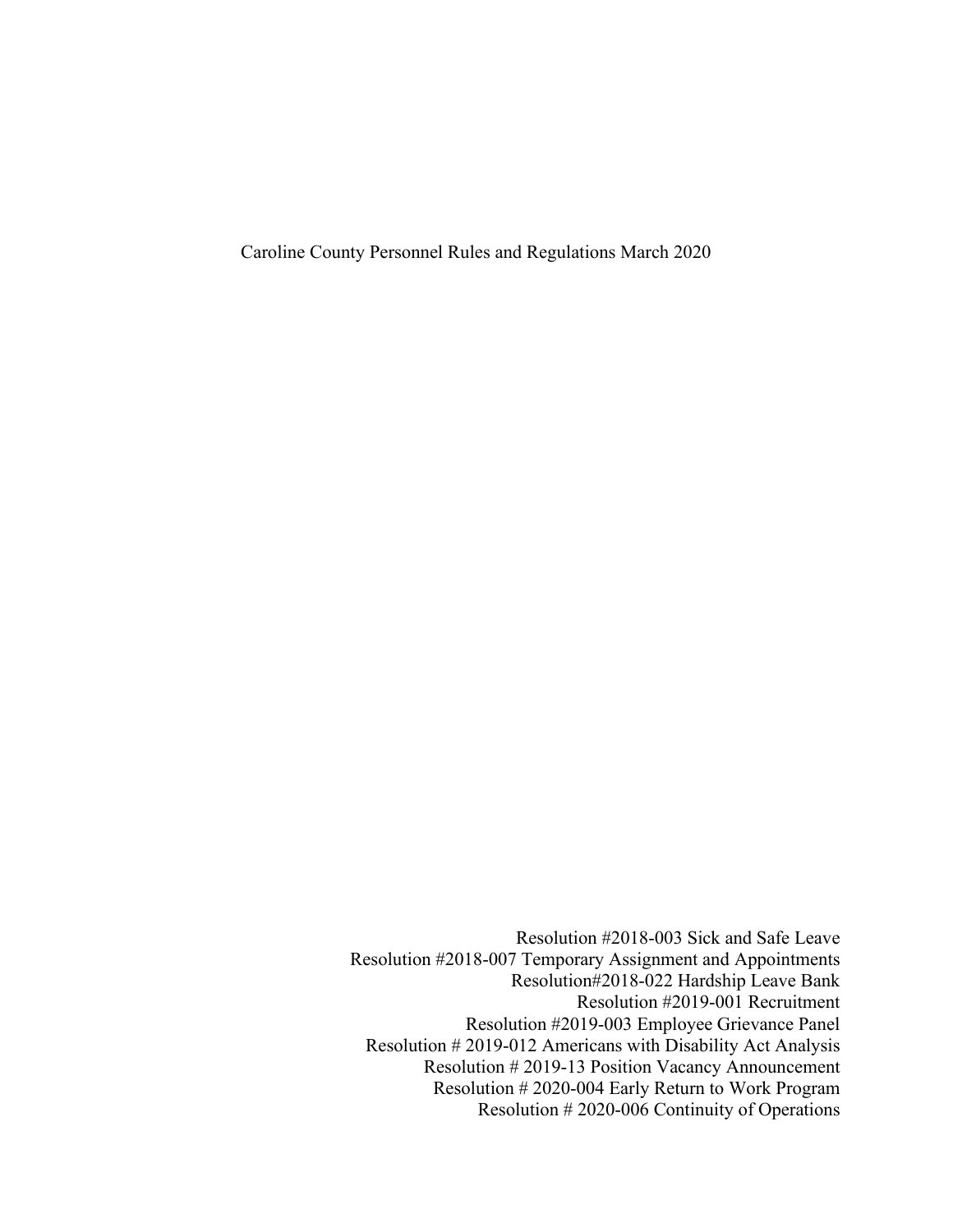# **Table of Contents**

| <b>CHAPTER LISTING</b> |                                                           | <b>PAGE</b> |
|------------------------|-----------------------------------------------------------|-------------|
| <b>CHAPTER 1</b>       | THE CAROLINE COUNTY PERSONNEL SYSTEM                      |             |
|                        |                                                           |             |
| <b>SECTION</b>         |                                                           |             |
| $1 - 101$              |                                                           |             |
|                        |                                                           |             |
| <b>SECTION</b>         |                                                           |             |
| $1 - 201$              | No Property Interest or Contractual Rights Created by the |             |
| $1 - 202$              |                                                           |             |
| $1 - 203$              | Freedom to Amend Rules and Regulations at Any Time 2      |             |
|                        |                                                           |             |
| <b>SECTION</b>         |                                                           |             |
| $1 - 301$              |                                                           |             |
| $1 - 302$              |                                                           |             |
| $1 - 303$              |                                                           |             |
|                        |                                                           |             |
| <b>SECTION</b>         |                                                           |             |
| $1-401$                |                                                           |             |
| $1-402$                |                                                           |             |
| $1-403$                |                                                           |             |
| <b>CHAPTER 2</b>       | <b>COUNTY EMPLOYMENT</b>                                  |             |
| <b>SECTION</b>         |                                                           |             |
| $2 - 101$              |                                                           |             |
| $2 - 102$              |                                                           |             |
| $2 - 103$              |                                                           |             |
| $2 - 104$              |                                                           |             |
| $2 - 105$              |                                                           |             |
| $2 - 106$              |                                                           |             |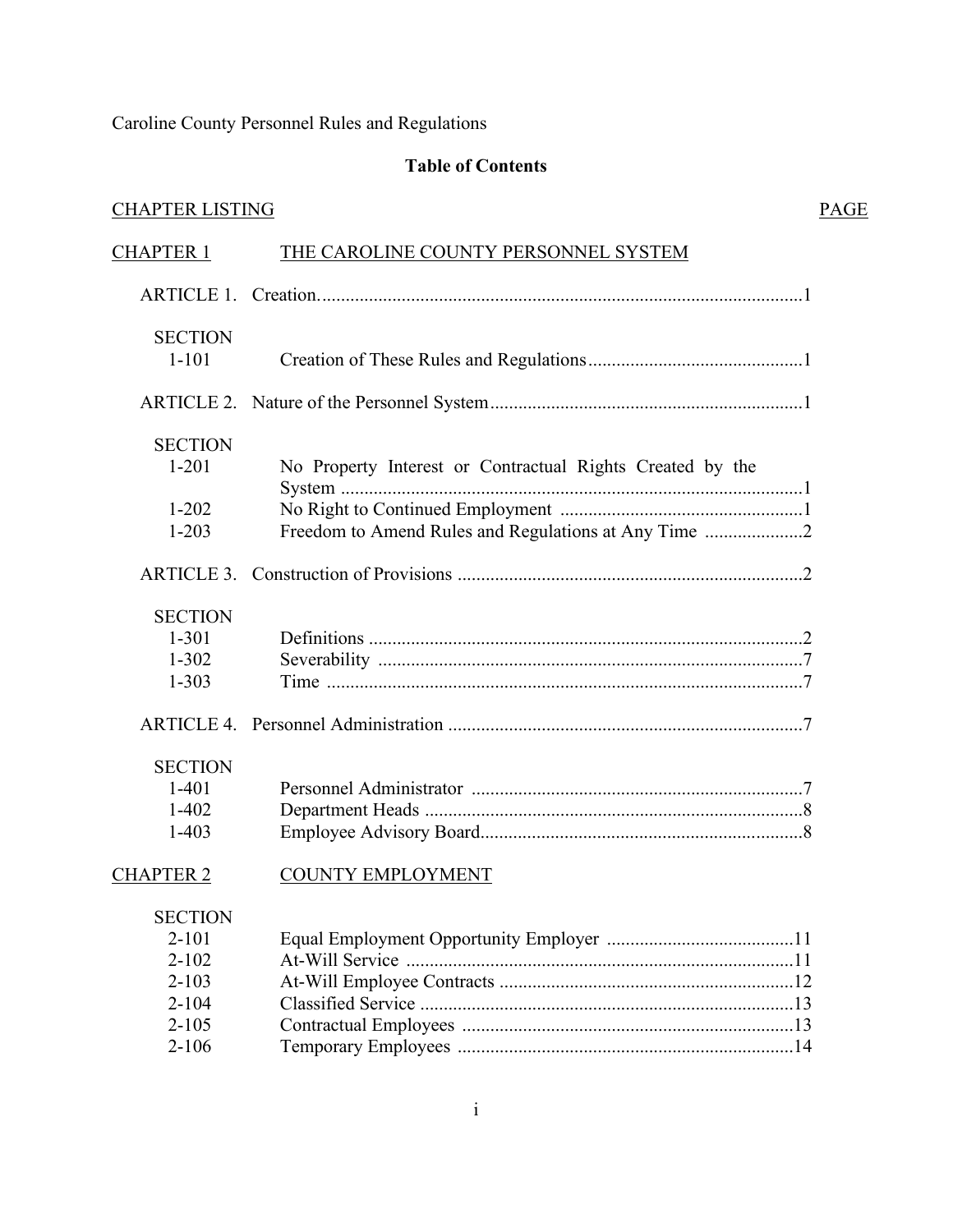# CHAPTER 3 RECRUITMENT AND SELECTION

| <b>SECTION</b>   |                                                                |  |
|------------------|----------------------------------------------------------------|--|
| $3-101$          |                                                                |  |
| $3 - 102$        |                                                                |  |
| $3 - 103$        |                                                                |  |
| $3 - 104$        |                                                                |  |
| $3 - 105$        |                                                                |  |
| $3 - 106$        |                                                                |  |
| $3 - 107$        | Criminal Background Investigation of Applicants 20             |  |
| $3 - 108$        |                                                                |  |
| $3 - 109$        |                                                                |  |
| $3 - 110$        |                                                                |  |
| $3 - 111$        | County Assistance to State Agencies, Units of State Government |  |
|                  |                                                                |  |
| <b>CHAPTER 4</b> | <b>WORK RULES</b>                                              |  |
| <b>SECTION</b>   |                                                                |  |
| $4 - 101$        | Respectful, Professional and Non-Discriminatory Workplace 23   |  |
| $4 - 102$        |                                                                |  |
| $4 - 103$        |                                                                |  |
| $4 - 104$        |                                                                |  |
| $4 - 105$        | General Policies Governing Employee Conduct 34                 |  |
| $4 - 106$        | Technology, Cellular Phone, E-Mail, Internet, and Telephone    |  |
| $4 - 107$        |                                                                |  |
| $4 - 108$        | Employee Use of Social Networking Software & Systems 39        |  |
| $4 - 109$        |                                                                |  |
| $4 - 110$        |                                                                |  |
| $4 - 111$        | Criminal Background Investigation of Employees43               |  |
| $4 - 112$        |                                                                |  |
| $4 - 113$        |                                                                |  |
| $4 - 114$        |                                                                |  |
| $4 - 115$        |                                                                |  |
|                  |                                                                |  |

# CHAPTER 5 DISCIPLINE OF EMPLOYEES

# SECTION

| $5 - 101$ |  |
|-----------|--|
| $5 - 102$ |  |
| $5 - 103$ |  |
| 5-104     |  |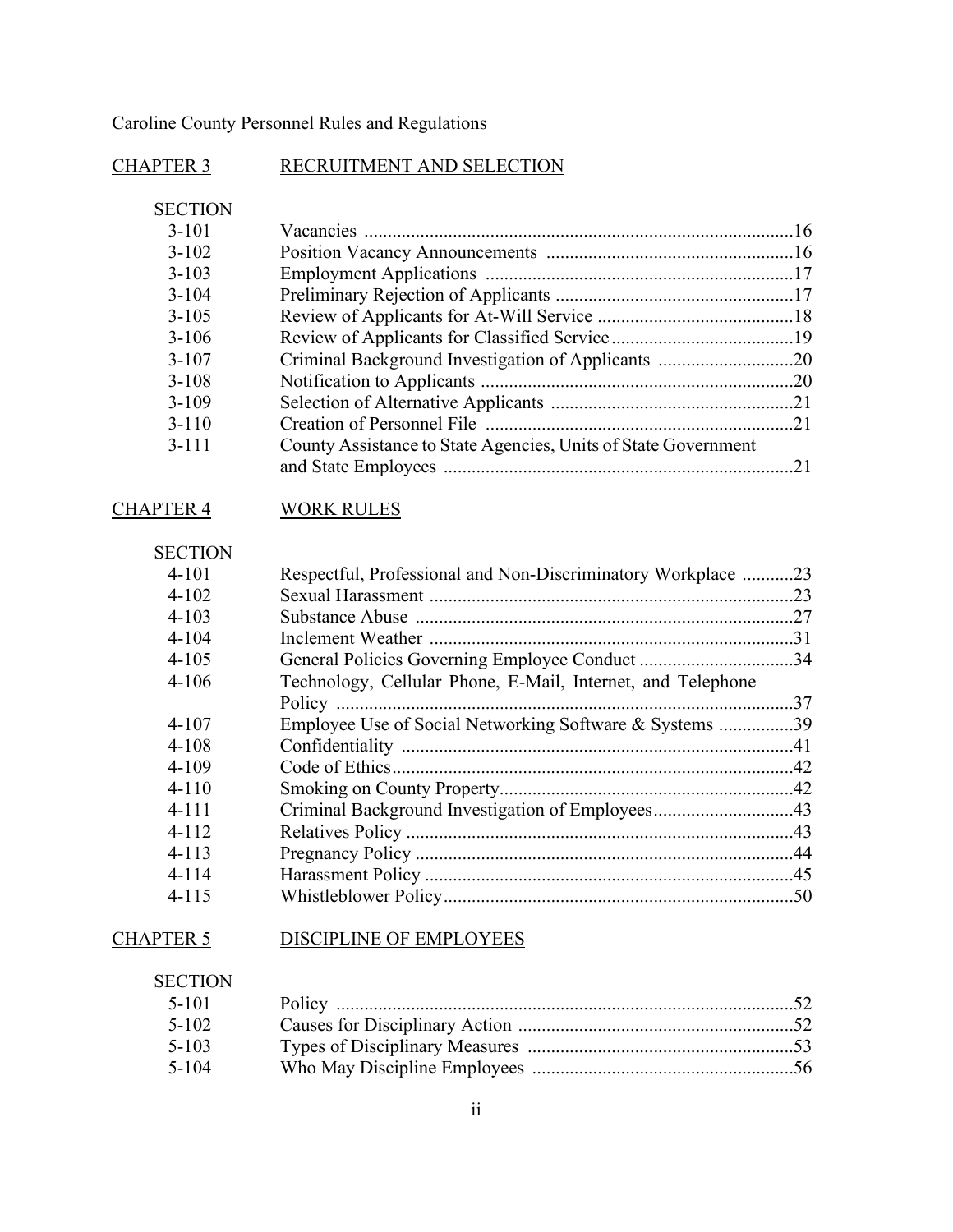| 5-105 | Suspension, In-grade Reduction, Demotion and Dismissal |  |  |  |
|-------|--------------------------------------------------------|--|--|--|
|       |                                                        |  |  |  |
| 5-106 |                                                        |  |  |  |

# CHAPTER 6 GRIEVANCE PROCEDURES

### SECTION

| $6 - 101$ |    |
|-----------|----|
| $6-102$   |    |
| $6 - 103$ |    |
| $6 - 104$ |    |
| $6 - 105$ |    |
| 6-106     |    |
| $6 - 107$ |    |
| 6-108     |    |
| $6 - 109$ |    |
| $6-110$   |    |
| 6-111     |    |
| 6-112     |    |
| $6 - 113$ |    |
| 6-114     |    |
| 6-115     |    |
| 6-116     | 70 |
|           |    |

# CHAPTER 7 PROBATION

### SECTION

## CHAPTER 8 LEAVE AND COUNTY EMPLOYEES

## SECTION

| $8 - 100$ |  |
|-----------|--|
| 8-101     |  |
| $8-102$   |  |
| $8 - 103$ |  |
| $8 - 104$ |  |
| $8 - 105$ |  |
| $8 - 106$ |  |
| 8-107     |  |
| 8-108     |  |
|           |  |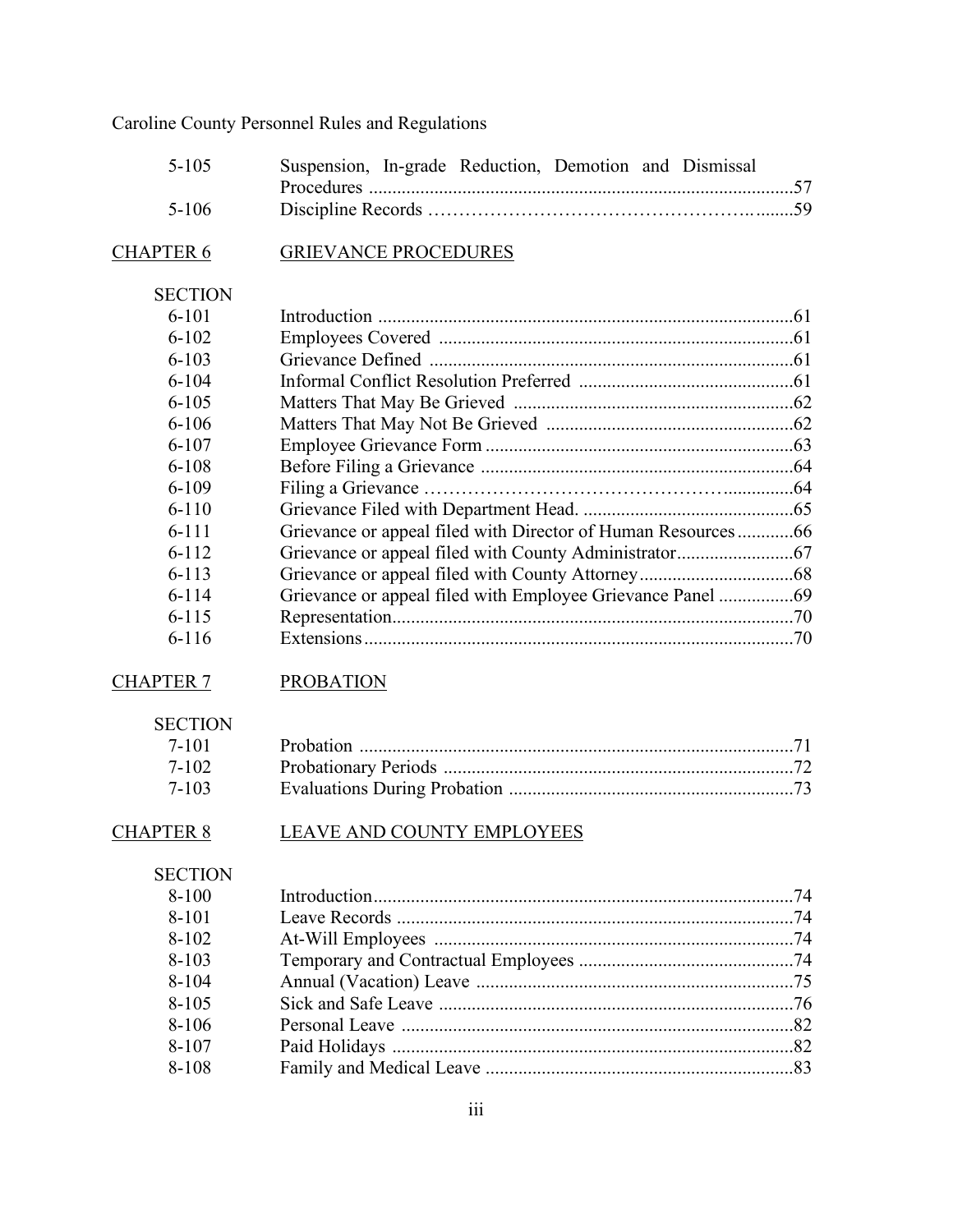| 8-109     |                                                            |  |
|-----------|------------------------------------------------------------|--|
| 8-110     |                                                            |  |
| 8-111     |                                                            |  |
| 8-112     |                                                            |  |
| 8-113     |                                                            |  |
| $8 - 114$ |                                                            |  |
| $8 - 115$ | Tracking Leave for Units of State Government Funded by the |  |
|           |                                                            |  |
|           |                                                            |  |

#### CHAPTER 9 RETIREMENT, HEALTH, AND OTHER BENEFITS

| 9-101     |  |
|-----------|--|
| $9 - 102$ |  |
| $9 - 103$ |  |
| $9 - 104$ |  |
| $9 - 105$ |  |
| 9-106     |  |
| 9-107     |  |
| 9-108     |  |
| 9-109     |  |

### CHAPTER 10 EMPLOYEE CAREER DEVELOPMENT AND EDUCATIONAL BENEFITS

#### SECTION

| $10-101$   |                                                            |  |
|------------|------------------------------------------------------------|--|
| $10 - 102$ | Administration of Employee Career Development Programs 104 |  |
| $10-103$   |                                                            |  |
| $10-104$   |                                                            |  |
| $10-105$   |                                                            |  |
| $10-106$   |                                                            |  |
| $10 - 107$ |                                                            |  |

# CHAPTER 11 EMPLOYEE PERFORMANCE EVALUATION

#### SECTION

| $11 - 101$ |                                                            |  |
|------------|------------------------------------------------------------|--|
| $11 - 102$ | Personnel Administrator and Performance Evaluations 108    |  |
| $11 - 103$ | Probationary Period and Performance Evaluation 109         |  |
| $11 - 104$ |                                                            |  |
| $11 - 105$ |                                                            |  |
| 11-106     | Performance Evaluation Overall Rating Appeal Procedure 111 |  |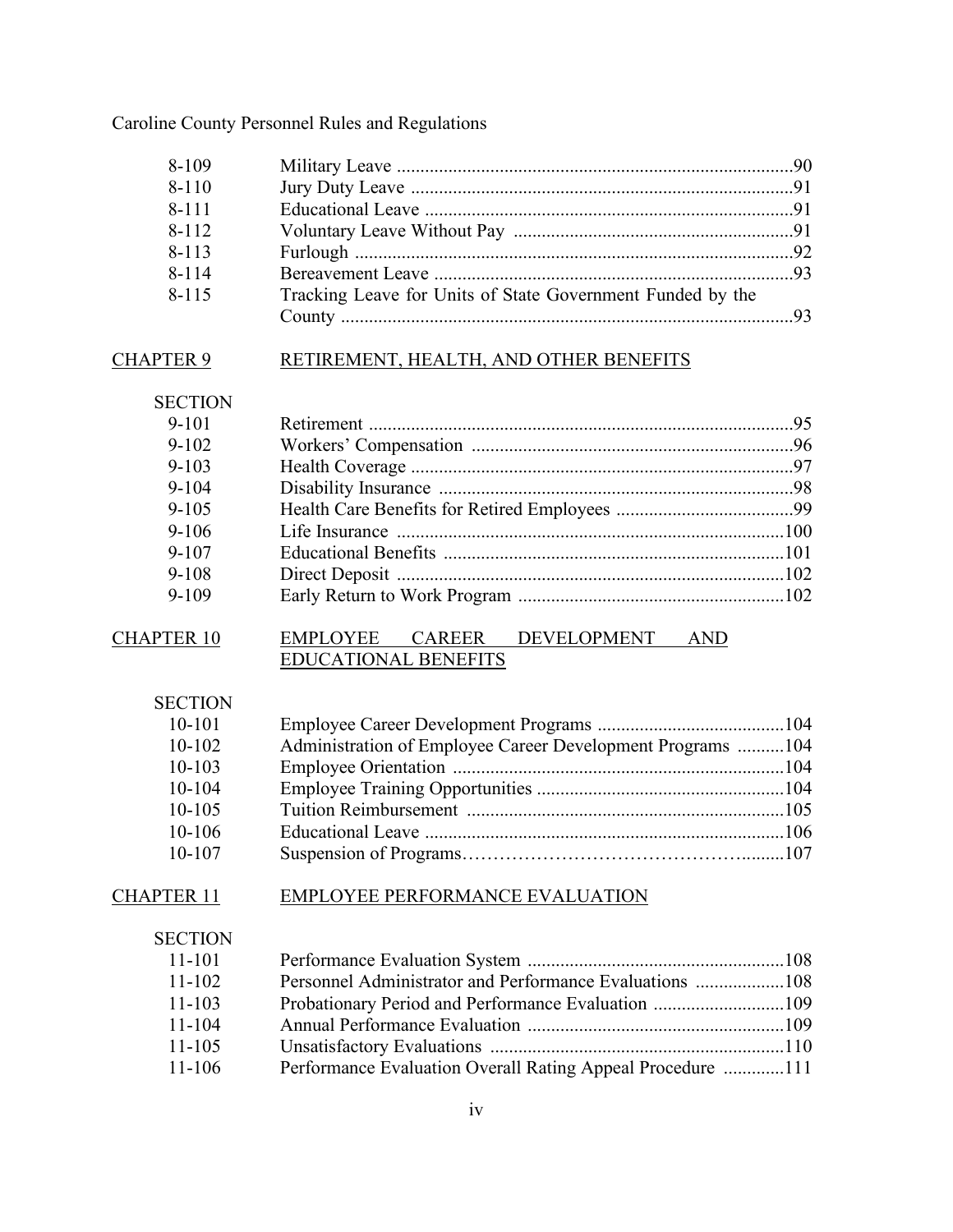| 11-107            |                                                           |
|-------------------|-----------------------------------------------------------|
| <b>CHAPTER 12</b> | <b>SEPARATIONS</b>                                        |
| <b>SECTION</b>    |                                                           |
| 12-101            |                                                           |
| 12-102            |                                                           |
| 12-103            |                                                           |
| 12-104            |                                                           |
|                   |                                                           |
| <b>CHAPTER 13</b> | <b>COMPENSATION</b>                                       |
| <b>SECTION</b>    |                                                           |
| 13-101            |                                                           |
| 13-102            |                                                           |
| 13-103            |                                                           |
| 13-104            |                                                           |
| 13-105            |                                                           |
| 13-106            |                                                           |
| 13-107            |                                                           |
| 13-108            |                                                           |
| 13-109            |                                                           |
| 13-110            |                                                           |
| 13-111            |                                                           |
| 13-112            | Compensation During Temporary Assignments 118             |
| 13-113            |                                                           |
| 13-114            |                                                           |
| 13-115            |                                                           |
| 13-116            | Compensation of On-Call Time for Non-Exempt Employees 123 |
| 13-117            |                                                           |
| <b>CHAPTER 14</b> | CONTINUITY OF OPERATIONS                                  |
| <b>SECTION</b>    |                                                           |
| 14-101            |                                                           |
| 14-102            |                                                           |
|                   |                                                           |
| <b>APPENDIX</b>   |                                                           |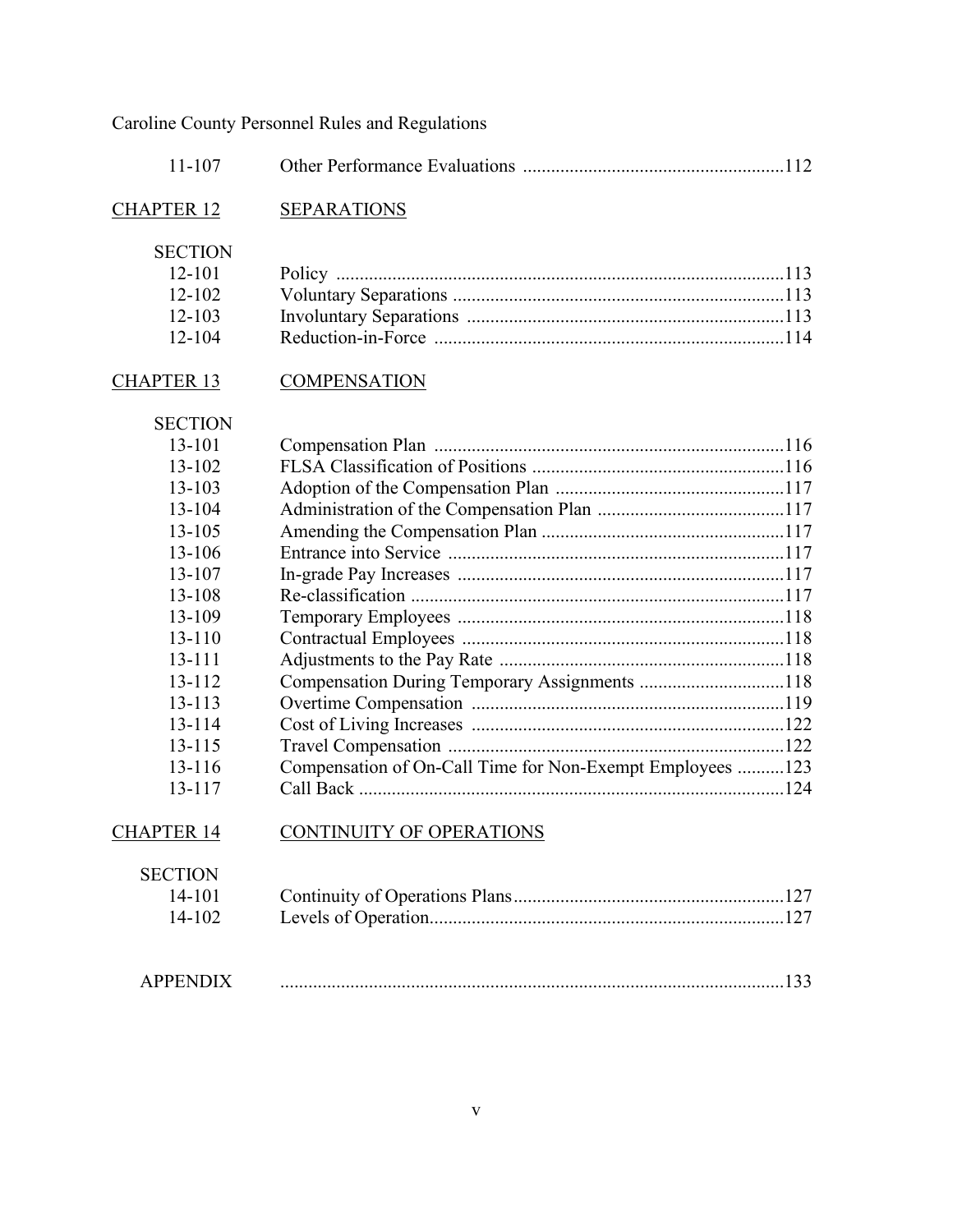#### **Chapter 1 The Caroline County Personnel System**

### **Article 1. Creation**

Section 1-101. Creation of These Rules and Regulations.

In furtherance of the provisions of Chapter 49 of the Code of Public Local Laws of Caroline County, Maryland, these Personnel Rules and Regulations, which constitute the Caroline County Personnel System, are hereby established.

### **Article 2. The Nature of the Personnel System**

Section 1-201. No Property Interest or Contractual Rights Created by the System.

These Personnel Rules and Regulations do not create any property interest in County employment or continued County employment. They do not create any contractual rights and are not intended to be contractual in nature. They establish procedures and guidelines pursuant to which the County and its Employees can be expected to interact, subject to amendment or modification at the sole option and discretion of the County Commissioners. Nothing in these Personnel Rules and Regulations shall prohibit the County Commissioners and/or the Office of Human Resources from instituting processes, forms, procedures, and/or administrative directives to implement or carry out these Personnel Rules and Regulations. Nothing in these Personnel Rules and Regulations shall be interpreted to limit in any way the power and authority of the County Commissioners by motion or resolution, to adjust rates of pay, work schedules, days and hours of employment, methods of scheduling work hours, methods of determining overtime eligibility, or otherwise manage, change, or alter any term or condition of employment, all of which power and authority rests in and may be exercised by the County Commissioners, in their discretion, to meet the County's obligation to operate under law within a balanced budget.

Section 1-202. No Right to Continued Employment.

- A. These Rules and Regulations do not create a continued right to employment.
- B. Employees may be dismissed without cause and at the discretion of the County Commissioners and the County Administrator whenever there are insufficient funds to cover all of the County positions currently filled. When positions are being eliminated for fiscal reasons, no special consideration need be given to Employees on the basis of tenure or years of service with the County.<sup>1</sup>

<sup>1</sup> Pursuant to the Age Discrimination and Employment Act, a senior Employee with a good performance record may not be eliminated in favor of a junior Employee merely because the senior Employee is paid more. *See* Section 12- 104, *infra*.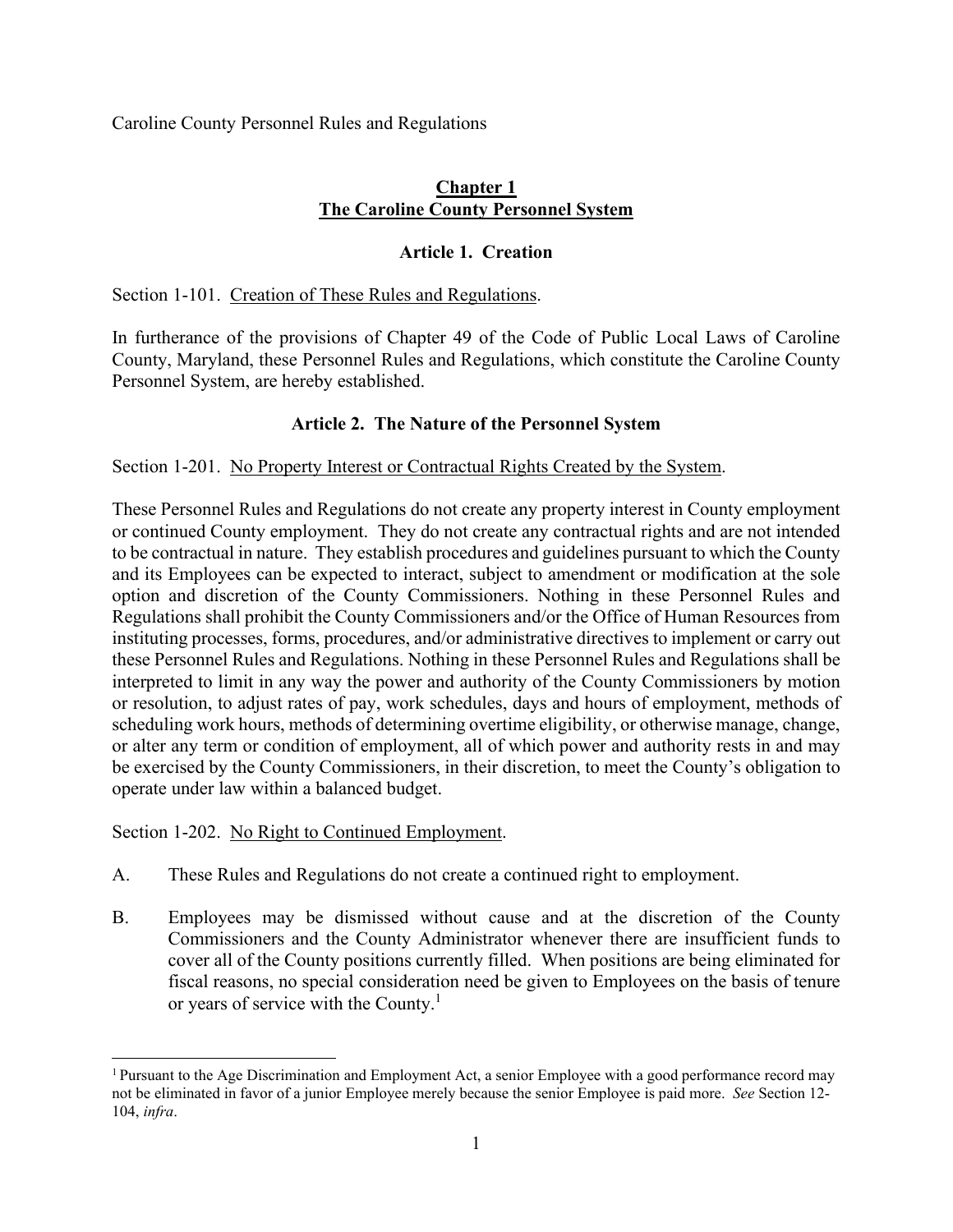C. The County Administrator may recommend a restructuring or reorganization of departments, agencies, and working units, and may recommend the reallocation or elimination of position functions, and the County Commissioners may restructure or reorganize departments, agencies and working units, reallocate or eliminate position functions, and may eliminate positions that are no longer deemed necessary to delivering any service or work product of the County at any time and at their sole discretion and pleasure. (*See* Section 12-104).

### Section 1-203. Freedom to Amend Rules and Regulations at Any Time.

Employer reserves the right to amend, supplement, rescind or otherwise revise any and every provision of these Rules and Regulations, in whole or in part, at any time.

### **Article 3. Construction of Provisions**

Section 1-301. Definitions.

- A. "Anniversary date" means the month and the day an Employee was hired.
- B. "At-Will Employee" shall mean and include those At-Will Employees who serve at the pleasure of the County Commissioners. (*See* Section 2-102). At-Will Employees also are exempt from the overtime pay provisions of the Fair Labor Standards Act ("FLSA"). (*See* 29 U.S.C § 213 and 29 C.F.R Part 541).
- C. "Class" shall mean and refer to the Employee or Employees who are described by and work within a Class Specification.
- D. "Classified Employee" is a Full-Time Employee or a Part-Time Employee who has successfully completed any applicable probation period (*see* Chapter 7) and may only be fired for cause. (*See* Section 2-104). If a Classified Employee also is exempt from the overtime pay provisions of the Fair Labor Standards Act, the Class Specification for such Employee's position shall so state.
- E. "Class Specification" shall mean and refer to the document that describes the minimum qualifications and the duties and responsibilities of each position in the County's Compensation Plan. The Class Specification shall state whether the position is At-Will, in the Classified Service, or has some other designation and, if a person filling the position is an FLSA-Exempt Employee (*i.e.*, is exempt from the overtime pay provisions of the Fair Labor Standards Act) or is a Non-FLSA Exempt Employee (*i.e.*, is entitled to overtime pay for overtime hours worked) (*see* Section 13-102).
- F. "Classified Service" consists of all of the positions filled by Classified Employees. (*See* Section 2-104).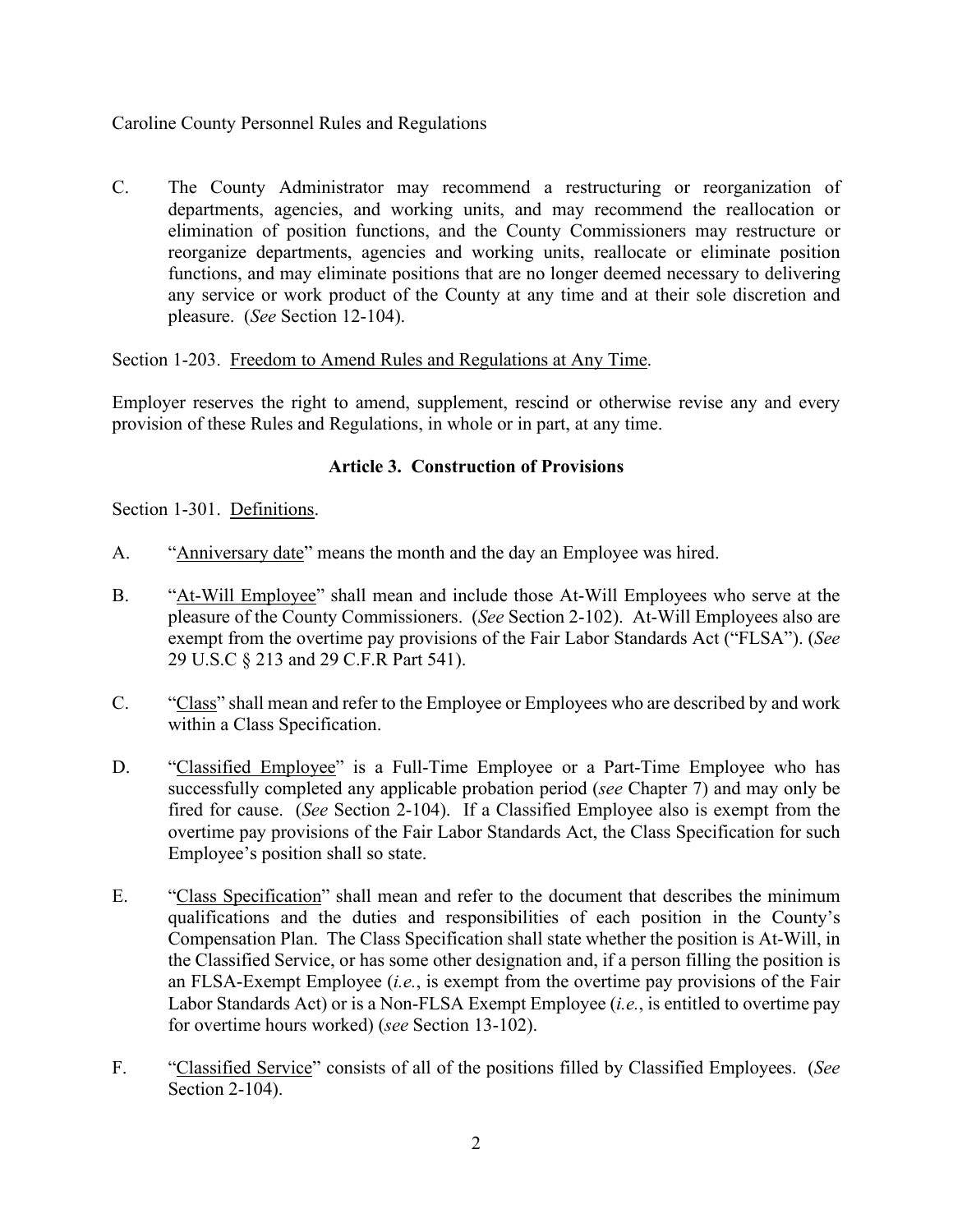- G. "Compensation Plan" means the plan prepared pursuant to Chapter 13 of these Personnel Rules and Regulations that determines the grade/level and steps (*i.e.*, the range of pay) for each Class Specification within the Personnel System.
- H. "Contractual Employee" means an Employee hired under a written contract that establishes the terms of employment and is signed by the Employee and the Personnel Administrator with the consent of the County Commissioners. (*See* Section 2-105).
- I. "County Commissioners" means the County Commissioners of Caroline County, Maryland, a body corporate and politic and a political subdivision of the State of Maryland. In these Personnel Rules and Regulations, "County Commissioners," "County," and "Employer" may be used interchangeably.
- J. "County" means the "County Commissioners" or the "Employer."
- K. "Department Head" means the person who is responsible for the overall management and administration of a County department or agency and who reports to no one other than the County Administrator or the County Commissioners.
- L. "Employee" means a person hired to serve the Employer in an employment relationship. Such term excludes persons appointed to serve on a County board, commission, task force or special committee, in such capacity, independent contractors, and similar arrangements. Employees in the Sheriff's Office, the Office of the State's Attorney, the Circuit Court, or any other agency or unit of State government are not Employees of Employer and are not included within the meaning of the term "Employee" as defined in this subsection.
- M. "Employer" means the "County Commissioners" or the "County."
- N. "Equipment" shall mean and refer to any personal property that is owned, purchased, leased or borrowed by the County and used for County business including, but not limited to, any analog, digital or electronic communication systems, cellular phones, computer equipment, electronic mail (e-mail), the internet, the telephone system, intellectual property, and electronic and digitized information and systems.
- O. "Essential Employee" means an Employee who fills a position that is fundamental to the public service mission in the following departments: Emergency Management, Public Works, Emergency Medical Services, and Corrections. (*See* Section 4-104.B).
- P. "Exempt Employee" shall mean an Employee who is paid a salary and who, pursuant to the Fair Labor Standards Act ("FLSA") including the exemptions for executive, administrative, professional, computer/technological employees, and other exempt classes of employees has been determined to be exempt from the overtime pay requirements of the FLSA and, therefore, is not entitled to overtime pay or compensatory time off.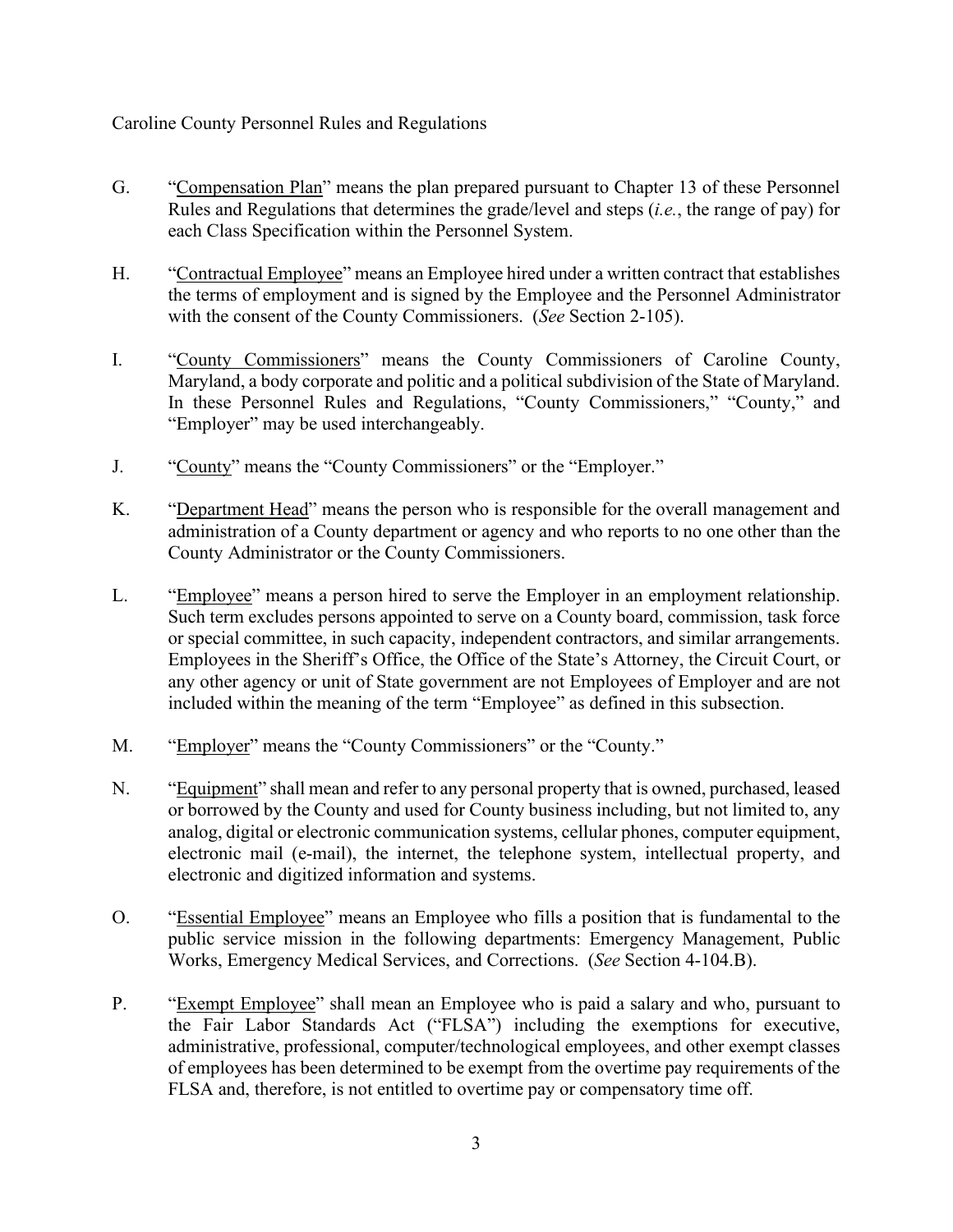- Q. "Full-Time Employee" means an Employee who is regularly scheduled to work at least 40 hours each week, or other such other schedule permitted to be treated as a comparable, normal full-time work period under the FLSA.
- R. "Furlough" means when an Employee is placed on leave without pay for budgetary reasons pursuant to Section 8-113 of these Personnel Rules and Regulations.
- S. "Liberal Leave Policy" means a policy allowing Employees who are not designated as Essential Employees to be absent for a portion of a workday or the entire workday and charged paid leave (i.e., annual, compensatory or personal) or leave without pay, as appropriate, for the period of the absence. Employees must notify their supervisors if they intend to take liberal leave. (*See* Section 4-104*).*
- T. "Non-Exempt Employee" means an Employee who, pursuant to the FLSA, is entitled to overtime pay for overtime hours worked and who is eligible to earn compensatory time off.
- U. "Part-Time Employee" means an Employee who is regularly scheduled to work less than 40 hours each week.
- V. "Permanent Employee" means a Full-Time or a Part-Time, Classified or At-Will, Employee who is not a Probationary Employee. Contractual and Temporary Employees are not Permanent Employees.
- W. "Personnel Administrator" means that Employee appointed by the County Commissioners to be responsible for managing the day to day responsibilities and functions set forth in sub-section 18-6.C(3) of the Code of Public Local Laws of Caroline County, as assigned by the County Administrator, together with the overall responsibility for the County Personnel System and the attendant functions and responsibilities thereof as set forth in the County's Personnel Rules and Regulations and as may be prescribed elsewhere in the Code, as assigned by the County Administrator, and shall perform such other duties as may be assigned by the County Administrator and the County Commissioners.. The Director of Human Resources, unless otherwise determined by the County Commissioners, serves as the Personnel Administrator. These titles can be used interchangeably throughout the Personnel Rules and Regulations.
- X. "Personnel and Benefits Coordinator" means that Employee designated and tasked by the Personnel Administrator to assist him/her in the daily management of human resources functions. The Assistant Director of Human Resources, unless otherwise determined by the Director of Human Resources, serves as the Personnel and Benefits Coordinator. These titles can be used interchangeably throughout the Personnel Rules and Regulations.
- Y. "Personnel System" means the Caroline County Personnel System. (*See* § 1-101.)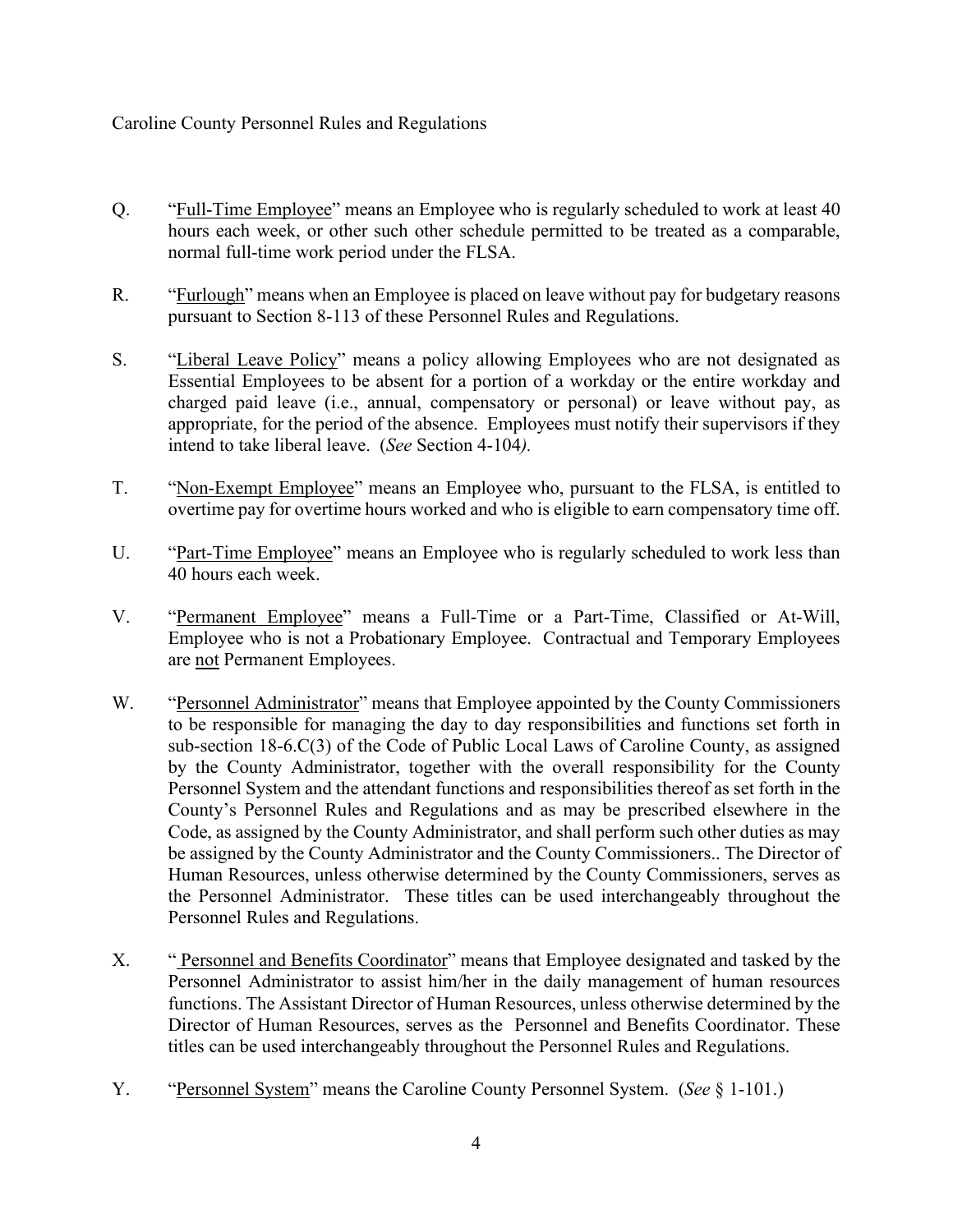- Z. "Probationary Employee" means an Employee who is serving a probationary period as provided in Chapter 7 of these Personnel Rules and Regulations.
- AA. "Safety Sensitive Employee" means an Employee that occupies a position that frequently requires such Employee to operate a vehicle or operate equipment that may pose a danger to Employee or others working with Employee. A more complete definition is contained in Section 4-103G.5. The Personnel Administrator shall maintain a list of the Safety Sensitive positions that have been developed by the Personnel Administrator and the Department Heads.
- BB. "Service" means the act of being employed by the Employer as an Employee and fulfilling the duties and obligations inherent in and attendant to the Class Specification for the position being filled by Employee.
- CC. "Temporary Employee" means an Employee who is hired as an at-will Employee under the condition that employment with the Employer shall not be permanent while in this status. Temporary Employees include seasonal workers and persons hired for a special or limited function, a summer Employee or someone hired for a special function of limited duration. (*See* Section 2-106).
- DD. "Prohibited Offense" means, as to an applicant for employment or the application to volunteer for any County managed or related activity, (1) conviction of a Crime of Violence, (2) conviction of a Sexual Offense, (3) determination of Sex Offender status, or (4) registration, or a requirement to register, on the Sex Offender Registry or the Child Abuse or Neglect Central Registry. Findings of abuse shall be deemed a per se Prohibited Offense. Findings of neglect may, upon review by the Director of Human Resources and the County Administrator, be waived.
- EE. "Crime of Violence" means a crime any crime described in § 14-101 of the Criminal Law Article of the Annotated Code of Maryland. All references to provisions of current law include subsequent amendments, relocation or renumbering in the Annotated Code, and successor provisions.
- FF. "Sexual Offense" means any offense or conduct described in §§ 3-303 through 3-315 of the Criminal Law Article of the Annotated Code of Maryland.
- GG. "Sex Offender" means a person described in § 11-701 of the Criminal Procedure Article of the Annotated Code of Maryland.
- HH. "Sex Offender Registry" means the registry described in Subtitle 7 of Title 11 of the Criminal Procedure Article of the Annotated Code of Maryland.
- II. "Child Abuse or Neglect Central Registry" means the registry described in § 5-714 of the Family Law Article of the Annotated Code of Maryland.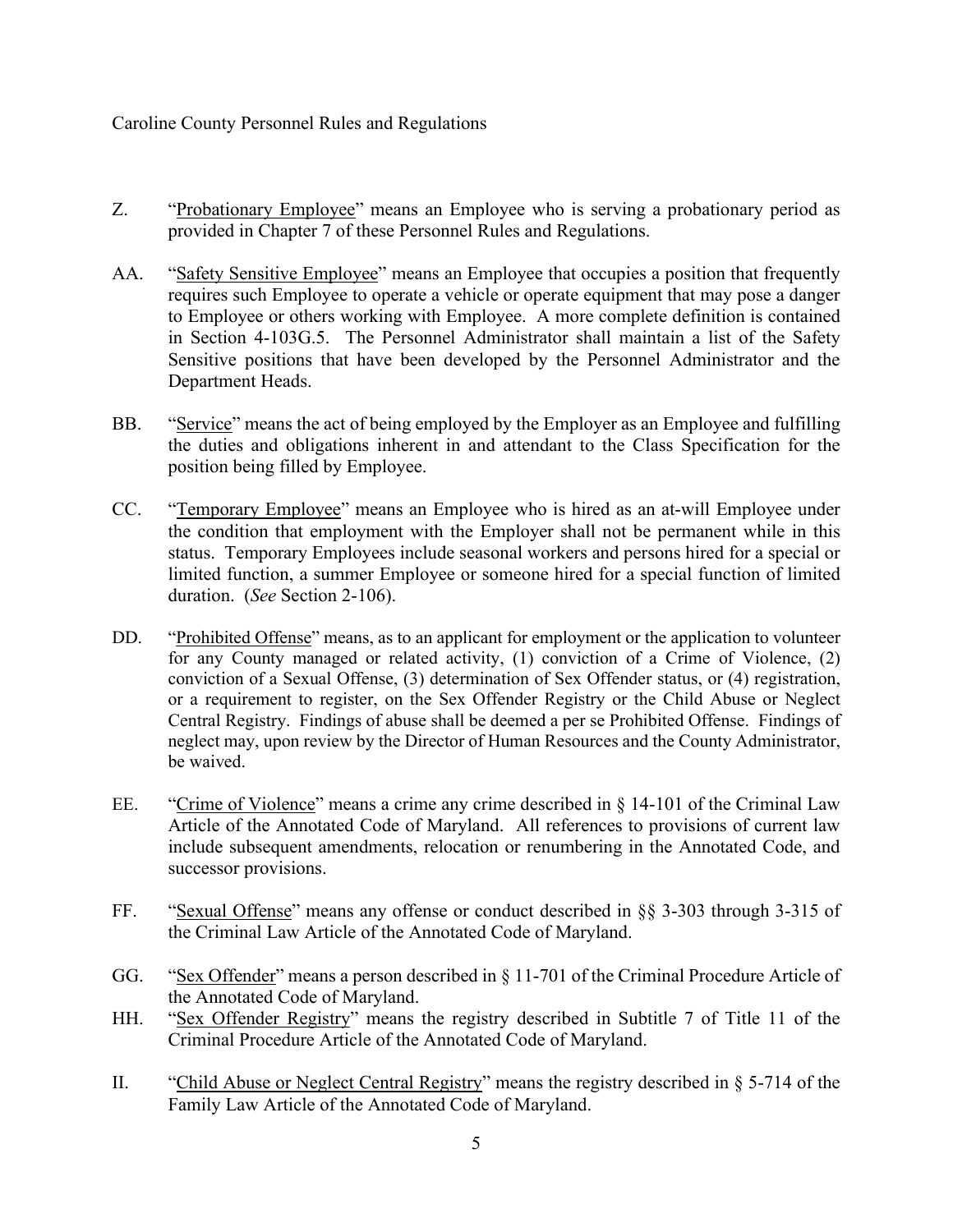- JJ. "Criminal Background Check" means a thorough check and review of the criminal background or history of an applicant of volunteer, including the NCIC, CJIS, and other related federal and state systems, as well as a check against the Sex Offender Registry and the Child Abuse or Neglect Central Registry. Use of the central registry shall be restricted to screening for employment or volunteer activities in which the individual will come into contract with children (child caring institutions, schools, recreation and parks, emergency medical services, police protection, corrections) and other positions for which it is likely the individual will come into contact with children.
- KK. "Abbreviated Criminal Background Check" means a criminal background report obtained through an acceptable third party reporting system as determined by the Director of the Office of Human Resources and the County Attorney, together with a check against the Sex Offender Registry and the Child Abuse and Neglect Central Registry. Use of the central registry shall be restricted to screening for employment or volunteer activities in which the individual will come into contract with children (child caring institutions, schools, recreation and parks, emergency medical services, police protection, corrections) and other positions for which it is likely the individual will come into contact with children.
- LL. "Covered Volunteer" means, for the purposes of Section 3-107, any person retained, accepted, or designated, by the County, to participate as a volunteer in any County operated or managed (in whole or in part) program on a regular or recurring basis, or for a singular purpose or program where the person is expected to have regular, recurring contact with children. Volunteers provided by other organizations are not covered by these provisions (but are expected to take all precautions required by applicable law).
- MM. "Exempt Volunteer" means any person requested or volunteering to perform a volunteer service on a contemporaneous, situational basis (1) (a) where such volunteer activity will not place the person in unsupervised or more than minimal contact with children, or (b) where time or other circumstances do not permit an Abbreviated Criminal Background Check, and (2) where the person is not otherwise known to have committed a Prohibited Offense. Notwithstanding the foregoing, the term "Exempt Volunteer" includes (1) individuals otherwise not permitted to volunteer or be employed hereunder, when volunteering or otherwise providing services for bona fide law enforcement or correctional purposes, including, but not limited to, inmate therapy and education programs, where persons who have Prohibited Offense are a necessary or appropriate part of such programs and (2) persons appointed to County boards or commissioners by the official action of the County Commissioners.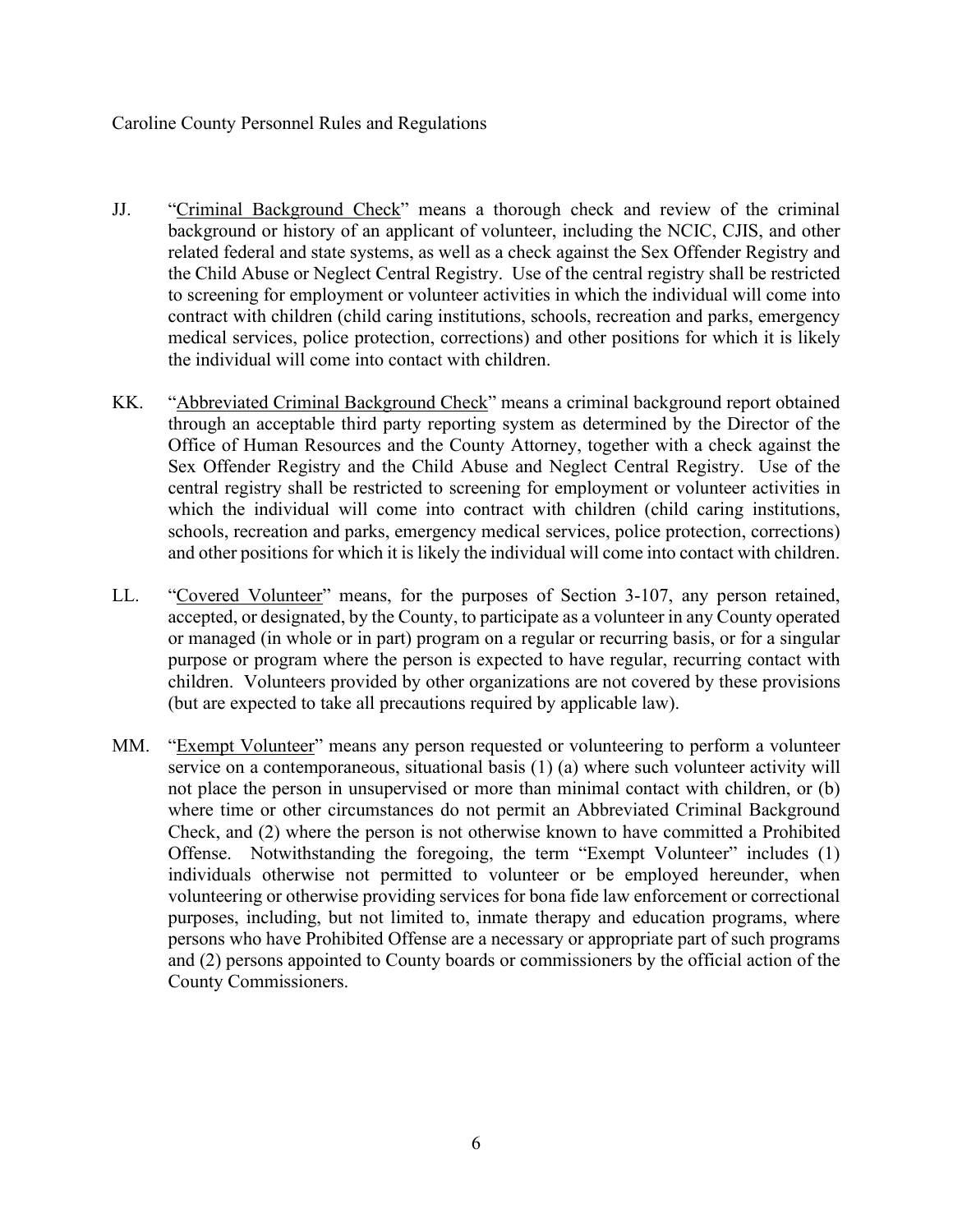Section 1-302. Severability.

If any provision, section, or chapter of these Personnel Rules and Regulations is held by a court of law to be invalid, all other provisions, sections, and chapters that are not held invalid shall continue in full force and effect.

Section 1-303. Time.

- A. Presumption that reference to days means calendar days. Unless otherwise specified in these Personnel Rules and Regulations, where an action is required within a certain number of days, the reference to days means calendar days.
- B. Counting. In computing any period of time prescribed by these rules, the day of the act or event after which the designated period of time begins to run is not included.
- C. Saturdays, Sundays and County holidays. If the due date for an act or event falls on a Saturday, Sunday or County holiday, then the due date shall be extended to the next day that is not a Saturday, Sunday or County holiday.

### **Article 4. Personnel Administration**

Section 1-401. Personnel Administrator.

- A. The "Personnel Administrator" shall administer the Personnel System. The duties of the Personnel Administrator shall include, but not be limited to:
	- 1. Developing and maintaining Class Specifications;
	- 2. Developing and administering the Compensation Plan;
	- 3. Developing and maintaining the program by which persons are recruited and selected for employment;
	- 4. Establishing and maintaining personnel records that shall include: a roster of all Employees; Employee Class Specifications, Employee compensation, and Employee status (*e.g.*, performance evaluations, counseling and discipline and performance improvement plans); and other information that may be useful in managing personnel and Employer's finances;
	- 5. Establishing and maintaining a performance evaluation system; and
	- 6. Establishing and maintaining a personnel file on each Employee.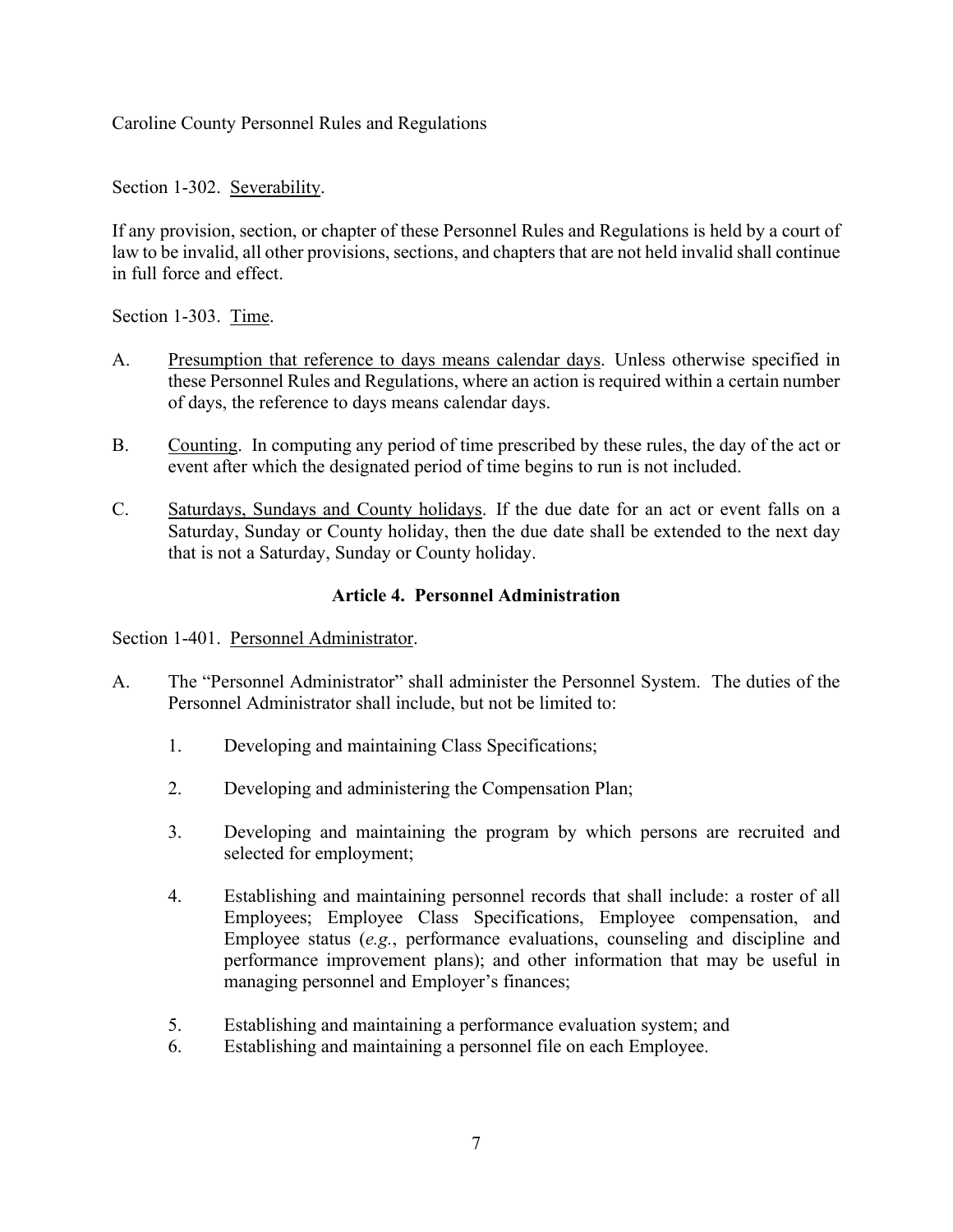B. The Personnel Administrator may appoint a Permanent Employee to serve as the Personnel and Benefits Coordinator, who will share in the Personnel Administrator's human resources responsibilities. The Personnel Administrator may appoint other Employees for purposes of assisting the Personnel Administrator with the performance of his/her responsibilities.

Section 1-402. Department Heads.

- A. Each Department Head shall have primary responsibility for:
	- 1. Managing and recommending the hiring and the separation of Employees who work in the respective department or agency of each Department Head.
	- 2. Implementing the performance evaluation system and the progressive discipline guidelines established by the Personnel Administrator and these Personnel Rules and Regulations.
- B. Each Department Head may share his/her personnel responsibilities set forth in Subsection 1-402A with those supervisors that work for such Department Head.

#### Section 1-403. Employee Advisory Board.

- A. Purpose. The purpose of the Employee Advisory Board (the "EAB") is to provide employees with a group to represent employee interests, generate ideas, and foster communication between administrative staff and County Commissioners and the workforce.
- B. Duties and Responsibilities.
	- 1. The EAB shall provide advice, counsel, and suggestions to the County Administrator, the Director of Human Resources, and the County Commissioners regarding personnel issues, concerns, policies, and initiatives. The County Administrator and Director of Human Resources are committed to a productive working relationship with the EAB and shall provide feedback to formal recommendations and requests for information in a timely manner.
	- 2. The EAB can receive and voice employee human resources issues that may be anonymous but cannot include confidential personnel matters including, but not limited to, specific disciplinary and performance cases.
	- 3. When appropriate, the EAB may consult with, and seek input from, the employees of partner agencies operating under the County Personnel Rules and Regulations under a Memorandum of Understanding with the County Commissioners.
	- 4. The EAB, as a Board and the Board's members individually, shall communicate regularly with the workforce as a whole and the departments they represent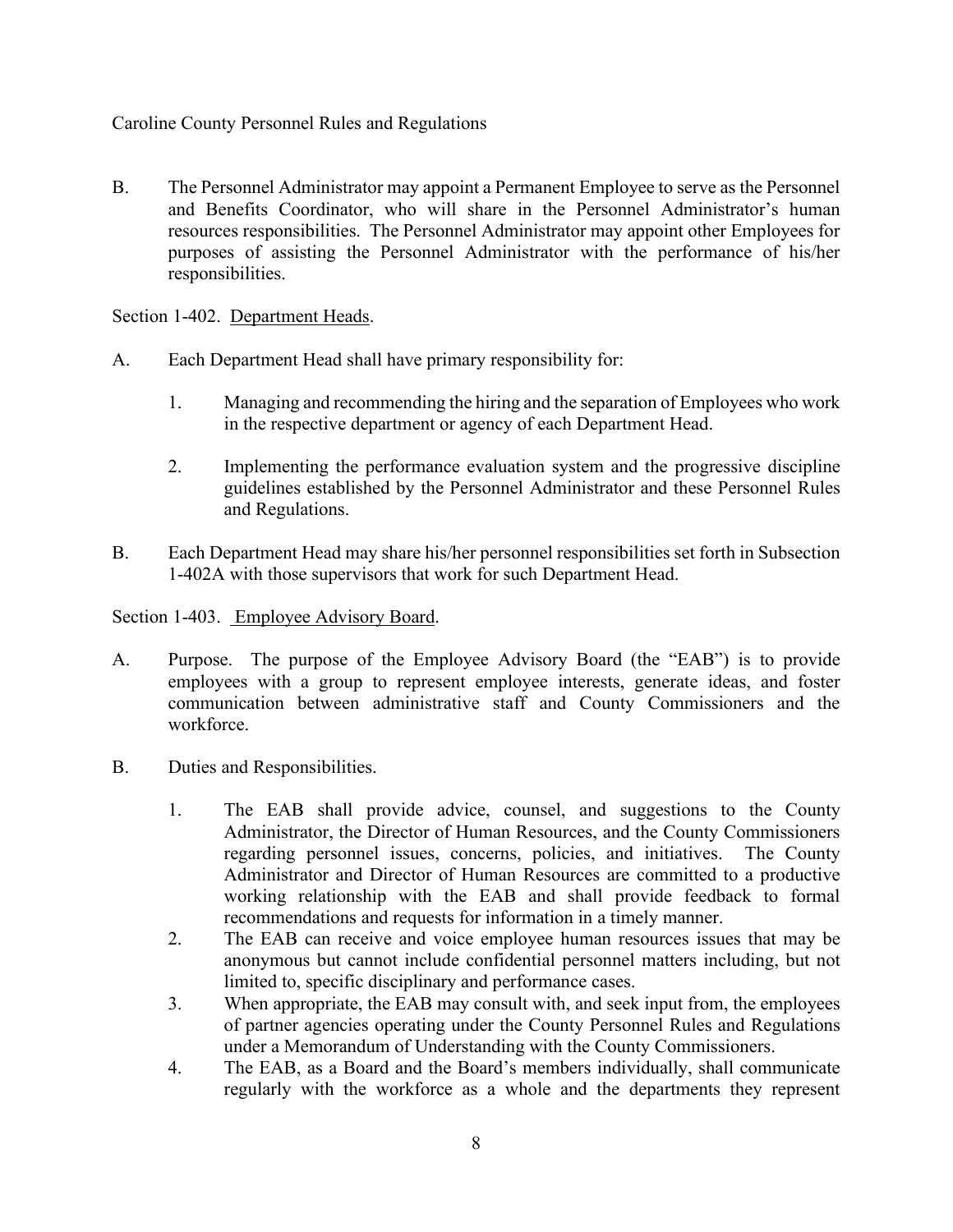regarding the activities, goals, and projects of the EAB and actively seek feedback from the workforce to inform the members of the EAB in the execution of these duties.

- C. Organization.
	- 1. Membership. The Employee Advisory Board will be composed of seven (7) members, as described below:
		- a. Voting members. Voting members shall be selected from each department as stated below:
			- i) Department of Corrections
			- ii) Department of Emergency Services
			- iii) Department of Planning and Codes
			- iv) Department of Public Works
			- v) Department of Recreation and Parks
			- vi) Administrative Departments of the County (Administration Office, County Commissioners Office, Office of Finance, Office of Information Technology, Office of Human Resources, and Tax Office)
		- b. One (1) member shall be an employee from the Department of Human Resources, as determined by the Director of Human Resources. This member shall be a non-voting member.
	- 2. Membership requirements. Only employees who meet the following requirements shall be eligible to serve as a voting member on the Employee Advisory Board:
		- a. Members shall be full time Classified Employees.
		- b. The primary or chief administrative employee of a department may not serve on the Employee Advisory Board, regardless of employment status.
		- c. Members must be employees in good standing and may not be on probation for disciplinary or performance related reasons.
	- 3. Selection. Voting members shall be selected in the following manner:
		- a. Specific voting procedures shall be developed by the EAB in order to facilitate a fair election process and maximize employee participation in the election.
		- b. Elections shall be held by confidential ballot, which shall be tallied by the Office of Human Resources.
		- c. Prior to an employee being placed on a ballot, the Office of Human Resources shall verify that the employee is eligible to serve on the EAB.
	- 4. Terms of Office. EAB members shall serve three (3) year terms on a staggered schedule. Representatives from the Administrative Departments and the Departments of Public Works and Recreation and Parks shall be elected in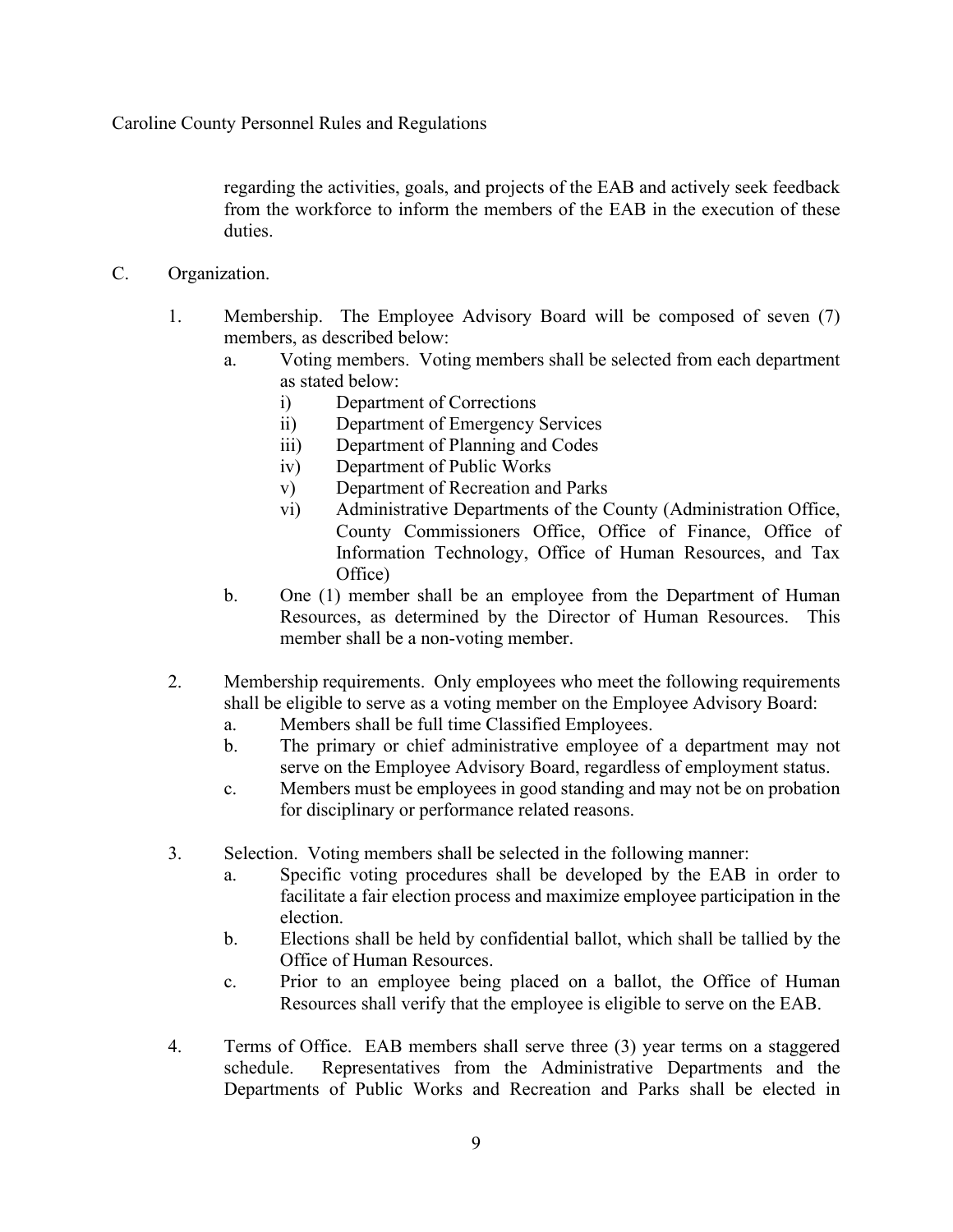November for terms which shall commence January 1. Representatives from the Departments of Corrections, Emergency Services, and Planning and Codes shall be elected in May for terms which shall commence July 1.

- 5. Vacancies and resignation. Vacancies during the course of a term shall be filled in the same manner as the original selection for the unexpired portion of the term. Resignations shall be accepted upon receipt by the Office of Human Resources of a signed, dated letter or electronic correspondence from the member.
- 6. Removal. The County Administrator may, after consultation with the Director of Human Resources, remove any member for misconduct, neglect of duty, or failure to maintain eligibility. Any member absent from three (3) or more regularly scheduled meetings within one calendar year may be removed from the Board. The position shall be declared vacant and be filled in the same manner as the original selection for the unexpired portion of the term.
- 7. Officers. Annually the EAB shall select from their number a member to serve as Chair and a member to serve as Vice Chair. The Chair shall be responsible for presiding at all meetings of the EAB, coordinating the meeting agenda, appointing committees, calling special meetings as needed, and performing all duties generally incident to the office of Chair. The Vice Chair shall serve as Chair in the absence of the Chair. The non-voting member representing the Office of Human Resources shall serve as executive secretary, shall attend all meetings, prepare minutes, and be the official custodian of all records of the Board.

### D. Meetings.

- 1. The EAB shall meet at least every other month on a regular schedule to be set by the members.
- 2. The EAB shall meet with the County Commissioners at twice a year to review the activities, goals, and projects of the EAB.
- 3. The EAB shall meet regularly with employees in order to inform them of the activities, goals, and projects of the EAB and to receive feedback from the workforce.
- E. Quorum. A quorum shall not be required for general discussion. A quorum of four voting members must be present in order for a vote to be taken on matters.
- F. Sunshine Laws. The EAB is not subject to the Open Meetings Act and attendance at meetings is limited to members and invited guests. Records of the EAB may be subject to the Public Information Act.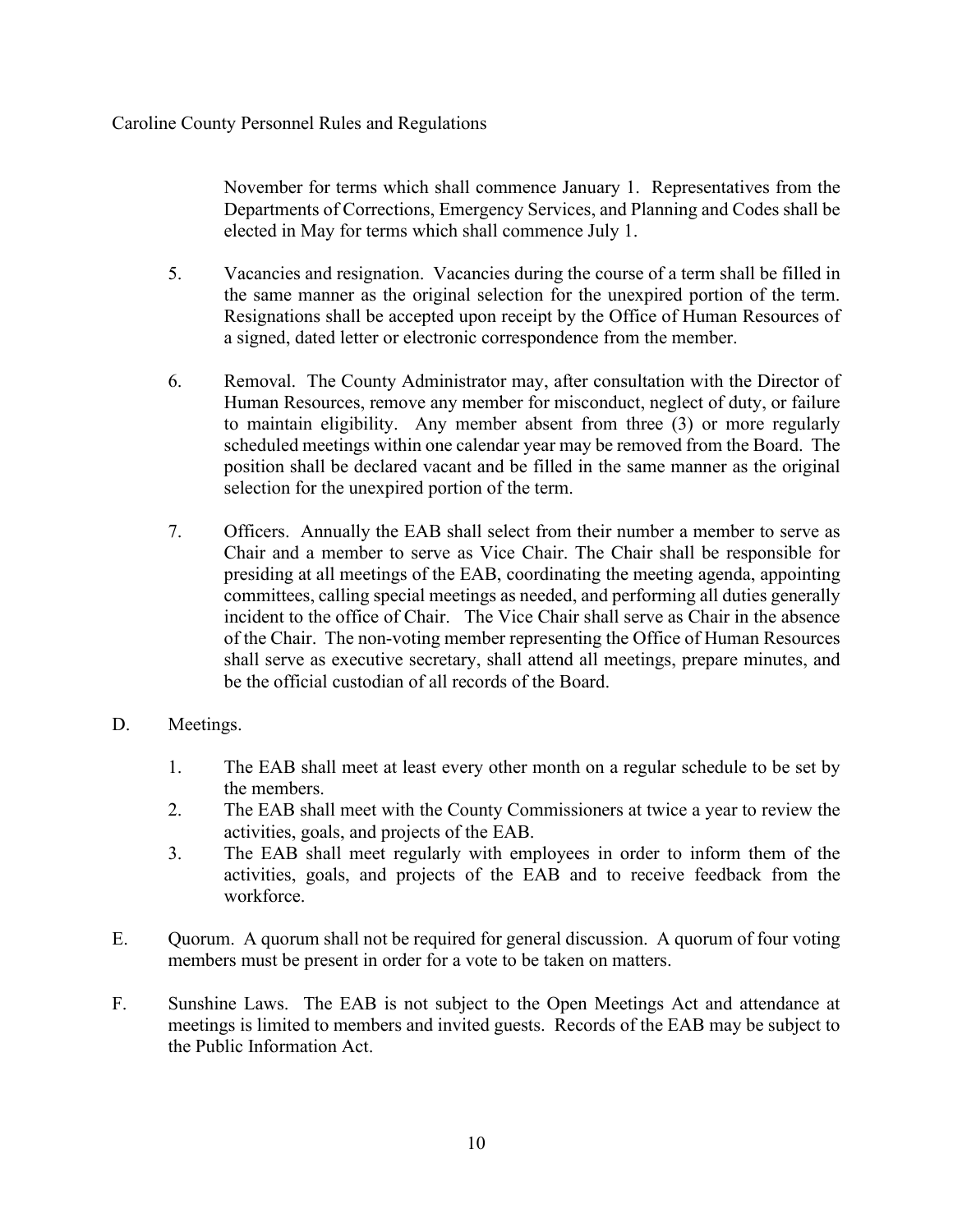#### **Chapter 2 County Employment**

#### Section 2-101. Equal Employment Opportunity Employer.

The County is an Equal Opportunity Employer and will not discriminate on the basis of ancestry, national origin, race, color, religion, age, disability, marital status, genetics, sex, sexual or gender preference, gender identity, or any basis prohibited by law.

Section 2-102. The At-Will Service.

- A. Members. The At-Will Service consists of those Employees who serve at the pleasure of the County Commissioners. The Employees who fill At-Will Service positions will be known as At-Will Employees and are subject to separation from County employment without cause. The following positions are part of the At-Will Service:
	- 1. County Administrator<sup>2</sup>
	- 2. Chief of Staff
	- 3. Director of Public Works
	- 4. Director of Emergency Services
	- 5. Director of Planning & Codes
	- 6. Director of Recreation and Parks
	- 7. Warden, Department of Corrections
	- 8. Comptroller
	- 9. Director of Finance
	- 10. County Attorney
- B. Purpose. The At-Will Service consists of those Employees who help to formulate, and are important to the implementation of, the policies and directives that the County Commissioners and the County Administrator establish. They hold positions that, should they not be dedicated to assisting the County Commissioners directly, or through the

<sup>2</sup> The County Administrator currently holds the additional position of Purchasing Agent (*i.e.,* Director of Procurement). If such position were to be held by an individual other than the County Administrator, such individual would be At-Will Employees of the County.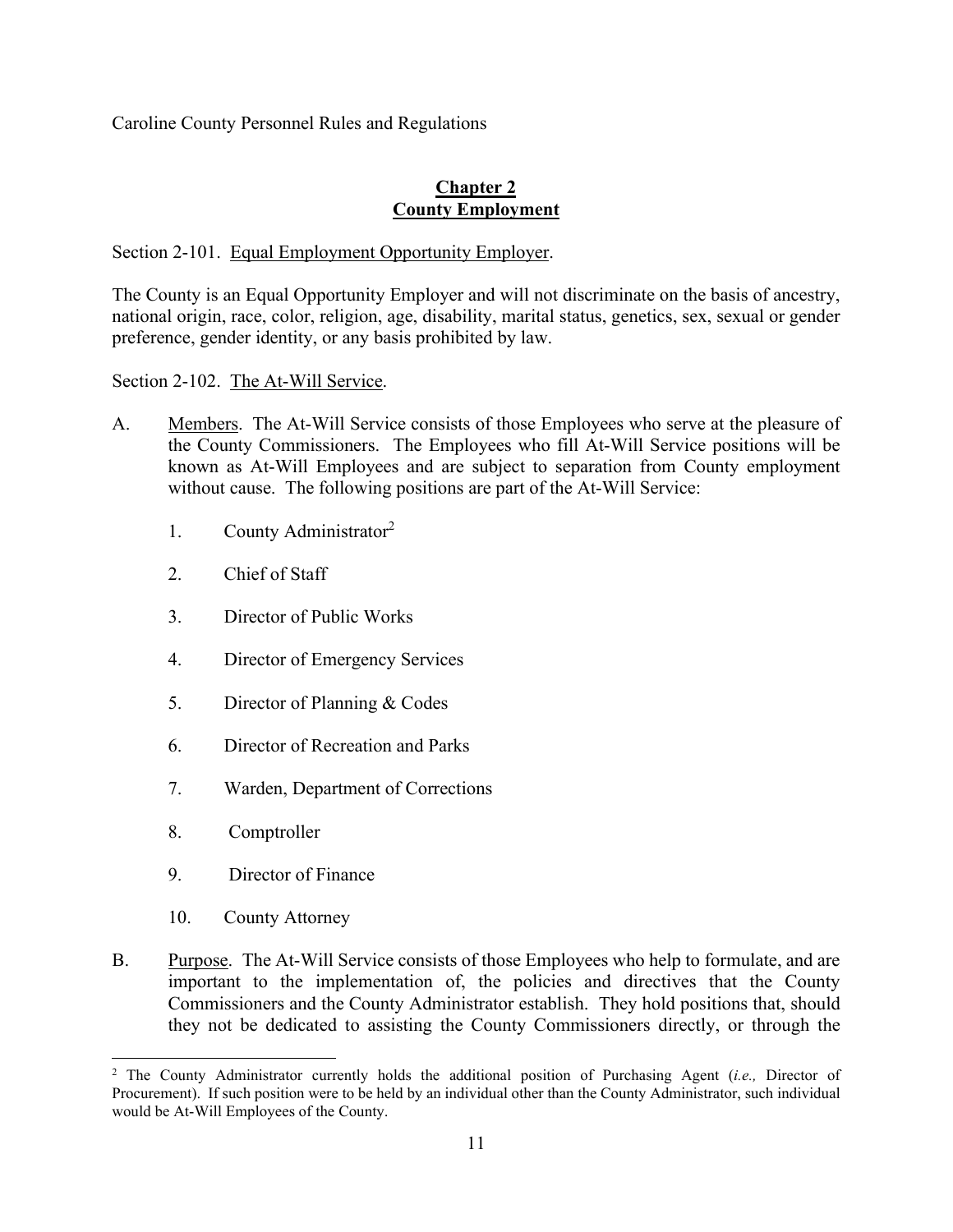County Administrator, in the development and implementations of policies and directives, could frustrate or undermine the implementation of such policies and directives established for the County. It is imperative that the County Commissioners and the County Administrator implicitly trust and retain the utmost confidence in the members of the At-Will Service.

### C. At-Will Employees.

- 1. An At-Will Employee may be terminated without cause.
- 2. An At-Will Employee may be terminated for publicly criticizing the County Commissioners or other At-Will Employees because such actions serve to undermine and frustrate the cohesive functioning of the County Commissioners and the core management team, or the obtaining of the objectives thereof.
- 3. An At-Will Employee may not be terminated for:
	- a. Failure or refusal to support, financially or otherwise, any member of the County Commissioners or any candidate for such office.
	- b. Failure or refusal to attend or work on fundraisers or other campaign activities of any County Commissioner.
	- c. Any private opinions or thoughts relative to the County Commissioners, the policies and practices of the County, or other At-Will Employees that are expressed in a non-public forum to the County Commissioners, other At-Will Employees, or other federal or state officials responsible for enforcing laws or regulations applicable to the County; except that an At-Will Employee may be terminated if any such stated opinions or thoughts have the effect of undermining or frustrating the cohesive functioning of the County Commissioners and/or the core management team, or obtaining the objectives thereof.

#### Section 2-103. At-Will Employee Contracts.

- A. Subject to the approval of the County Commissioners, the County Administrator and/or the Personnel Administrator may:
	- 1. Develop employment contracts for At-Will Employees and require At-Will Employees for whom an employment contract has been developed to execute said employment contract.
	- 2. Provide six (6) months of severance pay and benefits to an At-Will Employee that is separated from County Employment without cause. No severance pay or benefits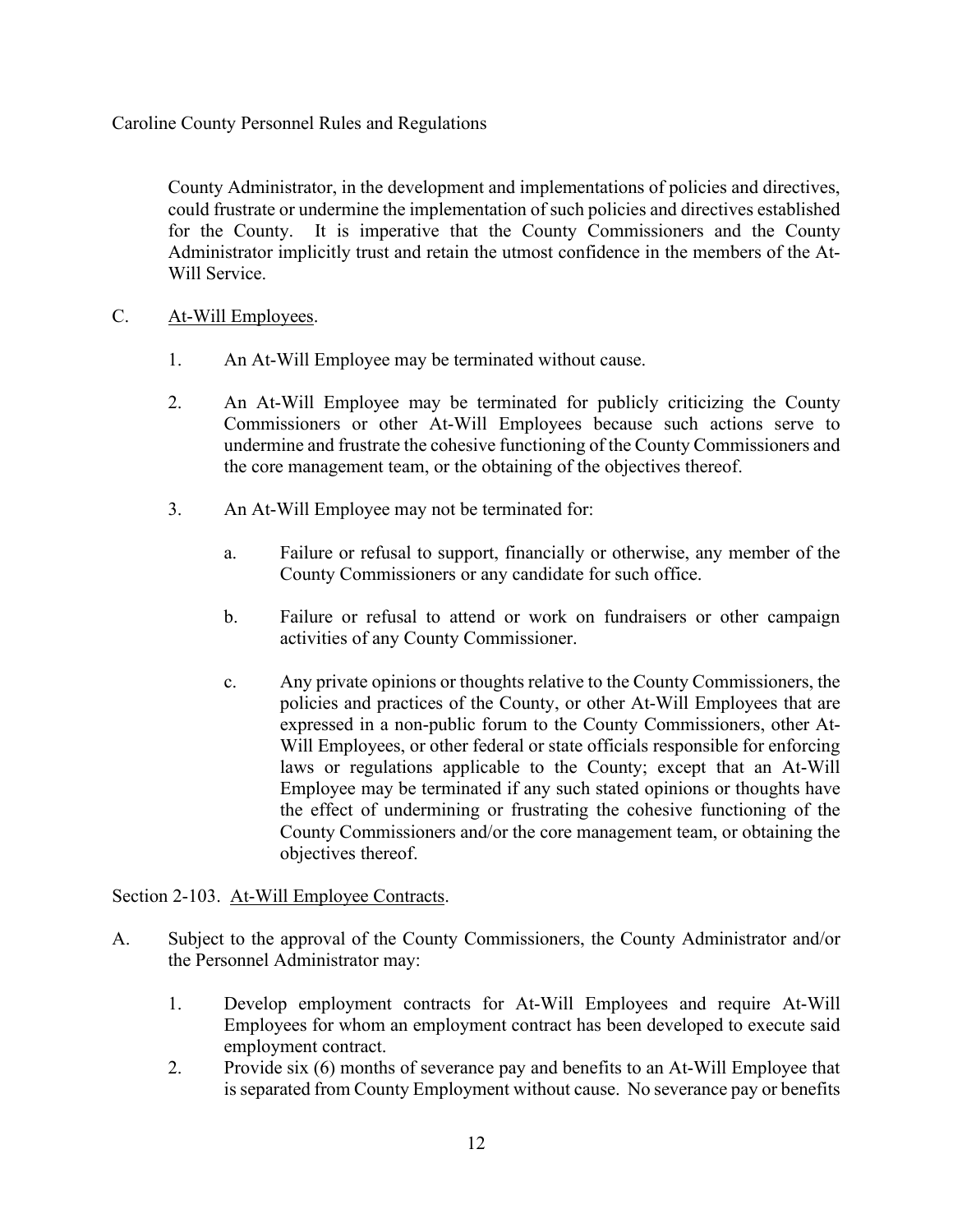shall be provided as a matter of right or entitlement to any At-Will Employee who is terminated for cause in accordance with the executed employee contract.

3. In order to obtain or retain a superior candidate for an at-will position the County Commissioners, in public session, may agree to alter vacation benefits to be granted to such at-will employee.

Section 2-104. The Classified Service.

- A. Each Employee who is not an At-Will Employee, a Contract Employee or a Temporary Employee shall, unless otherwise provided, be a Classified Employee and the positions filled by Classified Employees shall constitute the Classified Service.
- B. A Classified Employee may only be dismissed from employment for cause.
	- 1. A Full-Time Classified Employee shall accrue leave and enjoy the benefits set forth in Chapters 8 and 9.
	- 2. A Part-Time Classified Employee shall accrue leave and accumulate benefits on the same basis as a Full-Time Classified Employee, except such leave and benefits shall accrue on a pro-rata basis, based on the average number of hours worked per week divided by 40 hours per week.
	- 3. Notwithstanding the foregoing, Classified Employees may discharged or furloughed without cause as provided in Chapter 12 hereof.

Section 2-105. Contractual Employees.

- A. A Contractual Employee is a non-Permanent Employee who is not in the Compensation Plan and is hired pursuant to a written contract that specifies the terms of employment and the right to leave or benefits, if any. Often a Contractual Employee is hired pursuant to a grant to perform a specific task or project in accordance with the terms of such grant.
- B. A Contractual Employee shall not accrue leave or benefits pursuant to Chapters 8 and 9 of these Personnel Rules and Regulations, unless required under the terms of the grant providing the support the position. A Contractual Employee shall only be entitled to leave or benefits as specified in a written contract.
- C. A Contractual Employee is an at-will employee and may be dismissed at the pleasure of the County Administrator, unless contract terms specifically provide otherwise.
	- 1. The Department Head for whom any Contractual Employee is working shall be responsible for monitoring the performance of, and disciplining, such Contractual Employee.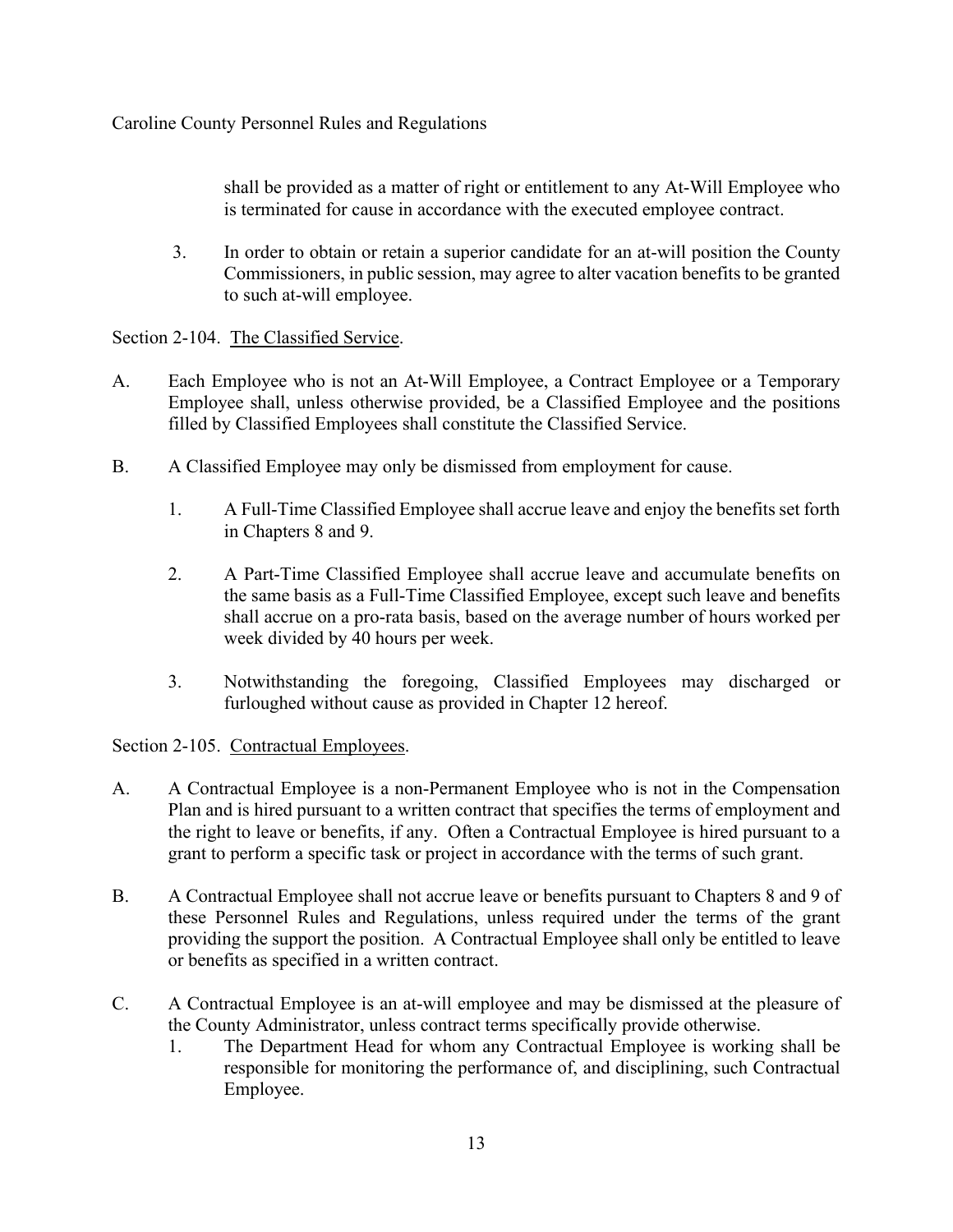- 2. A Contractual Employee shall be subject to the Work Rules of Chapter 4 of these Personnel Rules and Regulations.
- 3. Any supervisor with knowledge that a Contractual Employee has violated or breached any of the Work Rules of Chapter 4 of these Personnel Rules and Regulations, or otherwise is failing to perform the duties and responsibilities assigned to such Contractual Employee, shall promptly notify the Department Head, the County Administrator and/or the Director of Human Resources of such deficiency, so that the appropriate disciplinary action may be initiated.
- D. A Contractual Employee is not entitled to any of the Grievance Procedures set forth in Chapters 6 and 11 of these Personnel Rules and Regulations.

Section 2-106. Temporary Employees.

- A. A Temporary Employee is an At-Will Employee who serves at the pleasure of the County Administrator in a position that is not in the Compensation Plan for a service that is not needed on a regular, continuous basis. Often, a Temporary Employee provides services pursuant to a recreational program or some unusual or short term need.
- B. A Temporary Employee is entitled only to worker's compensation benefits. A Temporary Employee shall not accrue any leave or benefits pursuant to Chapters 8 and 9 of these Personnel Rules and Regulations.
- C. A Temporary Employee may, but need not be, hired pursuant to a written contract. The only person authorized to execute a written contract with a Temporary Employee that is binding on the County is the Personnel Administrator, or in the absence of the Personnel Administrator and with the approval of the Personnel Administrator, the Personnel and Benefits Coordinator.
	- 1. The Department Head for whom a Temporary Employee is working is responsible for monitoring the performance of and disciplining such Temporary Employee.
	- 2. A Temporary Employee is subject to the Work Rules of Chapter 4 of these Personnel Rules and Regulations.
	- 3. Any supervisor with knowledge that a Temporary Employee has violated or breached any of the Work Rules of Chapter 4 of these Personnel Rules and Regulations, or otherwise is failing to perform the duties and responsibilities assigned to such Temporary Employee shall promptly notify the Department Head, the County Administrator and/or the Director of Human Resources of such deficiency, so that the appropriate disciplinary action may be initialed.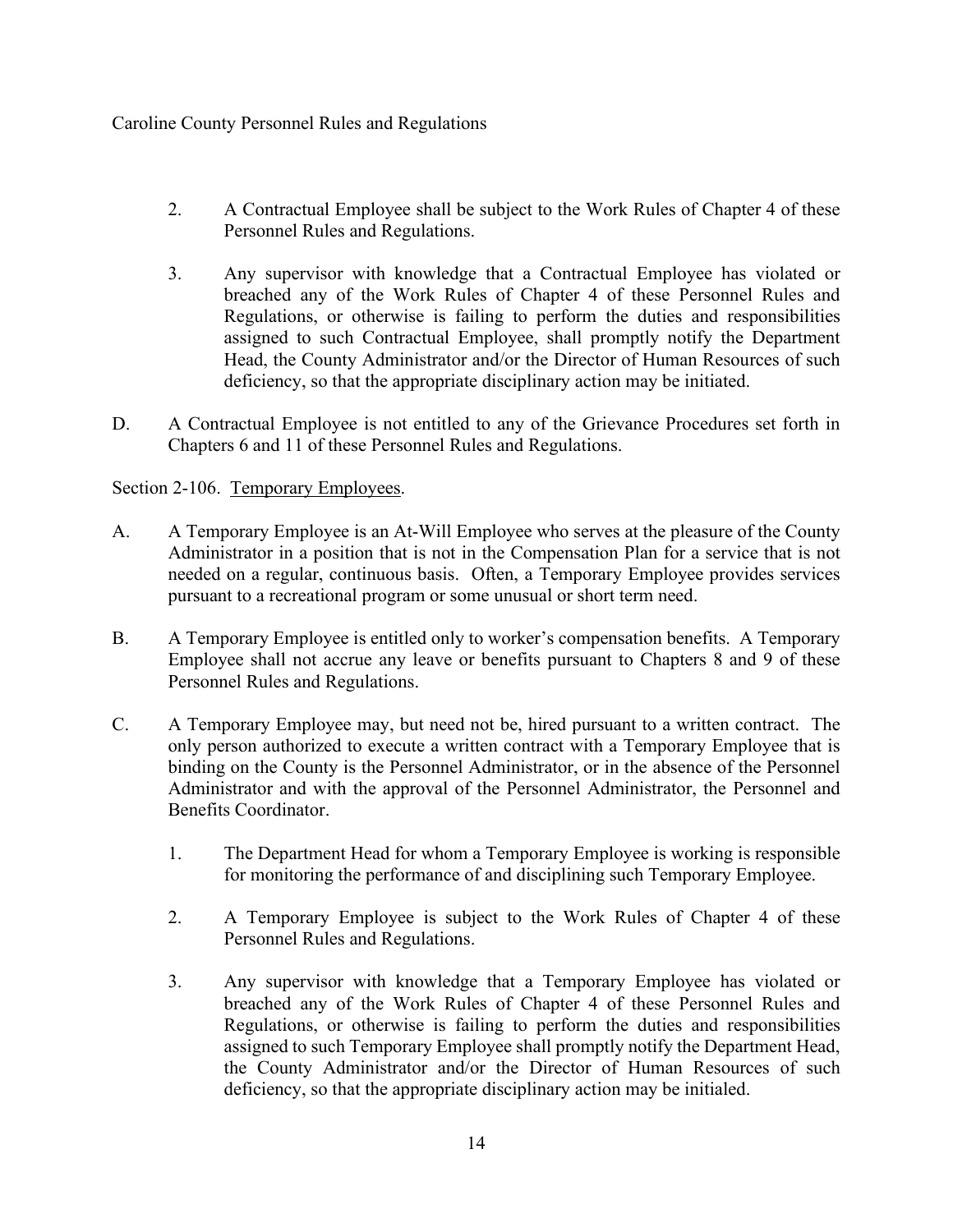D. A Temporary Employee is not entitled to any of the Grievance Procedures set for in Chapters 6 and 11 of these Personnel Rules and Regulations.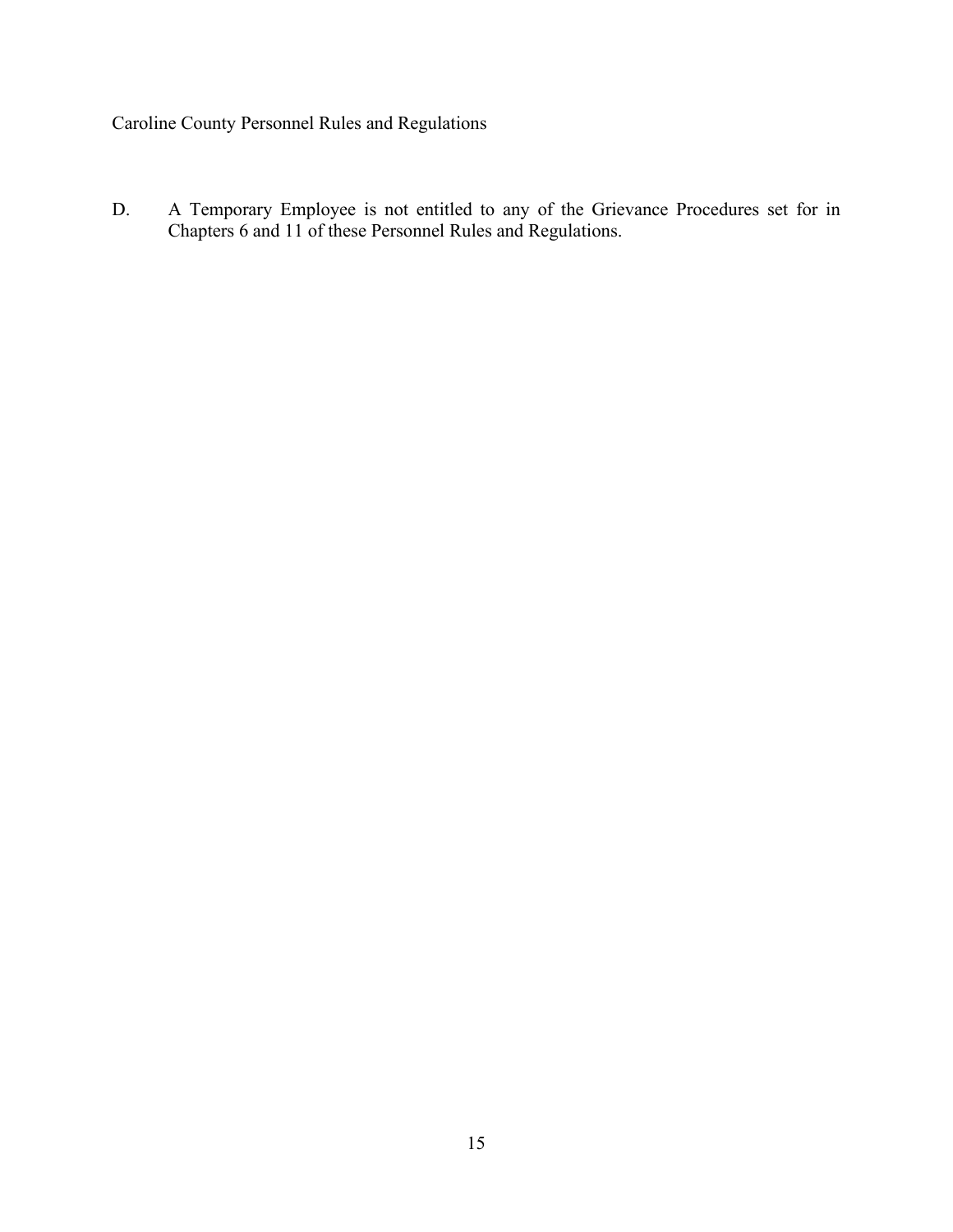### **Chapter 3 Recruitment and Selection**

Section 3-101. Vacancies.

- A. When a vacancy occurs in any job or position authorized by the annual budget, the Department Head in whose department or agency the vacancy occurs shall notify the Personnel Administrator, in writing, through the completion of the Request to Advertise form, of the vacancy. In conjunction with completion of the Request to Advertise form, the Department Head shall review and, if necessary, request any appropriate revisions to such position's Class Specification. The Department Head shall provide any other information deemed pertinent or appropriate for consideration in filling the vacancy.
- B. The Personnel Administrator shall determine whether the vacancy may be filled.

Section 3-102. Position Vacancy Announcements.

- A. Each vacancy the Personnel Administrator allows to be filled shall be announced and advertised at least once no less than 15 calendar days prior to the closing date for submittal of an application to the Director of Human Resources.
	- 1. Internal Posting. The Director of Human Resources shall provide each Department Head with a notice of vacancy that shall be promptly posted on all employee bulletin boards within each department. Additionally, the Director of Human Resources may provide email notice to Employees and post vacancies on the County's website. Employees are responsible for regularly reviewing the employee bulletin board and web site and timely responding to position vacancies.
	- 2. External Announcement. Position vacancies shall be advertised on at least one external recruitment website and in any other manner deemed appropriate by the Personnel Administrator.
- B. Contents of Announcement. A position vacancy announcement shall contain:
	- 1. The title of the position.
	- 2. The type of the position (*e.g.*, At-Will, Full-Time, Contractual, etc).
	- 3. A summary of the Class Specification and whether the position is Exempt or Non-Exempt.
	- 4. The deadline for submitting an application.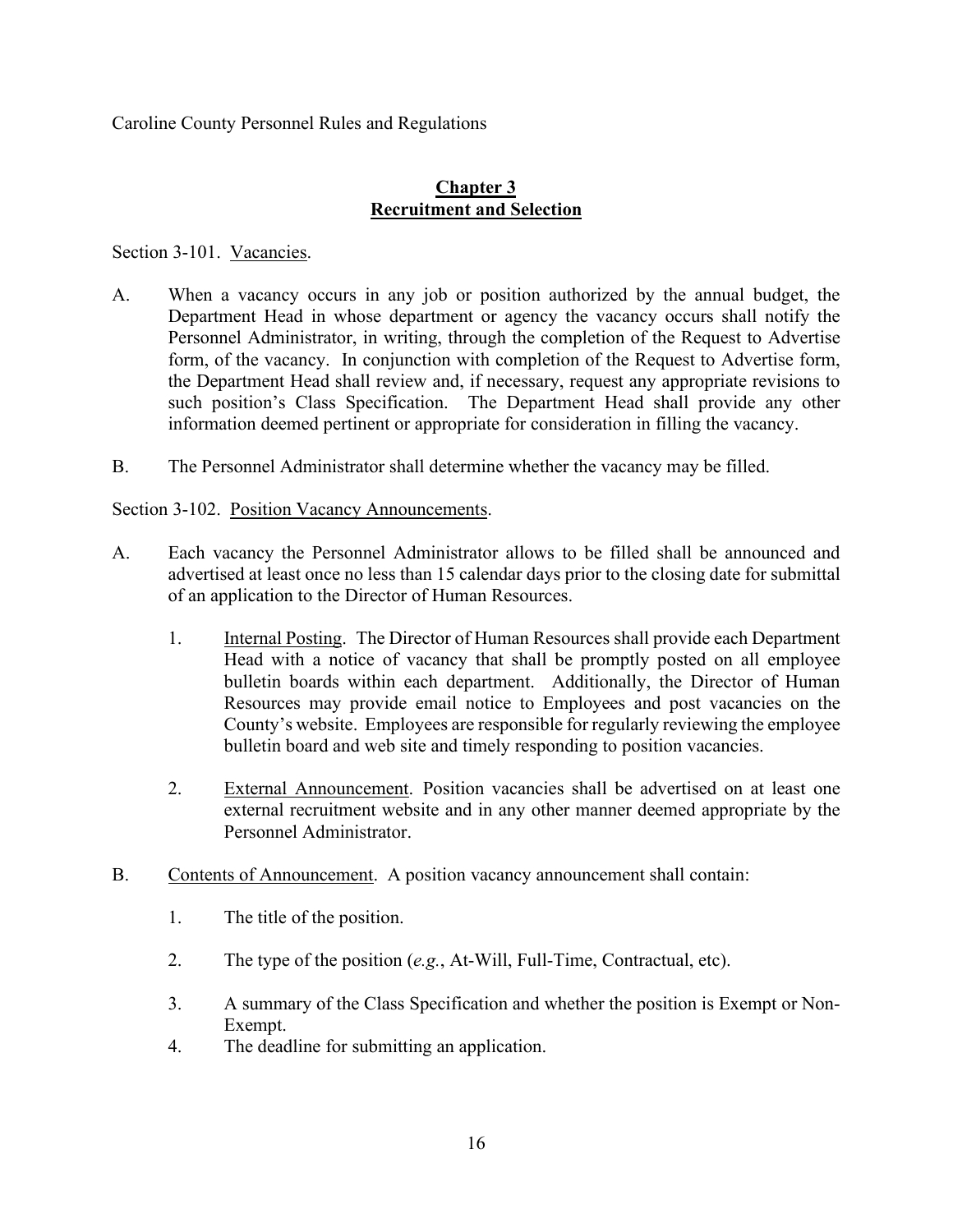- 5. Contact information that explains how an application may be requested and/or obtained.
- 6. A statement that Caroline County is an Equal Opportunity Employer.
- C. All applications must be received by the Director of Human Resources by the close of business on the closing date specified in the Vacancy Announcement.
- D. Subject to the process set forth in Section 3-106, qualified internal applicants may be given preference over similarly qualified external applicants.
- E. Where the Personnel Administrator deems expeditious hiring to be in the best interests of the county, external advertisements may occur simultaneously with internal posting.
- F. Non-classified service vacancies are exempt from the provisions of this section above. Non-Classified vacancies may be filled by ongoing, rolling recruitment and/or other nontraditional methods to identify potential candidates for non-classified employment.

## Section 3-103. Employment Applications.

- A. Employer shall create and maintain employment application forms that must be completed by every job applicant seeking to fill a vacancy. The Director of Human Resources shall make employment applications available to the public during regular business hours.
- B. The Director of Human Resources shall establish reasonable deadlines not less than 15 calendar days after publication of notice to the public and transmission of notice for internal posting for the receipt of employment applications for every employment opportunity.
- C. The Director of Human Resources shall maintain all applications and documents relative to the investigation, review, consideration and selection of an applicant for a period of not less than three (3) years (*see also* Section 3-109) following the hiring for a vacancy.

## Section 3-104. Preliminary Rejection of Applicants.

- A. Employer, including the Director of Human Resources, may preliminarily reject any applicant for the following reasons:
	- 1. Failure to complete all material portions of the application.
	- 2. Failure to meet the minimum qualifications set forth in the Class Specification for the position being filled.
	- 3. Falsification or material misrepresentation of information in the application.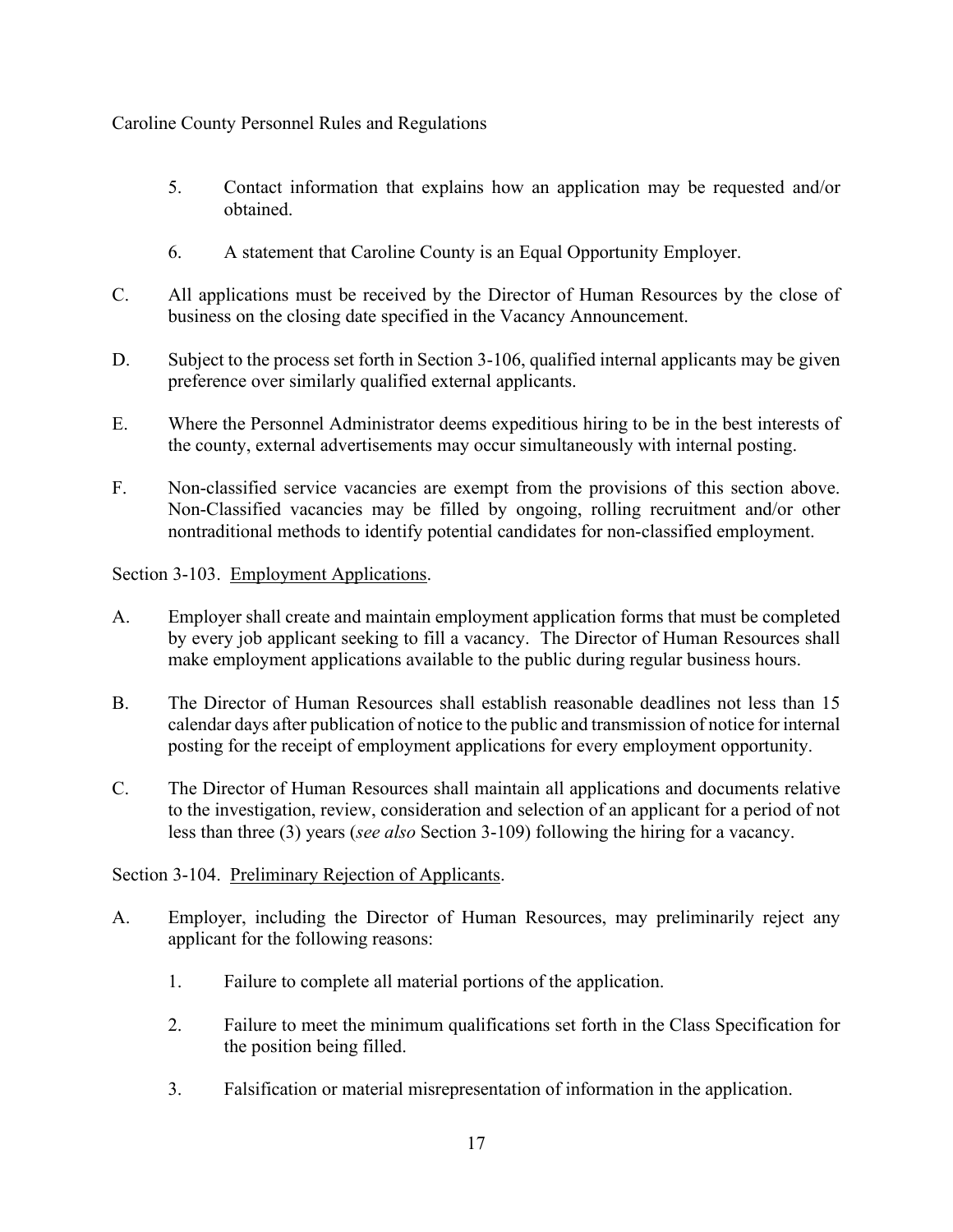- 4. Conviction of a crime that renders the applicant unfit to hold the position of public trust being filled.
- 5. Any matter or reason which, in the reasonable discretion of the Director of Human Resources, would create an impediment to the applicant's satisfactory fulfillment of the position's requirements or place the applicant and or other members of the workforce in jeopardy. This provision is not intended to and shall not be interpreted to, affect or interfere with any rights of an applicant or any obligations of the Employer pursuant to the Americans with Disabilities Act or any other right or obligation mandated by federal or State law.

### Section 3-105. Review of Applicants for At-Will Service.

- A. The applications of all qualified applicants for an At-Will position (*i.e.*, those persons whose applications are not preliminarily rejected pursuant to Section 3-104) shall be forwarded for review by the County Commissioners or the At-Will Employee (*i.e.*, County Administrator and/or Department Head) who will supervise the applicant hired to fill the position.
- B. If applications for more than 10 qualified applicants are received, the person(s) designated in Section 3-105A, in conjunction with the Personnel Administrator, may review the applications and any written materials submitted in conjunction with the application and eliminate all but 10 applicants.
- C. The person(s) designated in Section 3-105A shall interview up to 10 applicants for a vacancy.
	- 1. Each applicant shall be asked a series of the same basic questions.
	- 2. The interviewers shall submit a copy of the basic questions asked of all applicants to the Director of Human Resources, who shall maintain a copy of such questions with the application records maintained pursuant to Section 3-103C.
	- 3. Subject to approval by the County Commissioners, the interviewers shall have broad discretion to recommend the award of the position to the applicant of the interviewer's choice, because such At-Will positions are critical to the development and implementation of County directives and policy. The interviewers must submit a written rating of the top three applicants for the position to the Director of Human Resources that explains the basis for the ratings. The Director of Human Resources shall maintain such ratings with the application records maintained pursuant to Section 3-103C.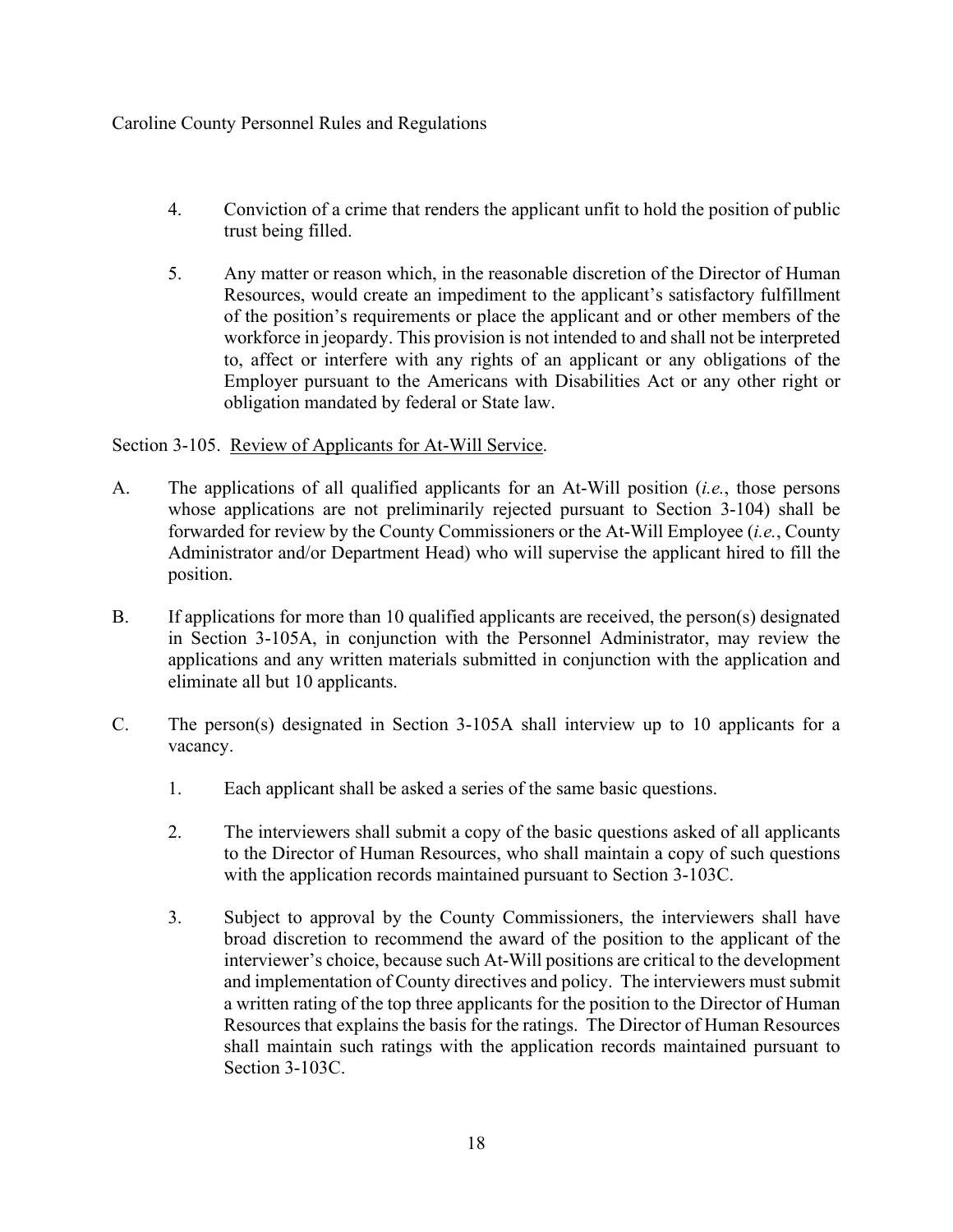### Section 3-106. Review of Applicants for Classified Service.

- A. A review team shall be formed to select a qualified applicant for any vacancy in the Classified Service filled by advertisement and application. The Department Head shall appoint three members to the review team and shall strive for diversity of membership in light of the position and the persons in the chain of command that will be responsible for the work product of the person filling the vacant position.
- B. All qualified applicants for a Classified Employee position (*i.e.*, those persons whose application is not preliminarily rejected pursuant to Section 3-104) shall be forwarded to the review team.
- C. If there are greater than 10 qualified applicants for a vacant position, the review team may review the applications and any written materials submitted in conjunction with the applications and may, in consultation with the Personnel Administrator, eliminate all but 10 applicants.
- D. The review team shall interview up to 10 applicants for a vacancy.
	- 1. Each applicant shall be asked a series of the same basic questions.
	- 2. The members of the review team shall submit a copy of the basic questions asked of all applicants to the Director of Human Resources, who shall maintain a copy of such questions with the application records maintained pursuant to Section 3-103C.
	- 3. The review team shall rate each applicant interviewed from 1 to 10, with 1 being the best applicant and 10 being the least qualified applicant. Ratings may be weighted based on criteria such as qualifications, past experience and interview results. The Department Head shall establish the rating system when the vacancy is advertised, or the Department Head may delegate that task to the review team. The rating system shall be established prior to distribution of applications and written materials to the members of the review team. The rating team shall score each applicant in all categories being rated (*e.g.*, qualifications, experience and interview) and the score sheets for each applicant shall be submitted to and maintained by the Director of Human Resources pursuant to Section 3-103C.
	- 4. The rating of each applicant prepared by each member of the rating team shall be averaged to determine the highest rated applicant. The position shall be awarded to the highest rated applicant. The members of the review team shall submit their rating sheets to the Director of Human Resources, who shall maintain a copy of such records pursuant to Section 3-103C.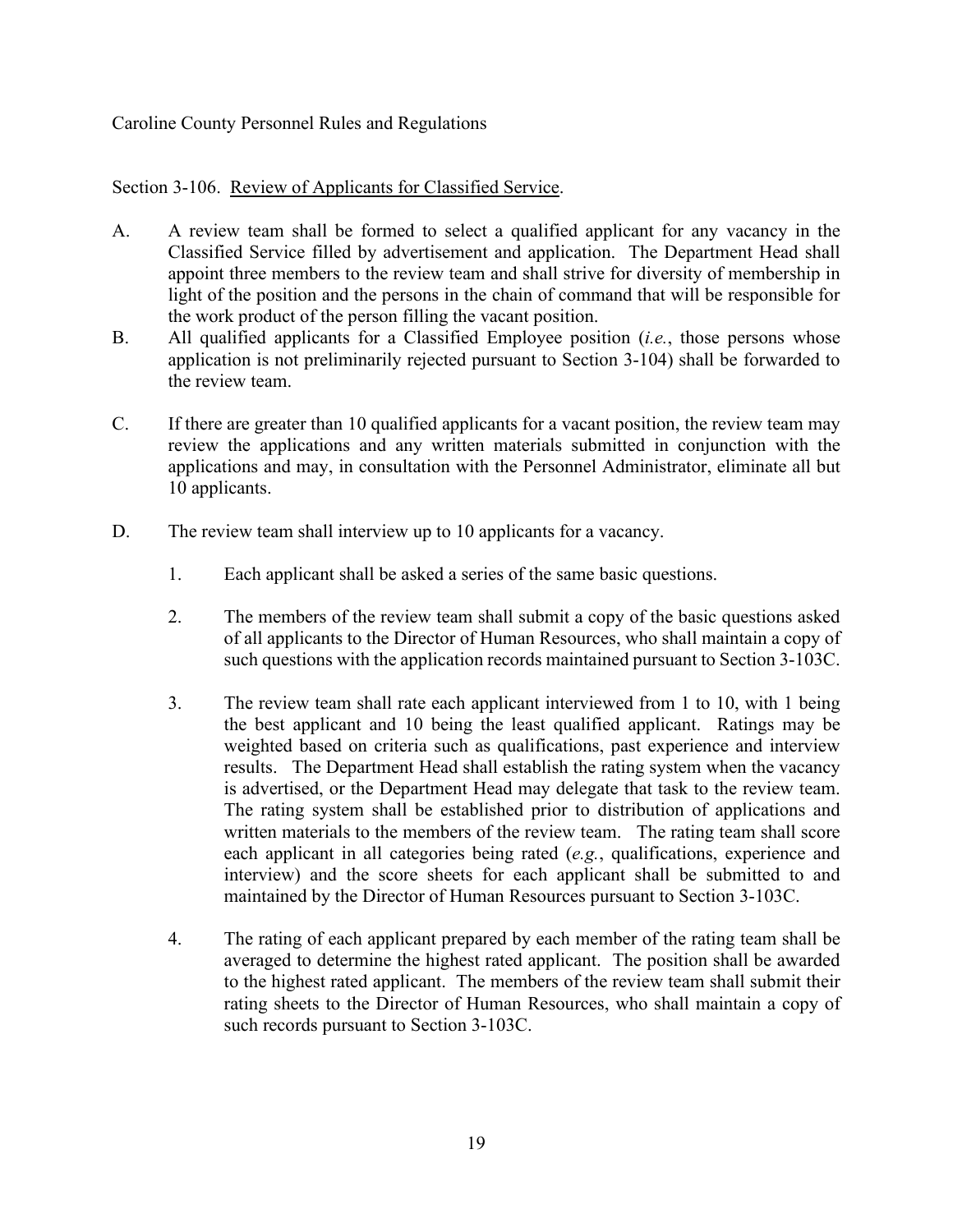### Section 3-107. Criminal Background Investigation of Applicants.

- A. A Criminal Background Check shall be requested prior to the hiring of any person for employment in the County, including temporary, part-time, or contractual positions. The Criminal Background Check shall be performed only if the Applicant has been preliminarily selected for hiring. The applicant may commence employment prior to the return of the information from the Criminal Background Check, provided that the registry checks have been completed prior to the commencement of employment. If the results of the Criminal Background Check, when completed, indicated that a Prohibited Offense has occurred, the employee's employment shall be immediately terminated.
- B. A Criminal Background Check shall be requested prior to the commencement of volunteer activity as to any person serving or expected to serve as a Covered Volunteer; except that in the judgment of the Director of Human Resources in conjunction with a requesting department head, an Abbreviated Criminal Background Check may be performed. In either case, the volunteer may commence activities prior to the return of the information from the Criminal Background Check, provided that the registry checks have been completed prior to the commencement of activities. If the results of the Criminal Background Check, when completed, indicated that a Prohibited Offense has occurred, the volunteer's services shall be immediately terminated.
- C. No Criminal Background Check or Abbreviated Criminal Background Check is required for an Exempt Volunteer.
- D. No person shall be hired, employed, retained, or permitted to serve as an employee or a Covered Volunteer of or for the County, in any capacity, who is determined to have committed a Prohibited Offense.
- E. In the event a Criminal Background Check or an Abbreviated Criminal Background Check reflects that a person has had a charge the would otherwise constitute a Prohibited Offense result in a nol pros, stet, or probation before verdict or judgment, the Director of Human Resources and the County Administrator, with the advice of the County Attorney, may make a determination that the circumstances warrant acceptance of a person as an employee or a Covered Volunteer.

Section 3-108. Notification to Applicants.

A. The Director of Human Resources shall notify each unqualified applicant that their application for employment was rejected.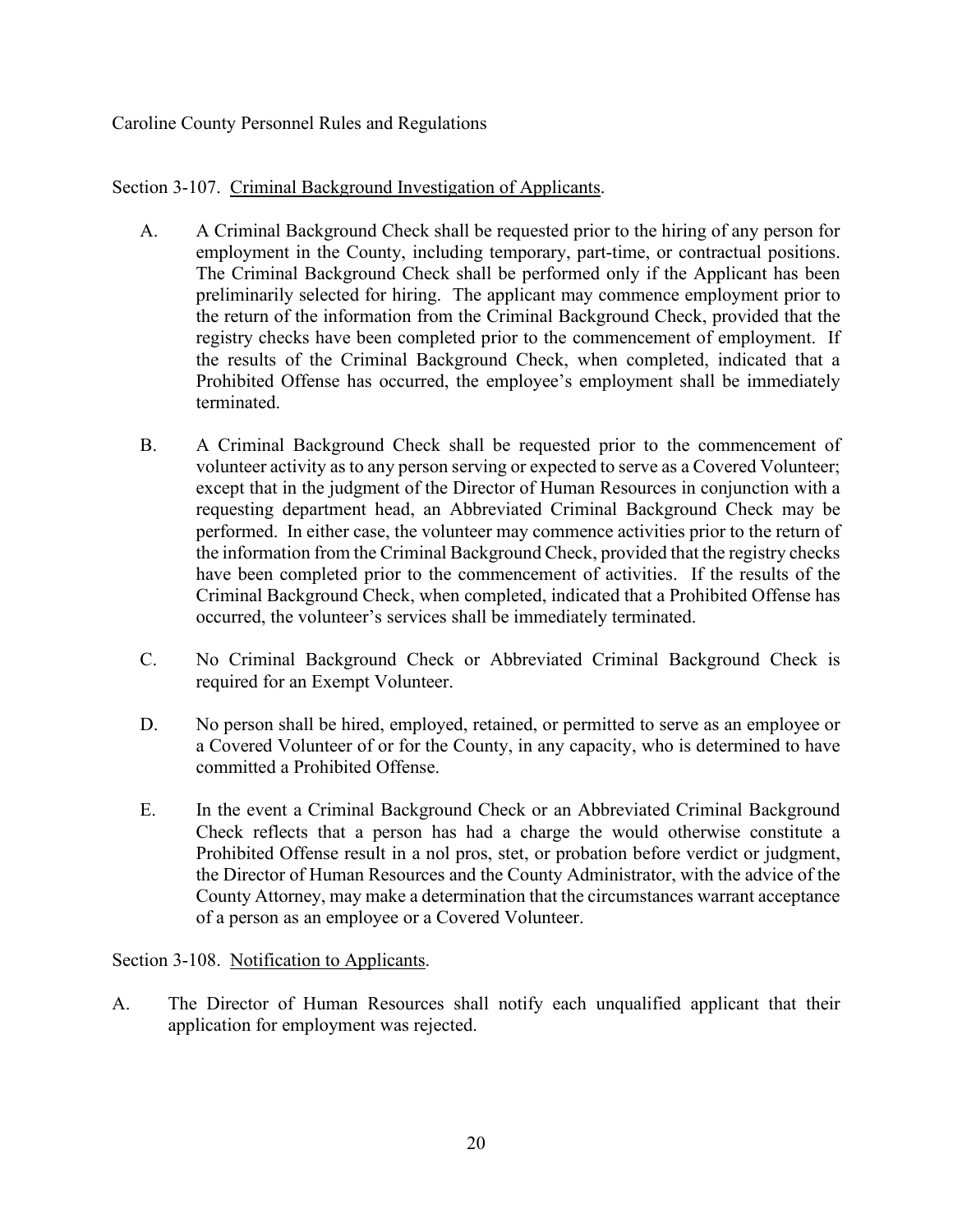B. After the selection process is complete, the Personnel Administrator, or the designee of the Personnel Administrator, shall notify each qualified applicant of the results of the selection process.

Section 3-109. Selection of Alternative Applicants.

- A. If the highest rated applicant for a position does not accept the offer of employment, the County may offer the position to the next highest rated applicant, and so on.
- B. If a successful applicant resigns or quits during the first year of employment, the County may offer the position to the next highest rated applicant, and so on.
- C. If a successful applicant is eliminated during the probationary period (*see* Chapter 7), the County may offer the position to the next highest rated applicant, and so on.
- D. If a position becomes vacant more than one (1) year after it was last advertised, the position will be re-advertised, not filled from a prior list of applicants.

### Section 3-110. Creation of Personnel File.

- A. The Personnel Administrator shall cause a personnel file to be created for each applicant who is hired as a County Employee.
- B. All personnel records, including the application, any written materials submitted in conjunction with the application, and any written materials relative to the investigation and selection of the applicant, shall be placed in the personnel file.

Section 3-111. County Assistance to State Agencies, Units of State Government and State Employees.

A. By law, the County is required to fund all or portions of the budgets, including office supplies and equipment, positions and other agency expenditures, for agencies or units of the State of Maryland, such as the Sheriff's Department, the State's Attorney's Office, the Circuit Court for Caroline County, the Cooperative Extension or the Soil Conservation District, etc. Instead of hiring, or contracting for the services of separate human resources professionals, procurement officers or other administrative support staff for such agencies and units of State government, in the spirit of intergovernmental cooperation and the prudent utilization of limited taxpayer and public resources, the County's human resources, procurement and other administrative Employees and representatives may, from time to time, assist and perform human resources, procurement and related functions for such State agencies, employees and units of State government. In providing such services and assistance, the County is not in any way assuming any liability or responsibility for such State agencies or employees and is not acting as a joint or dual employer of the employees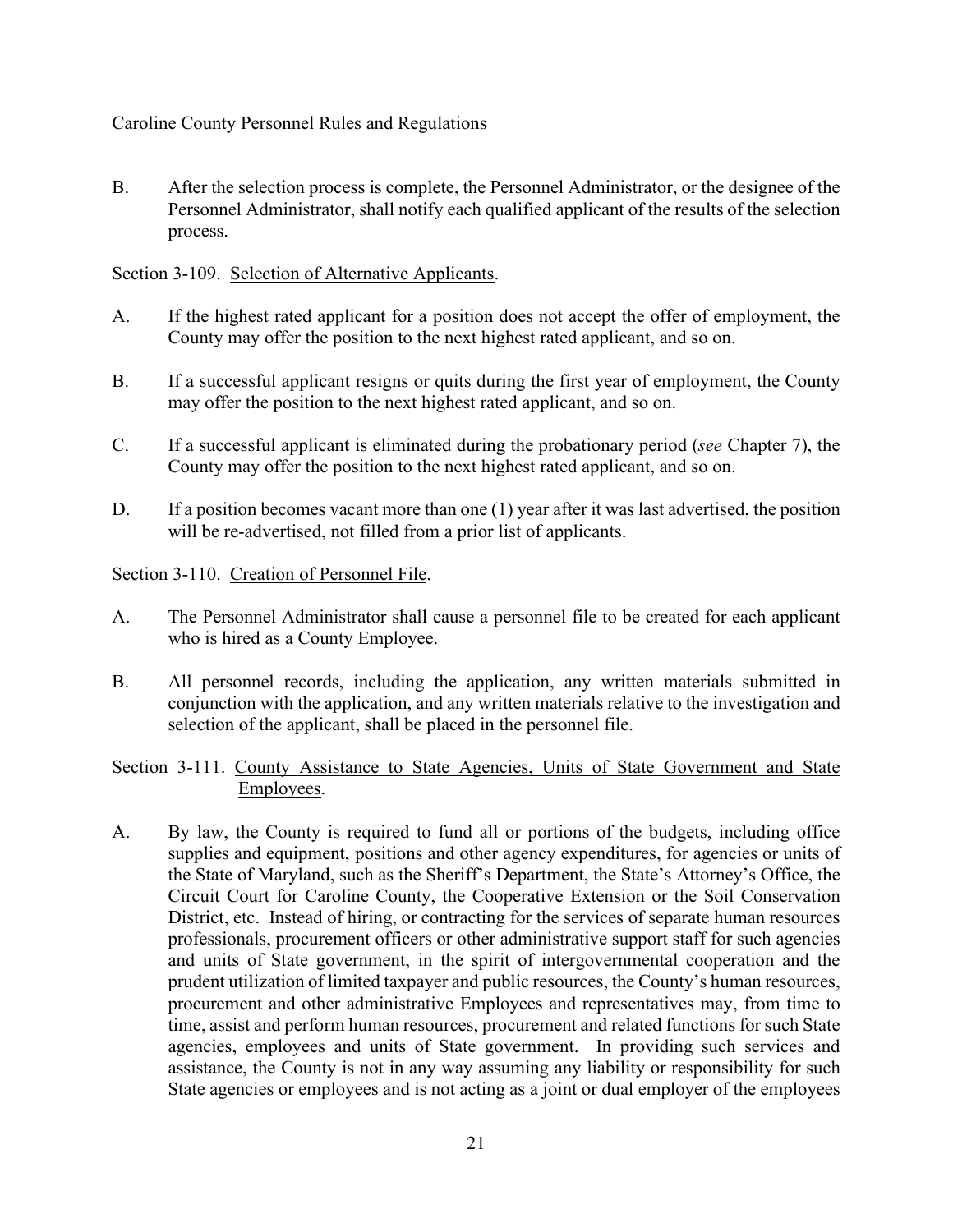who work for such State agencies and units of State government. Employees that work for such State agencies or units of State government shall remain State officials, agents or employees and shall not be entitled to any rights provided by these Personnel Rules and Regulations for Employees.

B. Any person who has a question about such person's status as a County Employee versus as an employee of an agency or unit of State government should contact the Director of Human Resources. Regardless of what such person is told by anyone regarding such person's status as an Employee of the County or an employee of the State, the law of the State of Maryland shall be final and dispositive with respect to the employment status of such person.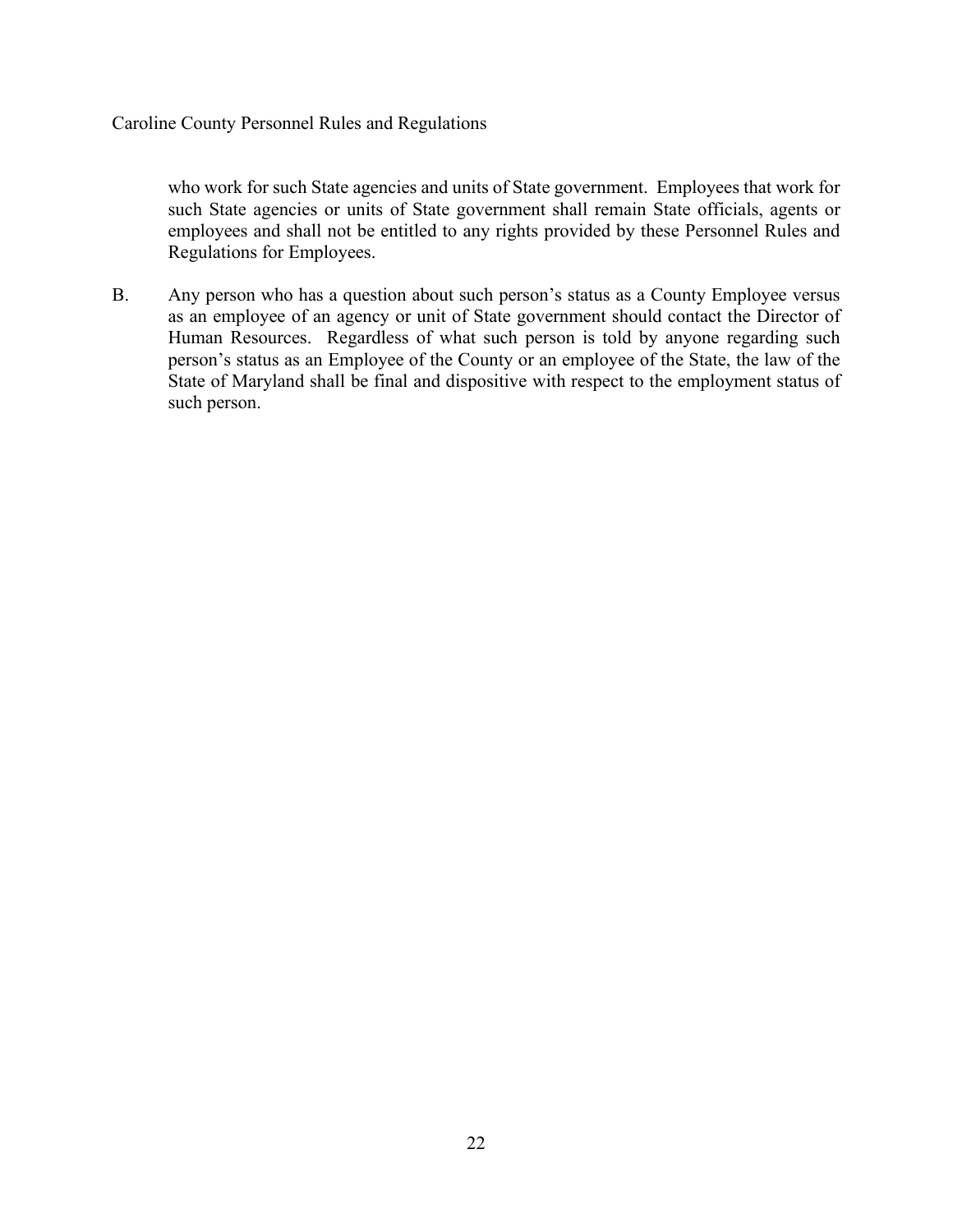## **Chapter 4 Work Rules**

Section 4-101. Respectful, Professional and Non-Discriminatory Workplace.

- A. The County is committed to maintaining a mutually respectful work environment in which all individuals are treated with respect and dignity. Each individual has a right to work in a professional atmosphere that promotes equal opportunities and prohibits discriminatory practices.
- B. Any Employee who fails to maintain a mutually respectful work environment and to treat individuals with respect and dignity shall be subject to discipline, up to and including termination.

Section 4-102. Sexual Harassment.

- A. Policy. Sexual harassment, whether verbal, written, physical, or arising out of the work environment and whether in the office, at work assignments out of the office, at Countysponsored social functions, or elsewhere, is unacceptable and will not be tolerated. It is also illegal.
- B. Individuals covered. The policy and rules relating to sexual harassment shall apply to all County officials (including the County Commissioners), Employees (whether Full-Time, Contractual, Temporary, At-Will, or otherwise), consultants, and volunteers.
- C. Definition of Sexual Harassment. The term "sexual harassment" means unwelcome sexual advances, requests for sexual favors, and other verbal, written, communicated or physical conduct of a sexual nature, when one of the following occurs:
	- 1. Submission to such conduct is made explicitly or implicitly a term or condition of an individual's employment; or
	- 2. Submission to or rejection of such conduct is used as a basis for employment decisions affecting such individual; or
	- 3. Such conduct has the purpose or effect of unreasonably interfering with an individual's work performance or creating an intimidating, hostile, or offensive working environment.

Examples of sexual harassment include, but are not limited to, unwanted sexual advances; demands for sexual favors in exchange for favorable treatment or continued employment; repeated sexual jokes, flirtations, advances or propositions; verbal abuse of a sexual nature; graphic, verbal commentary about an individual's body, sexual prowess or sexual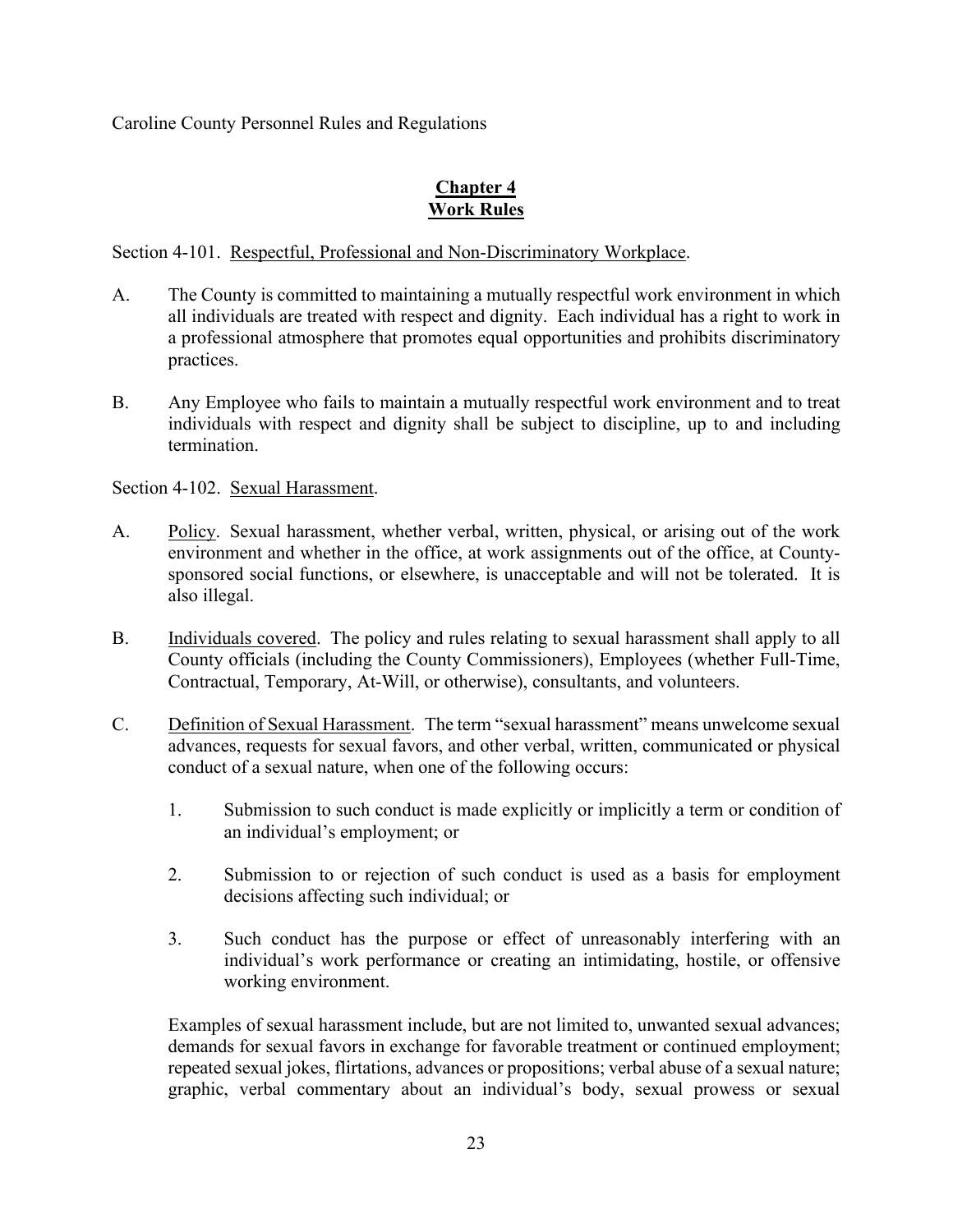deficiencies; leering; whistling; touching; pinching; assault; coerced sexual acts; suggestive, insulting, obscene comments or gestures; and display of items and material of a sexual nature.

- D. Prohibition. Sexual harassment is hereby prohibited.
- E. Reporting a Complaint.
	- 1. Any Employee who believes he or she has been subject to sexual harassment or intimidation or a hostile sexual environment shall immediately report such conduct to his/her immediate supervisor. In the event the Employee is uncomfortable reporting the incident to his/her immediate supervisor or his/her immediate supervisor initiated or participated in the conduct, the incident shall be promptly reported to the Personnel Administrator or the Personnel and Benefits Coordinator. In the event the Personnel Administrator or the Personnel and Benefits Coordinator initiated or participated in the incident, the incident shall be promptly reported to the County Administrator or the County Attorney. (*See* Subsection 4-102G.4).
	- 2. Any Employee subject to sexual harassment or intimidation should promptly notify the offender that the behavior is unwelcome.
	- 3. Any supervisor receiving a complaint of sexual harassment, intimidation and/or subjection to a hostile sexual environment shall promptly report such conduct to the Personnel Administrator.
	- 4. Any supervisor who observes any form of sexual harassment shall take immediate action to stop it and shall report the incident to the next level of supervision, if any, and to the Personnel Administrator.
	- 5. An Employee may file with any Department Head or the Personnel Administrator a written complaint of sexual harassment within 90 days of an incident of sexual harassment. The written complaint shall name the alleged offender or offenders, the dates that are relevant to the incident or incidents, and describe in detail the incident or incidents. Department Heads in receipt of a written complaint shall transmit the written complaint to the Personnel Administrator and/or the Personnel and Benefits Coordinator, unless the complaint arises from conduct involving the Personnel Administrator or the Personnel and Benefits Coordinator, in which event the supervisor shall promptly report the complaint to the County Administrator or the County Attorney.
- F. Retaliation Prohibited. No retaliation shall be taken against an Employee who makes a report of sexual harassment. If there is clear and convincing evidence that a report of sexual harassment made by an Employee was fabricated and untrue, such Employee may be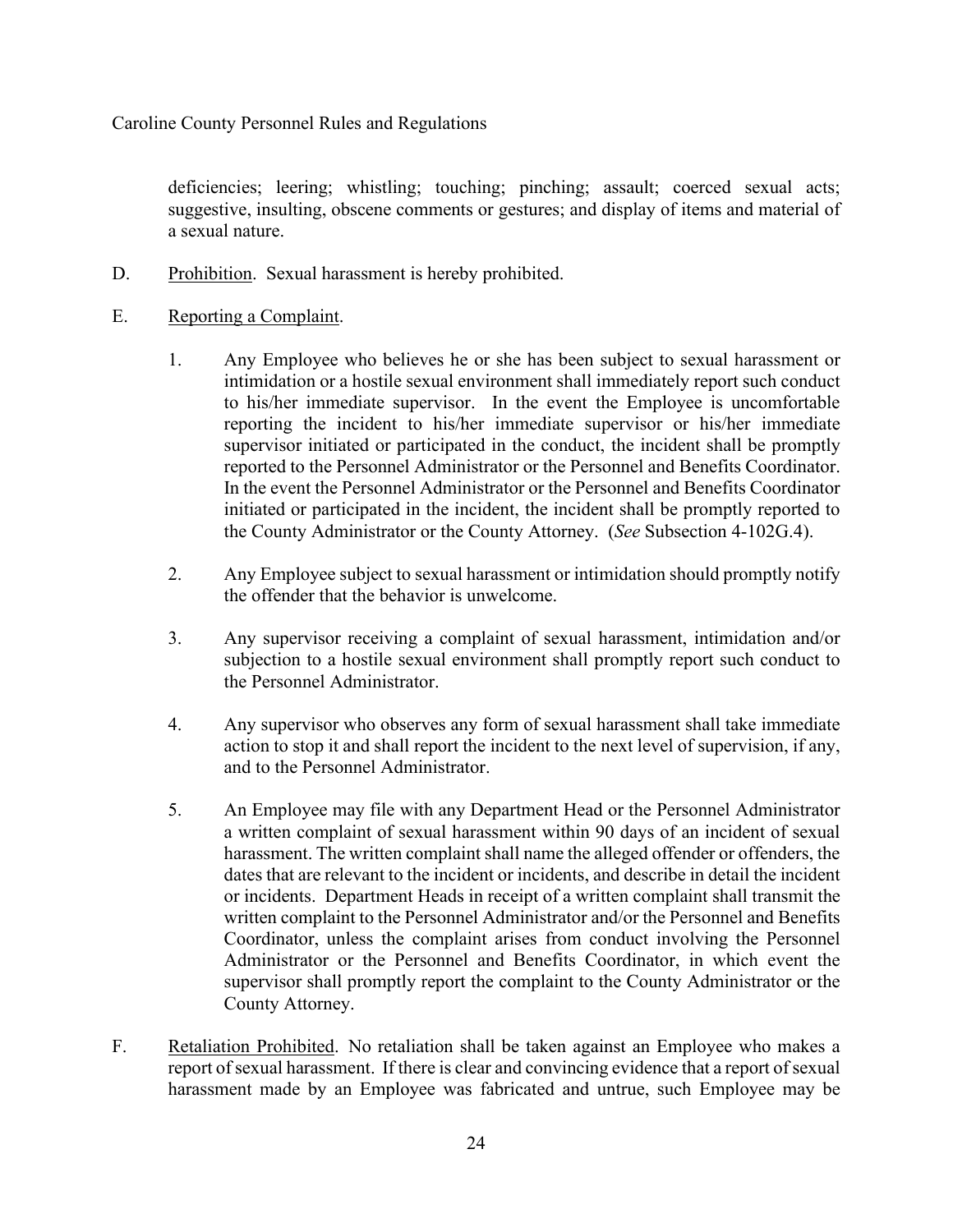subject to discipline. An Employee who retaliates against an Employee who brings a complaint of sexual harassment shall be subject to discipline up to and including termination.

- G. Investigation of Complaint.
	- 1. All complaints of sexual harassment filed within 90 days of the events giving rise to the complaint shall be investigated. A supervisor is remiss in failing to report and take action on a report of sexual harassment, even if the person making the report stated that he/she does not want the conduct investigated or does not want the alleged offender to get in trouble. Confidentiality shall be maintained throughout the investigative process to the extent practical and appropriate under the circumstances, just as all personnel matters should be handled with appropriate confidentiality and discretion.
	- 2. Investigations shall be initiated as follows:
		- a. Within seven (7) calendar days of receiving a written complaint of sexual harassment, the Personnel Administrator shall appoint an ad hoc committee composed of three persons who have no material or personal interest in the complaint or in the outcome of an investigation. The ad hoc committee shall investigate the facts of the written complaint and submit a written report to the Personnel Administrator within 20 calendar days of the ad hoc committee's appointment. The report shall include findings of fact and recommendations for resolving the complaint, including disciplinary measures that appear appropriate in light of the facts.
		- b. The Personnel Administrator or his/her designee shall promptly investigate an oral complaint or notification if there is any colorable basis to the oral complaint or notification utilizing the process set forth in Subsection 4- 102G.2.a.
	- 3. The investigative process may include any or all of the following:
		- a. Confirm name and position of the reporting individual.
		- b. Identify the alleged harasser.
		- c. Thoroughly ascertain all facts in connection with the alleged harassment, beginning by interviewing the reporting individual and the alleged harasser. (When interviewing the alleged harasser that person should be reminded of the prohibition against retaliation and the need to refrain from communications with the reporting individual other than essential, workrelated conversations, pending the outcome of the investigation. The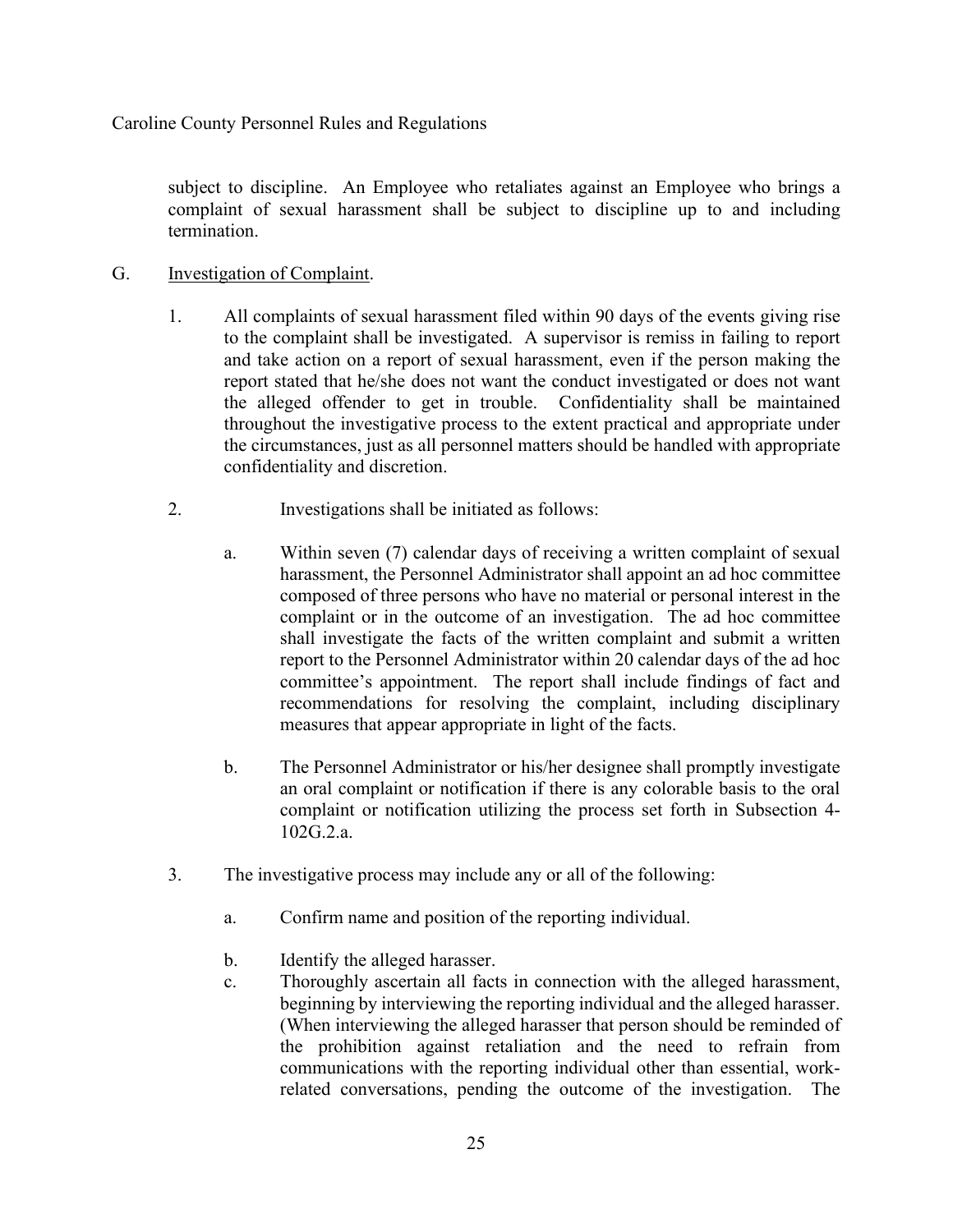interviewer should recommend to the alleged harasser that any communications between the alleged harasser and the victim should be accomplished in the presence of a witness).

- d. Determine frequency/type of alleged harassment and, if possible, the dates and locations where alleged harassment occurred.
- e. Interview potential witnesses to see if anyone observed the alleged harassment or facts surrounding the alleged harassment.
- f. Interview Employees or persons similarly situated to the reporting Employee to determine whether others have had inappropriate experiences with the alleged harasser or otherwise perceive the alleged harasser to have engaged in inappropriate conduct.
- g. Ask how the reporting Employee responded to the alleged harassment and determine what efforts, if any, at informal resolution of the matter were made.
- h. Determine whether the reporting Employee consulted anyone else about the alleged harassment and, if so, note such person's response to the disclosure.
- i. Develop a thorough understanding of the professional relationship, degree of control and amount of interaction between the alleged harasser and the reporting Employee.
- j. Determine whether the reporting Employee knows of or suspects that there are other individuals who have been harassed by the alleged harasser.
- k. Determine whether the reporting Employee informed other principals or supervisors of the situation and what response, if any, the reporting Employee received from such principals or supervisors.
- 4. If an incident involving a County Commissioner, the Personnel Administrator, the Benefits Coordinator, or the County Attorney is reported,, the County Administrator shall be contacted and an appropriate plan shall be implemented to resolve the incident. If an incident concerning the County Administrator is reported, the County Attorney and/or the Personnel Administrator shall be contacted and an appropriate plan shall be implemented to resolve the incident.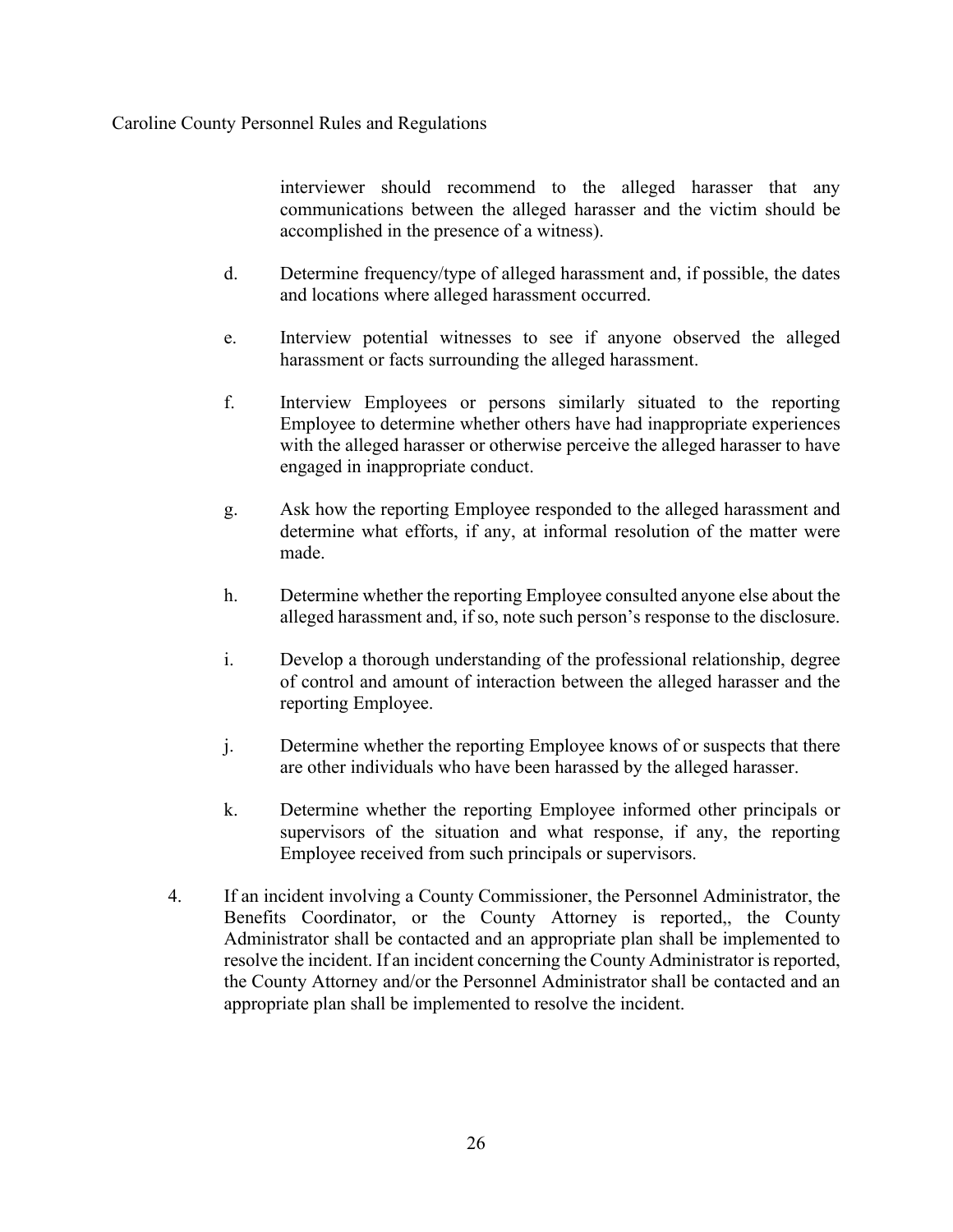### H. Resolution of a Complaint.

- 1. Any Employee found to have engaged in sexual harassment or retaliation against an Employee filing a report of sexual harassment shall be disciplined. Personnel Administrator may accept, reject or modify the recommendations of the ad hoc committee with respect to any incident an ad hoc committee was convened to investigate. The Personnel Administrator shall record in writing at the time of his or her decision the reasons for any actions that the Personnel Administrator may take regarding the matter. If the Personnel Administrator decides that dismissal is the appropriate sanction, the Personnel Administrator shall seek approval for the action from the County Administrator. The Personnel Administrator shall, within five working days of his or her decision, notify in writing the Employee who filed the complaint of sexual harassment as to the Personnel Administrator's disposition of the matter, including disciplinary actions, if any, that may have been taken.
- 2. If an investigation results in a finding that the person who filed the complaint of sexual harassment falsely and wantonly and recklessly accused another of sexual harassment, the person shall be subject to appropriate sanctions as determined by the Personnel Administrator. If the Personnel Administrator decides that termination is the appropriate sanction, the Personnel Administrator shall seek approval for the action from the County Administrator.
- I. Appeals Process. If a person disciplined pursuant to this Section 4-102 is dissatisfied with the final actions taken under this section, the person may file a grievance with the County Administrator in the manner provided in Chapter 6 of these Rules and Regulations.
- J. If the person filing the grievance/appeal pursuant to Section 4-102.I is dissatisfied with the resolution of the matter by the County Administrator, and that resolution involves a determination of dismissal or suspension without pay for more than five (5) days, that person may appeal the decision of the County Administrator to the Grievance Appeal Panel pursuant to Chapter 6 hereof.

Section 4-103. Substance Abuse

- A. Policy.
	- 1. The County is committed to providing a safe, efficient, and productive work environment through a substance free workplace. The purpose of this policy is to prevent the risks and negative effects that are brought about by substance abuse while respecting the dignity and privacy of Employees. Illegal or irresponsible drug or alcohol use by Employees is not consistent with the County's goal to operate in a safe and efficient manner.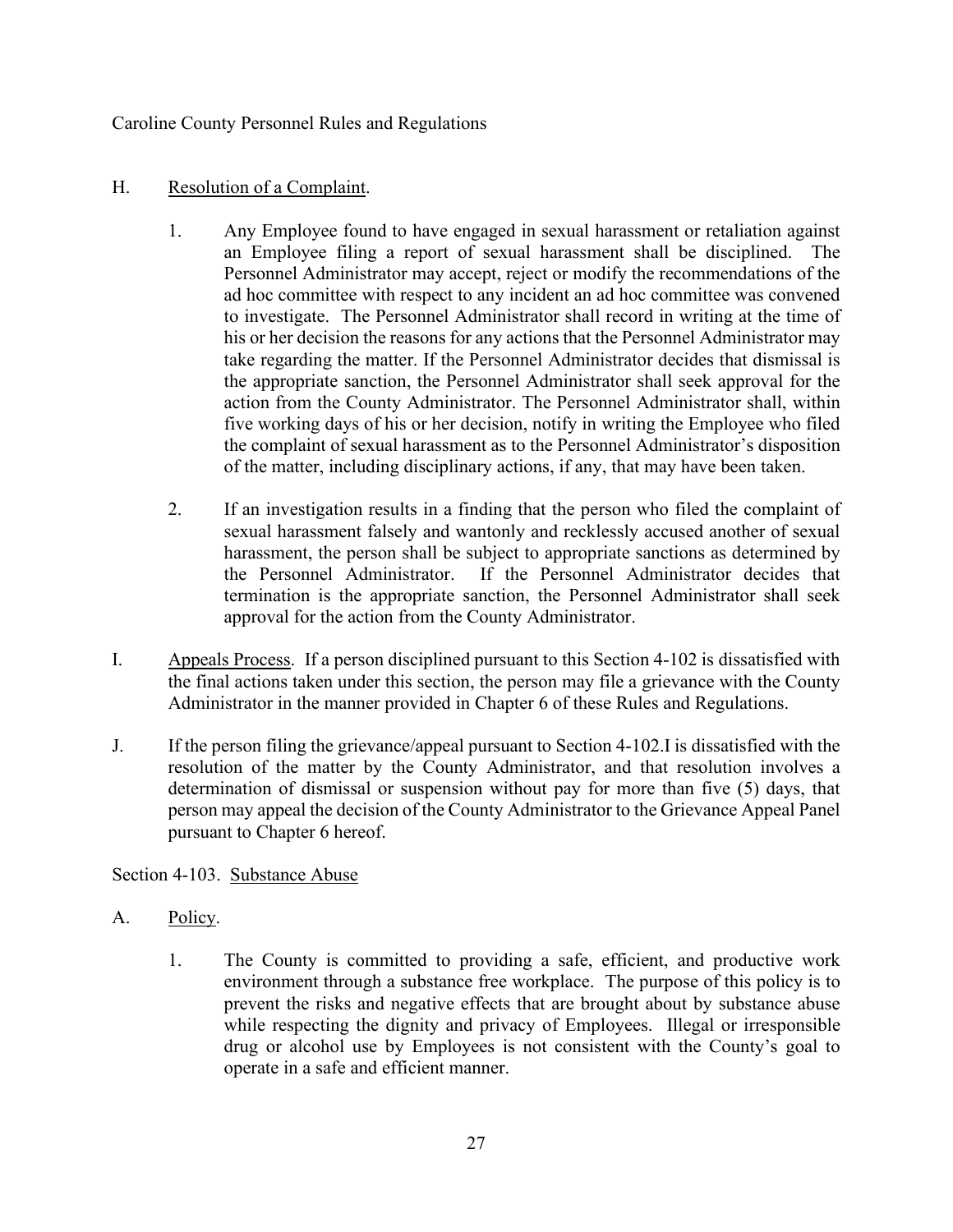- 2. Violation of any portion of this policy will subject Employee to appropriate disciplinary measures, up to and including termination. Although this policy has been written to address as many of the pertinent issues in this sensitive area as possible, Employer reserves the right to modify or amend it. Any Employee who has questions or concerns about this policy should contact the Personnel Administrator.
- B. Pre-Employment Testing. Employer shall test each successful applicant for drugs and alcohol prior to awarding applicant a position. If an applicant tests positive for drugs or alcohol, Employer shall send applicant a notice of the applicant's right to an independent test. Employer shall not hire anyone who has a positive result from a pre-employment drug and alcohol test. Employer also shall not consider for hire anyone who refuses to take a pre-employment drug and alcohol test.
- C. Prohibitions.
	- 1. Entry upon or into County premises or property, or presence at work, under the influence of illegal or abused drugs or alcohol, or any combination thereof, is strictly prohibited. No Employee shall possess, conceal, promote, sell or bring alcohol, illegal substances, which term includes any related paraphernalia, onto County property. County property includes, but is not limited to, County premises, including leased premises, and/or County property (including County vehicles) and/or any place where Employee is conducting business for or on behalf of the County, or where the County conducts business. If the County has reasonable grounds to believe that an Employee possesses, is concealing, or has brought substances onto County property, Employer reserves the right to conduct a reasonable search for those substances, including but not limited to, a search of the Employee's office, desk, locker, or County vehicle.
	- 2. An exception is made for Employees who take prescription medicines according to instructions given by a licensed physician or medical provider. However, an Employee who is taking prescription medications that may impair his or her ability to perform his or her job has an affirmative duty to report the usage of such medications to his or her supervisor. This reporting is required to assess the Employee's ability to conduct County business, drive a vehicle, or operate machinery. If Employee does not report the usage of prescription drugs and causes an accident upon, with, or while operating County property, Employee will be subject to disciplinary action, up to and including termination.
- D. Reporting. An Employee who receives either an alcohol driving conviction (defined below) or a drug conviction (defined below) has an affirmative duty to report that conviction within five (5) working days to the Personnel Administrator. Generally, the first alcohol driving or drug conviction will subject Employee, at a minimum, to mandatory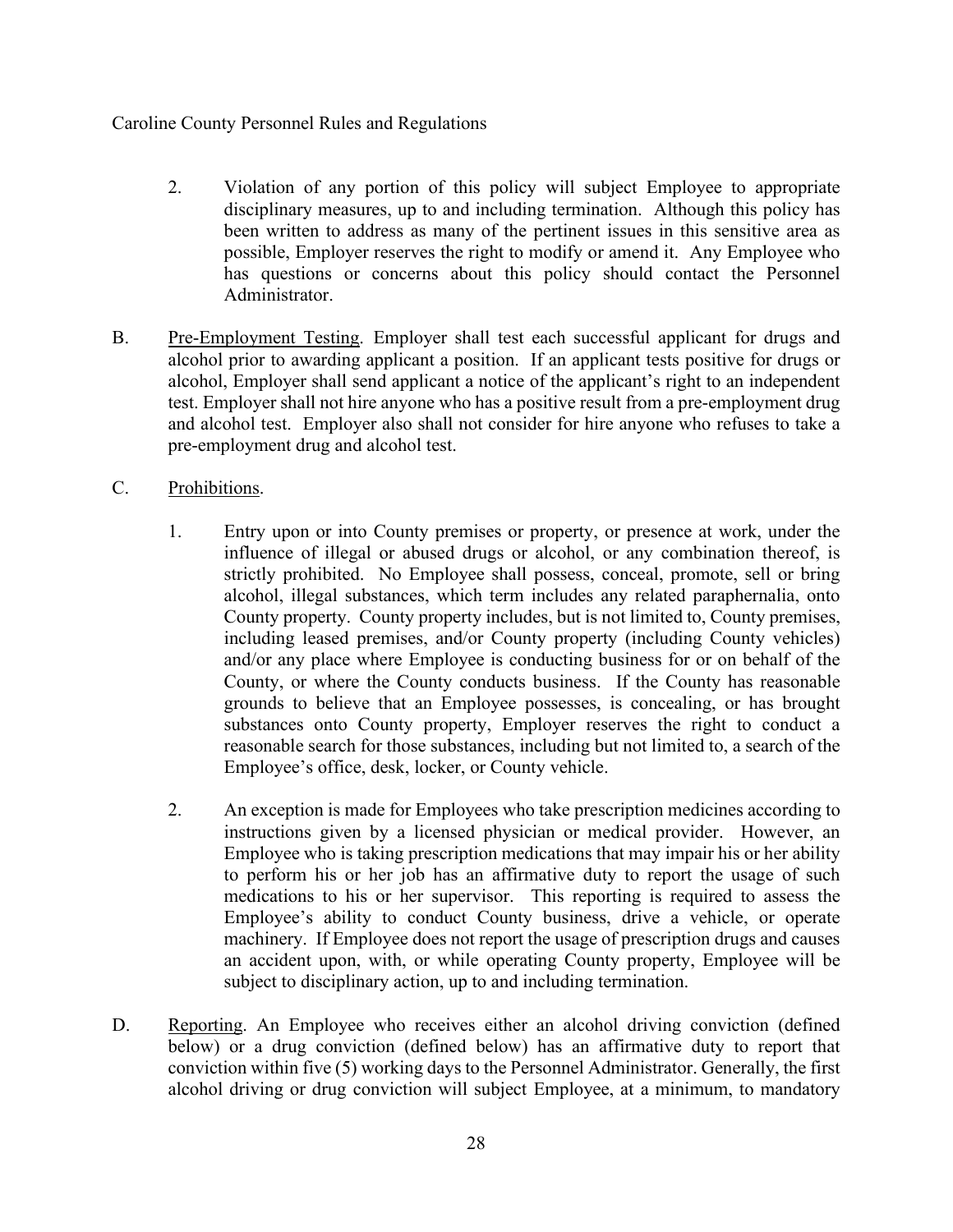participation in a sanctioned alcohol and/or substance abuse treatment program. A second alcohol driving or drug conviction may result in termination of employment. Nothing in these Personnel Rules and Regulations shall be interpreted to prohibit the termination of an Employee on a first offense for a drug or alcohol related incident if the Personnel Administrator or the County Administrator deems the offense to be of a magnitude or severity that may reasonable be believed to place the County, its Employees, and/or the public at large at risk. If Employer learns of an alcohol driving or drug conviction that was not reported by Employee, such failure constitutes grounds for termination, and Employee shall be subject to mandatory participation in a sanctioned alcohol and/or substance abuse treatment program if not terminated. Safety Sensitive Employees who have prior alcohol driving or drug convictions, or plea or resolution of criminal charges other than an acquittal, may be tested as a continuing condition of employment for up to a total of three years after their last conviction, or plea or resolution of criminal charges other than an acquittal.

### E. Alcohol and Drug Testing.

- 1. All Safety Sensitive Employees shall be subject to drug or alcohol testing: (1) on a yearly basis, (2) prior to being transferred or promoted to a Safety Sensitive position, or (3) prior to returning to duty after failing a previous test. Moreover, any Employee (whether in a safety sensitive position or not) whose conduct, appearance or behavior provides reasonable suspicion that the Employee is using drugs or alcohol at work or any Employee whose job performance inexplicably deteriorates, or whose demeanor becomes erratic, may be required to submit to testing for drugs and alcohol. Reasonable suspicion is a belief that Employee has violated the alcohol or drug prohibitions of this policy based on specific, contemporaneous, describable observations concerning such factors as appearance, behavior, speech or body odors of Employee.
- 2. The first confirmed positive test result of any Employee will, at a minimum, require Employee to undergo and successfully complete a sanctioned alcohol and/or substance abuse treatment program. A second confirmed positive test result might subject Employee to termination. After any positive result, Employee shall be furnished with a notice that will indicate the test results, a copy of this policy, Employer's intent to take disciplinary action, and a statement that permits Employee to request independent testing of the same sample. (*See* Appendix; Notice Following A Positive Drugs and Alcohol Test.) Refusing to submit to testing, or tampering with a specimen for testing, shall subject Employee to termination. All testing will be conducted by a laboratory that holds a license under Section 17-205 of the Health General Article of the Code of Maryland and in a manner that respects and recognizes the dignity and privacy of the Employee. Therefore, Employer will endeavor, to the greatest extent possible, to protect the confidentiality of information regarding individual test results.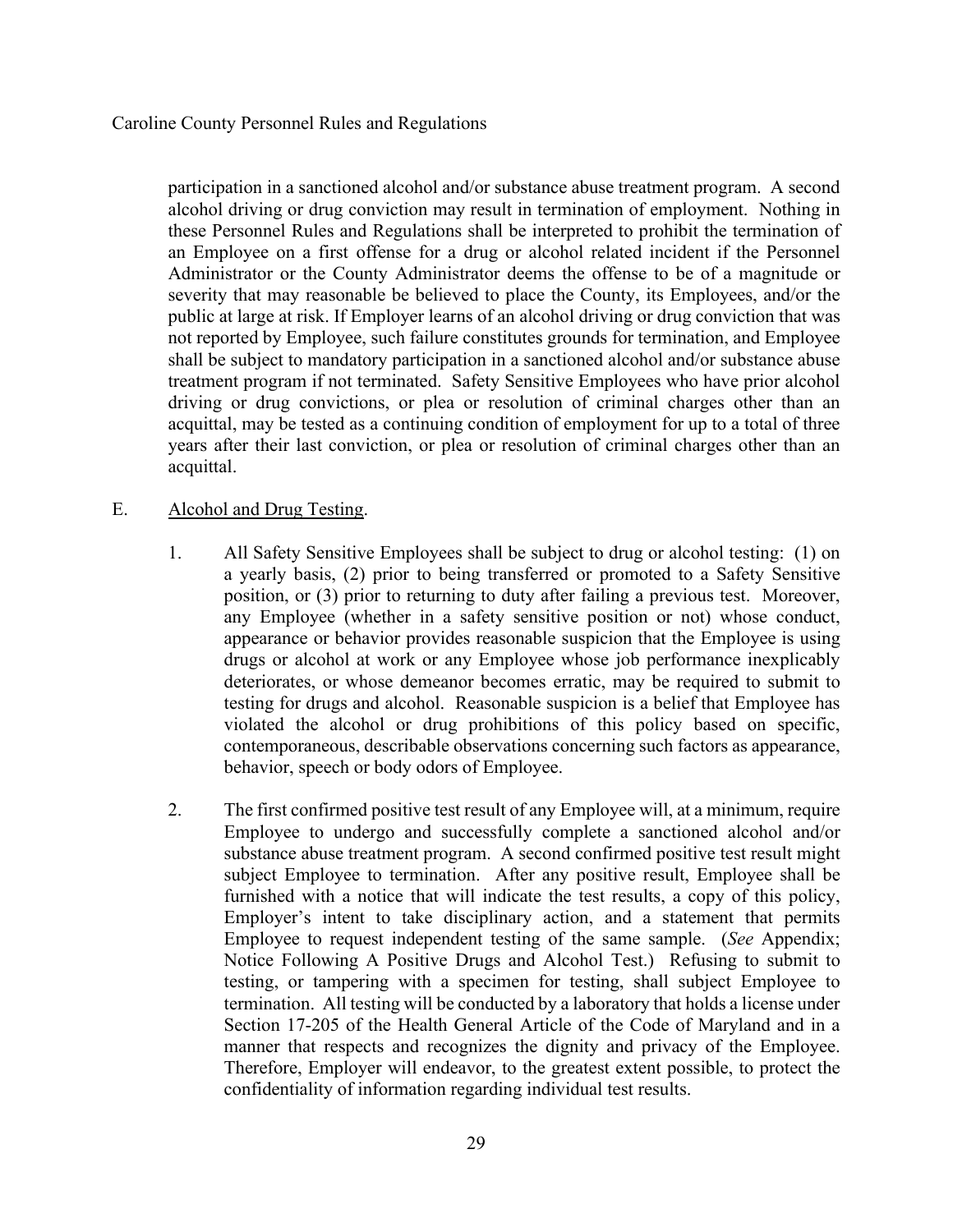- F. Treatment and Continued Employment. Employer realizes that alcoholism and drug addiction can be illnesses for which there is effective treatment and rehabilitation. Prior to reaching a point where an Employee's judgment, performance or behavior leads to disciplinary action, it is Employee's responsibility to seek assistance from a sanctioned alcohol and/or substance abuse treatment program. Please note that participation in a sanctioned alcohol and/or substance abuse treatment program may be covered, in part, under Employer's health benefits. Employees will not be terminated for voluntarily seeking assistance for a substance abuse problem. An Employee who continues to work and who is participating in a sanctioned alcohol and/or substance abuse treatment program will be expected to meet existing job performance standards and established work rules. Continued performance, attendance or behavior problems may result in termination. Employer will attempt to make reasonable accommodations for an Employee who voluntarily initiates participation in and adheres to a sanctioned alcohol and/or substance abuse treatment program.
- G. Definitions as used in this policy.
	- 1. Alcohol means ethyl alcohol or ethanol.
	- 2. Alcohol Driving Conviction means a violation of the laws of Maryland or any other jurisdiction involving driving or attempting to drive while intoxicated or under the influence of alcohol, for which the Employee pleads guilty, pleads nolo contendere ("no contest"), is found guilty, is given probation before judgment or verdict, or otherwise receives a disposition other than not guilty or a complete dismissal of charges.
	- 3. Drug means any substance taken into the body, other than alcohol, which may impair one's mental faculties and/or physical performance. This definition includes controlled dangerous substances as defined in Maryland's criminal statutes, prescription drugs, glue, paint thinner or any other item that when abused or improperly administered, may impair one's mental faculties and/or physical performance.
	- 4. Drug Conviction means a conviction for violation of any controlled dangerous substance law or illegal substance law, whether a violation of the controlled dangerous substance laws of Maryland or the illegal/improper drug use laws of federal or state jurisdiction, or involving driving or attempting to drive while under the influence of a substance, for which the Employee pleads guilty, pleads nolo contendere ("no contest"), is found guilty, is given probation before judgment or verdict, or otherwise receives a disposition other than not guilty or a complete dismissal of charges.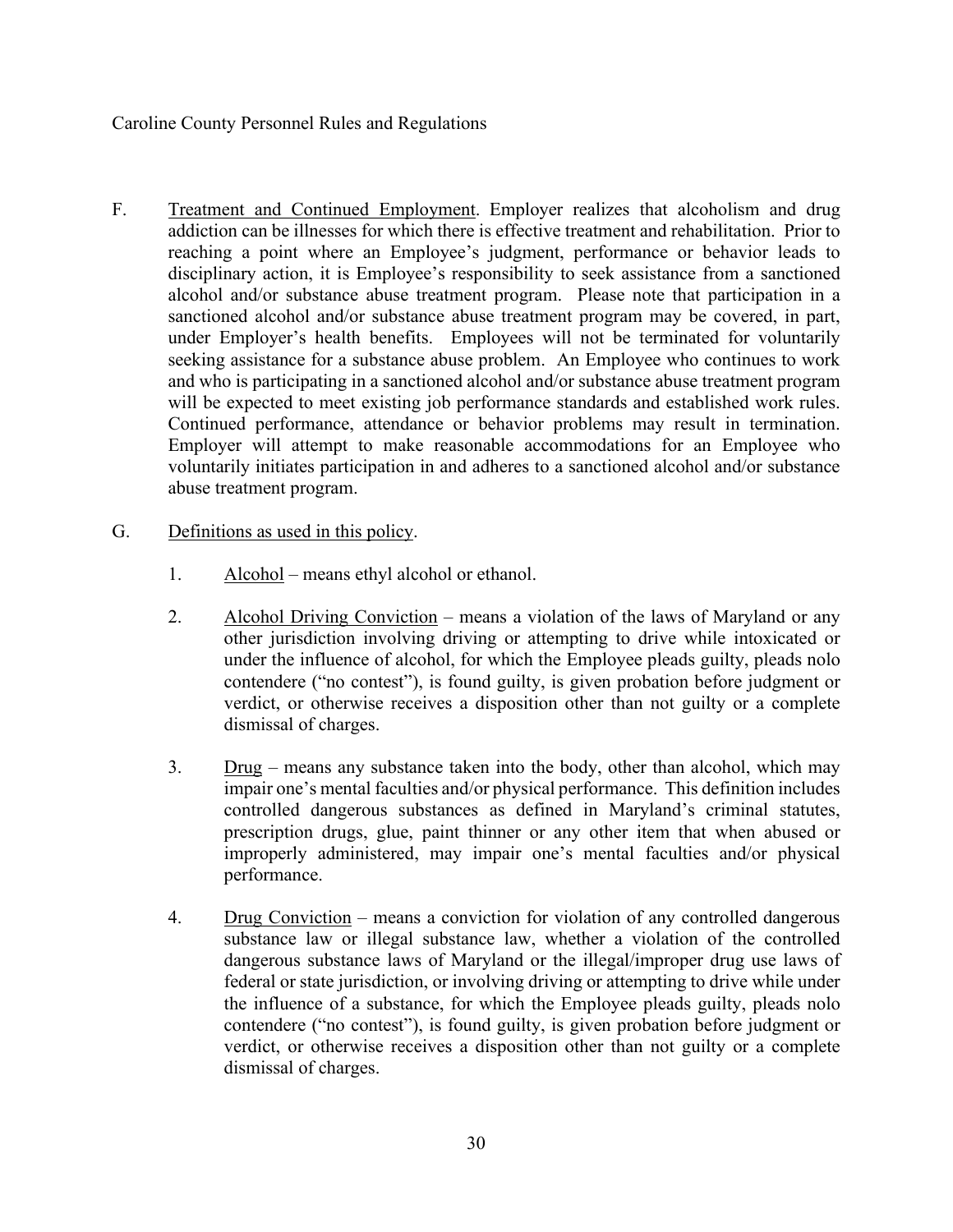- 5. Safety Sensitive Employee means (1) all Employees whose job duties require the Employee to drive a motor vehicle during normal working hours or operate Equipment that may pose a danger to Employee or others working with Employee; (2) all Employees who have been convicted of an alcohol driving offense or drug offense (as defined in Section 4-103, above); and (3) all Employees that occupy positions determined to be Safety Sensitive by the Personnel Administrator and the Department Heads.
- 6. Substance means and includes Alcohol and Drugs and related drug paraphernalia.
- 7. Substance Abuse means the use, sale, distribution, possession and manufacture of alcohol or drugs in a manner prohibited by law or in such a way that the user-Employee's performance of his or her job is affected negatively.

### Section 4-104. Inclement Weather.

- A. Introduction: In the interest of the welfare and safety of its employees, Caroline County government may curtail some or all routine operations because of bad weather.
- B. Notification: When the County anticipates or is experiencing severe weather, County employees may call 410-479-4107 to determine the County's status. Employees also may visit the County's website at www.carolinemd.org or monitor its status via the County's Facebook page or Twitter feed. The County also will attempt to disseminate information through local radio and television broadcasts. All Department Heads will report office openings and staffing to the Department of Emergency Services on or before 8:00 a.m. on days in which the County is affected by inclement weather.
- C. Weather-related emergencies: There are four levels of weather-related emergencies.
	- 1. Class I During a Class I weather event, Department Heads may authorize liberal leave for support employees as defined by this Policy. A Class I weather emergency is generally severe enough to warrant the closure of local schools but not of local, state or federal offices in the area.
	- 2. Class II In response to a Class II weather event, the County Administrator may authorize liberal leave for all support employees. Department heads also may call-in or hold over operations employees depending on the needs of the County. Department Heads may call in support employees to serve as temporary operations employees. A Class II weather event is generally severe enough to warrant late arrival to or early departure from local, state or federal offices in the area.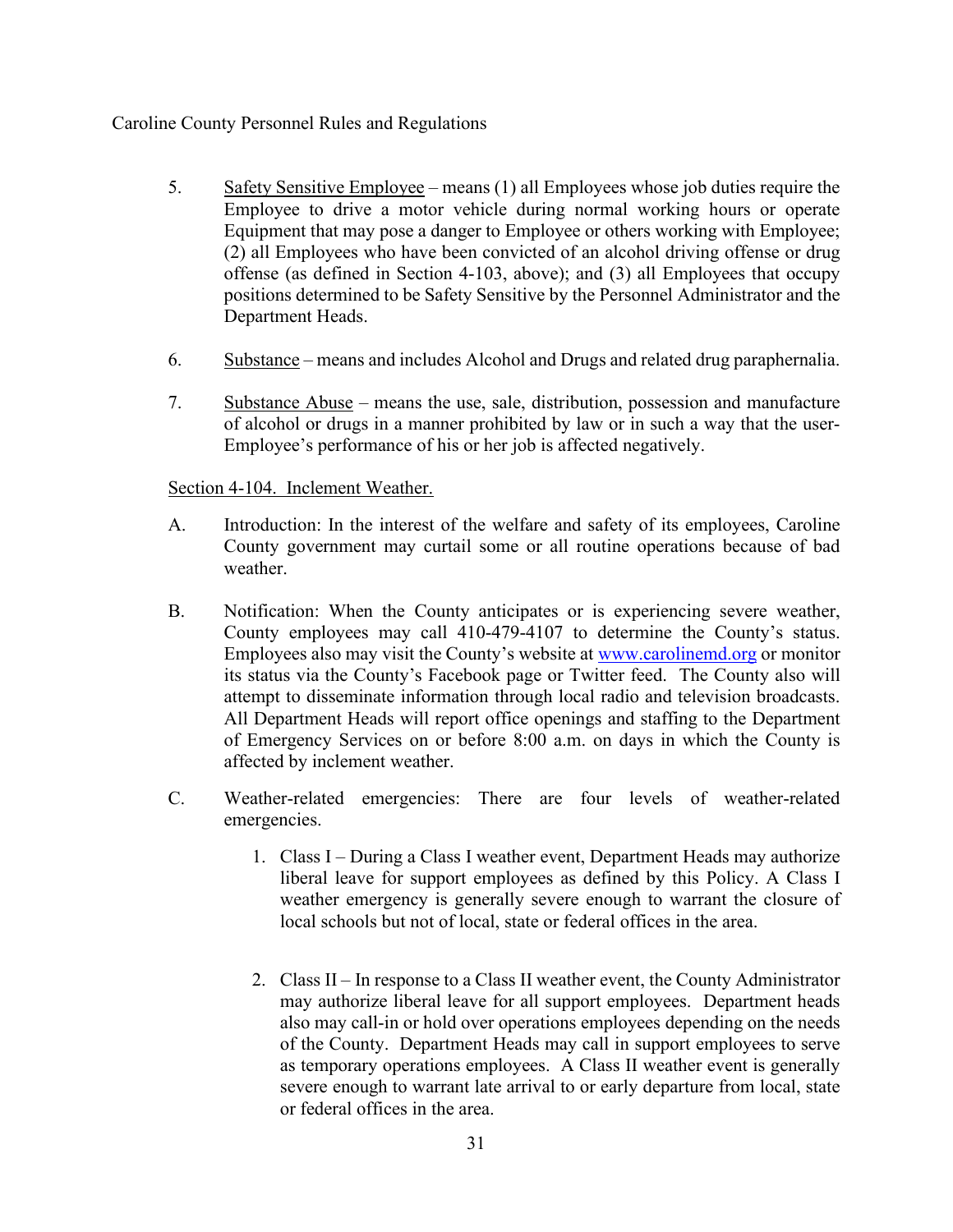- 3. Class III During a Class III weather event the County Administrator may authorize liberal leave and the partial or full closure of County offices. A Class III weather emergency is generally severe enough to close most local offices and businesses. The County Commissioners and/or the Governor may declare a formal state of emergency during a Class III weather event; however, this is not required. The County's Emergency Operations Center (EOC) may be partly or fully activated.Employees will not be charged leave for absences during the administrative closure of County offices.
- 4. Class IV A Class IV weather event is the most severe condition, necessitates the closure of County offices by the County Administrator, and normally requires the declaration of a state emergency by the County Commissioners and/or Governor. During a Class IV weather emergency, the County Administrator and/or Director of Emergency Services may callin and/or holdover any County employee to assist in emergency operations. The Emergency Operations Center (EOC) will be partly or fully activated. Employees will not be charged leave for absences during the administrative closure of County offices.
- D. Employee classification for weather-related emergencies. For the purpose of weather-related emergencies, the County's employees are divided into three groups: operations, support and temporary operations.
	- 1. Operations employees are required to report to work during any of the above weather-related emergencies and are not eligible for liberal leave.
	- 2. Support employees are eligible for liberal leave and are not required to report to work during weather-related emergencies in accordance with 4- 104.C.
	- 3. Temporary operations employees are normally support employees who are called in to work during weather-related emergencies based on the needs of County departments. For example, the staff required to run payroll are normally support personnel; however, they may be called in during a weather emergency to ensure that all employees are paid in a timely manner.
- E. Designation of employees: If the employee's job is in one of the vital services or if the employee's agency especially needs the employee during bad weather conditions, the employee may be designated as "operations" and asked to stay on the job or report to work while other fellow workers are excused. The employee will be informed if he or she is designated as "operations." The designation of an employee as operations may be made by the Department Head for employees of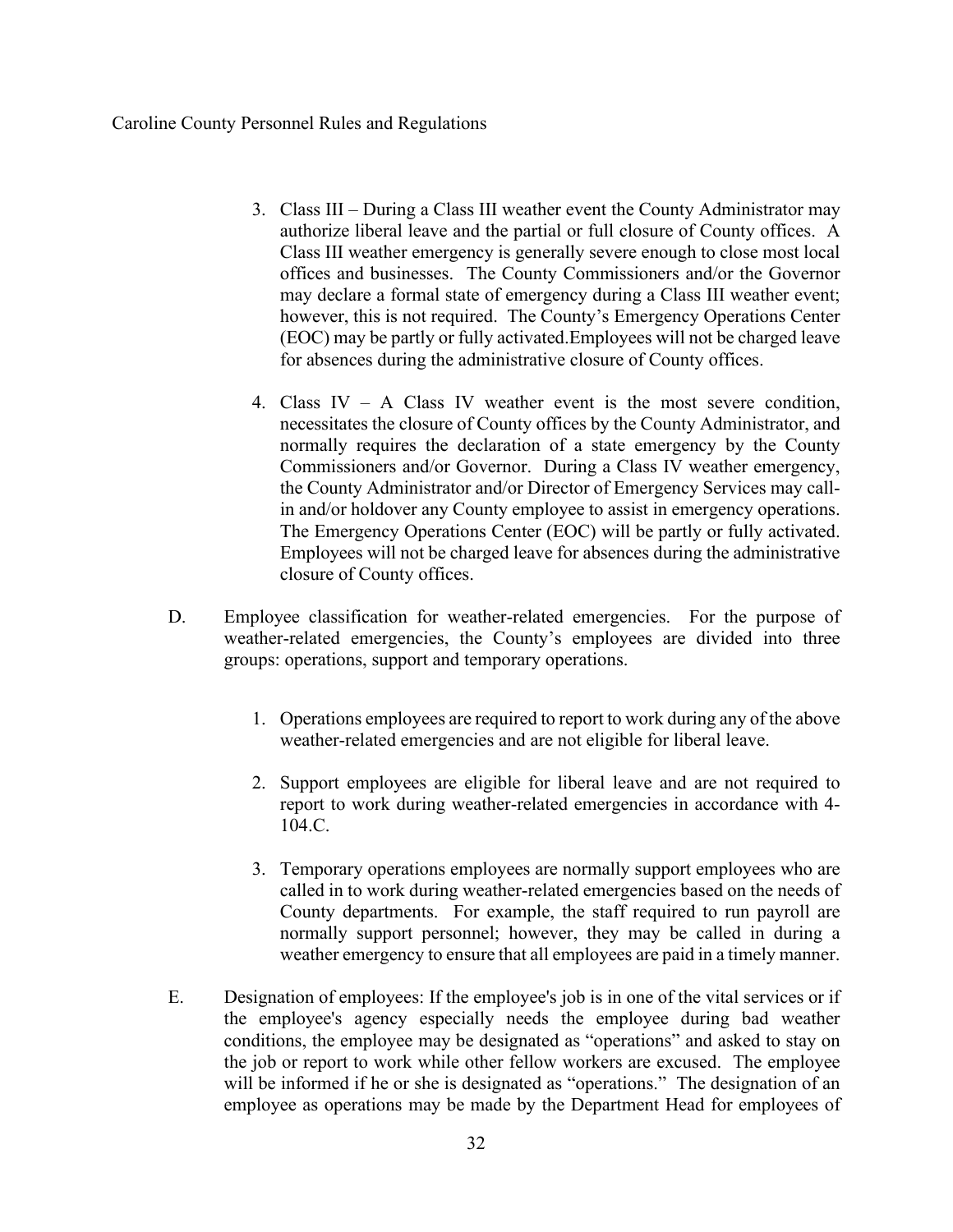said Department. The Director of Emergency Services and the County Administrator have the authority to designate any County employee as operations or temporary operations.

- 1. Operations employees are not eligible for liberal leave and are required to report for work unless they are specifically excused by their supervisors. A roster of all operations employees shall be maintained by every department and a copy shall be provided to the Director of DES. The designation of an employee as "operations" may not be grieved or appealed.
- 2. Operations employees failing to report will be required to use their own leave to cover an absence, subject to approval by their supervisor and may be subject to disciplinary action. An operations employee calling in sick during a weather emergency may be required to provide confirmation from a physician.
- F. Liberal Leave Policy. Support employees as defined above are allowed to be absent for a portion of a workday or the entire workday and are charged paid leave (i.e., annual, compensatory or personal) or leave without pay, as appropriate, for the period of the absence. Employees must notify their supervisors if they intend to take liberal leave.
	- 1. Support employees who do not report to work while the liberal leave policy is in effect will not be penalized for unapproved absence. Support employees arriving late while the liberal leave policy is in effect will not be penalized for tardiness, but will be charged paid leave or leave without pay, as appropriate, for the period between the regular starting time and their arrival.
	- 2. If liberal leave is announced during the workday, support employees will be permitted to leave the work site, at their discretion after notifying their supervisors. Employees will be charged paid leave or leave without pay, as appropriate, for the period between their departure and the end of their regular workday.
	- 3. Employees may not use sick leave for a liberal leave absence unless the absence meets the criteria for sick leave in the County's Personnel Rules and Regulations.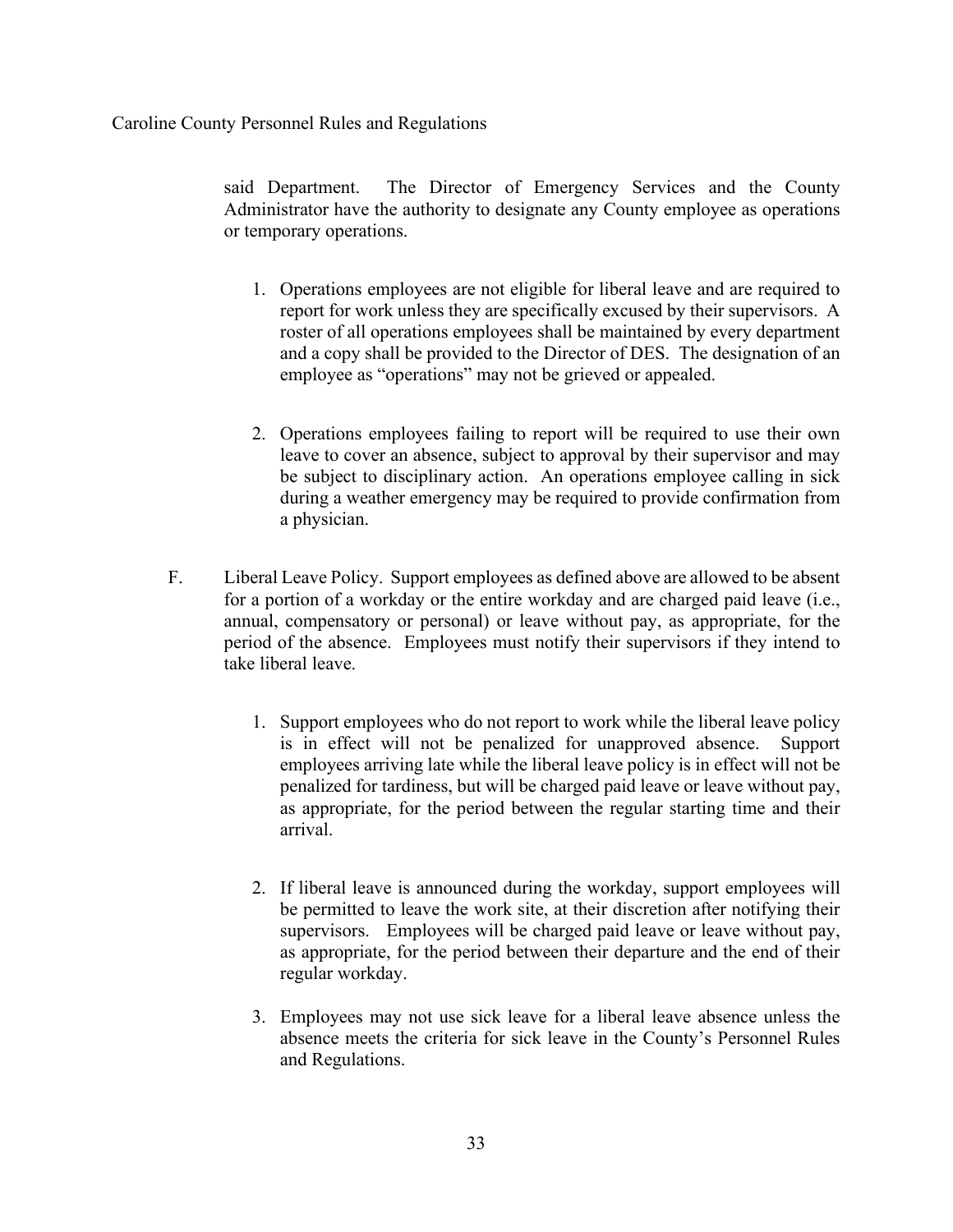- G. Administrative closure of County offices: During the time an administrative closure is in effect, support employees are not obligated to report to work. On days when the County may have a delayed opening, all support employees must adhere to the established opening time. Employees will not be charged leave for absences during the administrative closure of County offices.
- H. State-County closures: Several state government agencies operate within County facilities. As a general policy, the County will not close its offices unless the State of Maryland closes its local offices.

Section 4-105. General Policies Governing Employee Conduct.

- A. Violations of the following rules of conduct may result in immediate termination:
	- 1. Employee shall not fight or use abusive or physically threatening language while on duty or on County premises.
	- 2. Employee shall not possess any unauthorized firearms or weapons while on duty or on County premises.
	- 3. Employee shall follow all safety regulations, including wearing safety clothing and using protective equipment.
	- 4. Equipment and personal property.
		- a. Employee shall be responsible for and shall not misuse or remove from the workplace, without prior written permission, any Equipment or personal property of the County.
		- b. A violation of this policy shall be considered misappropriation or theft of County property.
		- c. This policy applies to all Equipment and other personal property procured (*i.e.*, purchased, leased, borrowed or otherwise obtained by the County) by the County including but not limited to documents and public records and identification cards in the care, custody, and control of any Employee. An Employee shall immediately report any lost Equipment or property to his/her supervisor.
	- 5. Employee shall not destroy or damage Equipment or County property. Malicious or wanton and reckless destruction of Equipment or County property shall subject an Employee to discipline up to and including termination.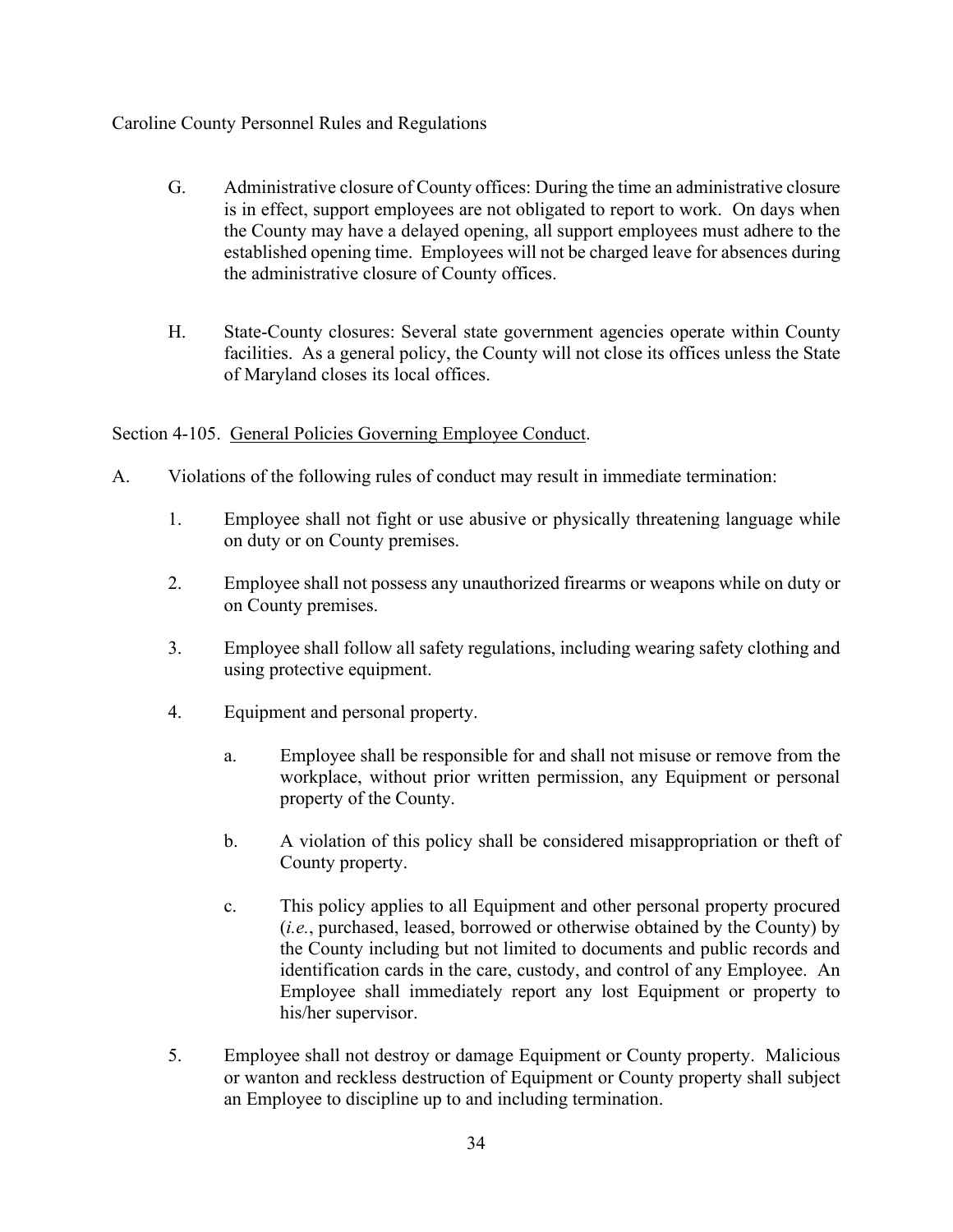- 6. Employee shall address and deal with the public, co-workers and other officials, Employees and agents of Employer in a courteous and professional manner.
- 7. Employee shall not gamble, including but not limited to selling raffle tickets or engaging in sports pools, or wager while on duty or on County premises.
- 8. Employee shall not bribe, blackmail, extort or otherwise offer, give or promise to give money, sexual favors or something of value to a County official, agent or representative, or to another Employee that may cause such County official, agent or representative, or other Employee to act in conflict with the interest of, and/or the duty of loyalty owed to, the County.
- 9. Employee shall not make false reports or otherwise falsify or alter public records.
- 10. An Employee assigned to a position that requires the operation of County-owned vehicles shall maintain a favorable driving record. An Employee having four or more cumulative points on his/her driving record shall immediately report this information to his/her supervisor and the Director of Human Resources. Employer may revoke permission for an Employee with a deficient driving record to drive any County vehicle or to drive any vehicle on behalf of the County. If driving is an essential function of an Employee's job and such Employee has five or more points, such Employee may be terminated.
- 11. Employee shall immediately report any citation for or charge of "driving while intoxicated" (DWI), "driving under the influence" (DUI), motor vehicle citation arising out of an accident and driver's license suspension to his/her department head, the Risk Management Coordinator, and the Director of Human Resources. Employee shall cooperate in any investigation by Employer into such charges for purposes of determining whether Employee's authority to drive a County vehicle or to drive on behalf of the County should be suspended or revoked. Employer may suspend or revoke permission for an Employee to drive a County vehicle or to drive on behalf of the County as the result of such citation or charges. If driving is an essential function of Employee's job, the County may suspend without pay or terminate such Employee.
- 12. Employee shall not violate any federal State or local laws, ordinances or regulations and shall report, within two business days, any arrest for a felony, any indictment for commission of a crime or any conviction for a crime.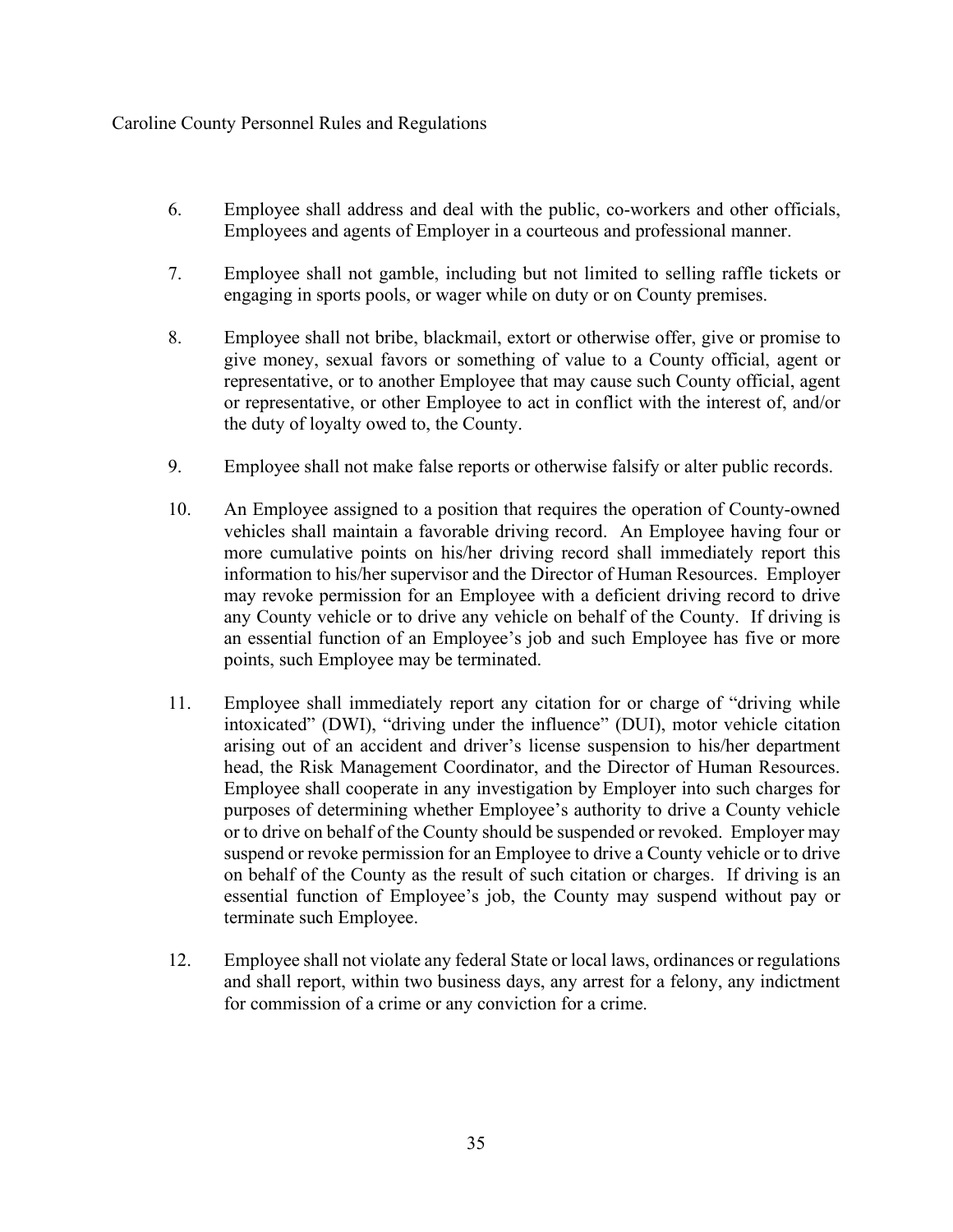- B. Repeated (or grievous) violations of the following rules of conduct may result in termination:
	- 1. An Employee must perform and fulfill the required duties and obligations of Employee's position in a timely and efficient manner on a continuous basis. An Employee must consistently and regularly perform at a satisfactory level that meets expectations of the position held by Employee.
	- 2. Employee must be at his/her designated work area on time and ready to work and shall continue to work in that location unless permission to leave is granted by the supervisor.
	- 3. Where operations are continuous, Employee shall not leave his/her post until replaced by the next shift Employee or until relieved by Employee's supervisor.
	- 4. Employee shall not conduct private or personal business or a trade on Employer's premises during working hours without express authorization.
	- 5. Except in an emergency, Employee shall not use Employer's property, including telephones and computers, for personal business or matters. An Employee may use Employer's phones to make local personal calls or may use other technology Equipment in a reasonable manner that does not incur additional expense during an approved break or lunch period. (*See* Section 4-106C).
	- 6. Employee shall immediately report to his/her supervisor all accidents/incidents/injuries occurring within the course of employment. If the immediate supervisor is unavailable the accident/incident/injury must be reported to the Risk Management Office within 24-hours and, preferably, on the same day of the accident/incident/injury. An accident, incident or injury not reported in compliance with this provision may be handled as a questionable accident, incident or injury, and an Employee may be disciplined for failure to report and notify as required herein. In addition, Employee may be left personally responsible for defending or resolving any claim arising from any accident, incident or injury not reported as required herein.
	- 7. Employee shall be responsible for reporting, in writing, any inoperable vehicle restraint device (safety belt) or other essential safety equipment for repair.
	- 8. Employee shall not litter the work area.
	- 9. Employee shall not park in prohibited areas or areas designated for others on County premises.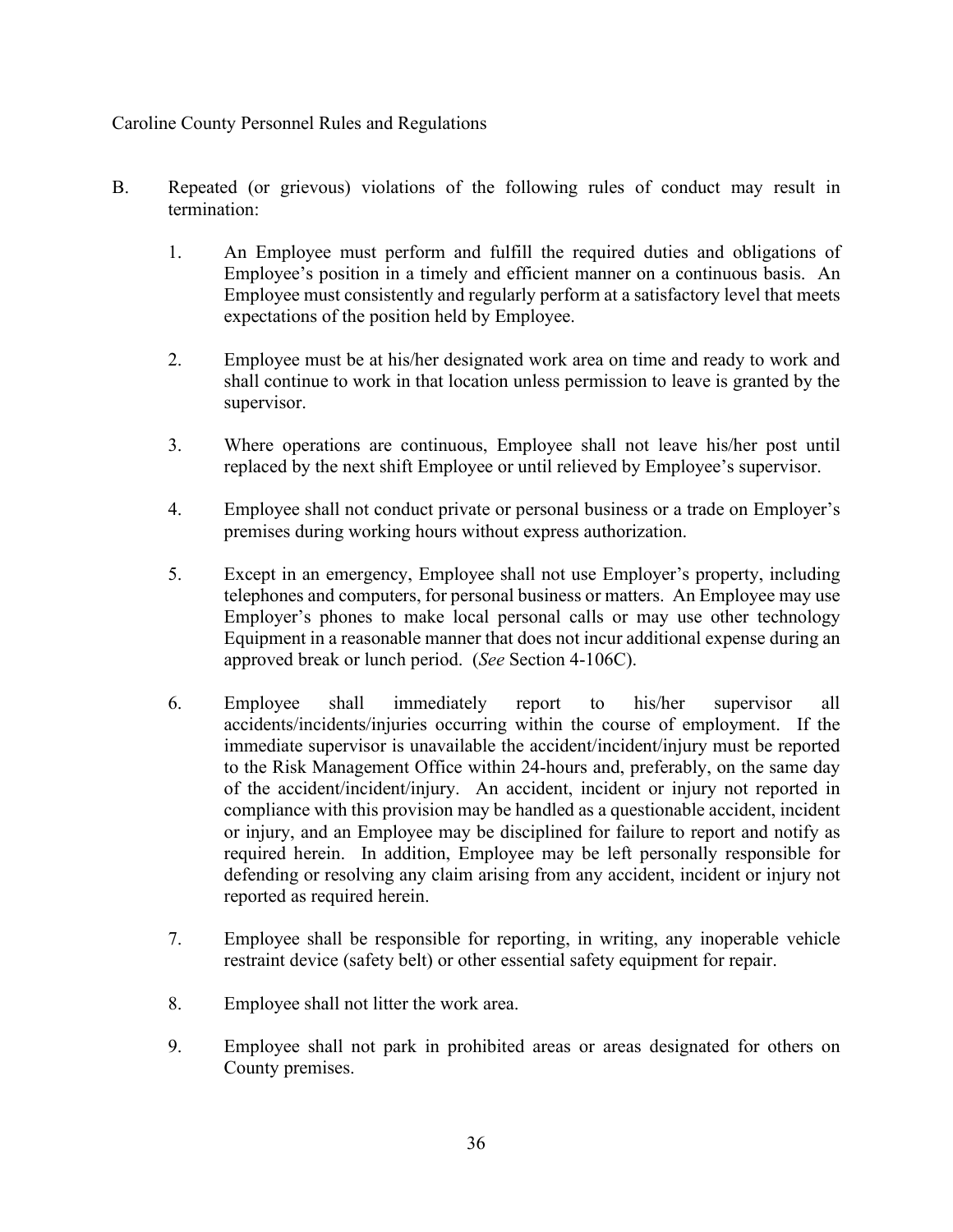- 10. Employee shall notify his/her supervisor whenever there is a change in Employee's personal data, such as changes in Employee's address, phone number, emergency contact, or number of dependents.
- 11. Employee shall not restrict, interrupt or interfere with the work of other Employees or agents of Employer.
- 12. Employee shall not post notices on County premises without prior written approval from the appropriate authority and may only post in approved, designated areas.
- 13. In addition to the foregoing general rules of conduct that are applicable to all Employees, a Department Head, may promulgate special rules applicable to all of the Employees in the department, or equally applicable to all Employees in a subgroup of the department, provided that such rules, policies or procedures are first reviewed and approved by the Personnel Administrator.

# Section 4-106. Technology, Cellular Phone, E-Mail, Internet, and Telephone Policy.

- A. This section sets forth Employer's policy for proper use of any technology or technological equipment owned, leased, borrowed, or paid for by the County, including but not limited to any analogue, digital, or electronic communication systems, cellular phone, computer equipment, electronic mail (e-mail), the internet and the telephone system (hereinafter "Technology Equipment"). The policy applies to anyone who may use Technology Equipment of Employer. Violation of this policy will be grounds for disciplinary action up to and including dismissal.
- B. Employer can limit or deny access to Technology Equipment at any time.
- C. Technology Equipment of Employer shall be used solely for business purposes. Limited personal use will be allowed, however, misuse, abuse, use that causes the County to incur additional expense, or use for personal business venture or profit will be cause for disciplinary action, up to and including dismissal when the use is disruptive of job performance or Technology Equipment is otherwise used in violation of this policy. (*See* Section 4-105B.5).
- D. The use of Technology Equipment shall act as consent by the Employee to Employer to monitor, review and retain any and all data and information on or relative to the Technology Equipment. There shall be no expectation of privacy regarding any data or information on or relative to the Technology Equipment. Employer reserves the right to access, maintain, and disclose all data, information, transmissions, messages, and files generated or maintained by the Technology Equipment.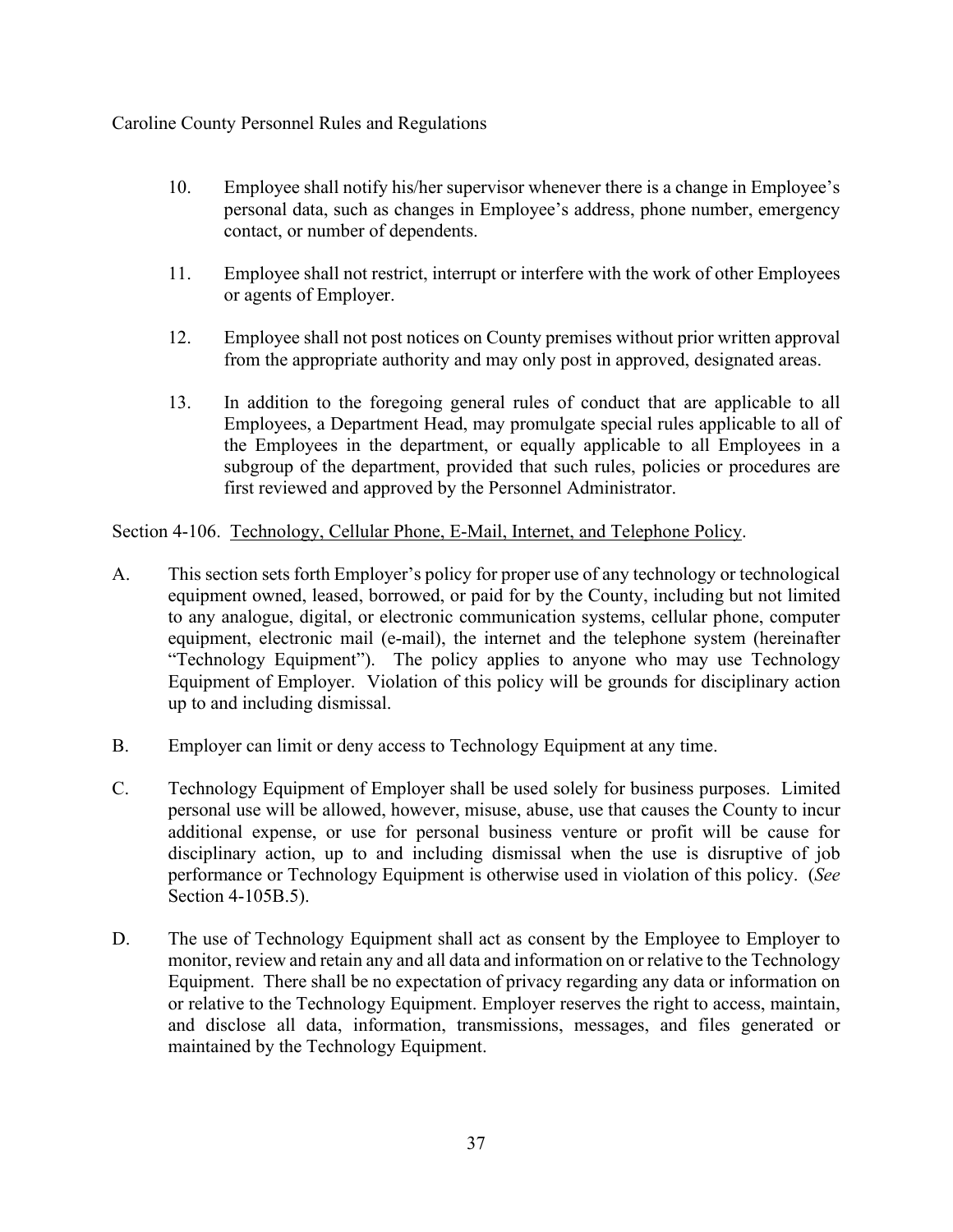- E. All data, information, records, files, messages, transmissions and software utilized, maintained or processed by anyone using Technology Equipment of Employer shall be considered the property and a resource of Employer.
- F. All users of Technology Equipment shall use it in accordance with all applicable laws and regulations, and in accordance with all instructions and manuals showing the correct means of operation.
- G. The following uses of Technology Equipment are expressly prohibited:
	- 1. Sending or receiving sexual or racial content or content that is inconsistent with the Employer's policies involving equal employment opportunity and sexual harassment.
	- 2. Any form of harassment, whether through inappropriate language, frequency of messages, or size or tone of messages.
	- 3. Sending unsolicited messages, advertising materials, political material, or other non-work related information or materials to or through any Technology Equipment of Employer, including but not limited to:
		- a. "SPAM" (*i.e.*, unauthorized or unsolicited mass mailings or communications) or junk email or messages;
		- b. "Chain letters", "Ponzi" or other "pyramid" scheme type mail, messages or information.
	- 4. Violation of the legal rights protected by copyright, patent or other similar laws, including but not limited to:
		- a. The installation or distribution of "pirated" software or products that are not appropriately licensed by the County;
		- b. Copying or retransmitting copyrighted information or materials including distribution of digitized photographs from magazines or journals; and
		- c. The public playing or presentation of radio stations or non-County sources of information or materials on Technology Equipment.
	- 5. The introduction of malicious, disruptive or injurious programs to any Technology Equipment, including but not limited to viruses, worms, Trojan horses, e-mail bombs, etc.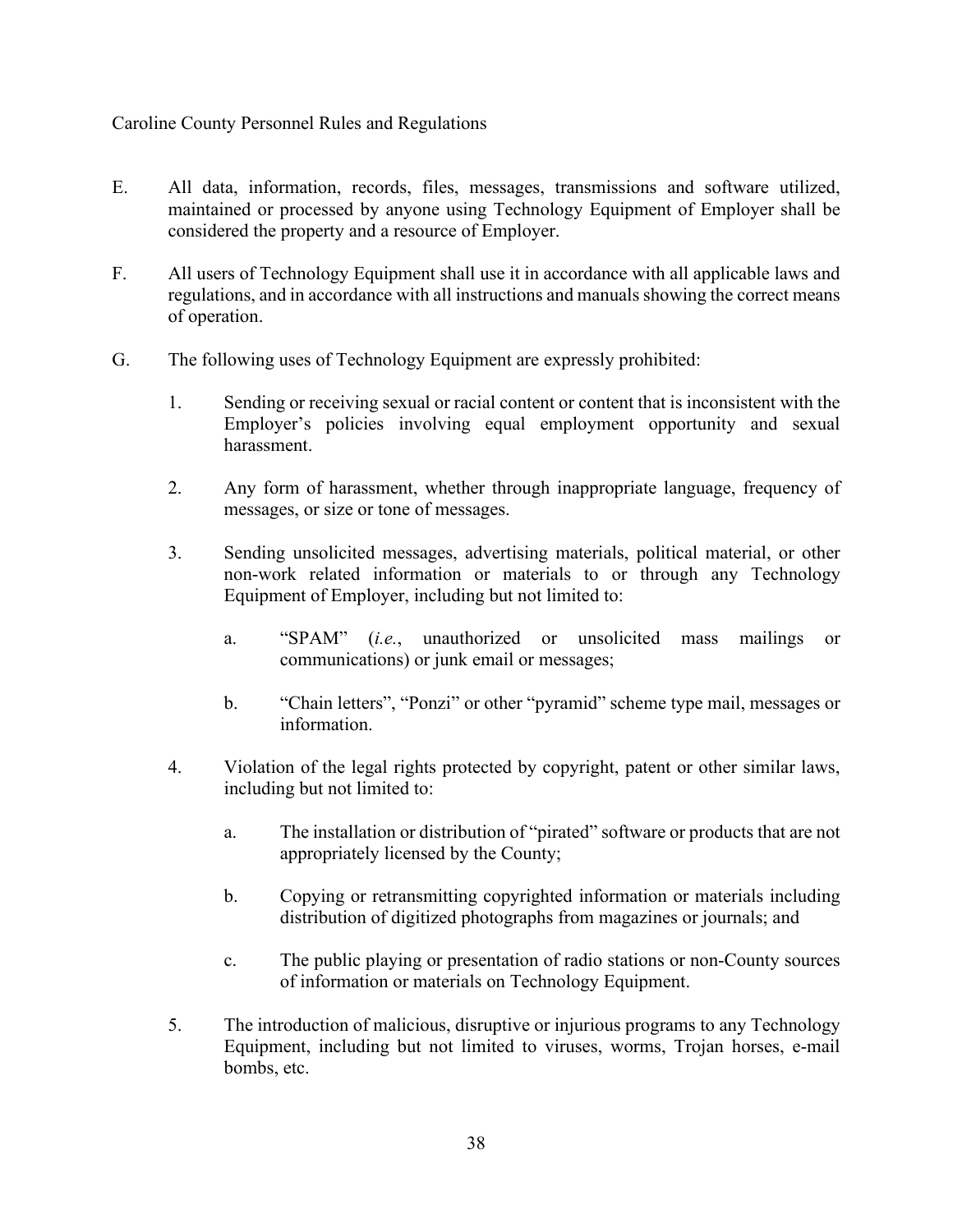- 6. Imposing, transmitting, circulating, or responding to political or religious messages or materials.
- 7. Unauthorized interception of communications between Employees or other persons or improperly accessing, misappropriating, or misusing the information and files of others.
- 8. Sending, displaying or publishing personal or unofficial opinions or similar nonbusiness related messages to large numbers of users of any Technology Equipment.
- 9. Displaying or publishing content regarding Employer that has not received prior approval for dissemination to the public.
- 10. Intentionally or wantonly and recklessly causing the disruption of the normal functioning of Employer's Equipment.
- 11. Advertising items for sale or announcing sales.
- 12. Revealing accounts, passwords or other information designed to preserve the privacy of and limit access to Technology Equipment and/or the work product or information of users of Technology Equipment.
- 13. Violating any other County policies, rules, or regulations through the use of or with the assistance of Technology Equipment.
- H. The County's Office of Technology or information systems department may, from time to time, publish policies and guidelines on the proper use and protection of Equipment. Employees shall be responsible for reviewing such policies and guidelines and complying therewith.

### Section 4-107. Employee Use of Social Networking Software & Systems.

- A. Social networking software and systems are defined as any software that allows users to interact and share data. This definition includes, but is not limited to, systems such as Facebook, Twitter, My space, You Tube, chat rooms, and blogging sites.
- B. The County recognizes the general, inherent value in the exchange of ideas and information through the various online community and communication opportunities available to County employees.
- C. The County expects its employees to utilize online social networking communities in a manner that is consistent with the policies and procedures outlined.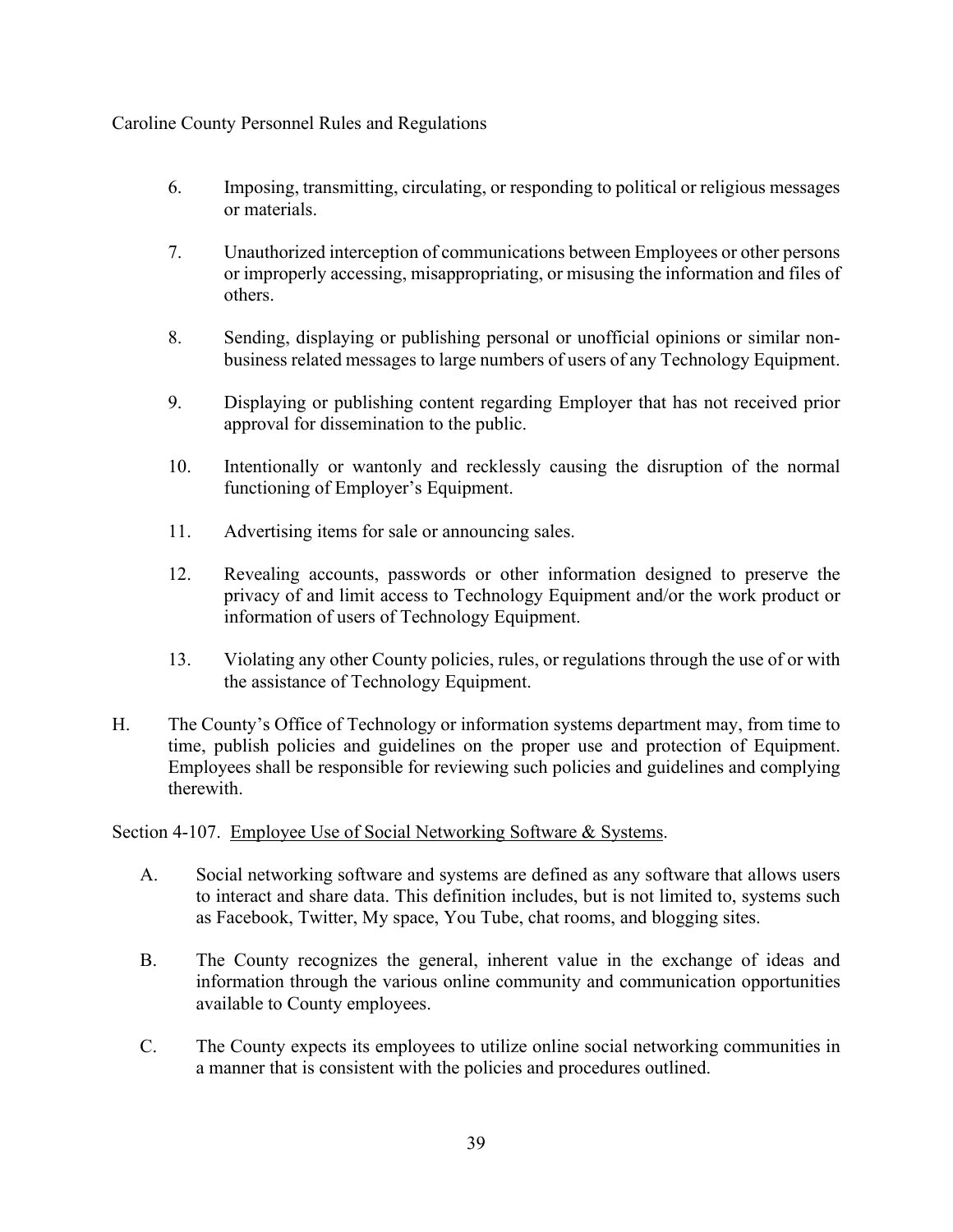- A. Personal social networking sites should only be used during an employee's breaks, lunch periods, or other off-duty periods. Employees are not permitted to utilize County equipment during off-duty hours for purely personal purposes.
- B. This policy cannot prescribe acceptable and unacceptable speech. Because of the innately public nature of social software, Employees should have no expectation that what is said or written on a social software platform will be afforded the same levels of privacy typically associated with a conversation.
- C. County equipment or systems may not be used at any time to transmit or receive statements that may be construed as threatening, harassing or defamatory, or that may be obscene, or that my violate any law or any policy of the County. Sending or receiving sexual or racial content or content that is inconsistent with County policies involving equal employment opportunity and sexual harassment are likewise prohibited.
- D. The use of County equipment for social networking purposes is subject to review and consideration under all other applicable County policies and existing laws, and based on content and severity may be addressed through established disciplinary actions.
- E. Employees should recognize that County customers, other employees, and the general public "customers") who read content posted by a County employee could easily construe those messages as being representative as those of the County, even if that is not the intent. Employees should also recognize that while the County does not discourage the use of social media for personal reasons, it can blur the line between one's personal and professional life. Employees are prohibited from making any statement on any social networking site, or otherwise, that states, implies, or leads the reader or recipient to think that the statement represents the official policy or position of the County when it is in fact, not. Employees are prohibited from making any statement on any social networking site, or otherwise, that may reasonably be expected or predicted to interfere with, or cause interference with, the functioning of the County and/or its use by its customers.
- F. Employees may wish to consider creating a separate social media presence. We recommend that one's personal profile should use the highest privacy settings possible. Extreme caution should be used when interacting with a County customer since that customer will have access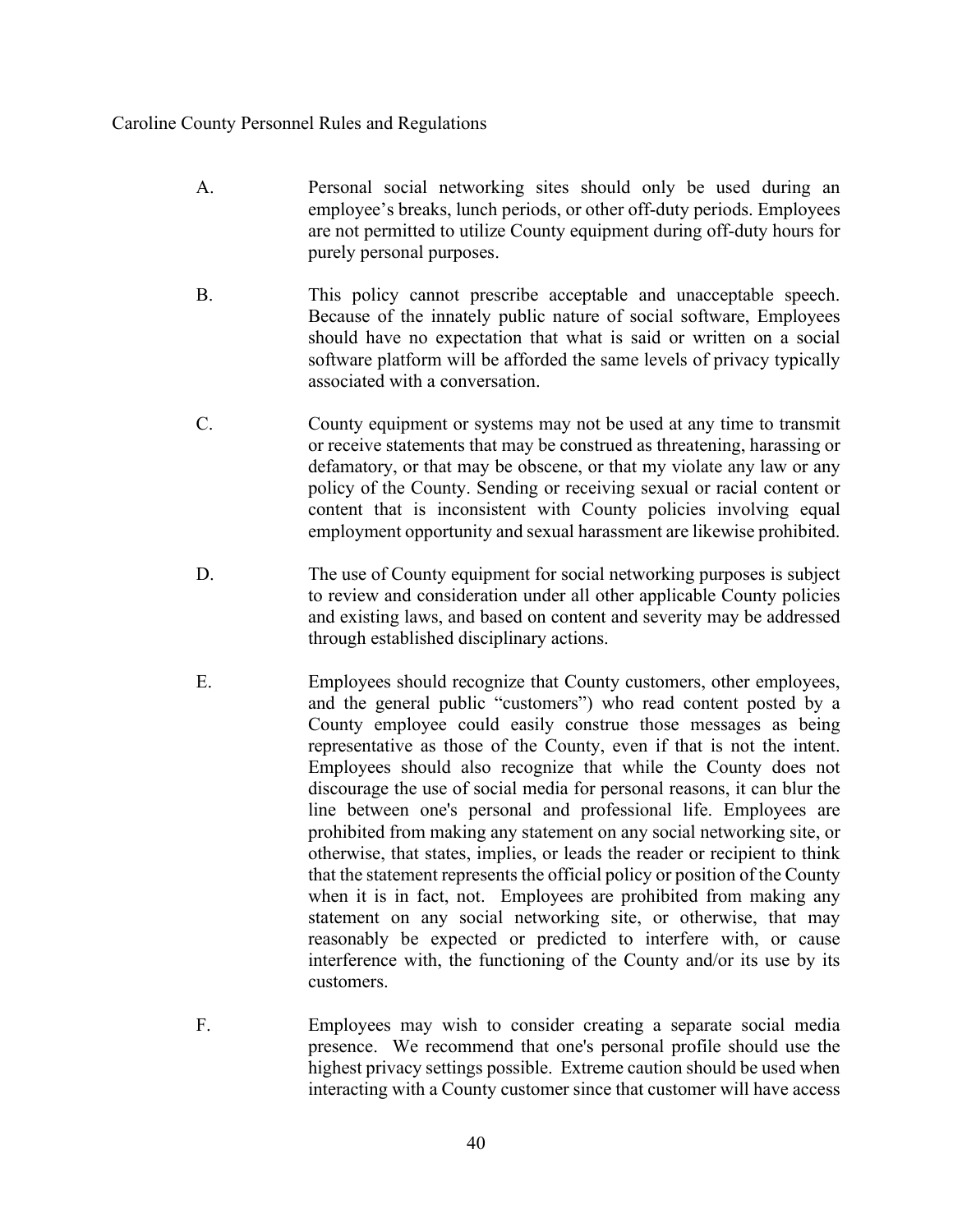to all of your personal information.

- G. For the benefit of the employee, we recommend that personal employee social software accounts should have clear disclaimers that the views expressed are the employee's alone and do not represent the views of the County in cases where the employee's comments could potentially be construed to represent the County.
- H. Under no circumstances should confidential County strategies, personnel disciplinary situations, etc., be posted to or discussed on an online community.
- I. Information published on employee's social software accounts must comply with the County's confidentiality policy.
- J. County logos and trademarks may not be used without written consent.
- K. Employees are not required nor expected to participate in County branded social software during non-working hours.
- L. Employees are not, and should not feel, obligated to accept social connections from fellow employees or County customers. Employees are encouraged to create either a formal or informal personal social software policy to use as a guideline when presented with requests.
- M. Supervisors will address directly with the individual employee those situations where it appears the employee is engaged in excessive nonwork-related online social networking activities.

Section 4-108. Confidentiality.

Employment with the County may expose the Employee to matters and information that are highly sensitive, confidential, and/or not generally the subject of, or which may by law be barred from, public disclosure. Employees must keep all such matters and information confidential as directed by the County Commissioners and/or as may be required by law. Privilege as to confidentiality and non-disclosure is a privilege under the control of the County and not the Employee. An Employee shall not use any such information to Employee's personal advantage or the advantage of others in a manner different from that available to the general public. A violation of this provision shall also constitute a violation of the County's Ethics Law.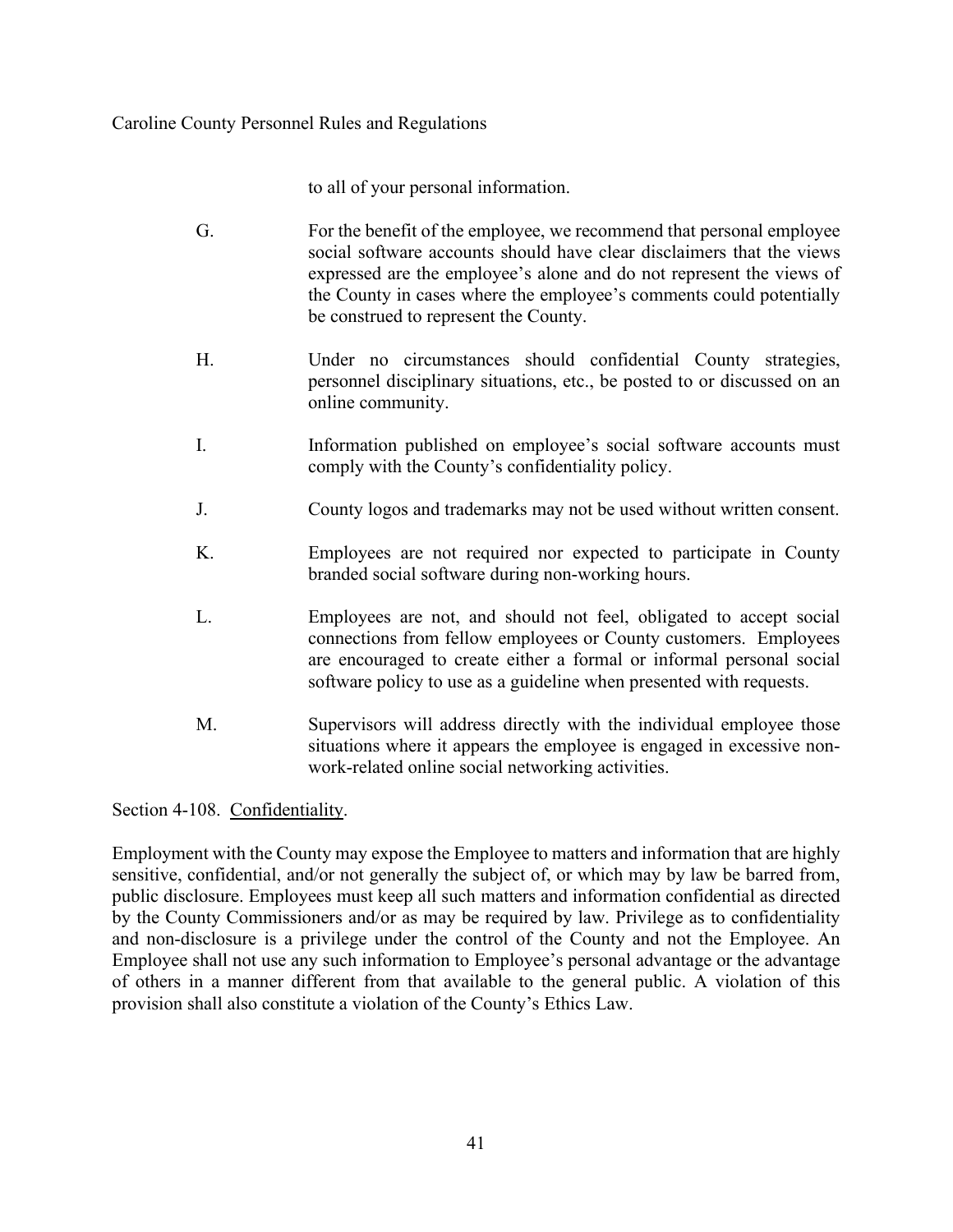Section 4-109. Code of Ethics.

Employees shall comply with any code of ethics adopted by the County Commissioners. A copy of the code of ethics is distributed to all new Employees, is available on the County website under the Code of Public Local Laws icon, and is available in hard copy from the Office of Human Resources. A violation of the County's Code of Ethics shall also constitute a violation of these Personnel Rules and Regulations.

Section 4-110. Smoking on County Property.

- A. Policy. Scientific evidence has established that smoke from tobacco products is harmful to the health and welfare of users and individuals exposed thereto, because it causes and contributes to cancer and can aggravate cardiac, respiratory and allergic conditions. The County Commissioners, pursuant to Resolution #2004-011, which expands upon Resolution #92-022, have exercised their responsibility to promote a healthy and safe environment for all Employees and individuals who conduct business at and visit County buildings and facilities by banning lighted tobacco products at such buildings and facilities.
- B. Ban. Smoking or carrying any lighted tobacco product is prohibited without exception as to person or space at all of the following County properties and facilities:
	- 1. In the Caroline County Courthouse, Market Street, Denton in all interior spaces of the building, including the attic, basement and vestibule, and the outside of the Courthouse on the front portico.
	- 2. In the Caroline County Department of Public Works buildings, Wilmuth Street, Denton, and outside and in front of the main building to the Public Works fenced perimeter.
	- 3. On the premises of Caroline County Government landfills and waste transfer stations.
	- 4. In the Caroline County Health and Public Services ("HAPS") building, South  $7<sup>th</sup>$ Street, Denton – all interior spaces and outside of the HAPS building within 100 feet of any building entrance or exit.
	- 5. In the Caroline County Detention Center, and the Caroline County Sheriff's Department building, 101 Gay Street, Denton, and outside and in front of this building to Gay Street; and as the Superintendent of Corrections may further restrict.
	- 6. In the County-owned Goldsborough House, 103 Gay Street, Denton, and outside and in front of this building to Gay Street;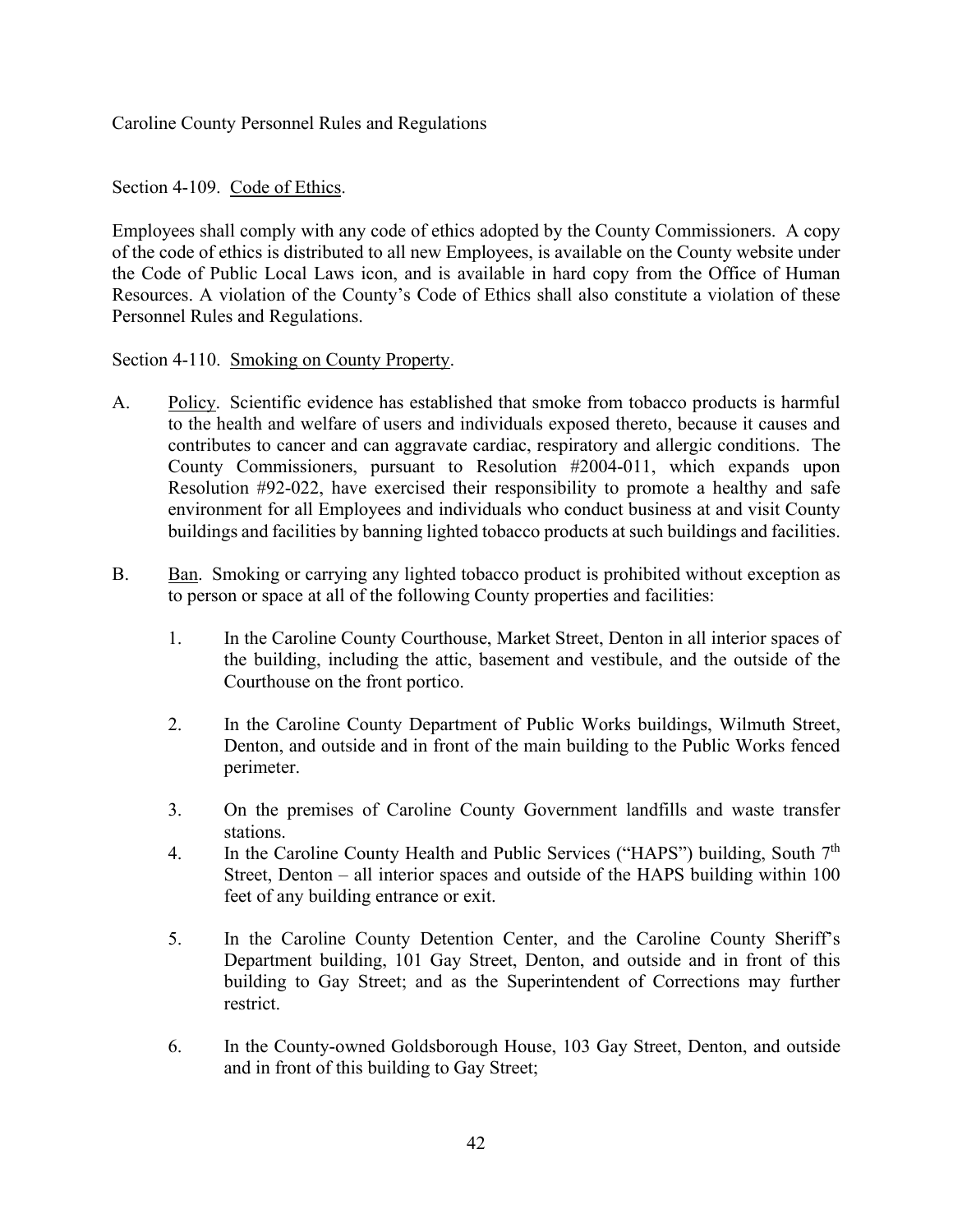- 7. In the leased building occupied by the Caroline County Department of Emergency Management, 7 North First Street, Denton, and outside and in front of this building to First Street, and to the north side of this building to Gay Street.
- 8. In all spaces leased by the Caroline County Department of Emergency Medical Services.
- 9. On the premises of the County-owned Caroline County 4-H and Youth Park, Detour Road.
- 10. In the County-owned block building at the intersection of Franklin and  $5<sup>th</sup>$  Streets, Denton, and outside and in front of this building to Franklin Street, and to the east of this building to  $5<sup>th</sup>$  Street.
- 11. In any other County-owned or leased buildings.
- 12. In all vehicles owned or leased by Caroline County.
- C. Enforcement. The Department Heads are responsible for enforcing this policy and training and educating the Employees in their departments of this policy, the places where smoking is banned, and the consequences for violating this policy. All County supervisory Employees ultimately are responsible for enforcing this policy.

### Section 4-111. Criminal Background Investigation of Employees.

The Personnel Administrator may request, initiate, or authorize a criminal background investigation of an Employee if there is a reasonable basis for suspecting that an Employee may have engaged in illegal criminal conduct.

Section 4-112. Relatives Policy.

- A. No Employee may appoint, employ, promote, or advance, or advocate for the appointment, employment, promotion, or advancement, to a County employment position over which the Employee exercises jurisdiction, supervision, or control, any individual who is related to the Employee by blood, marriage, or adoption, or other close personal relationship, including a domestic partnership, romantic or sexual relationship, or cohabitation.
- B. No individual shall otherwise be appointed, employed, promoted, or advanced to a position within the jurisdiction, supervision, or control of any individual who is related to such individual by blood, marriage, or adoption, or other close personal relationship, including a domestic partnership, romantic or sexual relationship, or cohabitation, except on the written approval of the County Administrator; provided, however, that if such individual is related the County Administrator by blood, marriage, or adoption, or other close personal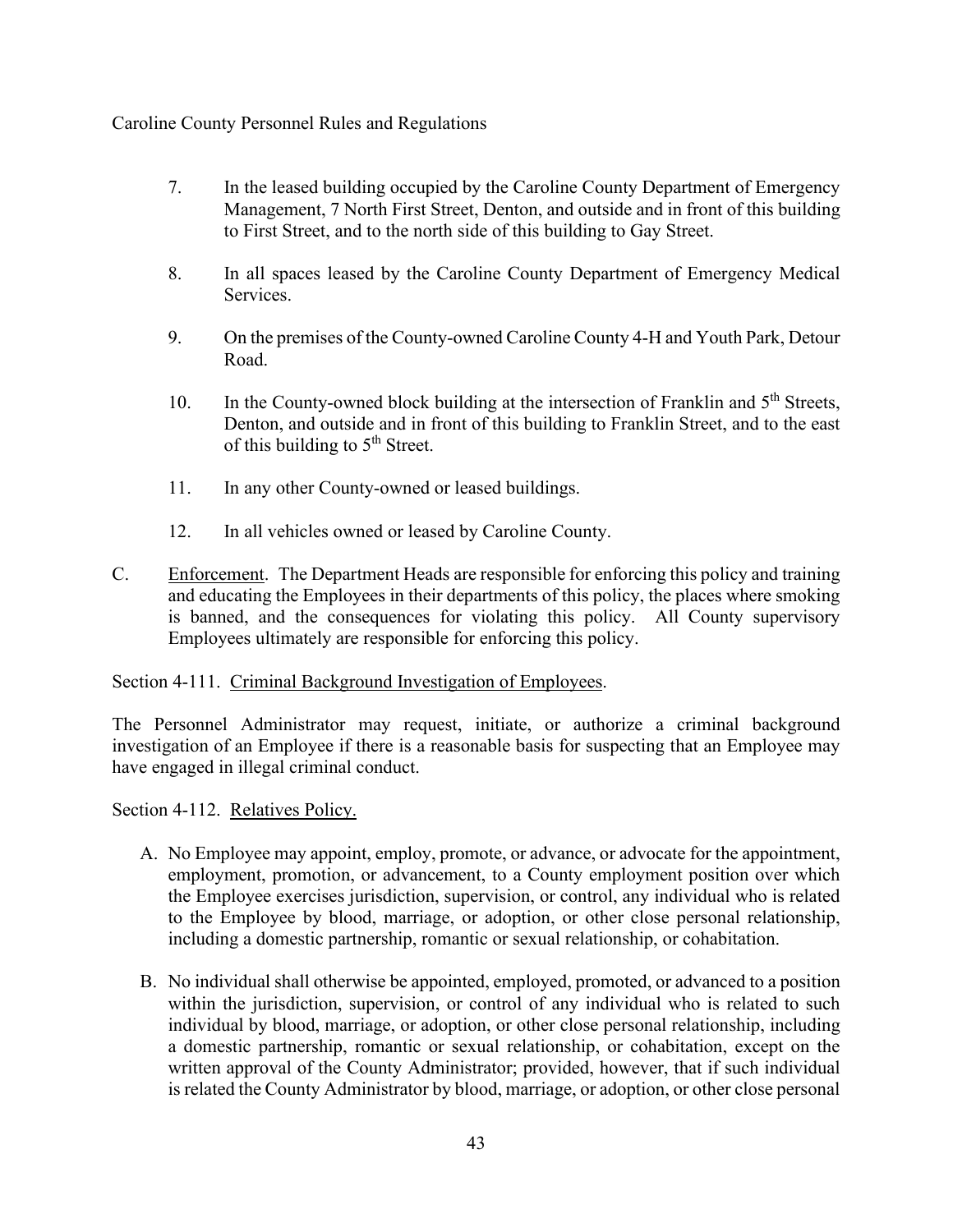relationship, including a domestic partnership, romantic or sexual relationship, or cohabitation, the written approval shall be made by action of the County Commissioners.

- C. No Employee shall be employed in any position which employment shall create, or give the appearance of creating, a conflict of interest as to such Employee or any other Employee of the County or compromise, or give the appearance of compromising, the objectivity of the County or any Employee thereof. Resolution of issues arising under this Section 4- 110.D, shall be resolved by advisory opinion from the Ethics Commission at the request of the County Administrator, in accordance with the procedures of the Ethics Commission.
- D. All individuals who currently are employed in positions under the jurisdiction, supervision, or control of any individual who is related to such employee by blood, marriage, or adoption, or other close personal relationship, including a domestic partnership, romantic or sexual relationship, or cohabitation, may continue to serve in such position without further action required; provided, however, that any subsequent appointment, advancement, or promotion of such individual shall be subject to Section 4-110 A, and B, above, and provided that such employment does not create an actual conflict of interest. All relationships governed by this Section 4-110, including grandfathered relationships, shall be disclosed to the County Administrator or to the Director of Human Resources within ninety (90) days of the effective date of this Section or, if later, with thirty (30) days from when the relationship is created or becomes known. These disclosures shall not be disclosed except for valid, specific cause, such as the need to investigate an allegation of a violation of this regulation or to determine whether a conflict or potential conflict exists.

Section 4-113. Pregnancy Policy.

- A. Pursuant to the Maryland Fair Employment Practices Law as amended by the Reasonable Accommodations for Disabilities due to Pregnancy Act, (the "Act") Caroline County, Maryland must provide pregnant employees with reasonable accommodations for disabilities due to or contributed to by pregnancy. Employees may request a reasonable accommodation and the county will explore all available options for accommodations as required by the act.
- B. The County may consider a variety of options in accommodations for pregnancy related disabilities including:
	- 1. Changing job duties
	- 2. Changing work hours
	- 3. Relocation
	- 4. Providing mechanical or technical aids
	- 5. Transfers to less strenuous or less hazardous positions in accordance with §4-113.E. of this section.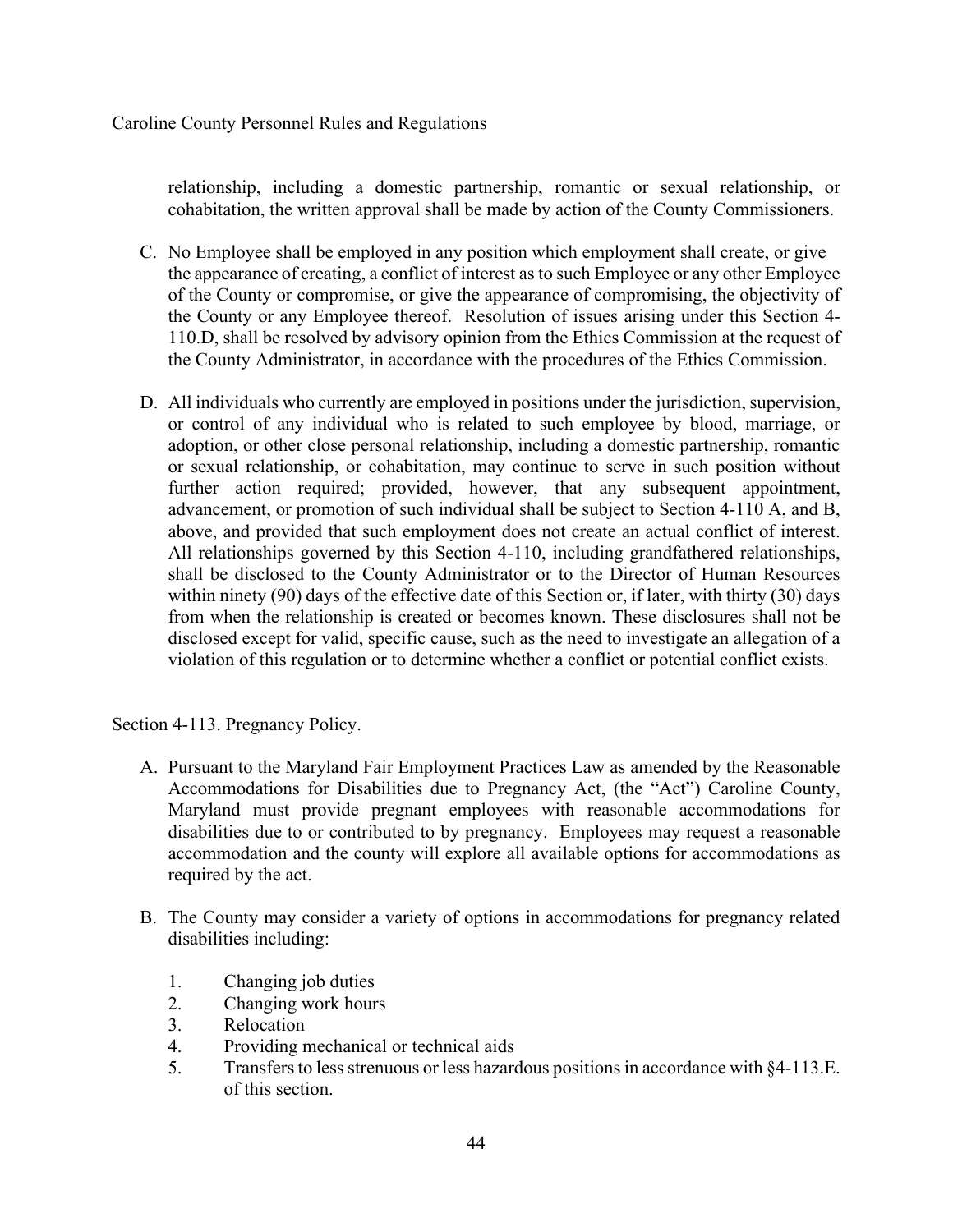C. Providing leave:

Caroline County may require a certification from the employee's health care provider regarding the medical advisability of a reasonable accommodation to the same extent certification is required for other temporary disabilities. Certification shall include: date of reasonable accommodation is medically advisable; probably duration; explanation as to the medical advisability of the reasonable accommodation.

- D. Pregnancy related disabilities shall be treated as temporary disabilities under health and/or temporary disability insurance or sick leave plan available in connection with employment.
- E. If an employee requests a transfer to a less strenuous to less hazardous position as a reasonable accommodation under the act, Caroline County shall transfer the employee for a period of time up to the duration of the employee's pregnancy if the employee's health care provider advises the transfer and the County can provide the reasonable accommodation by transferring the employee:
	- 1. Without creating additional employment that the County would not otherwise have created
	- 2. Discharging any employees
	- 3. Transferring any employee with more seniority than the employee requesting the reasonable accommodation, or
	- 4. Promoting any employee who is not qualified to perform the job.
- F. This information should be placed in the Caroline County Maryland Employee Handbook, Personnel Rules and posted in a conspicuous location(s) advising employees of their rights under the act.
- G. The County will not interfere with, restrain, or deny the exercise of, or the attempt to exercise, any rights set forth in the act.

Section 4-114. Harassment Policy.

A. Introduction. Caroline County government is a professional workplace where employees are expected to act in a mature, considerate, and respectful manner. Discrimination against or harassment of fellow employees or citizens is against the law, morally wrong, and is contrary to the positive organizational culture the County Commissioners desire to maintain.

The United States Equal Employment Opportunity Commission (EEOC) website offers the following concise definition of harassment:

"Although the law doesn't prohibit simple teasing, offhand comments, or isolated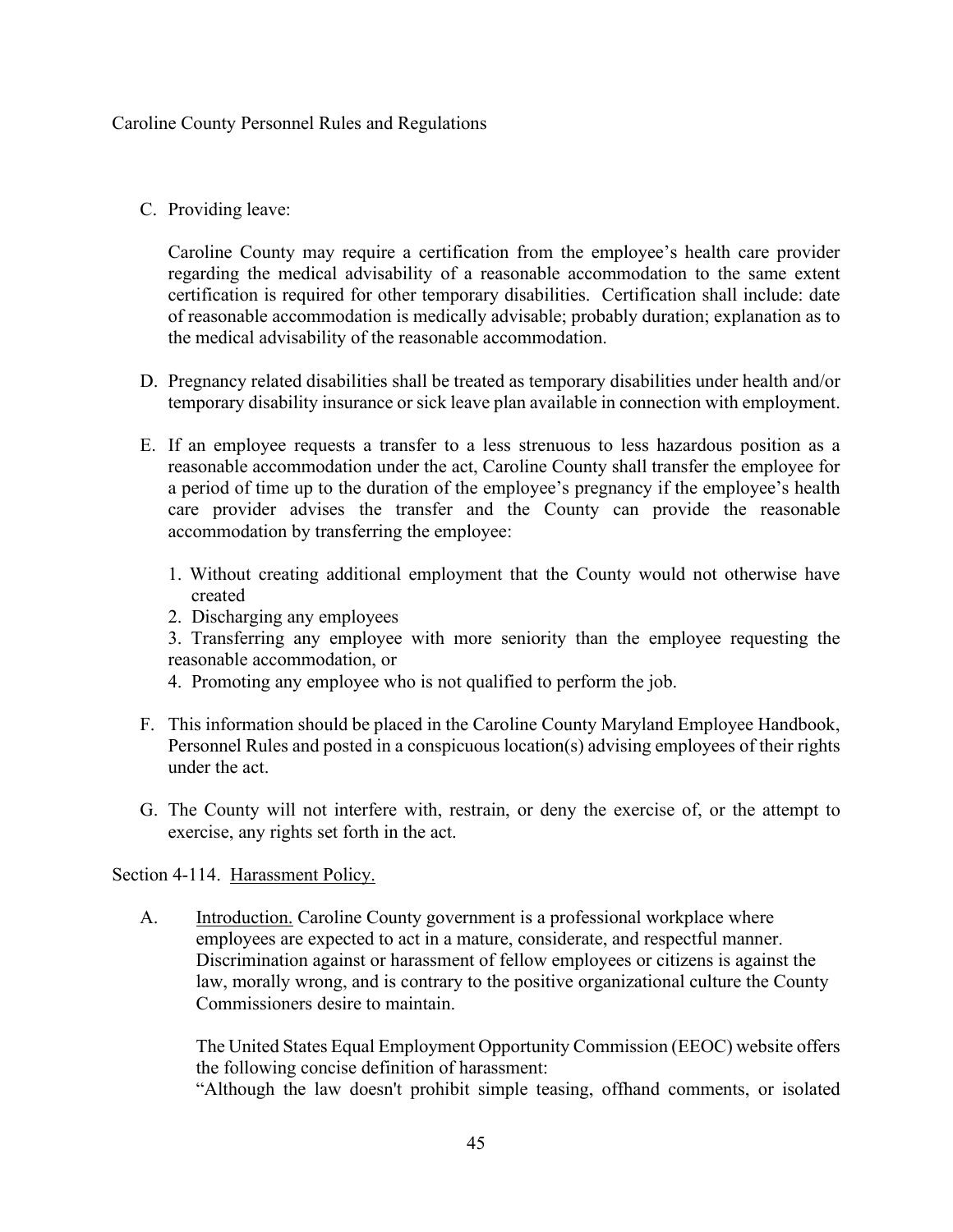incidents that are not very serious, harassment is illegal when it is so severe or pervasive that it creates a hostile or offensive work environment or when it results in an adverse employment decision (such as the victim being fired or demoted)."

A comment or action can be found offensive, but not meet the standard of harassment. In turn, a comment or action can be considered harassment, even if no one present is offended, if the comment is severely offensive. While a place of work, Caroline County government also is an environment where there are thousands of interpersonal interactions every day. As in any complex social setting, there is the possibility of misunderstandings, miscommunication and, unfortunately, inappropriate behavior.

The County Commissioners are committed to maintaining an organization where a diverse range of employees can work together in a climate of mutual respect and trust. The Commissioners also recognize that this is a goal the County cannot achieve through solely through the Personnel Rules and Regulations. A positive working environment—free of harassment and discrimination—is a responsibility that rests squarely on the shoulders of all employees. This means more than individual employees following the rules; it means no employee can turn a blind eye to harassing or discriminatory behaviors.

B. Harassment. It is illegal and a violation of this policy to harass an employee because of his or her race, color, religion, sex (including pregnancy), national origin, age (40 or older), disability or genetic information. It is also illegal and a violation of this policy to harass someone because he or she has complained about or reported discrimination, filed a charge of discrimination, or participated in an employment discrimination investigation or lawsuit. Harassment can take the form of slurs, graffiti, bullying, offensive or derogatory comments, or other verbal or physical conduct. As noted, although the law does not prohibit simple teasing, offhand comments, or isolated incidents that are not very serious, harassment is illegal if it is so frequent or severe that it creates a hostile or offensive work environment or if it results in an adverse employment decision (such as the victim being fired or demoted).

The harasser can be the victim's supervisor, a supervisor in another area, a co-worker, or someone who is not an employee of the employer, such as a client or customer. Harassment outside of the workplace may also be illegal if there is a link with the workplace. For example, it is harassment if a supervisor harasses an employee while driving the employee to a meeting. Mere rudeness or personal dislike will usually not be considered to be harassment under this policy.

C. Types of discrimination and harassment. While many employees are familiar with prohibitions against discrimination because of race, religion, and national origin, the law has expanded to cover other areas like age, genetic information and pregnancy. The following types of discrimination and harassment are prohibited: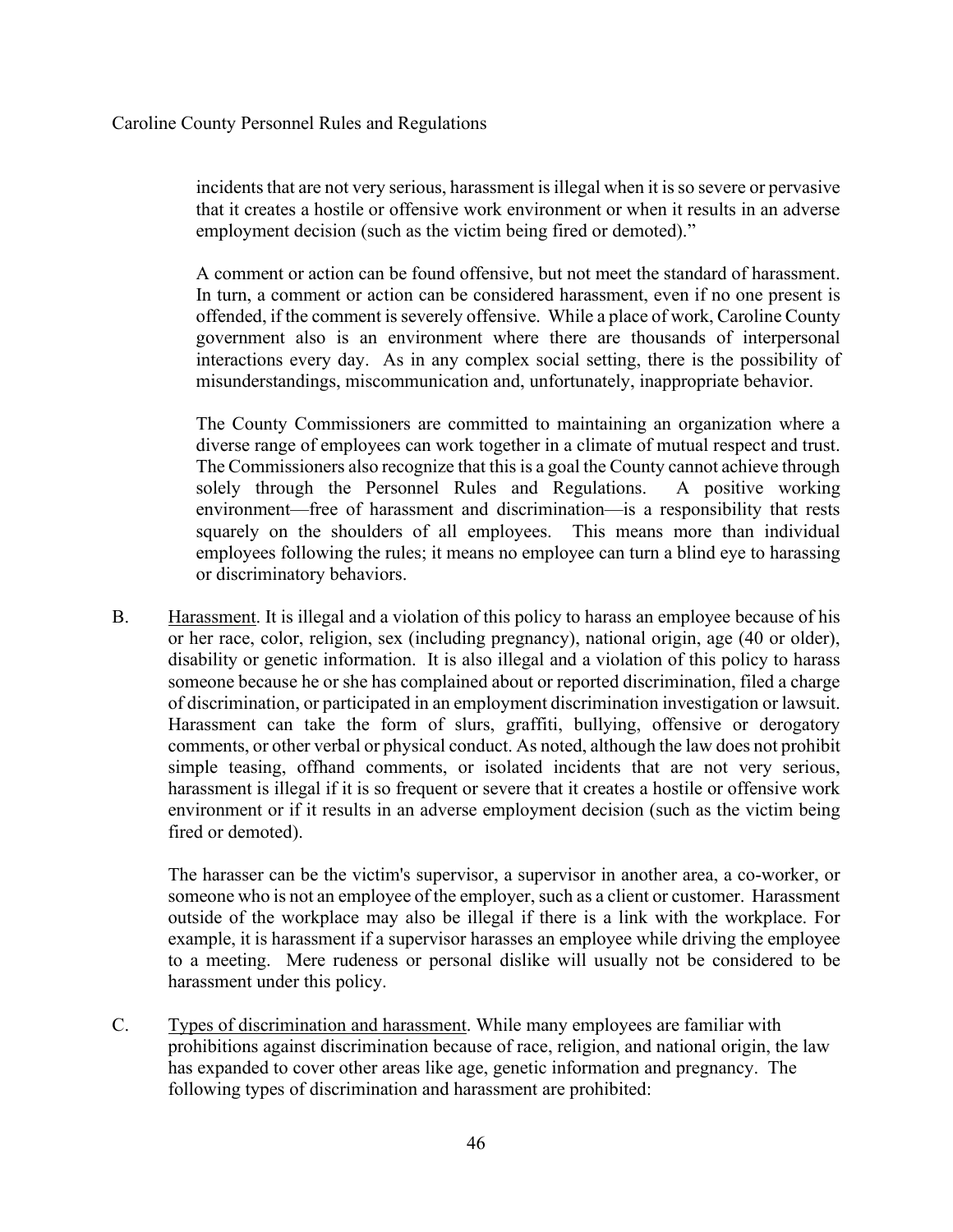- 1. Age discrimination involves treating someone less favorably because of his age. The Age Discrimination in Employment Act (ADEA) forbids age discrimination against people who are age 40 or older.
- 2. Genetic information includes information about an individual's genetic tests and the genetic tests of an individual's family members, as well as information about the manifestation of a disease or disorder in an individual's family members (i.e. family medical history). Federal law prohibits the use of genetic information in making employment decisions.
- 3. National origin discrimination involves treating people unfavorably because they are from a particular country or part of the world, because of ethnicity or accent, or because they appear to be of a certain ethnic background (even if they are not).

National origin discrimination also can involve treating people unfavorably because they are married to (or associated with) a person of a certain national origin or because of their connection with an ethnic organization or group.

- 4. Pregnancy discrimination involves treating a woman unfavorably because of pregnancy, childbirth, or a medical condition related to pregnancy or childbirth. The Pregnancy Discrimination Act (PDA) forbids discrimination based on pregnancy when it comes to any aspect of employment.
- 5. Race/Color discrimination involves treating someone unfavorably because he/she is of a certain race or because of personal characteristics associated with race (such as hair texture, skin color, or certain facial features). Color discrimination involves treating someone unfavorably because of skin color complexion.

Race/color discrimination also can involve treating someone unfavorably because the person is married to (or associated with) a person of a certain race or color or because of a person's connection with a race-based organization or group, or an organization or group that is generally associated with people of a certain color.

6. Religious discrimination involves treating a person unfavorably because of his or her religious beliefs. The law protects not only people who belong to traditional, organized religions, such as Buddhism, Christianity, Hinduism, Islam, and Judaism, but also others who have sincerely held religious, ethical or moral beliefs.

Religious discrimination can also involve treating someone differently because that person is married to (or associated with) an individual of a particular religion or because of his or her connection with a religious organization or group.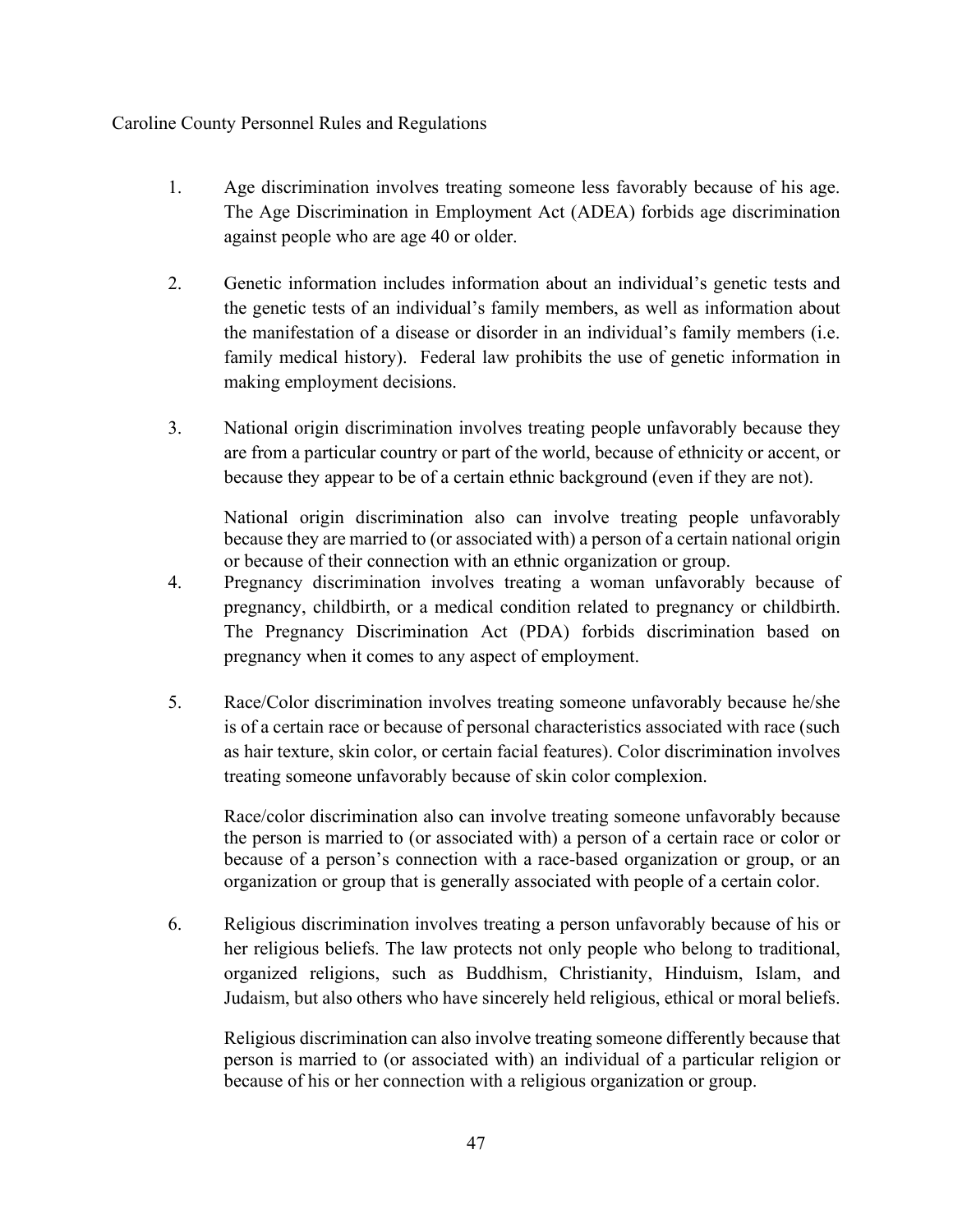- 7. Sex discrimination involves treating someone unfavorably because of that person's sex, gender identity or sexual orientation. Sex discrimination also can involve treating someone less favorably because of his or her connection with an organization or group that is generally associated with people of a certain sex. Discrimination against an individual because that person is transgender is discrimination because of sex in violation of Title VII. This is also known as gender identity discrimination.
- D. Sexual Harassment. When workplace harassment includes unwelcome sexual advances, requests for sexual favors, and other verbal or physical harassment of a sexual nature or based on another person's sex or sexual orientation, it is considered "sexual harassment." Sexual harassment is illegal under federal law and can include offensive remarks about a person's sex. For example, it is illegal to harass a woman by making offensive comments about women in general when such comments are pervasive and hostile. See Section 4-102 for special provisions concerning sexual harassment.
- E. Harassing or discriminating behaviors. Harassing or discriminating behaviors can be obvious or subtle. The common thread is that the behavior—whether a sexist joke or racial slur—targets an individual because of his or her status, i.e., age, sex, race, religion, etc. These actions can occur in person, over the phone, through email, or on social media. Examples of harassing or discriminating behaviors based on a person's status include:
	- Offensive jokes.
	- Mimicking a person's speech or accent.
	- Making stereotypical comments about a group.
	- Encouraging (or discouraging) religious views.
	- Ethnic or racial slurs, insults, and derogatory comments.
	- Displaying pornographic materials other graphic material in common areas.
	- Singling out an individual or group for ridicule or pranks.
	- Unwelcome physical contact.
	- Differential treatment or work assignments.
	- Verbal abuse, threats, or physical assaults.
- F. Pre-Complaint. In some instances, harassing behavior escalates from incidents where an employee is subject to minor (but noticeable) disrespect. Employees have a positive obligation to communicate with one another and to resolve issues before they escalate. If an employee feels another employee is acting disrespectfully, he or she should communicate this and notify the supervisor. The foundation of most harassment and discrimination is ignorance, and the best responses to ignorance are information and communication.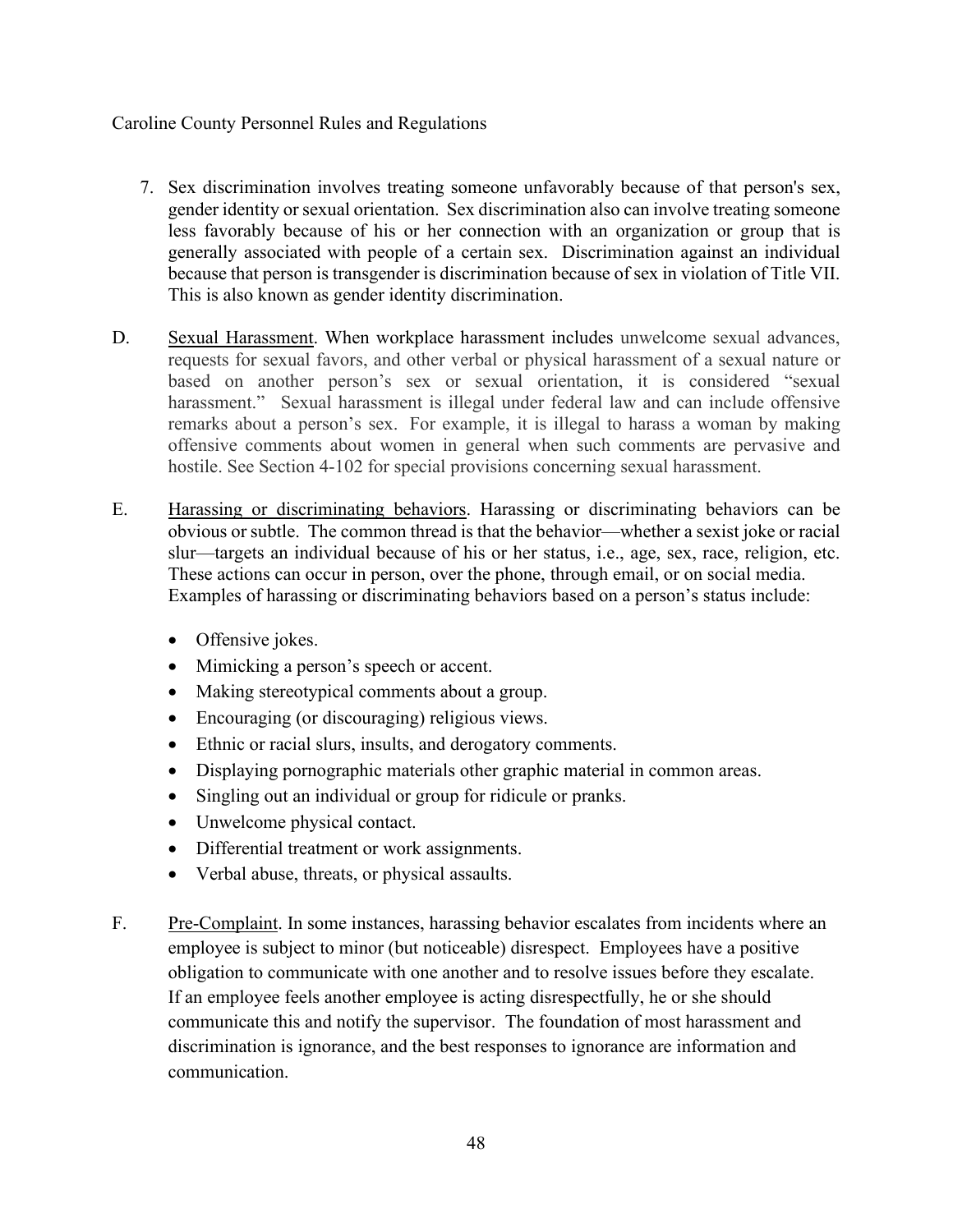G. Complaints. Caroline County takes harassment and discrimination very seriously. If an employee believes that he or she has been harassed or discriminated against, he or she should report this immediately to their supervisor. If the complaint involves the employee's supervisor, a division chief, a director, or an appointed or elected official, the complaint should be made to the Human Resources. If the complaint involves the Director of Human Resources, the complaint should be made to the County Administrator or the County Attorney. If an employee is not comfortable making a complaint directly to their supervisor it is the intent of this policy to allow employees to report harassment and discrimination outside their chain of command. Note: While the County Commissioners are elected representatives for their constituent base, and therefore most County employees, it is not within their normal and customary duties to handle personnel or serious legal complaints of this nature. Direct reporting to a Commissioner is therefore not encouraged and is disfavored. Employees are directed to follow the reporting methods set forth in this policy. A complainant that reports harassment or discrimination to a member of the County Commissioners will be directed to file their complaint with Human Resources.

Complaints about harassment and/or discrimination may be made verbally, however, the employee may be asked to complete a written report. There may be unusual or extenuating circumstances preventing the timely report of a complaint, however, absent these extraordinary circumstances, a complaint made more than 300 days after the alleged incident will not be investigated or otherwise considered.

- H. Acting in Good Faith. An allegation of harassment or discrimination is very serious. Any employee making a complaint is required to act in good faith and have reasonable grounds to believe harassment or discrimination has occurred. An employee who makes a complaint of harassment that he/she knows is false or complains for a malicious or improper purpose may be subject to discipline up to and including termination from employment.
- I. Retaliation. An employee who makes a good faith complaint shall NOT be subject to further harassment, retaliation, or adverse employment consequences. Any employee who retaliates against an employee who has made a good faith report of a violation or suspected violation shall be subject to disciplinary action up to and including termination of employment.
- J. Investigation. Complaints of harassment and/or discrimination shall be fully and impartially investigated. The investigation will be conducted by the Department Head, the Office of Human Resources, the County Administrator, the County Attorney, and/or an outside investigator depending on the circumstances of the claim.

The complaint and investigation will be conducted as a confidential personnel matter with communication limited to those persons directly involved in the investigation and any subsequent personnel actions.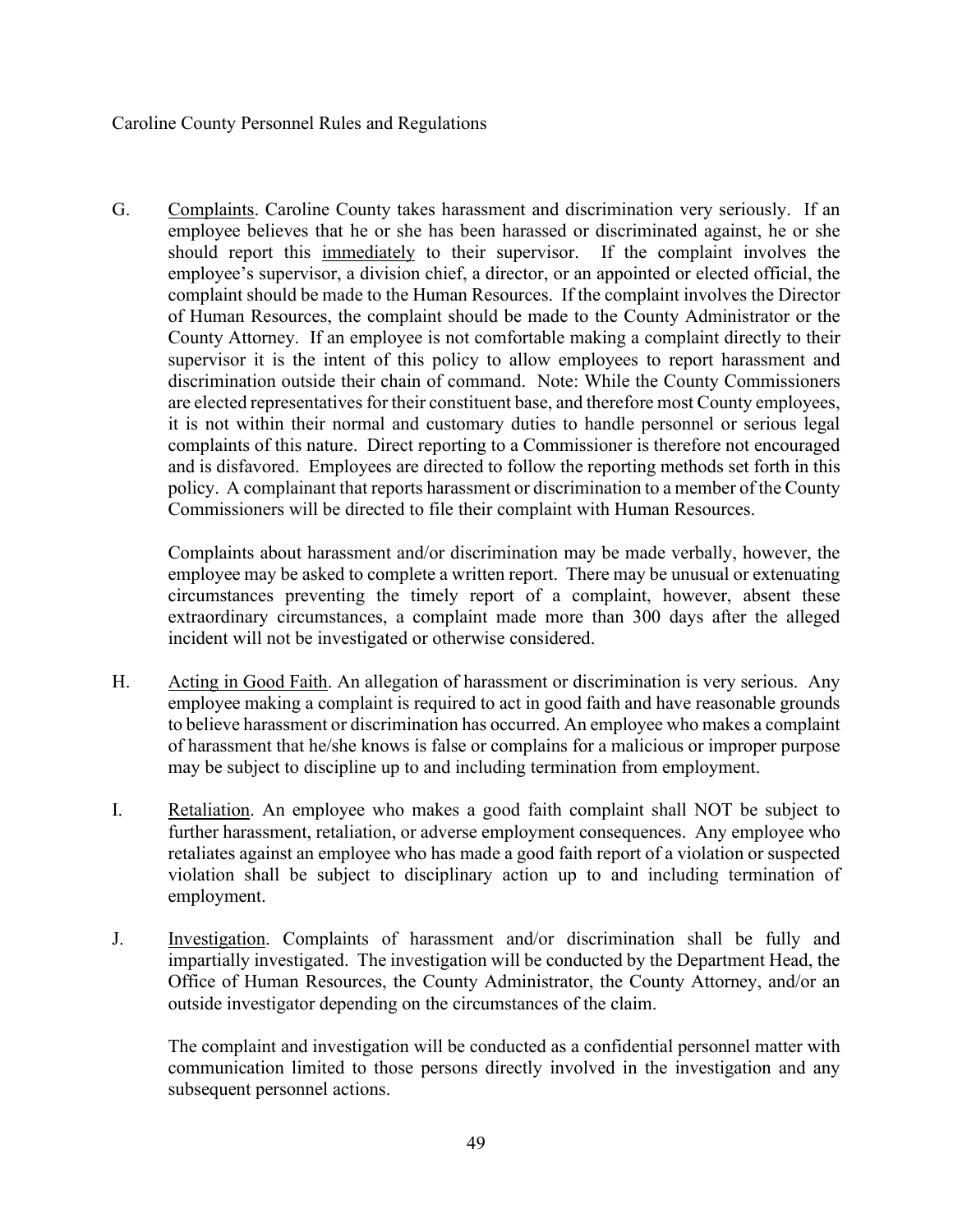J. Disposition. The County Commissioners will be notified of the finding of any of harassment and discrimination complaint, including complaints of retaliation.

### Section 4 -115. Whistleblower Policy.

- A. Introduction/Policy. The Caroline County Commissioners are committed to supporting their employees and providing a safe and effective workplace in compliance with all applicable state and federal laws. As such, the County encourages its employees to report instances of employee misconduct, a failure to comply with law, waste and abuse of government resources and other related activity that is harmful to the County and its citizens. Caroline County prohibits retaliation by any County agency or agency employee against another employee because the employee exercised his or her constitutional or statutory rights, and/or an employee has made a report of gross mismanagement, abuse of authority, waste of resources, substantial danger to public safety or a violation of law committed by another employee.
- B. Complaints. If a Caroline County employee has a reasonable, good faith belief that another employee of Caroline County has violated any applicable law, rule or regulation, the employee is expected to immediately report that information to his or her supervisor or department head. If the employee in question is the supervisor or department head, the employee should make the report to the Director of Human Resources. If the complaint involves the Director of Human Resources, the complaint should be made to the County Administrator or the County Attorney. If an employee is not comfortable making a complaint directly to their supervisor it is the intent of this policy to allow employees to report violations of law, rule or regulation outside their chain of command. The employee should make the report promptly upon he discovery of the suspected misconduct or irregularity. Note: While the County Commissioners are elected representatives for their constituent base, and therefore most County employees, it is not within their normal and customary duties to handle personnel or serious legal complaints of this nature. Direct reporting to a Commissioner is therefore not encouraged and is disfavored. Employees are directed to follow the reporting methods set forth in this policy. A complainant that reports violations any applicable law, rule or regulation to a member of the County Commissioners will be directed to file their complaint with Human Resources.
- C. Acting in Good Faith. An employee who makes a complaint of whistleblowing that he/she knows is false or complains for a malicious or improper purpose may be subject to discipline up to and including termination from employment.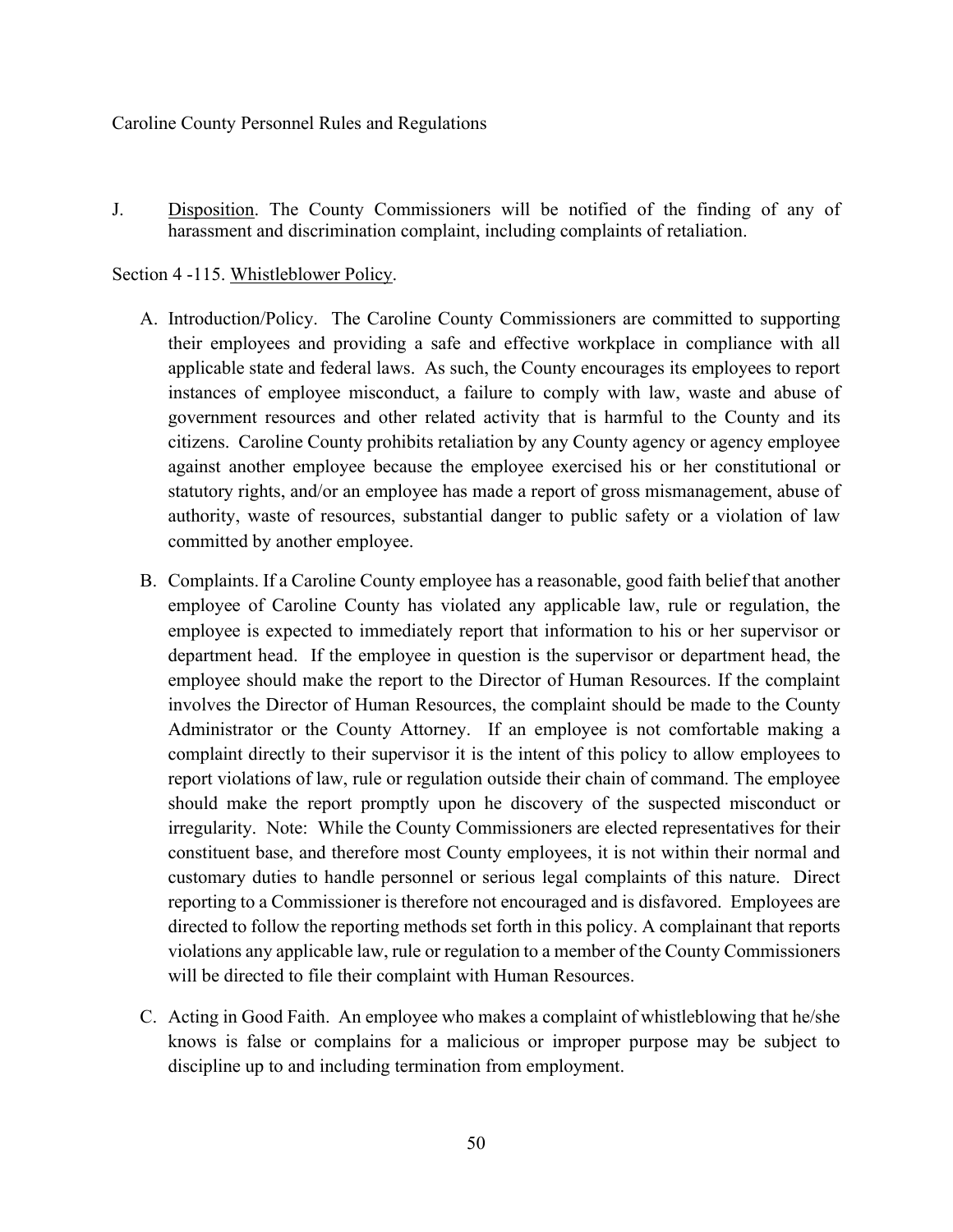D. Retaliation. No employee of the Caroline County will retaliate against a another employee in the terms and conditions of employment because that employee: (a) reports to a supervisor, department head, Human Resources director, or to a federal or state agency, what the employee believes in good faith to be a violation of the law; or (b) participates in good faith in any resulting investigation or proceeding, or (c) exercises his or her rights under any state or federal law(s) rule(s) or regulation(s) to pursue a claim or take legal action to protect the employee's rights.

The County may take disciplinary action (up to and including termination) against an employee who has engaged in retaliatory conduct in violation of this policy, in accordance with existing disciplinary procedures.

In addition, the County will not, with the intent to retaliate, take any employment action harmful to any employee who has provided to law enforcement personnel or any court, truthful information relating to the commission or possible commission by Caroline County government or any of its employees of a violation of any applicable law, rule or regulation.

- E. Investigations. The County will investigate all such reports either by assigning a department head or other County official to investigate, or obtaining the services of outside counsel or investigator, at the discretion of the County Administrator and County Attorney. In conducting its investigations, the County will strive to keep the identity of the complaining individual as confidential as possible, while conducting an adequate review and investigation.
- F. Disposition. If the investigation substantiates an allegation of criminal conduct on the part of any Caroline County employee, the County Attorney will notify the appropriate enforcement authorities.

The County Commissioners will be notified of the findings of complaints, including complaints of retaliation.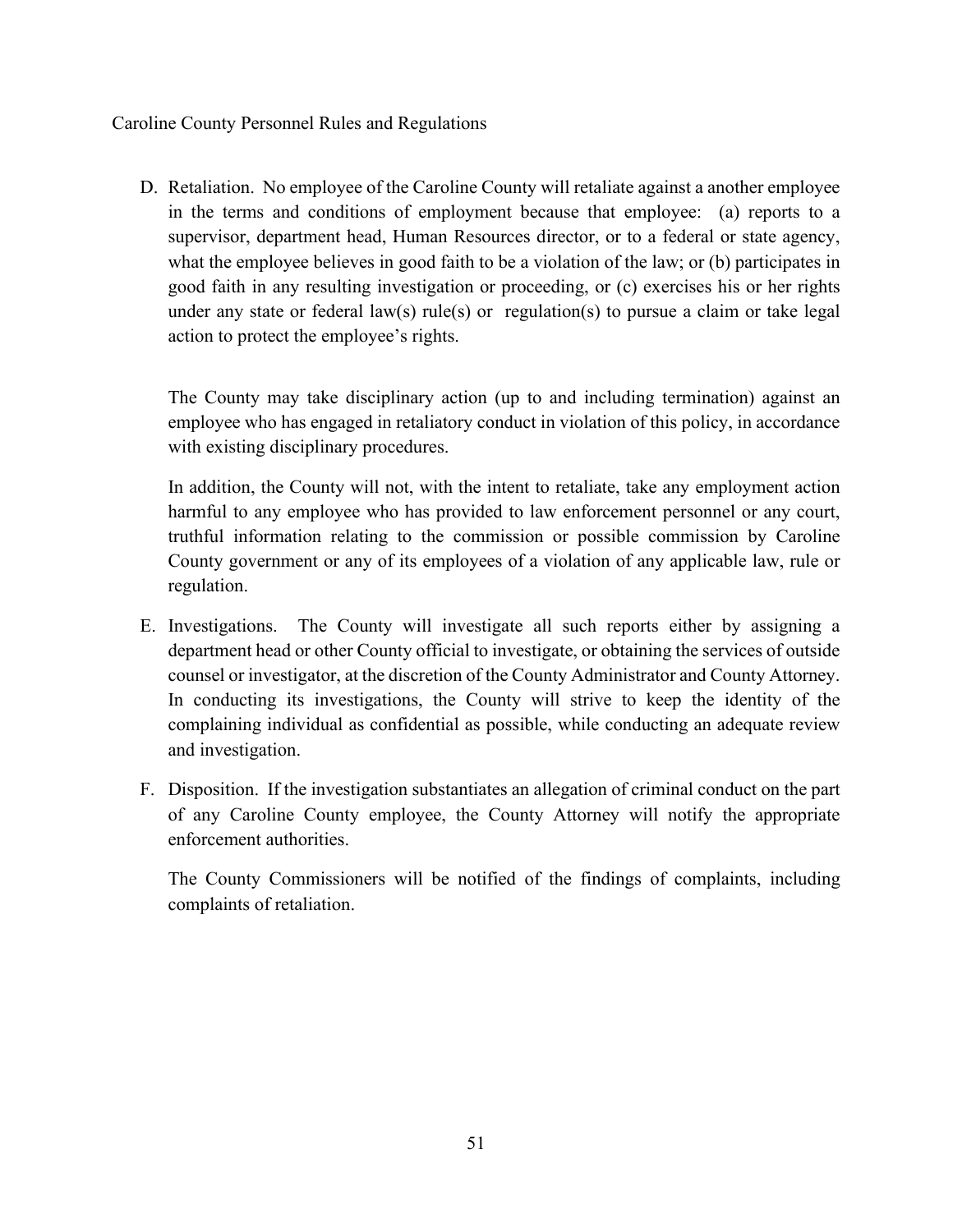# **Chapter 5 Discipline of Employees**

Section 5-101. Policy.

Disciplinary action against a Classified Employee shall be initiated with reasonable promptness. Except for serious violations of policies, procedures, or acceptable standards of workplace conduct, disciplinary actions shall be progressive in severity. The severity of the action shall be determined after consideration of the nature and gravity of the offense, its relationship to the Employee's assigned duties and responsibilities, the Employee's work record, and other relevant factors.

Section 5-102. Causes for Disciplinary Action.

- A. The following, while not inclusive, are serious violations of policies and procedures that may be cause for immediate disciplinary action up to and including termination:
	- 1. Violation of the Principles of Section 4-101 of these Personnel Rules and Regulations;
	- 2. Violation of the Sexual Harassment Policy (*see* Section 4-102);
	- 3. Violation of the Substance Abuse Policy (*see* Section 4-103);
	- 4. Violation of the General Rules Governing Employee Conduct set forth in Section 4-105A;
	- 5. Violation of the Technology, Cellular Phone, E-Mail, Internet and Telephone Policy (*see* Section 4-106); or
	- 6. Falsifying material information on an employment application, submissions concerning promotion or leave of absence, or County records.
	- 7. Violation of the County's Code of Ethics.
- B. The following, while not inclusive, are cause for disciplinary action, and, in severe or repeated cases, may result in termination:
	- 1. Violation of the General Rules Governing Employee Conduct set forth in Sections 4-105B, including but not limited to:
		- a. Failing to perform duties in a competent or acceptable manner, including the negligent performance of duties or insubordinate behavior, and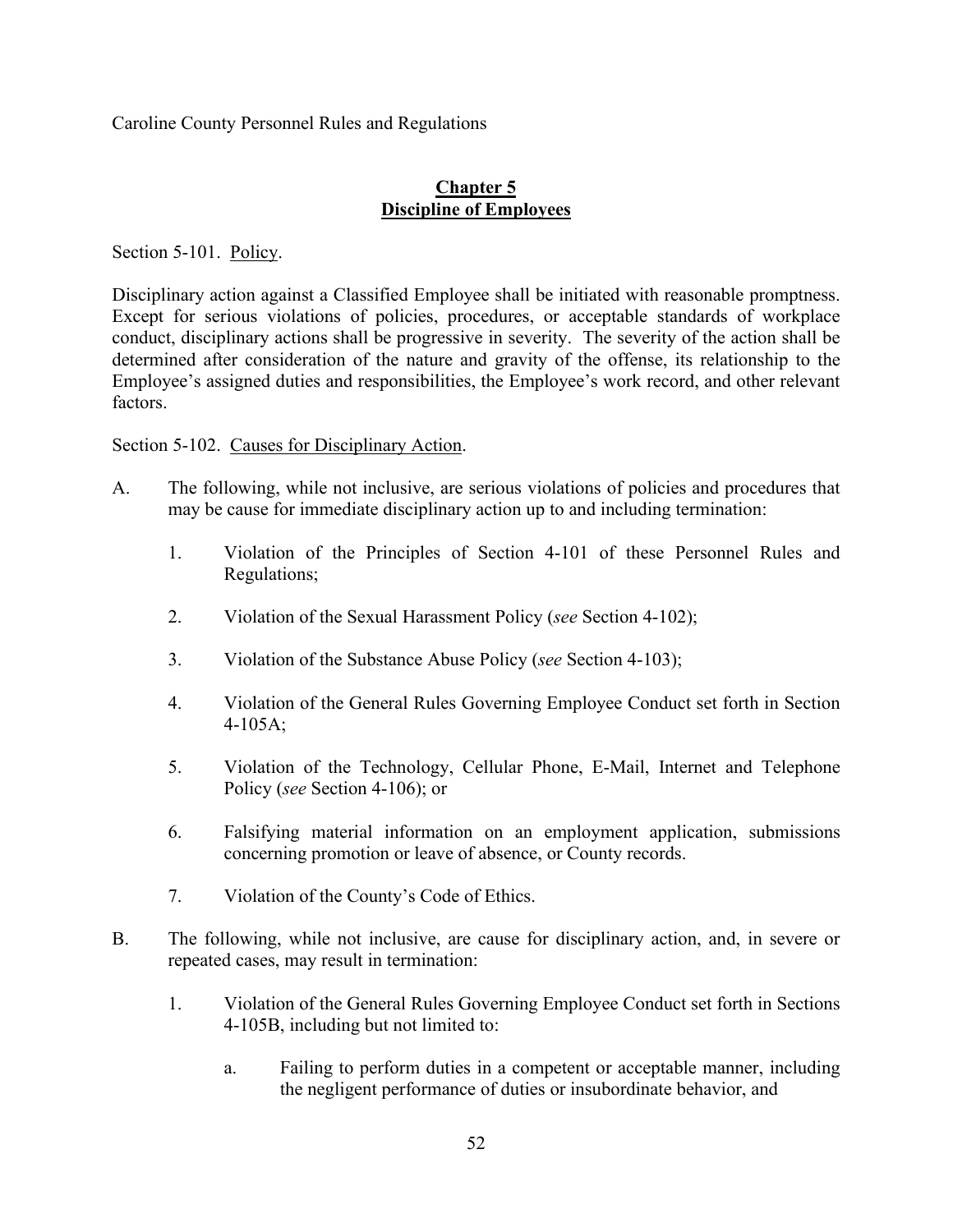- b. Unauthorized absence (including leave that is not pre-approved) or chronic tardiness;
- 2. Physical ailment that prevents an Employee from performing the essential functions of Employee's position, subject to the constraints of the Family and Medical Leave Act, the Americans with Disabilities Act, the Maryland Workers' Compensation Act or any other applicable federal or State law;
- 3. Failing to report to work without permission or proper excuse, subject to the constraints of the Family and Medical Leave Act, the Americans with Disabilities Act, the Maryland Workers' Compensation Act or any other applicable federal or State law;
- 4. Soliciting endorsements for employment or promotions from persons who are or may be engaged in doing business with or for Employer; or
- 5. Violation of the ban on smoking at County facilities and premises (*see* Section 4- 108).
- C. The appropriate discipline for violation of the Caroline County Code of Ethics (*see* Section 4-107) will depend on the nature of the violation. Engaging in patently wrongful conduct or acting in ways that clearly conflict with an Employee's duty of loyalty and fidelity to the County will be grounds for immediate discipline up to and including termination, while lesser violations, particularly if a first time offense, may warrant less severe disciplinary action.

Section 5-103. Types of Disciplinary Measures.

- A. Employer, in the exercise of its discretion and consistent with the policy set forth in Section 5-101, shall utilize the following disciplinary procedures:
	- 1. Counseling. Counseling is a personal meeting between supervisor and Employee to alleviate minor problems or errors of judgment. Counseling should be quickly employed to address any performance issue or problem that arises. A supervisor should make a note of each counseling of an Employee, which the supervisor should keep in a file on such supervisor's Employees, but which should not be placed in Employee's personnel file. If repeat counseling on the same matters becomes necessary, such notes can be used to prepare documented counseling or a performance evaluation that then will become part of an Employee's personnel file and may be grieved pursuant to the applicable procedures in Chapter 6 or Chapter 11.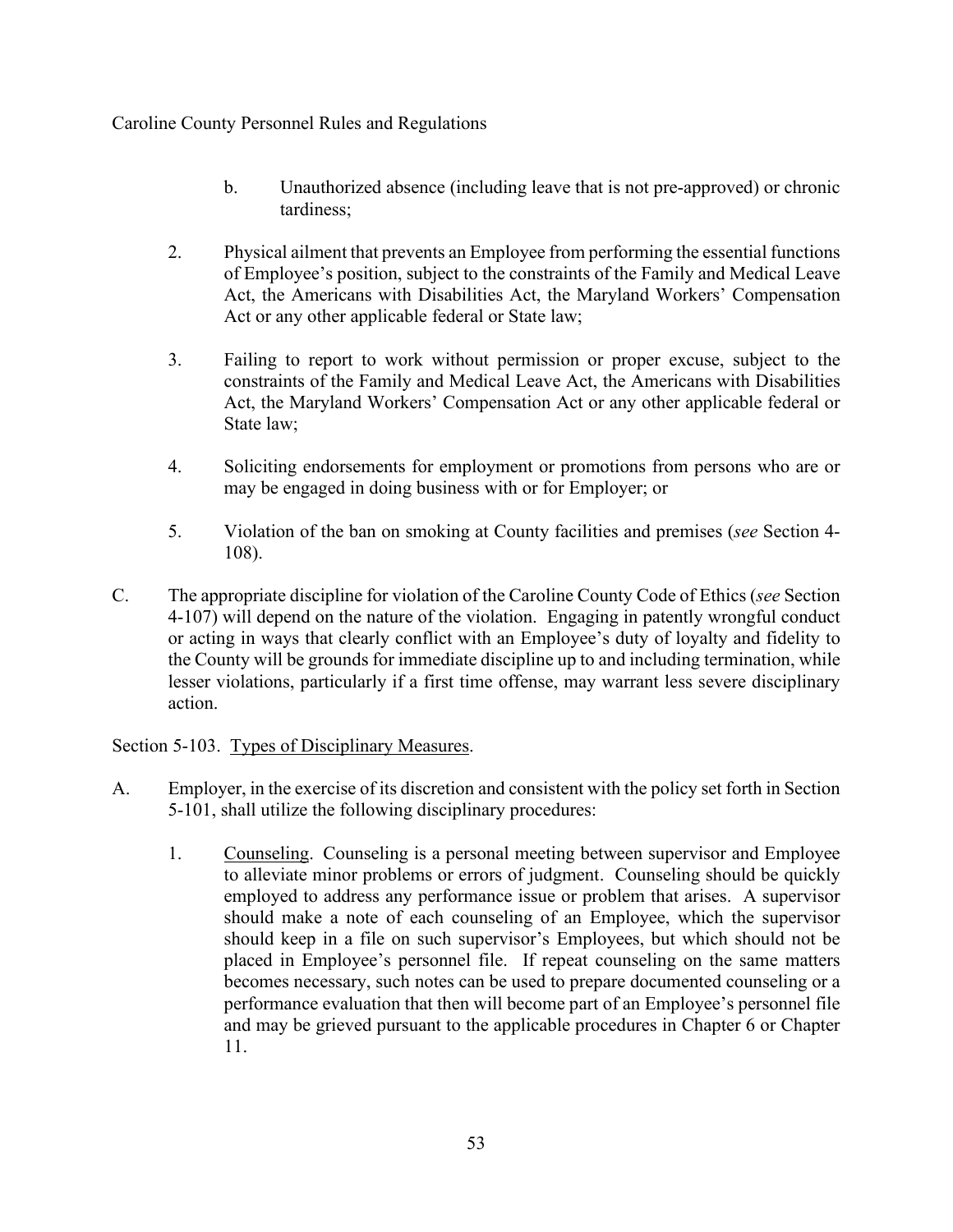- 2. Documented Counseling. Documented counseling is a verbal discussion that is documented by placement of an Employee Contact Plan Form in Employee's personnel file. Documented counseling should be used by a supervisor to document a repeat violation of a relatively minor infraction, a minor violation of a policy or procedure, or to alert an Employee of unsatisfactory job performance that could result in a poor performance evaluation and/or further disciplinary action. A copy of any Employee Contact Plan Form completed by a supervisor should be sent to the Director of Human Resources for inclusion in Employee's personnel file.
- 3. Written Reprimand. A written reprimand is a written statement of dissatisfaction with an Employee's conduct that is documented by placement of a Written Reprimand Employee Contact Plan Form in the Employee's personnel file. This form of disciplinary action shall be used for matters rising above those where documented counseling is appropriate but that do not warrant more serious disciplinary action. An Employee who receives a written reprimand may not receive an annual merit increase or bonus during the fiscal year immediately following the receipt of the written reprimand.
- 4. Suspension. Suspension is the barring of an Employee from work for a period of time and the withholding the wages of the Employee. An Employee who receives a suspension shall not receive an annual merit increase or bonus during the fiscal year immediately following imposition of the suspension. No suspension shall be imposed without the approval of the Personnel Administrator, or, in the absence of the Personnel Administrator, the County Administrator.<sup>3</sup> A suspension may be issued for any of the following:
	- a. A serious infraction of the rules or policies of the Employer;
	- b. Two or more offenses for which written reprimands are received in a sixmonth period may be cause for suspension for a period not to exceed five working days; or
	- c. Three or more offenses during a 12-month period for which written reprimands are received may be cause for suspension for a period not to exceed five working days.
- 5. In-Grade Reduction. An in-grade reduction is a demotion in the form of a reduction in the step (*i.e.*, the current salary level) within the limits of the pay grade or classification to which the Employee's position is assigned in the Compensation Plan. An in-grade reduction may be the disciplinary action taken for an Employee who has not mastered all of the skills required in his/her position, although such Employee possesses the minimum qualifications of the Class Specification. An

<sup>&</sup>lt;sup>3</sup> A suspension may have FLSA implications; therefore the County Attorney should be consulted.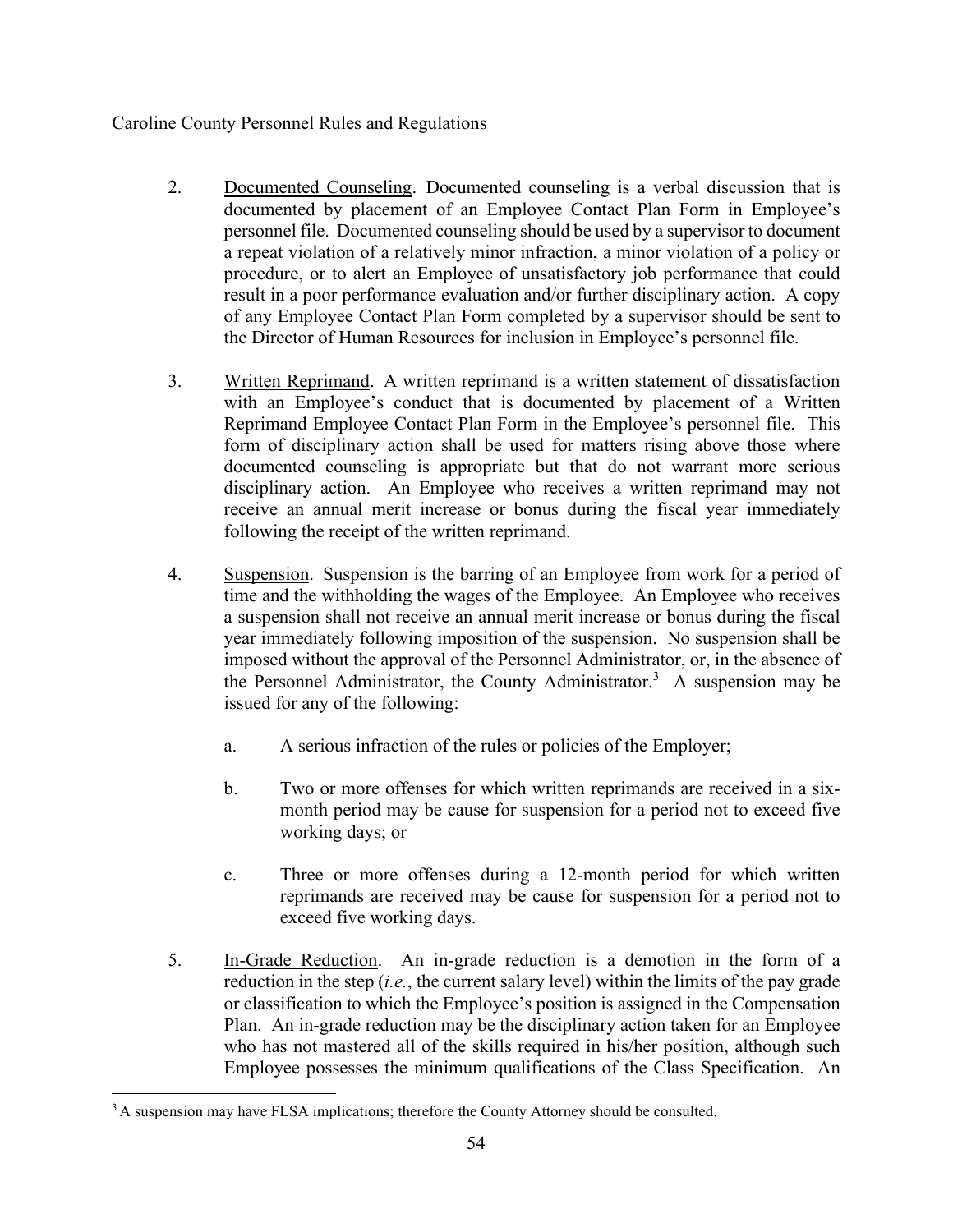Employee who receives an in-grade reduction shall not receive an annual merit increase or bonus during the fiscal year immediately following imposition of the in-grade reduction.<sup>4</sup>

- 6. Demotion. A demotion is the movement of an Employee from a position with a higher pay grade/ classification within the Compensation Plan to a position with a lower step and/or pay grade/classification within the Compensation Plan that results in a reduction in current salary. A demotion may be the disciplinary action taken for an Employee who repeatedly fails to perform the work assigned and/or who lacks the skills requisite for such Employee's Class Specification.
- 7. Suspension, Pending Resolution of Criminal Charges. An Employee who is charged with committing an indictable offense while in the execution of his or her office may be suspended without pay at the discretion of the County Commissioners until such time as the case has been resolved by the appropriate court. The salary such employee otherwise would earn shall continue to accrue and shall be held in escrow pending resolution of the criminal charges. The employee shall continue to receive health benefits and the cost for such health benefits ordinarily payable by such employee shall be deducted from the amount of salary escrowed. An Employee who is acquitted on the merits after a trial shall have any amounts of salary that have been held in escrow paid to him/her, along with the accrued interest at the prevailing savings account rate. If such Employee is found guilty or negotiates a plea bargain indicative of guilt, such Employee shall be considered as being terminated effective as of the date of suspension without pay. Such Employee shall receive any payments to which such Employee was entitled effective as of the date of suspension without pay less the cost of the health benefits provided to such Employee, and Employer shall keep all remaining sums. In cases were charges are disposed of by non-prosecution, or dismissed on a basis than the merits, the Personnel Administrator may make an independent determination of the matter and determine whether the event merits discipline or termination; such termination to be decided by the County Administrator. An Employee terminated under such circumstances may be denied the payment of escrowed salary.
- 8. Dismissal. Dismissal is the removal of Employee from Employer's service.
- B. The order in which the types of disciplinary measures are listed in Subsection A does not dictate or equate to the order in which discipline must be applied to an Employee.

<sup>&</sup>lt;sup>4</sup> An in-grade reduction may have FLSA implications.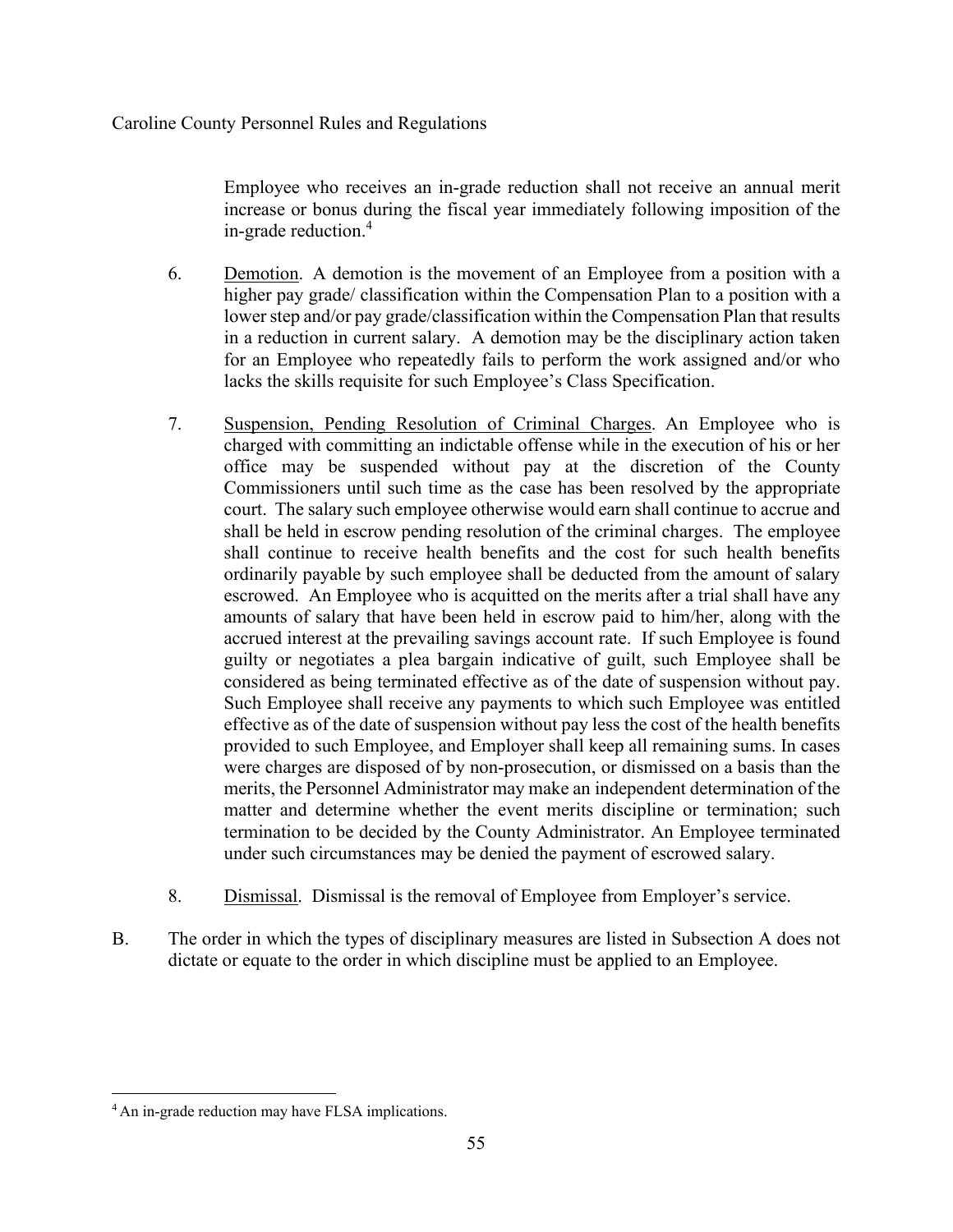# Section 5-104. Who May Discipline Employees

### A. At-Will Employees.

- 1. Counseling and documented counseling may be provided by the County Administrator or the County Commissioners acting as a committee of the whole.
- 2. Written reprimands may be provided by the County Administrator or the County Commissioners acting as a committee of the whole.
- 3. Suspensions, in-grade reductions, demotions, suspensions pending resolution of criminal charges, and dismissals shall be decided and acted upon by the County Commissioners.

### B. Classified Employees.

Subject to any right of appeal (*see* Chapter 6):

- 1. Counseling and documented counseling may be provided by any supervisor.
- 2. Written reprimands may be provided by a Department Head or the County Administrator, although any supervisor may request a written reprimand be provided to an Employee.
- 3. Suspensions, in-grade reductions, demotions, suspensions pending trial, and dismissals may be decided and acted upon by the County Administrator, although any Department Head or supervisor may request a suspension, in-grade reduction, demotion, suspension pending resolution of criminal charges or dismissal. Following such action, the County Administrator shall inform the County Commissioners.
- C. Contract Employees.
	- 1. Any Department Head for whom a Contract Employee works, or the County Administrator, may initiate any kind of counseling, documented counseling, written reprimand or similar discipline of such Contract Employee.
	- 2. The Personnel Administrator with the advice of the County Attorney shall determine any breach of contract and issue any notice or declaration of breach, although a Department Head may recommend such action.
	- 3. The County Administrator may declare any Contract Employee to be in default of the employment contract or may dismiss or discharge such Contract Employee.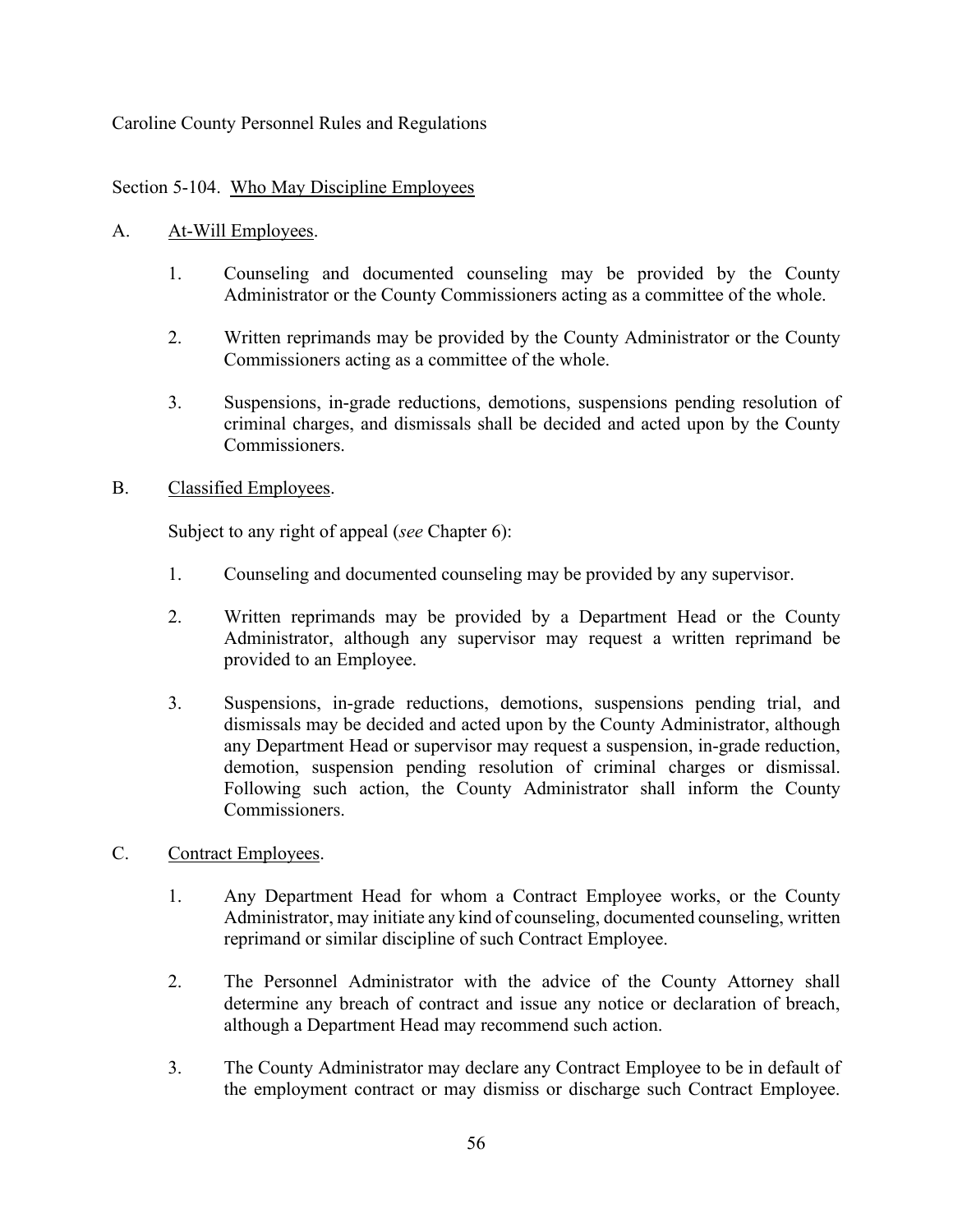Following such action, the County Administrator shall inform the County Commissioners.

# D. Temporary Employees.

- 1. Any Department Head, and/or the immediate supervisor for whom a Temporary Employee works, if the Department Head so designates, and/or the County Administrator, may counsel, reprimand or discipline a Temporary Employee.
- 2. The County Administrator, upon the advice and recommendation of the Department Head for whom a Temporary Employee works, may suspend, demote or dismiss a Temporary Employee.

### Section 5-105. Suspension, In-Grade Reduction, Demotion and Dismissal Procedures

# A. At-Will Employees.

- 1. Suspension, In-Grade Reduction or Demotion. The suspension, in-grade reduction, or demotion of an At-Will Employee will be coordinated among the County Attorney, the County Commissioners or the County Administrator, and the Personnel Administrator. Such At-Will Employee shall be given written notice, by delivery in person or by registered mail, return receipt requested, of such personnel action and a copy of such written notice shall be placed in such At-Will Employee's personnel file. Any documentation supporting such personnel action also shall be included in the At-Will Employee's personnel file.
- 2. Dismissal. An At-Will Employee is an at-will Employee who may be dismissed without Cause.
	- a. In the event an At-Will Employee does not have a contract that differentiates between the compensation due such At-Will Employee if dismissed without cause as opposed to being dismissed for cause, or such At-Will Employee has a contract that so differentiates and he/she is dismissed without cause, the County Attorney, the County Commissioners or the County Administrator, and the Personnel Administrator shall coordinate the preparation of a written notice, which shall be delivered in person or by registered mail, return receipt requested, advising of the dismissal. A copy of such written notice shall be placed in such At-Will Employee's personnel file. Documentation, if any, supporting such personnel action also shall be included in the Employee's personnel file. Any Compensation due such At-Will Employee upon dismissal shall be provided to him/her within 30 days.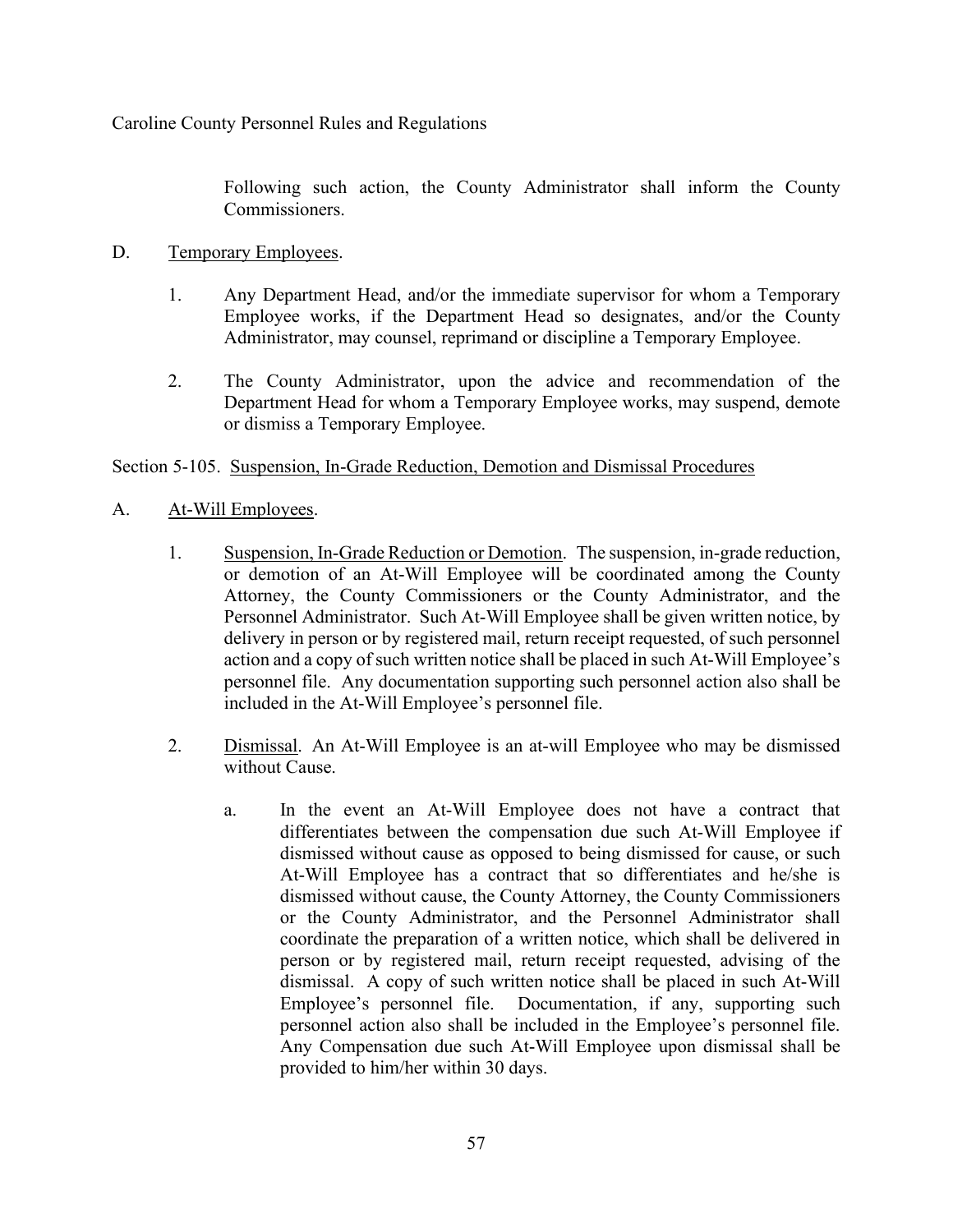- b. In the event an At-Will Employee has a contract that differentiates between the compensation due such At-Will Employee if dismissed without cause as opposed to being dismissed for cause and such At-Will Employee is being dismissed for cause:
	- i. Such At-Will Employee shall be provided with written charges indicating the cause or causes for dismissal prepared by the County Administrator or the County Commissioners along with an explanation of why disciplinary action other than dismissal is inappropriate.
	- ii. After deliberation on the written charges, the County Commissioners, if they wish to proceed with the matter, shall forward to such At-Will Employee the written statement that sets forth the reasons for the dismissal. The written statement shall include a notification that such At-Will Employee has ten (10) calendar days from the date of receipt of the notification in which to request a termination hearing. Such request for a termination hearing shall include a statement by such At-Will Employee of the reasons why there is no just cause for dismissal. Such request and statement of reasons shall be delivered to the Personnel Administrator within the ten (10) day period allowed.
	- iii. If such At-Will Employee does not respond within the time limits provided in Subsection (ii), the County Commissioners may consider such At-Will Employee to be dismissed for cause. If such At-Will Employee requests a termination hearing within the time limits provided in Subsection (ii) and provides a written justification of the reasons why there is no cause for dismissal, the Personnel Administrator shall provide a copy of the written charges and the response to the County Commissioners, which shall promptly set the matter for review to determine whether the dismissal was for cause or without sufficient cause.
		- a) The County shall have the burden of establishing cause for dismissal.
		- b) After the termination hearing is completed, the County Commissioners shall make a written determination of whether the dismissal was for cause or without cause, which shall include a written statement of the facts and findings The County shall compensate such At-Will Employee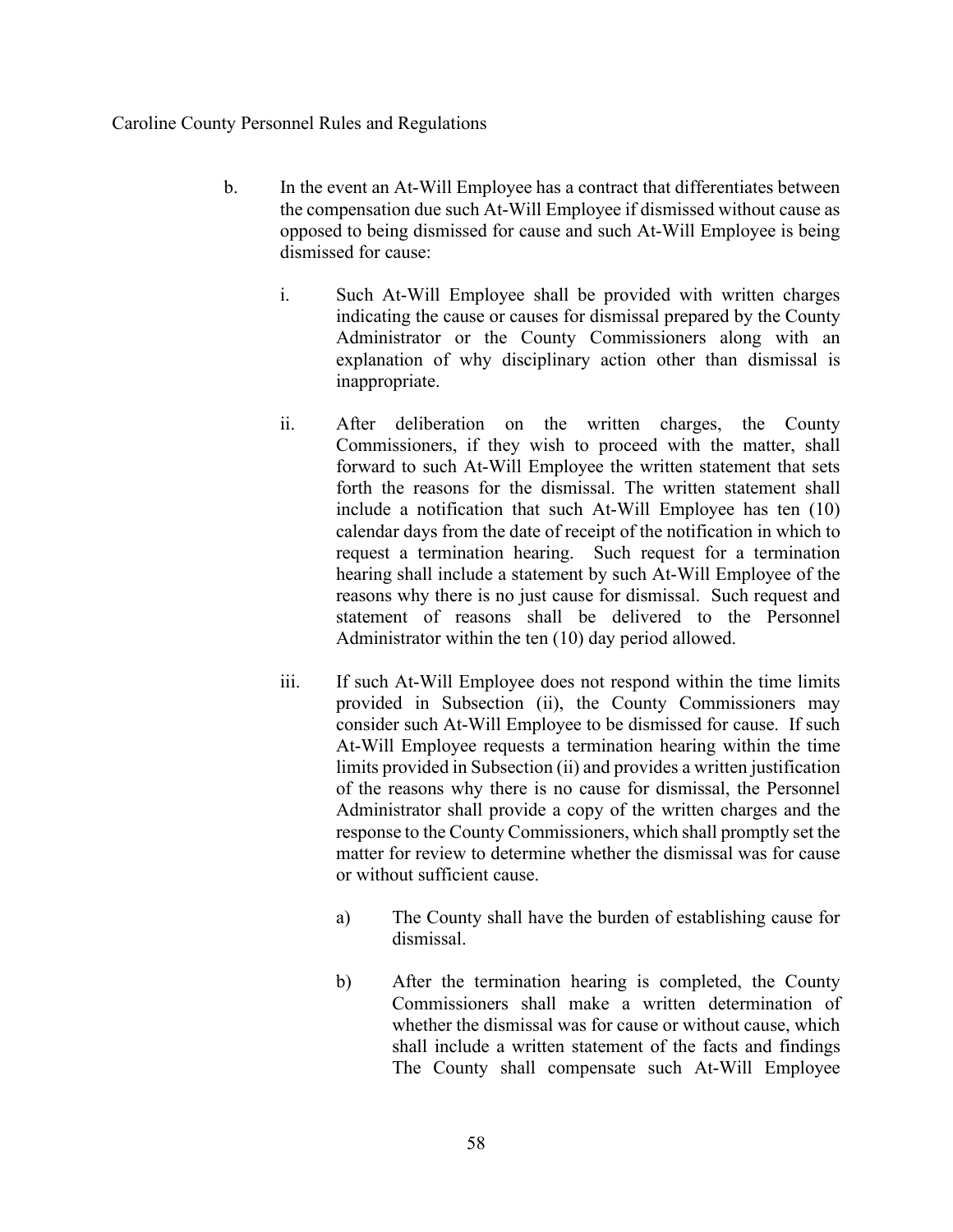pursuant to the terms of the employment contract based on the findings.

- iv. The final decision of the County Commissioners on the "for cause" issue may be petitioned to the Circuit Count of Caroline County pursuant to Title 7, Chapter 200 of the Maryland Rules.
- B. Classified Employees. The suspensions, in-grade reduction, demotion or dismissal shall be in writing and shall be delivered to the Classified Employee in person or by certified mail, return receipt requested. Such written notification shall outline, with reasonable specificity, the reasons for the adverse employment action, and may reference supporting documentation. A copy of the written statement shall be placed in the personnel file of the Employee. A Classified Employee shall have an opportunity to grieve such employment action pursuant to the provisions of Chapter 6 of these Personnel Rules and Regulations.
- C. Contractual or Temporary Employees. The suspension, in-grade reduction, demotion or dismissal of a Contractual or Temporary Employee will be coordinated between the County Attorney, the County Commissioners or the County Administrator, and the Personnel Administrator. Such Employee shall be given written notice, by delivery in person or by certified mail, return receipt requested, of such personnel action and a copy of such written notice shall be placed in such Employee's personnel file. Any documentation supporting such personnel action also shall be included in such Employee's personnel file.

Section 5-106. Discipline Record

- A. Any records related to employee discipline shall be maintained in the employee's personnel file.
- B. Disciplinary records for employees may be expunged by the Director of Human Resources in accordance with the following schedule:
	- 1. Documented Counseling forms shall be automatically expunged three years after the date of counseling if there has not been any recurrence of the behavior
	- 2. Written Reprimands may be expunged at the request of the employee five years after the date of the reprimand upon review and approval of the department head and with the concurrence of the Director of Human Resources if there has not been any recurrence of the behavior.
	- 3. A Suspension or Demotion may be expunged at the request of the employee seven years after the date of the suspension or demotion upon the review and approval of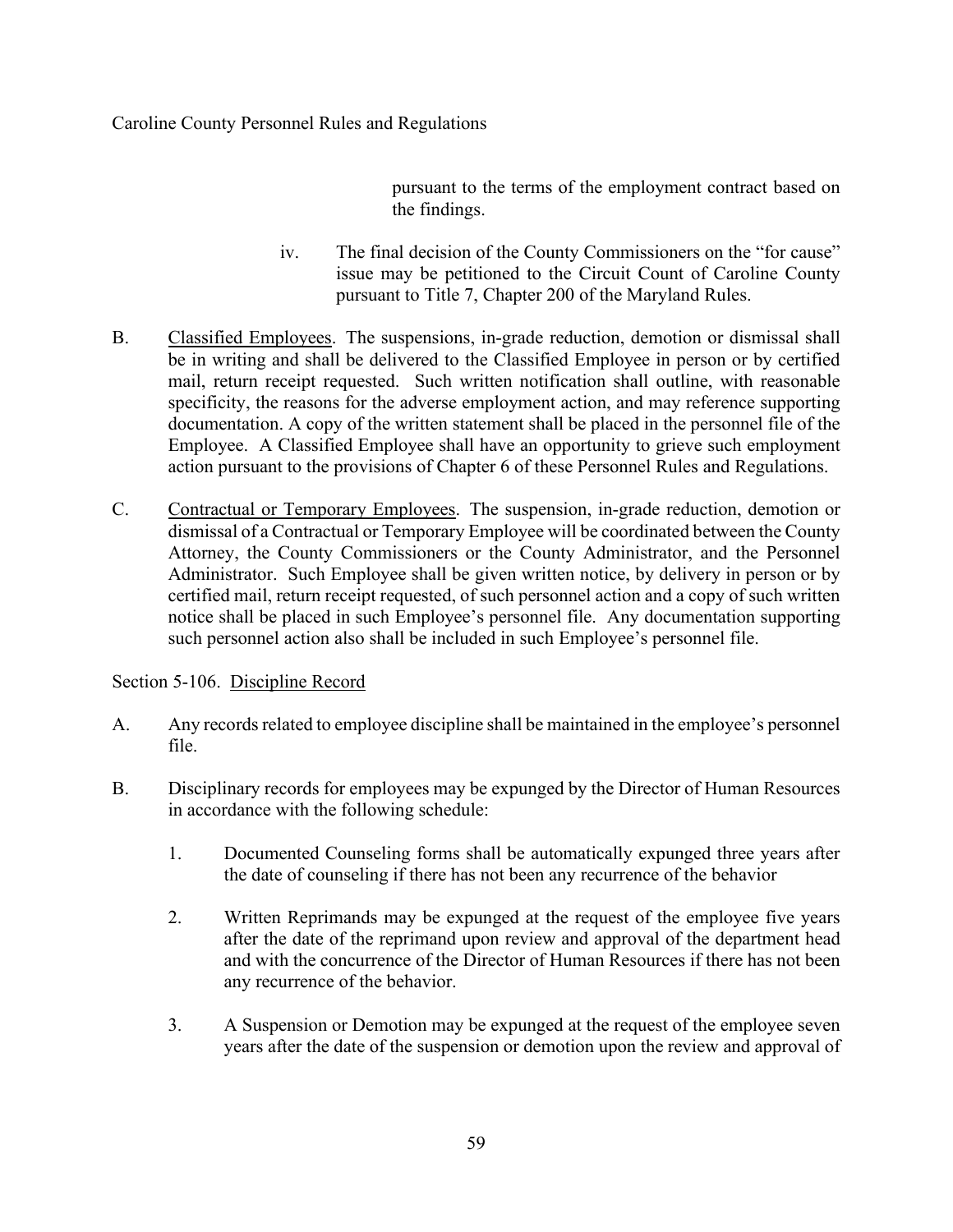the department head and with the concurrence of the Director of Human Resources and the County Attorney if there has not been any recurrence of the behavior.

C. If disciplinary records are expunged in accordance with this section, any and all material, documentation, notes, or correspondence related to the expunged disciplinary record shall also be expunged and removed from the employee's personnel file.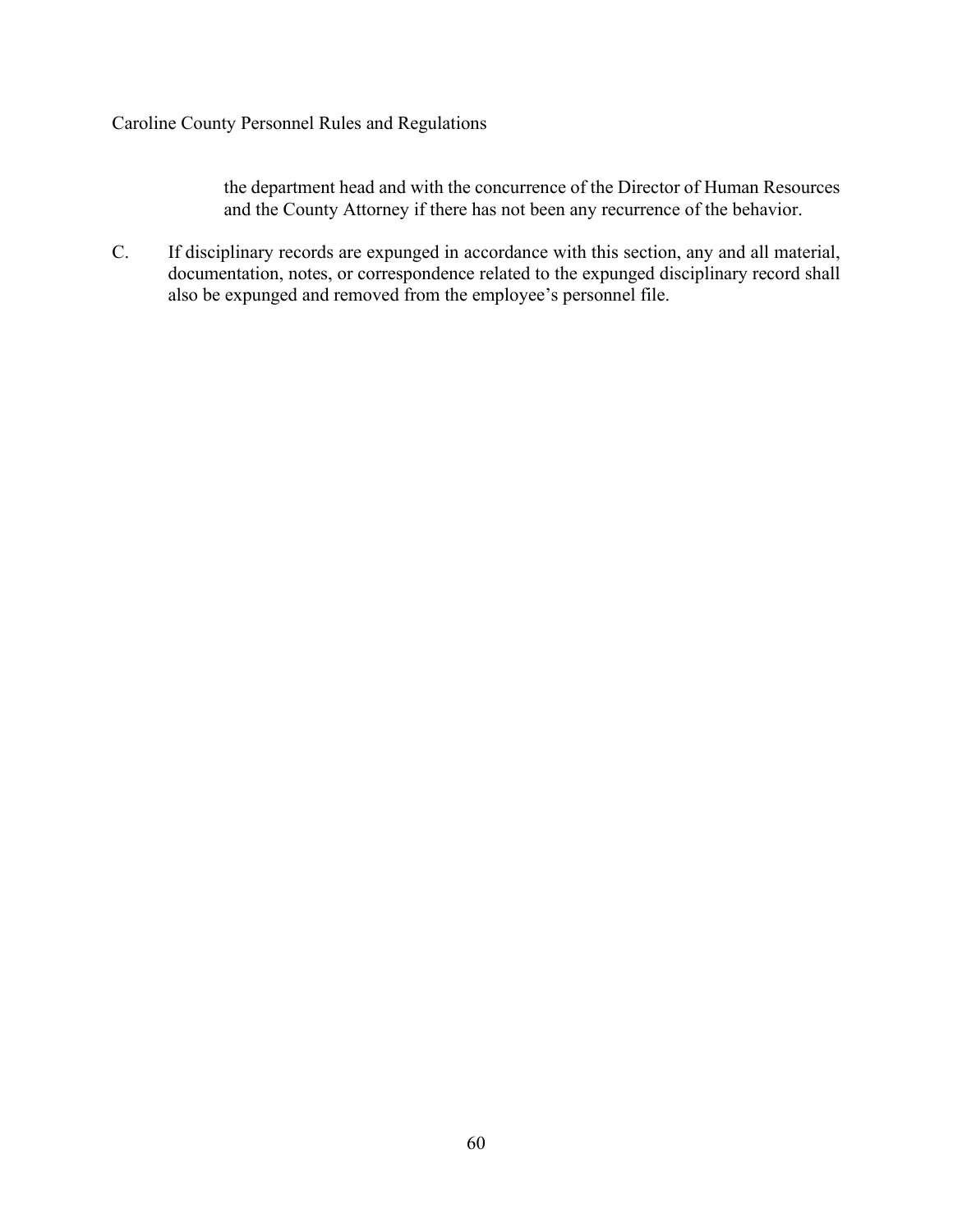# **Chapter 6 Employee Grievance Procedures**

Section 6-101. Introduction.

Caroline County is committed to providing an outstanding place to work. Part of this commitment is encouraging an open and honest atmosphere in which concerns or complaints can be handled promptly, based on all the facts available. To meet this objective, the County provides ways for employees to discuss and address issues. This includes a formal dispute resolution process defined in this chapter.

Employees are free to make complaints without fear of retaliation or harassment. The County is strongly committed to resolving employment disputes in a fair, equitable and timely manner, protecting employees from retaliation, minimizing operational disruptions, and minimizing false or frivolous complaints. The County also encourages employees to resolve issues at the lowest possible level within the organization.

Section 6-102. Employees Covered.

Unless otherwise specified, the provisions of this Chapter shall apply only to Classified Employees. Recently hired Probationary Employees and At-Will Employees have no rights under the County's grievance procedure system except for the right to file a grievance of the matters set forth under section 6-105 C. The Office of Human Resources can confirm an employee's status as a Classified Employee.

Section 6-103. Grievance Defined.

A grievance is a formal complaint filed on the "Employee Grievance Form" provided by the Personnel Administrator, which may be obtained from the Director of Human Resources or the office of a Department Head. A grievance may be filed with respect to the matters listed in Section 6-105, provided an Employee has suffered or incurred an adverse employment impact or effect because of the matter grieved.

### Section 6-104. Informal Conflict Resolution Preferred.

Classified employees are encouraged to express work-related concerns and issues professionally and to engage in informal conflict resolution. Classified employees are further encouraged to contact the Office of Human Resources for assistance in resolving interpersonal workplace issues and to access resources like training, counseling, mediation, and support. The County strongly prefers that employees resolve matters informally to the extent practicable.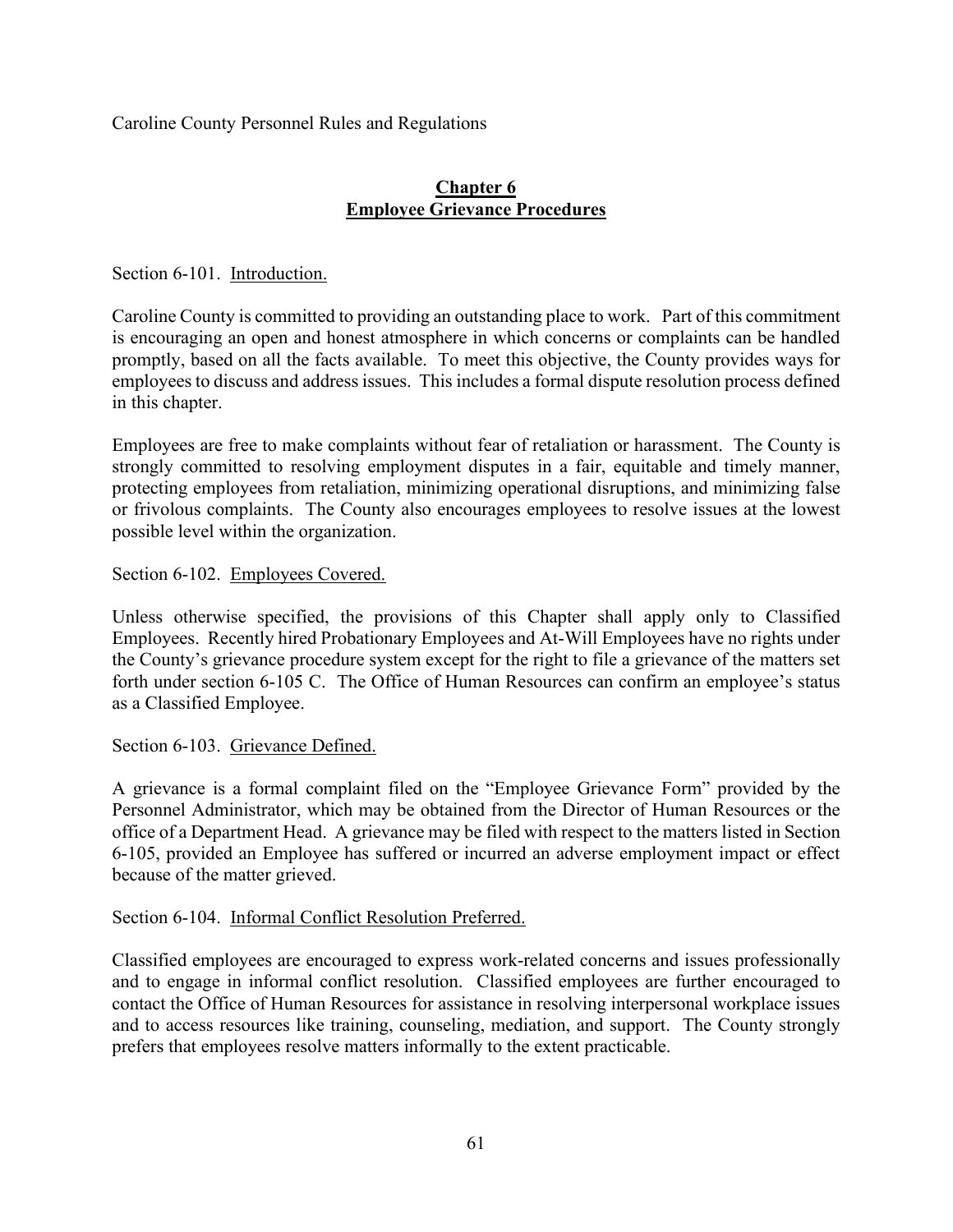# Section 6-105. Matters That May Be Grieved.

Understanding that the informal dispute resolution process may fail, the following matters may be grieved:

A. Any disciplinary action against a Classified Employee which results in the loss of pay or benefits including termination, reduction in grade, reduction in pay, suspension without pay and/or a written reprimand where the reprimand shall result in loss of a merit pay increase;

> Note: A grievance regarding termination of employment proceeds directly to the Employee Grievance Panel.

- B. An alleged violation, misinterpretation or improper application to a Classified Employee of any laws or regulations governing or applicable to the Employer/Employee relationship, except those decisions or actions listed in Section 6-106;
- C. An allegedly improper or unreasonable act directed at a Classified Employee, Probationary Employee or At-Will Employee by a supervisor, Employee, or other person, including an act of coercion, restraint, retaliation, harassment, or intimidation. This includes but is not limited to sexual harassment, discrimination, workplace violence, or direction to work in an unsafe manner.
- D. An allegedly improper, inequitable, or unreasonable application of compensation policies or Employee benefits, which may include salary, pay differentials, awards, overtime pay, leave, insurance, retirement, and holidays.
- E. An alleged action taken in retaliation towards a Classified Employee for filing a grievance. An alleged action taken in retaliation towards a Probationary Employee or At-Will Employee for filing a grievance under Section 6-105-C.

### Section 6-106. Matters That May Not Be Grieved.

The County supports the formal dispute resolution processes; however, the grievance process cannot be used to dispute or challenge certain decisions or actions including:

- A. The ratings in a personnel evaluation;
- B. Class specifications, grade assignments, and position reclassifications;
- C. Adverse employment actions taken against an employee during a probationary period;
- D. Not being selected for a position or promotion;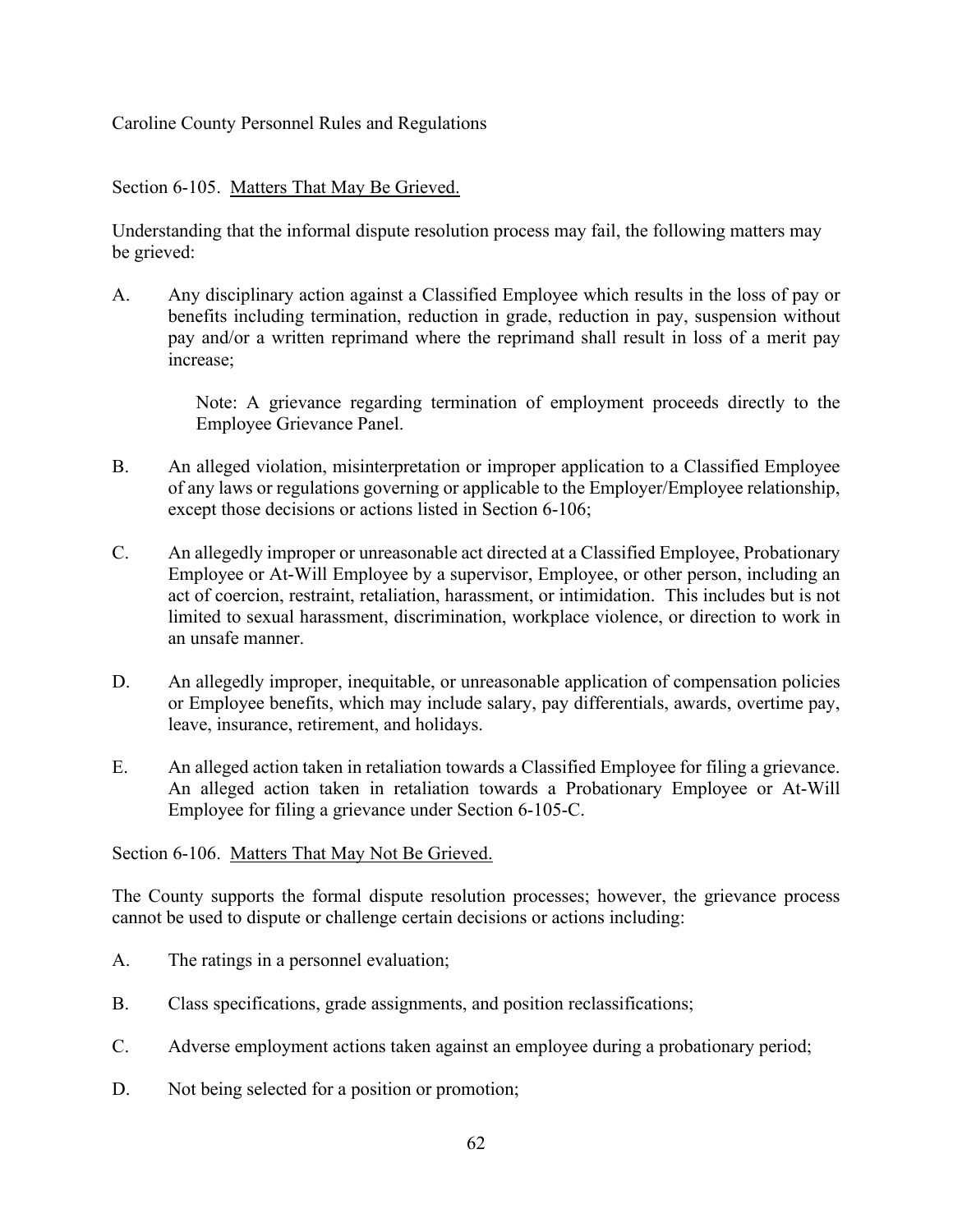- E. Action terminating a temporary promotion and returning the employee to the position previously held;
- F. Termination of employment due to a reduction in force or other elimination of positions approved by the County Commissioners;
- G. Lack of a pay increase due to a budgetary decision by the County Commissioners;
- H. Verbal or documented counseling;
- I. The award or amount of a performance bonus.
- J. Actions taken by the Personnel Administrator, County Attorney, and/or County Administrator in the administration of the Grievance procedure;

# Section 6-107. Employee Grievance Form.

- A. A grievance must be made in writing on a Grievance Form containing the following:
	- 1. The Employee's name;
	- 2. The Employee's class specification;
	- 3. A clear statement of the reasons for the Grievance and any supporting evidence;
	- 4. The date(s) on which the alleged action(s) occurred;
	- 5. The name(s) of the person(s) against whom the Grievance is made;
	- 6. The remedy sought;
	- 7. The name(s) of all witnesses the grievant plans to ask to testify, if applicable;
	- 8. The name of the attorney or representative, if the grievant intends to be represented;
	- 9. The signature of the Employee filing the Grievance and the date.
- B. Employee Grievance Forms, supporting documentation, grievance investigations, and grievance findings are confidential personnel information and shall not be disclosed. All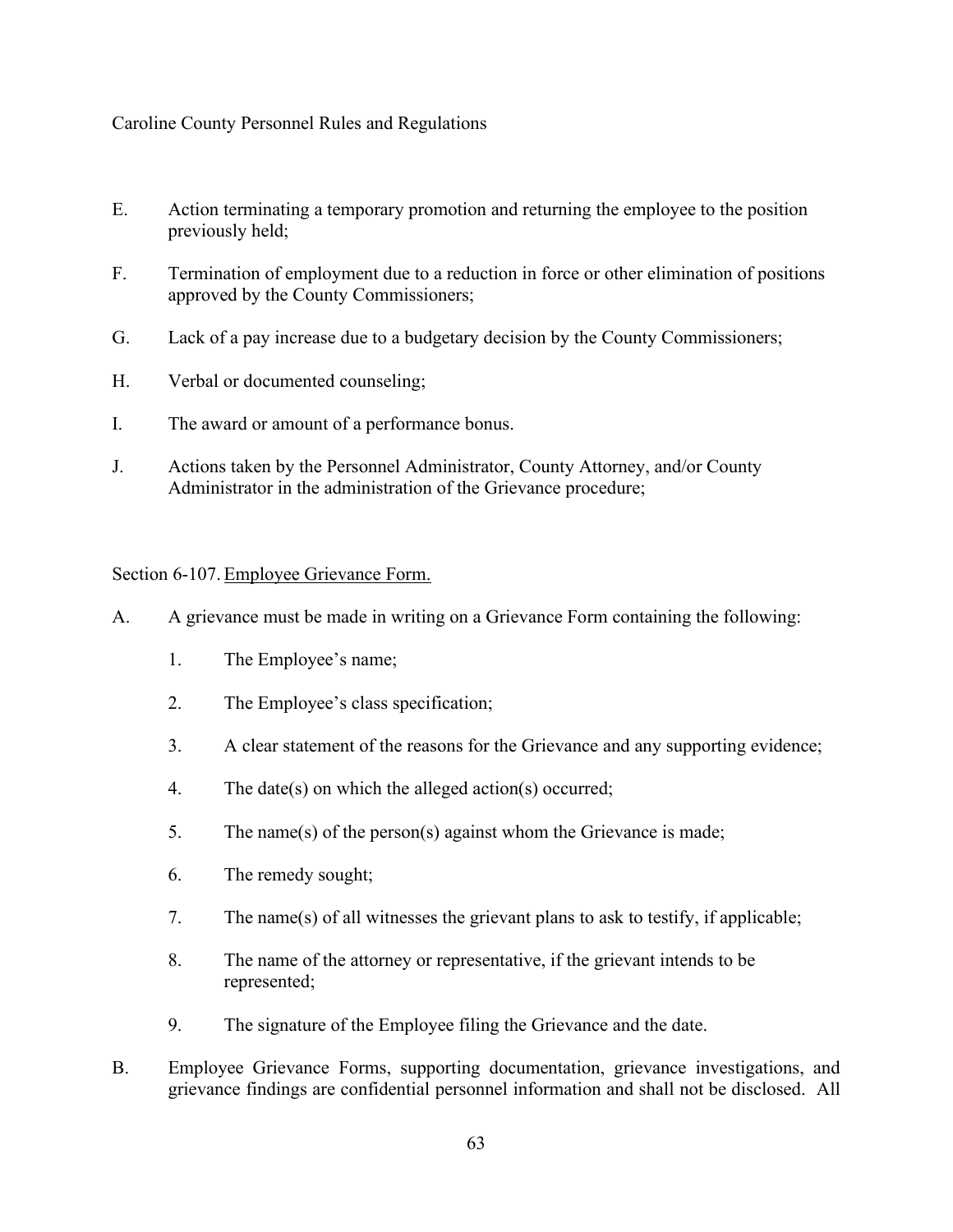files related to a grievance information shall be kept in a separate file from the Classified Employee's personnel record.

### Section 6-108. Before Filing a Grievance.

An employee who feels he or she has an issue to grieve should try to resolve the problem by discussing it with his or her immediate supervisor. If after such discussion, the employee does not feel the issue has been satisfactorily resolved, he or she shall have the right to discuss the matter within the chain of command including the department head or bring the issue to the Office of Human Resources. Grievances involving the allegation of sexual harassment or discriminatory behavior may be made directly to the Office of Human Resources. Effort should be made to resolve the grievance by informal means at the most immediate level of supervision. If the employee is not in agreement with the decision reached through such informal discussions, he or she shall have the right to file a grievance in writing with his or her department head.

### Section 6-109. Filing a Grievance.

- A. If a problem or issue is not or cannot be settled informally through discussion, within thirty (30) calendar days after the date of the event causing the problem or issue the Classified Employee may file a written grievance on an Employee Grievance Form with:
	- 1. The Department Head in the Classified Employee's chain of command;
	- 2. The Director of Human Resources, if the problem or issue directly results from a decision or action of the County Administrator.
	- 3. The County Administrator, if the problem or issue directly results from a decision or action of the Department Head. The County Attorney, if the problem or issue directly results from a decision or action of the County Administrator AND the Director of Human Resources.
	- 4. The external legal counsel appointed to serve the Employee Grievance Panel, if the problem or issue directly results from a decision or action of the County Administrator AND the Director of Human Resources AND the County Attorney. Before a formal investigation, external legal counsel shall conduct an initial review and determine if there is a reasonable basis to exclude the County Attorney, the County Administrator, and/or the Director of Human Resources.
- B. If a grievance is not filed within the prescribed time limit, the decision shall stand and no further grievance or appeal may be made.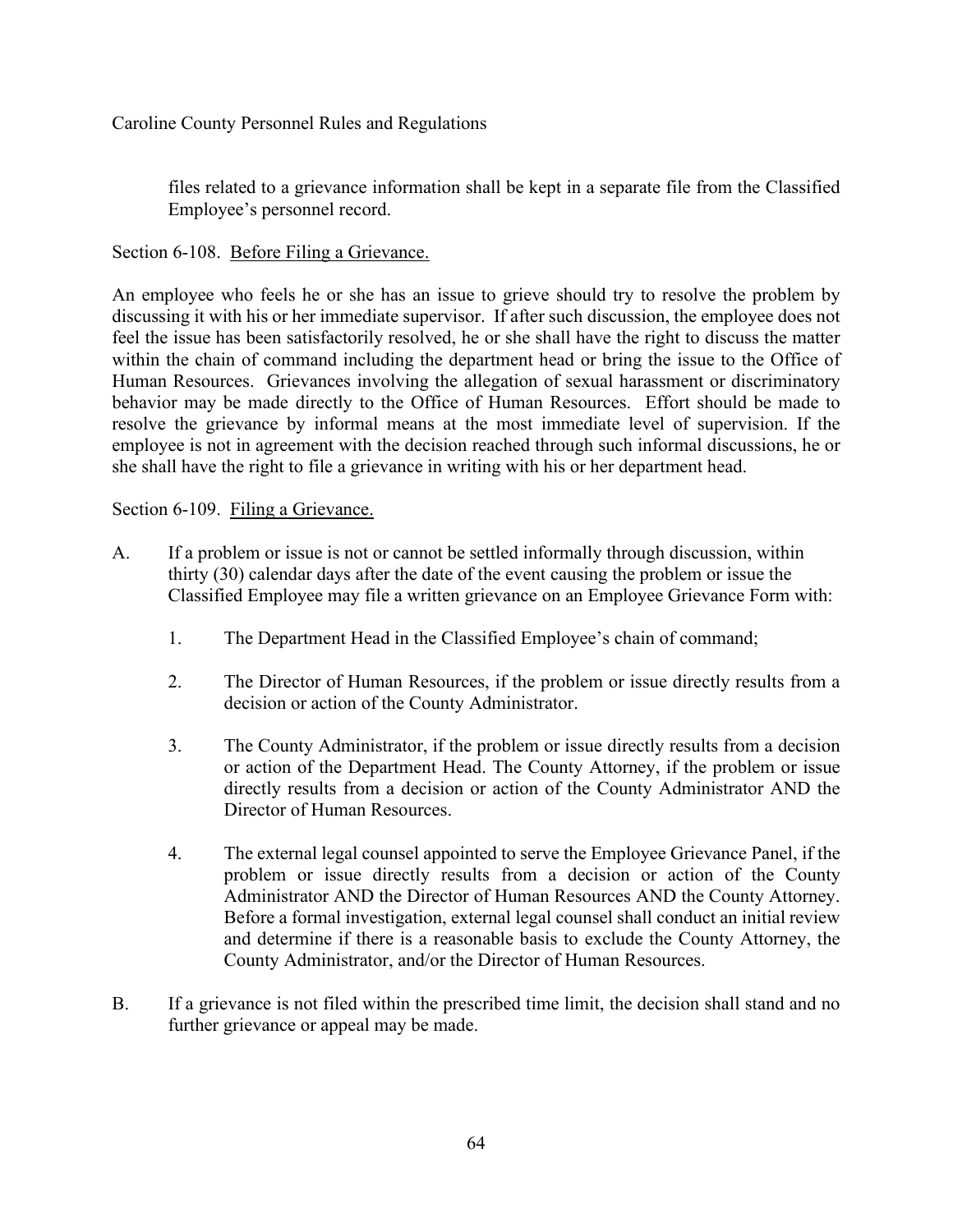# Section 6-110. Grievance filed with Department Head.

Upon receipt of a grievance, the Department Head shall:

- A. Determine if the matter may be grieved pursuant to this chapter in consultation with the Office of Human Resources. If the Department Head concludes that the matter may not be grieved, within seven (7) calendar days after the grievance is filed, the Department Head shall so advise Grievant by written determination, hand delivered to the Grievant or mailed by certified mail, return receipt requested, to the address provided on the Employee Grievance Form.
- B. If the matter may be grieved, the Department Head shall:
	- 1. Notify of the Office of Human Resources the grievance has been accepted;
	- 2. Notify the County Administrator a grievance process is underway;
	- 3. Investigate the grievance including but not limited to interviewing the Grievant, interviewing other persons believed to have personal knowledge of the problem or issue, and review and copy any relevant documentation.

The Department Head may designate a supervisor and/or any other qualified person(s) to help him or her investigate the matter, provided such supervisor and/or other person(s) do not have any direct involvement in the matter. The Department Head may consult the County Attorney or engage outside counsel in collaboration with the County Attorney to conduct or review the investigation.

- C. If the Department Head investigates the grievance, within twenty (20) calendar days after Department Head's receipt of the grievance, Department Head shall submit a signed and dated written report, which shall be hand delivered to the Personnel Administrator, the County Administrator and hand delivered, or mailed at the address provided by grievant on the Employee Grievance Form by certified mail, return receipt requested, to grievant, of Department Head's recommended resolution and explanation of the basis for the resolution. For example, the report may affirm the decision of the immediate supervisor, specify the modifications to the decision of the immediate supervisor, set aside the decision of the immediate supervisor, and/or specify the plan of action to address the grievance and set forth any factual determinations of Department Head. Relevant documentation shall also be attached to the written report.
- D. Grievant shall have seven (7) calendar days after delivery or mailing of Department Head's decision to hand deliver a written appeal of Department Head's decision to the Office of Human Resources. If a grievance is not timely taken, grievant shall abide by Department Head's decision.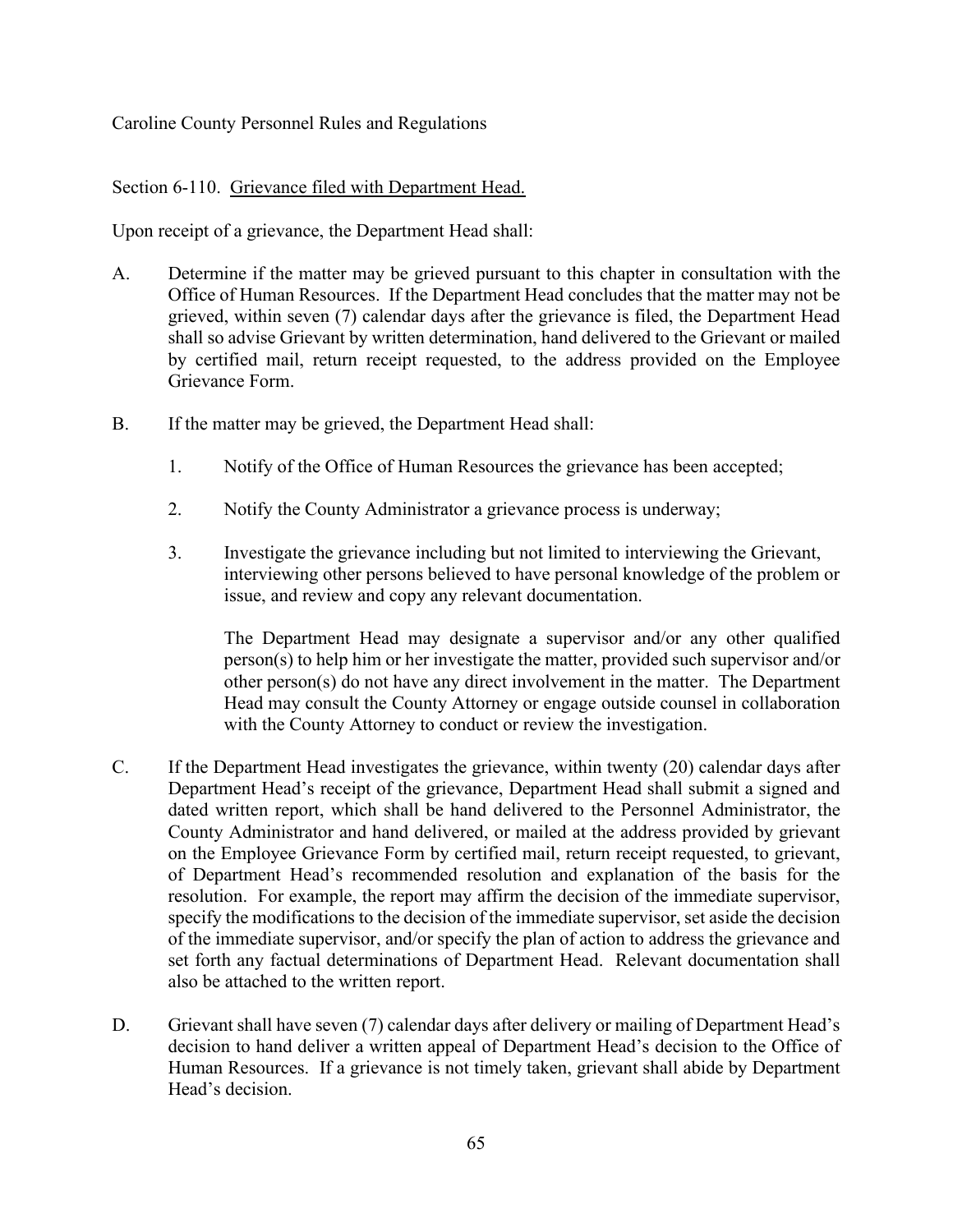### Section 6-111. Grievance or appeal filed with Director of Human Resources

Upon receipt of a grievance or an appeal of a grievance decided by a Department Head, the Director of Human Resources shall:

- A. Determine if the matter may be grieved or appealed pursuant to this chapter. If the County Administrator concludes the matter may not be grieved or appealed, within seven (7) calendar days after the grievance is filed, the County Administrator shall have such written determination hand delivered to Grievant or mailed by certified mail, return receipt requested, to the address provided by Grievant on the Employee Grievance Form.
- B. If the matter may be grieved, the Director of Human Resources shall:
	- 1. Notify the Department Head the grievance has been accepted;
	- 2. Notify the County Administrator a grievance process is underway
	- 3. Investigate the grievance including but not limited to interviewing the Grievant, interviewing other persons believed to have personal knowledge of the problem or issue, and review and copy any relevant documentation.

The Director of Human Resources may designate a supervisor or other qualified person(s) to help him or her investigate the matter, provided such supervisor and/or person(s) do not have any direct involvement in the matter. The Director of Human Resources may consult the County Attorney or engage outside counsel to conduct or review the investigation.

- C. Within twenty (20) calendar days after the Director of Human Resources' receipt of an original grievance or an appeal of a grievance decided by the Department Head, the Director of Human Resources shall submit a signed and dated written report, which shall be hand delivered to Department Head, County Administrator and hand delivered, or mailed at the address provided by grievant on the Employee Grievance Form by certified mail, return receipt requested, to grievant, of the Director of Human Resources' recommended resolution and explanation of the basis for the resolution (e.g., the report shall affirm the decision of the Department Head, specify the modifications to the decision of the Department Head, and/or specify the plan of action to address the grievance and shall set forth any factual determinations of the Director of Human Resources). Relevant documentation shall also be attached to the written report.
- D. Grievant shall have seven (7) calendar days after delivery or mailing of the Director of Human Resources decision to hand deliver a written appeal to the County Administrator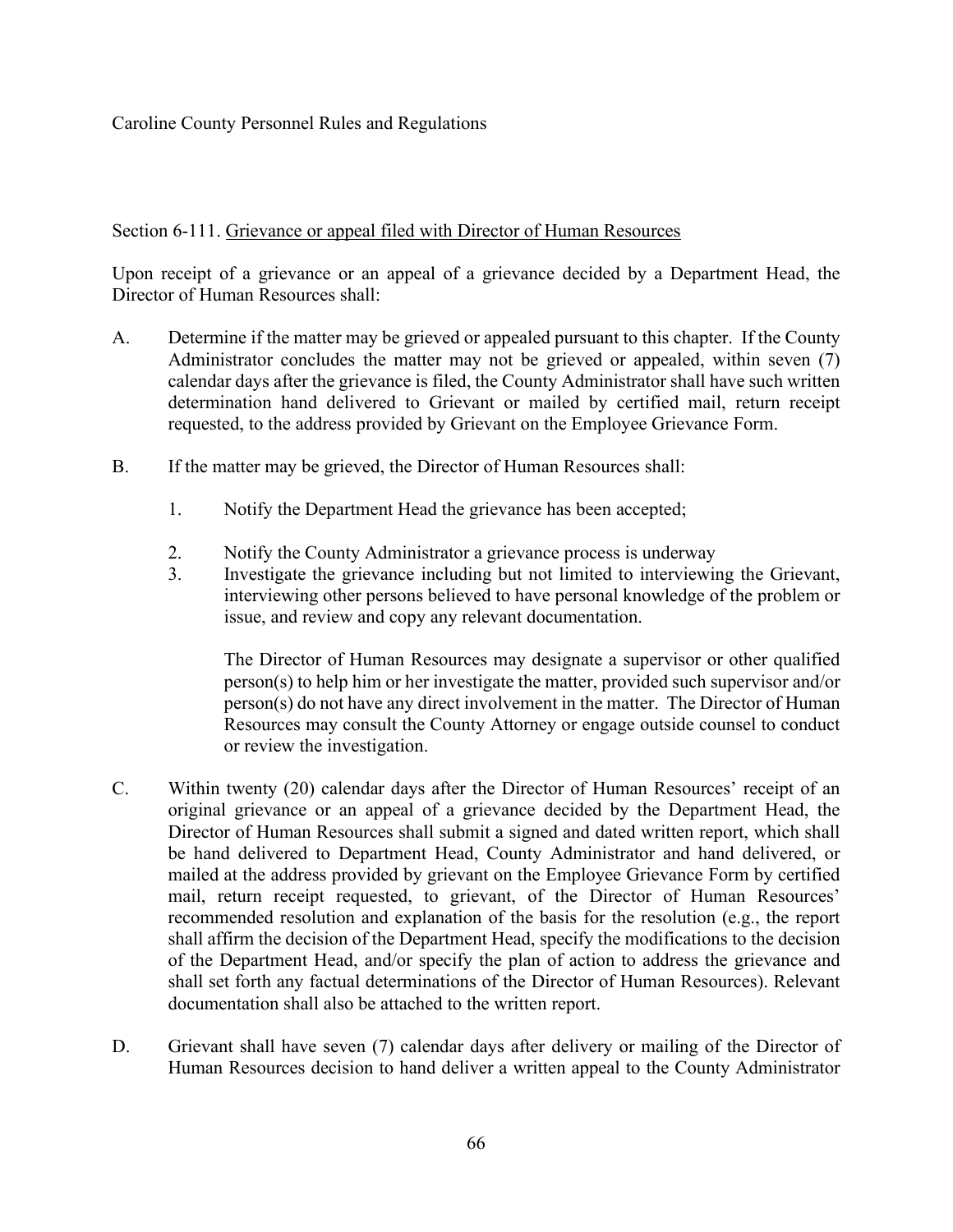or the County Attorney. If a grievance is not timely taken, Grievant shall abide by the Director of Human Resources decision.

# Section 6-112. Grievance or appeal filed with County Administrator.

Upon receipt of a grievance or an appeal of a grievance decided by a Department Head, the County Administrator shall:

- A. Determine if the matter may be grieved or appealed pursuant to this chapter. If the County Administrator concludes the matter may not be grieved or appealed, within seven (7) calendar days after the grievance is filed, the County Administrator shall have such written determination hand delivered to Grievant or mailed by certified mail, return receipt requested, to the address provided by Grievant on the Employee Grievance Form.
- B. Review any material supplied by Grievant and Department Head pursuant to this chapter and/or investigate the grievance, including:
	- 1. Interview the Grievant;
	- 2. Interview others believed to have personal knowledge of the problem or issue; and
	- 3. Review and copy relevant documentation.

The County Administrator may designate a supervisor or other qualified person(s) to help him or her investigate the matter, provided such supervisor and/or person(s) do not have any direct involvement in the matter. The County Administrator may consult the County Attorney or engage outside counsel to conduct or review the investigation.

- C. Within twenty (20) calendar days after the County Administrator's receipt of an original grievance or an appeal of a grievance decided by the Department Head, the County Administrator shall submit a signed and dated written report, which shall be hand delivered to Department Head and hand delivered, or mailed at the address provided by grievant on the Employee Grievance Form by certified mail, return receipt requested, to grievant, of the County Administrator's recommended resolution and explanation of the basis for the resolution (e.g., the report shall affirm the decision of the Department Head, specify the modifications to the decision of the Department Head, and/or specify the plan of action to address the grievance and shall set forth any factual determinations of the County Administrator). Relevant documentation shall also be attached to the written report.
- D. Grievant shall have seven (7) calendar days after delivery or mailing of the County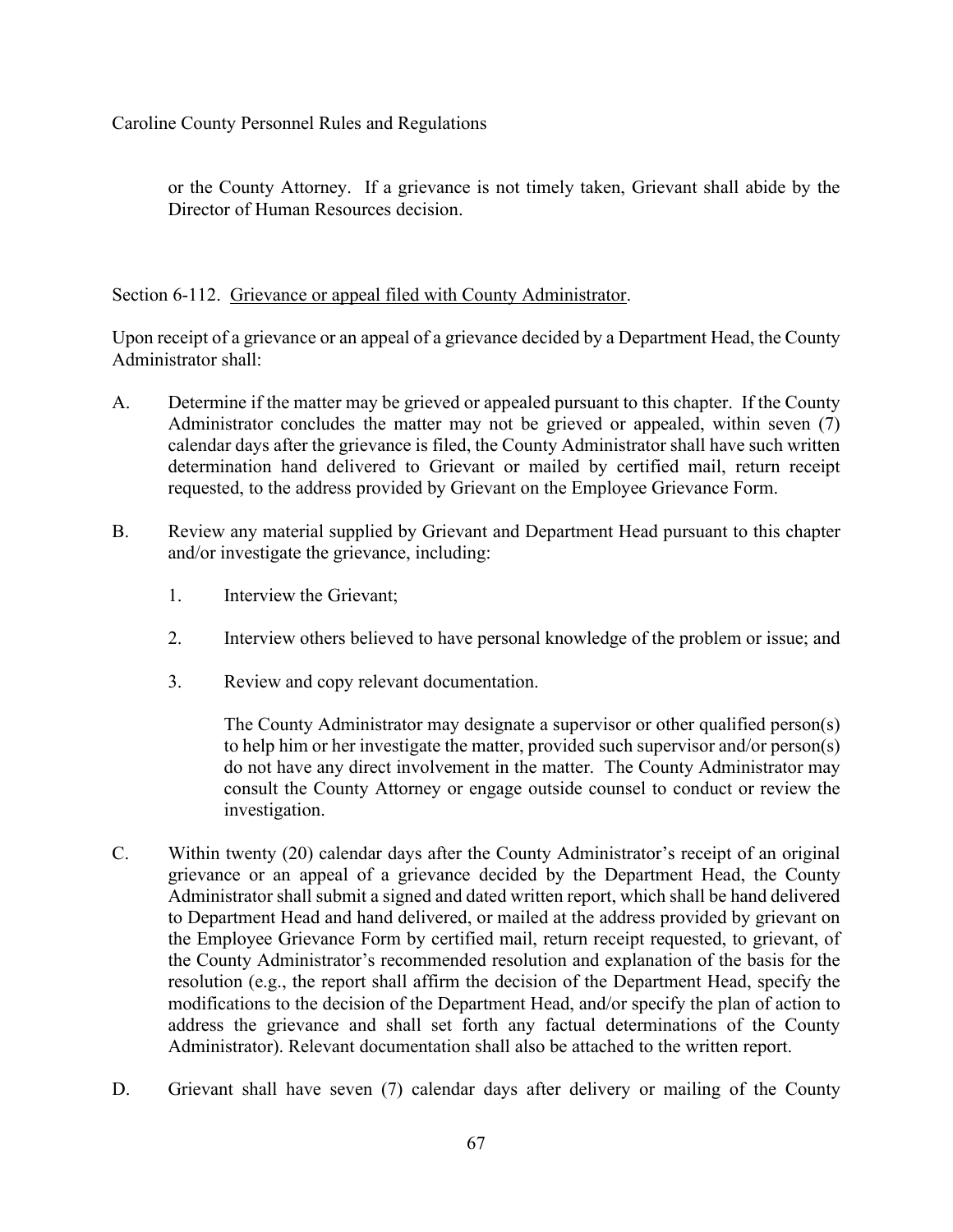Administrator's decision to hand deliver a written appeal to the Office of Human Resources or the County Attorney. If a grievance is not timely taken, Grievant shall abide by the County Administrator's decision.

Section 6-113. Grievance or appeal filed with County Attorney.

Upon receipt of a grievance the County Attorney shall:

- A. Determine if the matter may be grieved or appealed pursuant to this chapter. If the County Attorney concludes the matter may not be grieved or appealed, within seven (7) calendar days after the grievance is filed, the County Attorney shall have such written determination hand delivered to Grievant or mailed by certified mail, return receipt requested, to the address provided by Grievant on the Employee Grievance Form.
- B. If the matter may be grieved, the County Attorney will review any material supplied by Grievant and Department Head pursuant to this chapter and/or investigate the grievance, including:
	- 1. Interview the Grievant;
	- 2. Interview others believed to have personal knowledge of the problem or issue; and
	- 3. Review and copy relevant documentation.

The County Attorney may designate a supervisor or other qualified person(s) to help him or her investigate the matter, provided such supervisor and/or person(s) do not have any direct involvement in the matter. The County Attorney may consult or engage outside counsel to conduct or review the investigation.

- C. Within twenty (20) calendar days after the County Attorney's receipt of an original grievance the County Attorney shall submit a signed and dated written report, which shall be hand delivered to Department Head, Director of Human Resources and the County Administrator and hand delivered, or mailed at the address provided by grievant on the Employee Grievance Form by certified mail, return receipt requested, to grievant, of the County Attorney's recommended resolution and explanation of the basis for the resolution (e.g., the report shall affirm the decision of the Department Head, specify the modifications to the decision of the Department Head, and/or specify the plan of action to address the grievance and shall set forth any factual determinations of the County Attorney). Relevant documentation shall also be attached to the written report.
- D. Grievant shall have seven (7) calendar days after delivery or mailing of the County Attorney's decision to hand deliver a written appeal to the external legal counsel appointed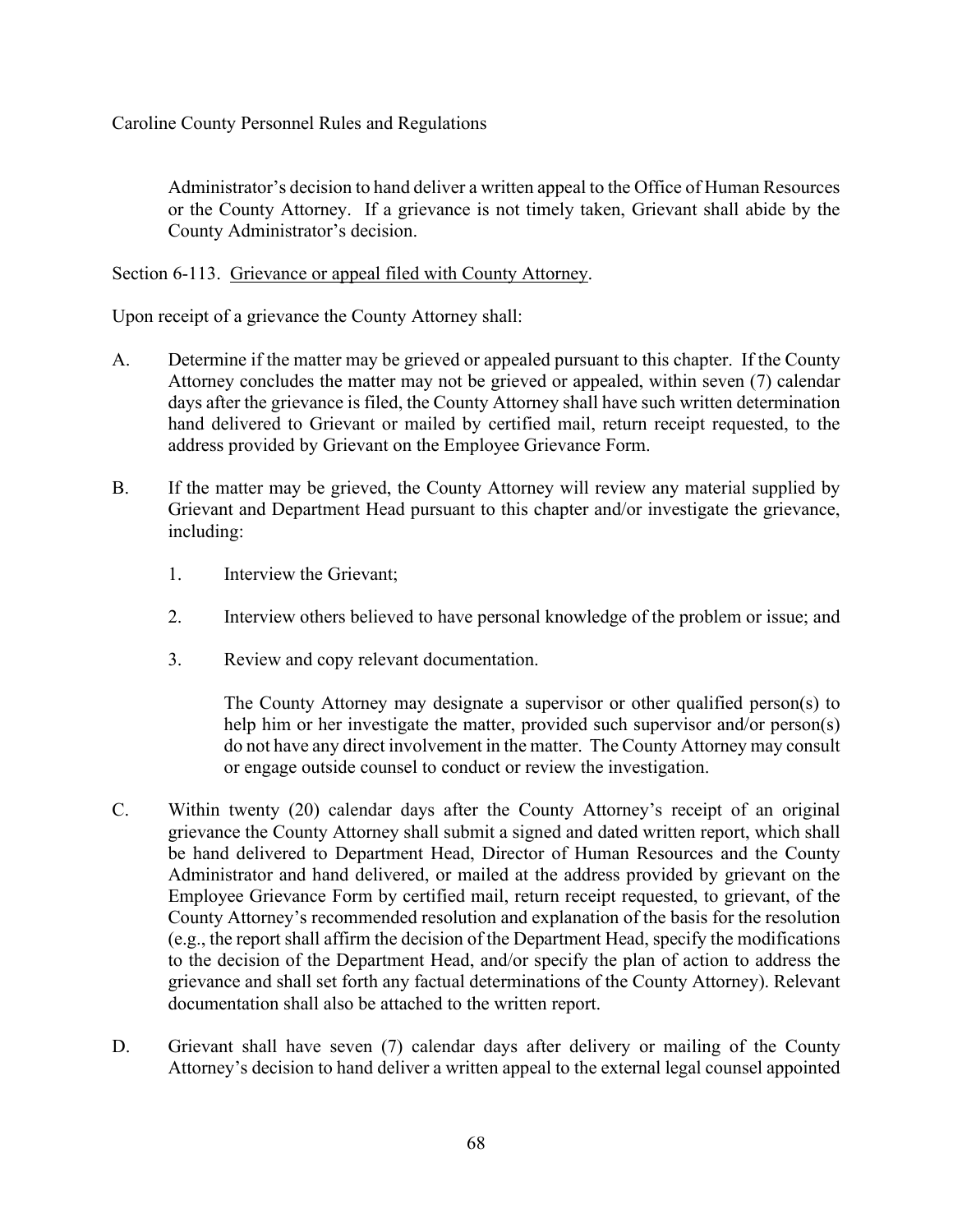to serve the Employee Grievance Panel. If a grievance is not timely taken, Grievant shall abide by the County Administrator's decision.

Section 6-114. Grievance filed with the Employee Grievance Panel

- A. The Employee Grievance Panel is authorized to hear and decide the following grievances and appeals:
	- 1. Appeal of a grievance decided by the County Administrator where the disciplinary action is a suspension of three (3) or more days, in-grade reduction, demotion, or termination of employment.
	- 2. A grievance where the County Administrator recuses himself or herself.
	- 3. A grievance against the County Administrator, the County Attorney, or the Chief of Staff.
- B. The Employee Grievance Panel shall be comprised of three panelists selected by a blind draw from a larger pool appointed by the County Commissioners.
- C. The County Commissioners shall maintain appointment of seven individuals to the Employee Grievance Panel. The appointments shall be made without regard to political party, provided, however, the no more than four (4) members of the Employee Grievance Panel shall be members of the same political party. Members shall be selected for their recognized general intelligence and reputation for integrity. Familiarity with labor, employment, or personnel matters is beneficial but not necessarily required. No person in an employment relationship or family member of a person in an employment relationship with the County shall serve on the Employee Grievance Panel except for the member of the Employee Advisory Board that is appointed by the County Commissioners. All other members of the Employee Grievance Panel shall be citizens and residents of Caroline County. The County Commissioners may designate an alternative member of the Employee Advisory Board to sit on the Employee Grievance Panel in such cases were the primary Employee Advisory Board member has a conflict of interest, or the matter being grieved involves their department.
- D. Membership on the Employee Grievance Panel shall be for a term of three years. A member may be reappointed for an unlimited number of terms.
- E. Upon receiving a notice of a grievance to the Employee Grievance Panel, the County Attorney shall conduct the blind draw, continuing until a three-person panel can be seated to conduct the hearing.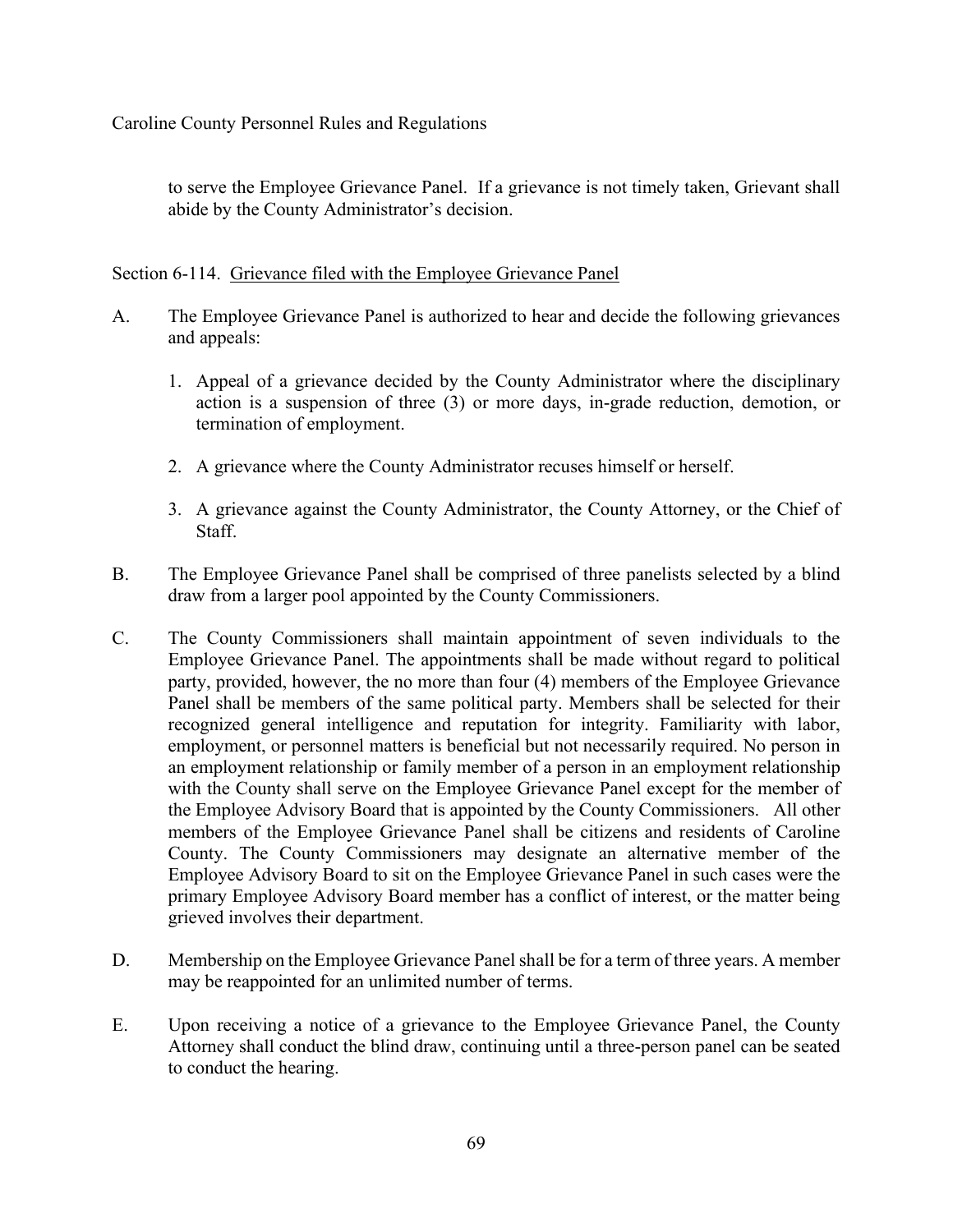- F. The Personnel Administrator or his or her designee shall assist the Panel and the parties to the hearing in making sure that all evidence relevant and material to the issue is presented to the Panel. Within twenty-one (21) calendar days following the conclusion of the hearing, the Panel shall prepare and submit a written report containing its findings, conclusions and recommendations. Copies of the Panel's report shall be given to the Grievant, the Grievant's Department Head and the Personnel Administrator.
- G. The hearing is not a court proceeding and the rules of evidence do not necessarily apply. At the request of either party, the hearing shall be closed. Unless the Panel determines otherwise, the Grievant shall present his or her evidence first. The Panel shall determine the validity of and the weight to be given the evidence submitted. Both the Grievant and the County may call appropriate witnesses. All witnesses including the Grievant shall be subject to direct and cross examination. Witnesses shall only be present when giving testimony.
- H. The Employee Grievance Panel shall make a final determination of the matter within twenty-one (21) calendar days after the conclusion of the hearing. The decision of the Panel shall be by majority vote, made in writing, dated and promptly delivered to the County Administrator, Personnel Administrator and the Employee by hand delivery and/or certified mail, return receipt requested.

Section 6-115. Representation.

Grievant, at his or her sole expense, may have an attorney at law, or a representative who is not an Employee, assist grievant in preparing any written submission. Grievant is not entitled or permitted to have a representative at any inquiry or interview of Grievant conducted pursuant to this chapter except in a hearing before the Employee Grievance Panel. Grievant may decline to make any statement during any interview or hearing conducted pursuant to this chapter, but in so declining, all reasonable adverse inferences may be drawn against Grievant.

#### Section 6-116. Extensions.

The times set forth in this Section may be extended, provided grievant and the Personnel Administrator or County Administrator mutually agree to such an extension of time in writing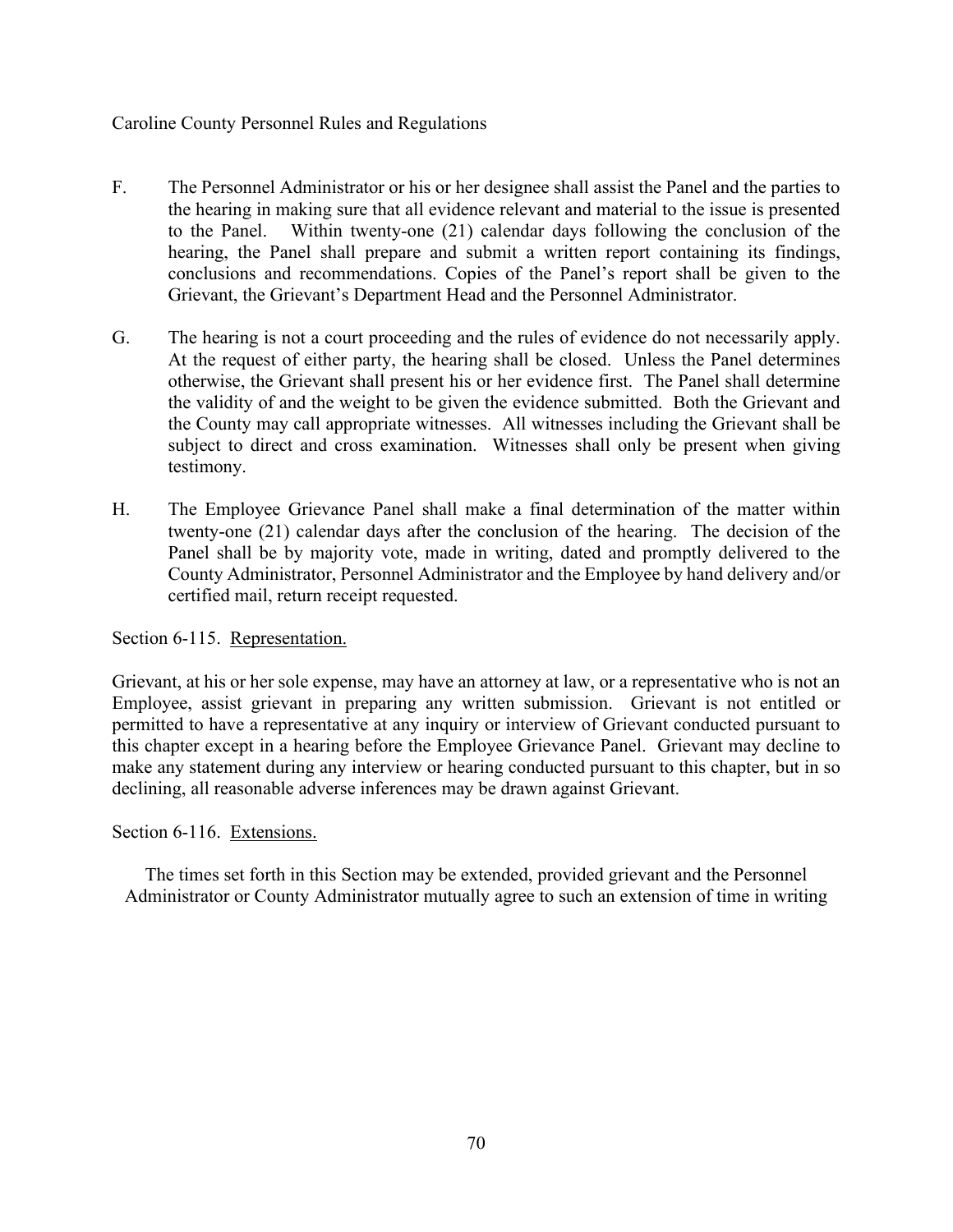# **Chapter 7 Probation**

# Section 7-101. Probation

- A. Probation Defined. Probation is the period of time specified in Section 7-102 when the work of a recently hired Employee or a newly promoted Employee is closely observed for compliance with the Employee's Class Specification and performance standards. The probationary period allows the Employee to make needed adjustments in his or her work performance and it allows the Employer to determine whether the Employee fits into the position.
	- 1. If a Contract Employee or a Temporary Employee is awarded a position in the Classified Service, such Employee shall be considered a recently hired Probationary Employee.
	- 2. If a Classified Employee in good standing is promoted, such Employee shall be considered a newly promoted Probationary Employee.
	- 3. If a Classified Employee in good standing is promoted to an At-Will position (*see* Section 2-102), such Employee shall be an At-Will Employee, not a newly promoted Probationary Employee.
	- 4. If a Classified Employee was not in good standing (*e.g.*, such Employee had poor performance evaluations, had received written warnings or other more serious disciplinary admonishments (*see* Sections 5-103A.3 through 5-103A.7) during the year prior to transfer to a new position, and instead of pursuing dismissal or other employment sanctions against such Employee, Employer and such Employee agreed to try such Employee in a new position, such Employee shall be considered a recently hired Probationary Employee when transferred or moved to the new position.

# B. Dismissal of Recently Hired Probationary Employee.

- 1. A recently hired Probationary Employee is employed on an "at-will" status and may be separated from County employment with or without cause.
- 2. A recently hired Probationary Employee may be dismissed upon being provided with written notification of the date of dismissal.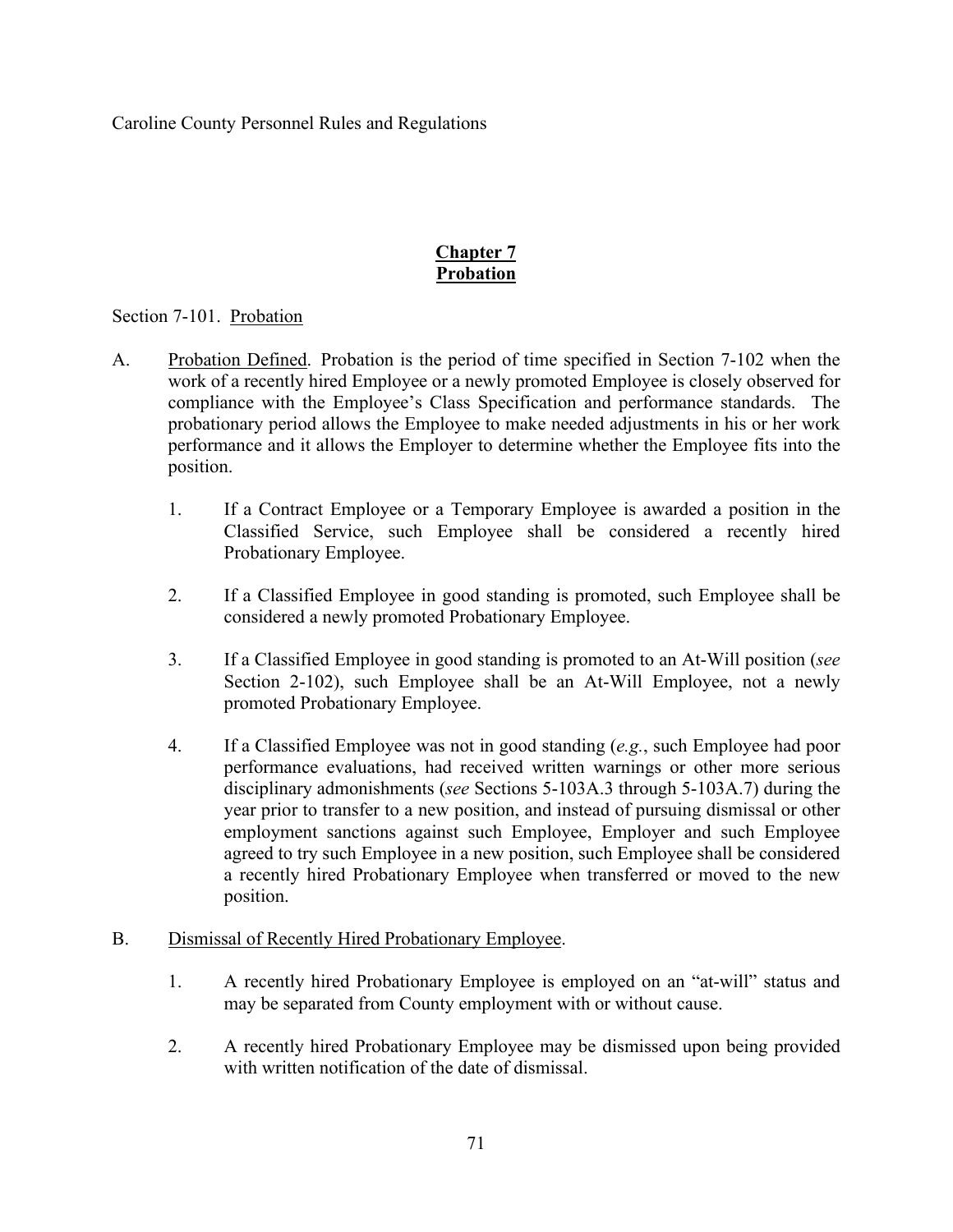- 3. The immediate supervisor may request the dismissal of a recently hired Probationary Employee, but the Department Head and the Personnel Administrator must concur in the recommendation before the dismissal is effected. All records concerning the Employee's performance prior to dismissal and the reasons for dismissal shall be maintained in the Probationary Employee's Personnel file.
- 4. The decision to dismiss a recently hired Probationary Employee is final and may not be grieved or appealed.
- C. Benefits.
	- 1. A recently hired Probationary Employee shall not be a Permanent Employee and shall not enjoy all the job protections and job benefits provided to a Permanent Employee under these Personnel Rules and Regulations.
	- 2. A newly promoted Probationary Employee, who previously was a Classified Employee in good standing, shall retain (if promoted to a position in the Classified Service) or shall carry over (if promoted to an At-Will position) the same job benefits he or she had in the former Classified position.
- D. The probationary status of an Employee shall end if:
	- 1. The Employee serves the probationary period provided in Section 7-102 and receives an overall rating of "meets expectation" or higher on the Employee's most recent performance evaluation; or
	- 2. If the Employee is separated from service.
- E. When an Employee's probationary status terminates, the Personnel Administrator shall notify the Employee by mail, which may include county interoffice mail or e-mail, of the change in status.

Section 7-102. Probationary Periods.

- A. Recently hired and newly promoted Employees in clerical, technical, and hourly wage positions shall each serve a six-month probation.
- B. Recently hired and newly promoted Employees in management and administrative positions that are not clerical positions or At-Will positions (*see* Section 2-102A) shall each serve a one-year probation.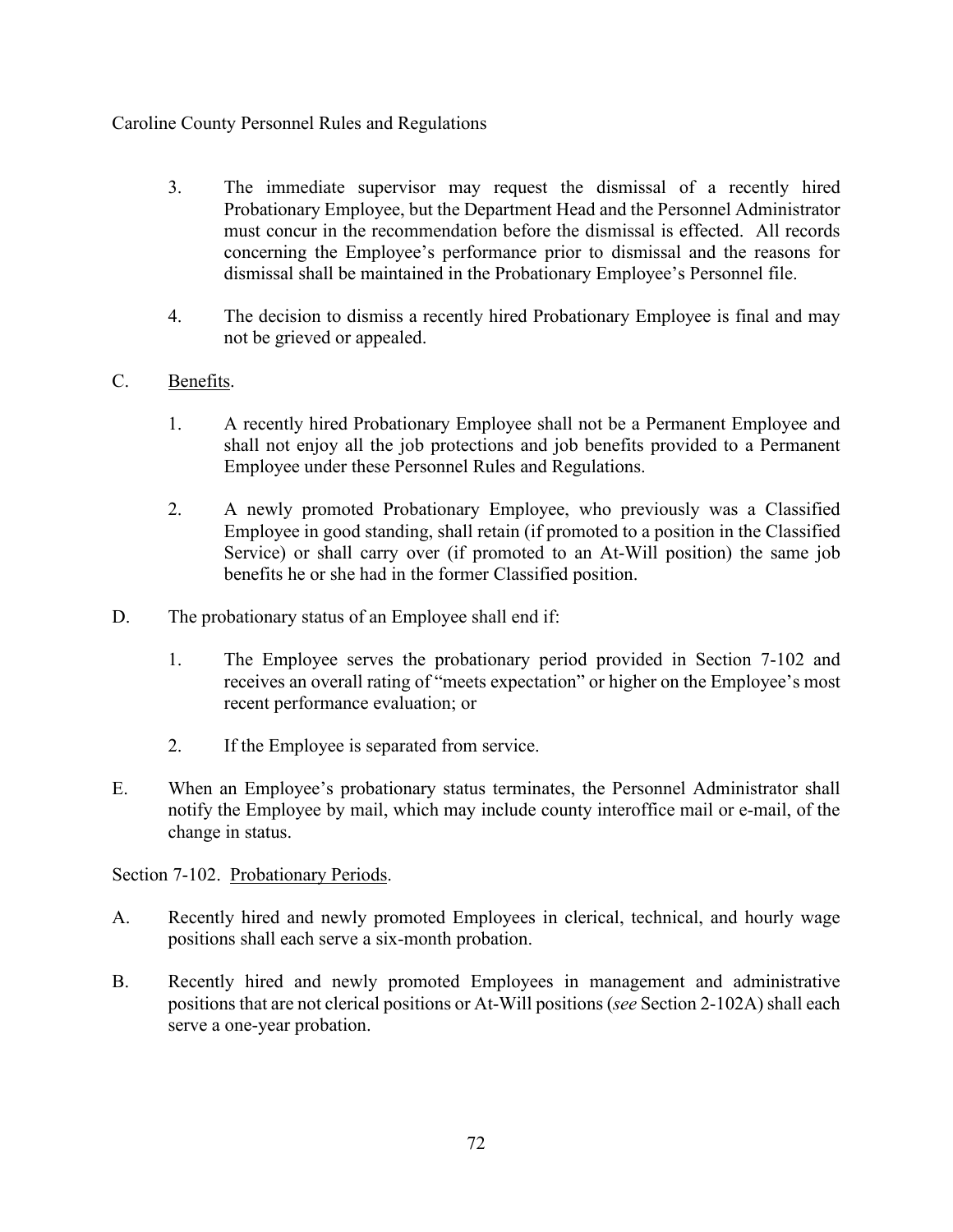- C. A recently hired or a newly promoted correctional officer shall serve a one-year probation. Successful completion of probation for correctional officers shall require the Employee to pass state-required training classes during probation.
- D. A recently hired or a newly promoted public safety dispatcher, EMT-B, EMT-I, and EMT-P shall serve nine month probation.
- E. An Employee's Department Head, with the approval of the Personnel Administrator, may extend the probationary periods provided under Subsections 7-102A through 7-102D upon request. The extension shall not exceed one-half of the period initially provided for probation. A newly promoted Probationary Employee whose probationary period is extended pursuant to this Subsection shall not be entitled to placement in the same or an equivalent position previously held by such Employee in the event Employer decides not to retain such Employee in the newly promoted position. The newly promoted Probationary Employee therefore shall be afforded an opportunity to accept demotion pursuant to Section 7-101C in lieu of an extension of the probationary period pursuant to this Subsection.

Section 7-103. Evaluations During Probation.

- A. An Employee serving probation shall, at a minimum, be evaluated by his/her immediate supervisor at least once during the probationary period, if such Employee is not dismissed prior to the midpoint of the probationary period. (*See* Section 11-103A).
- B. In addition to the evaluation required under Subsection (A) of this section, performance evaluations may be conducted at other times during probation when the Employee's supervisor believes an evaluation would be useful.
- C. A copy of any completed evaluation made pursuant to this section shall be forwarded to the Personnel Administrator within seven (7) working days after the date on which the evaluation was completed and shall be placed in the Employee's personnel file.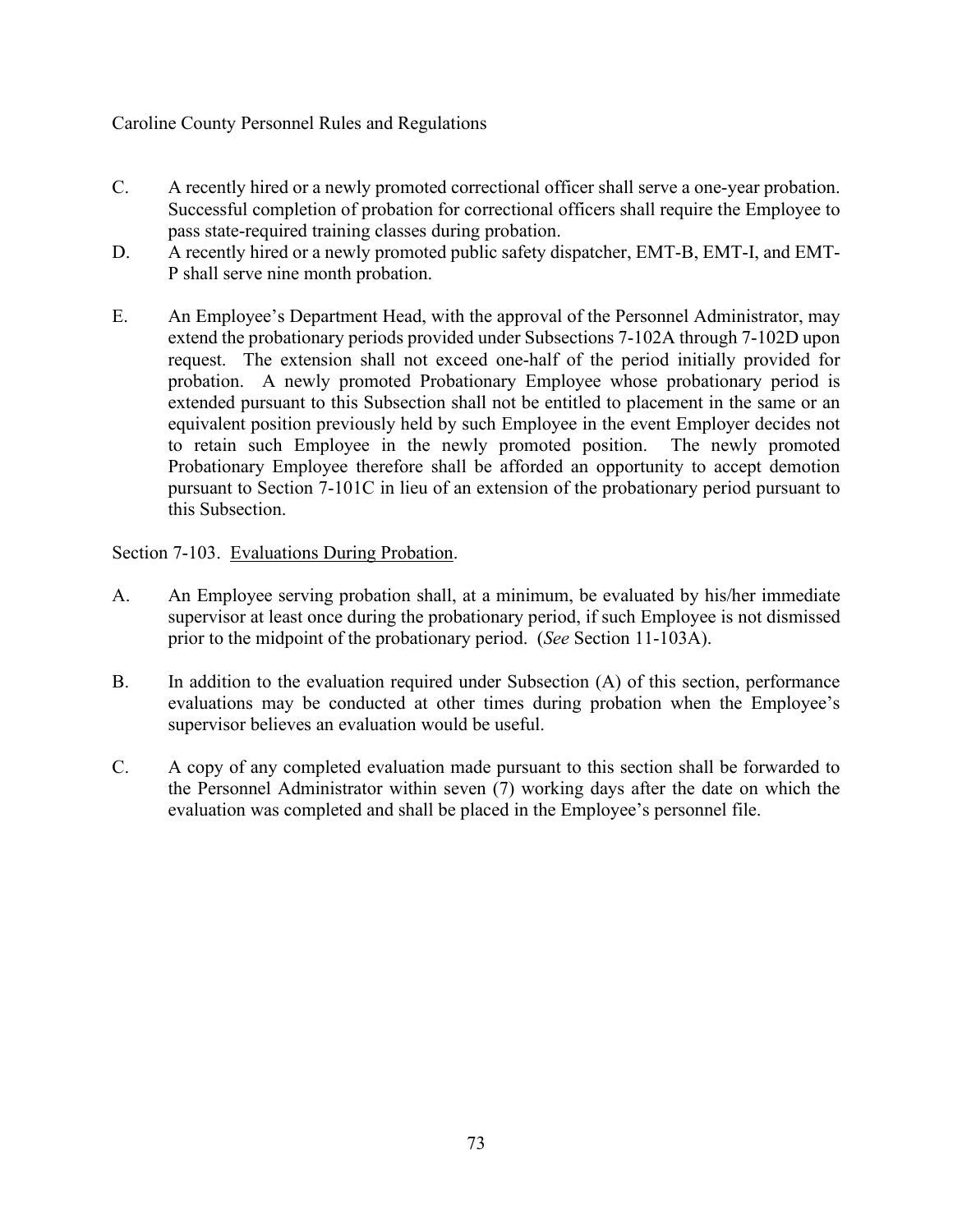# **Chapter 8 Leave**

Section 8-100. Introduction.

The goal of the County's Employee leave system is to maximize the wellness, safety, and productivity of its workforce. The County grants employees leave time for a wide range of reasons. Some types of leave are required by state and federal laws. Others exist to allow employees to pursue interests outside of work, enjoy time with family and friends, and hopefully achieve a positive "work-life balance." As compared to most employers, the County offers a very generous leave system. It is important for employees to use this system responsibly. This means seeking permission when required, providing documentation when requested, completing necessary forms, and using leave for the reasons intended.

Section 8-101. Leave Records**.**

The Director of Human Resources shall be responsible for establishing and maintaining accurate records of leave earned and taken by Employees. All Employees have access to leave balances through the County's electronic payroll system. If an Employee feels a leave balance is incorrect, the Employee should contact the Office of Human Resources immediately. All leave taken by an Employee shall be properly and promptly recorded in the County's electronic payroll system. Failure to report leave taken, misstating leave taken, and/or submitting false information of any kind related to leave may be subject to other disciplinary action up to and including termination.

Section 8-102. At-Will Employees.

The leave to which an At-Will Employee is entitled may be altered by written contract or agreement where all such contracts must comply with state and federal leave laws. If an At-Will Employee does not have a written employment contract, or such contract does not modify or alter the leave provided pursuant to this Chapter, the leave benefits afforded such At-Will Employee shall be in accordance with this Chapter.

Section 8-103. Temporary and Contractual Employees.

- A. Temporary and Contractual Employees shall not be entitled to any of the leave benefits of this Chapter except as follows:
	- 1. "Sick and safe leave" if qualified under the Maryland Healthy Working Families Act "MHWFA".
	- 2. Family and Medical Leave Act ("FMLA") leave if qualified under the Family Medical Leave Act of 1993.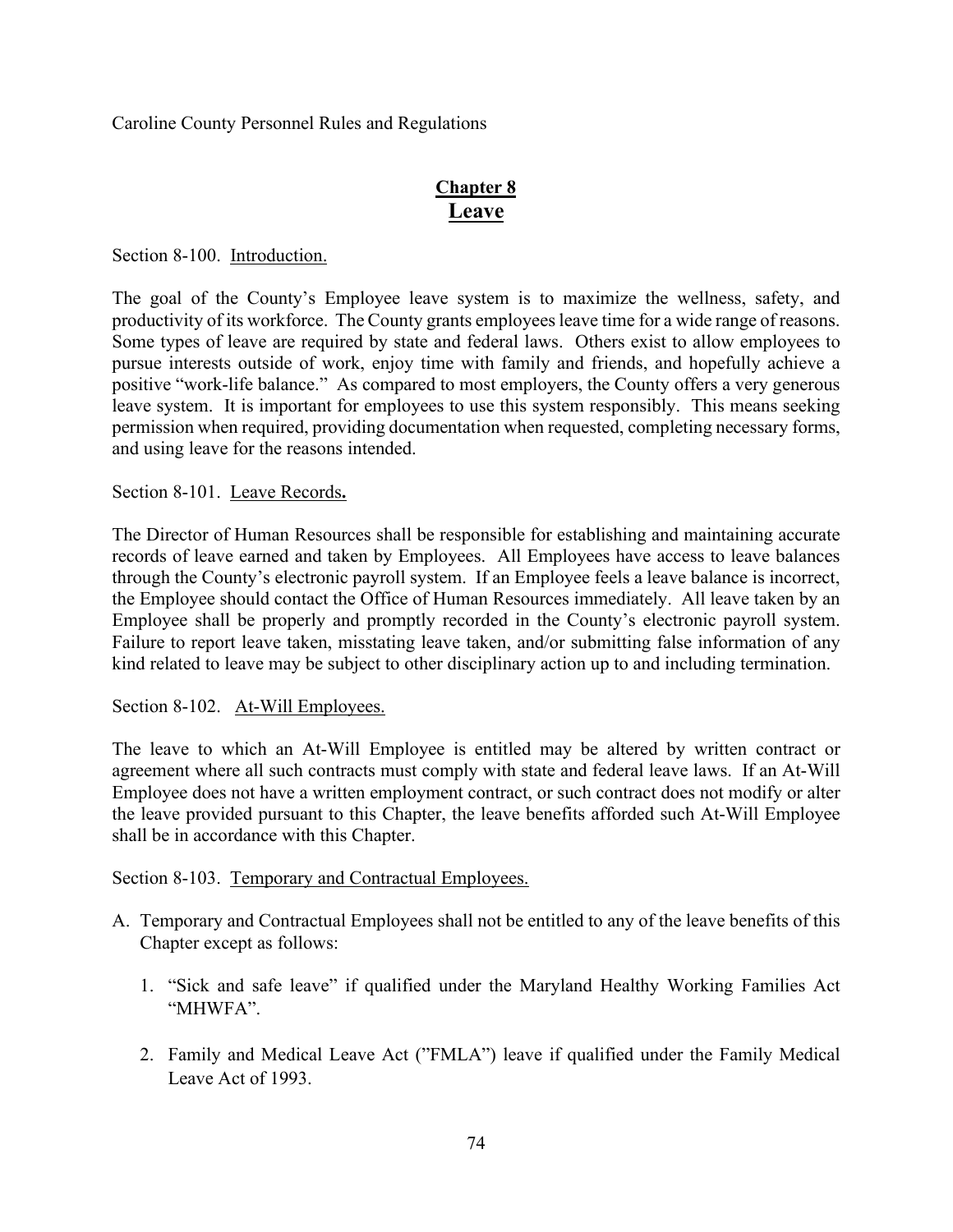3. Annual, personal and holiday leave if authorized in a signed employment agreement.

#### Section 8-104. Annual Leave (Vacation).

- A. Permanent full-time Employees including probationary Employees shall accrue annual leave according to the schedule established in this section.
- B. A Permanent Employee may use accrued annual leave. Each Permanent Employee shall use at least five days of accrued annual leave each year. An Employee may carry forward unused, accrued, annual leave, up to a maximum carry-over of 440 hours (55 days). Amounts of accrued annual leave exceeding 440 hours days shall be forfeited at the end of the calendar year unless an extension is granted by the County Administrator.
- C. A recently hired Probationary Employee shall not use any accrued annual leave during the first six (6) months of employment. For a recently hired Probationary Employee who must serve a one-year probation period, if such Probationary Employee has a good performance record and has not had any absentee or late arrival problems, the Department Head, in his/her sole discretion, may allow such Probationary Employee to use accrued annual leave after the first six (6) months of the probation period.
- D. The Department Head, in his/her sole discretion, may allow a newly promoted Probationary Employee to use accrued annual leave provided such newly promoted Probationary Employee has a good performance record in the new position.
- E. In the absence of an unusual or extraordinary circumstance, an Employee may not use annual leave without obtaining the prior approval of the Department Head. Each Department Head may establish procedures or a system for scheduling annual leave that assures the least interruption to the efficient operation of the department. In the absence of unusual or extraordinary circumstances, at a minimum, fourteen (14) working days' notice shall be required before annual leave may be taken, and consideration may be given to whether other Employees previously requested and had leave approved, which could affect coverage, in determining whether to approve a request for annual leave.
- F. Subject to any written employment agreement and the requirements of Chapter 12 of these Personnel Rules and Regulations, an Employee who separates from service with Employer may be paid for any amounts of accrued and unused annual leave, up to a maximum of 440 hours of unused annual leave, at his or her highest level of pay under the Compensation Plan. Upon the death of an Employee, the Employee's designated beneficiary or Employee's estate (if no beneficiary) shall receive payment of up to 440 hours of accrued and unused annual leave at the highest level of pay under the Compensation Plan held by the decedent.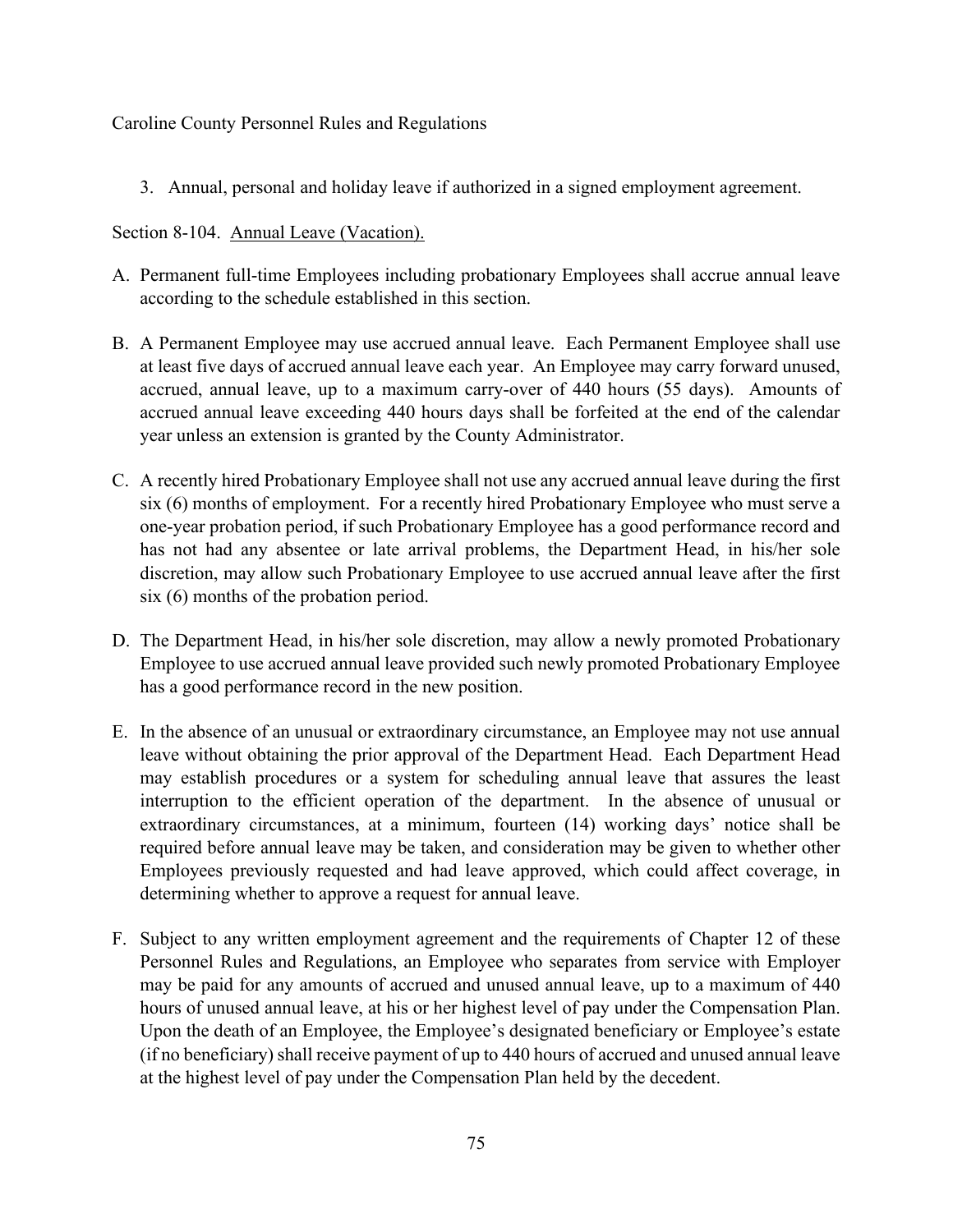G. Using an Employee's anniversary date to compute years of service with Employer, a Full-Time Employee shall accrue annual leave as follows:

| Years of Service | <b>Annual Accumulation</b>      |
|------------------|---------------------------------|
| 0 through $5$    | 80 hours $(10 \text{ days}^1)$  |
| 6 through 10     | 120 hours $(15 \text{ days}^1)$ |
| 11 through 20    | 160 hours $(20 \text{ days}^1)$ |
| More than 20     | 200 hours $(25 \text{ days}^1)$ |

 $<sup>1</sup>$  "Days" as defined by an eight-hour shift for employees normally assigned such shifts.</sup>

H. A Part-Time Employee shall accrue annual leave as provided herein, except that the rate of accrual shall be prorated to be commensurate with the hours the Employee is scheduled to work, using a 40-hour work week as a basis for the computation.

Section 8-105. Sick and Safe Leave.

- A. Policy. Sick and Safe leave (SSL) is provided so that a qualifying Employee may obtain necessary medical care and treatment and/or assist in providing necessary medical care and treatment to such Employee's family and for the other reasons listed below. SSL should be used only for the reasons defined in this section. SSL is not to be used as additional vacation or personal time. An Employee who develops a pattern of using SSL on Mondays or Fridays, or before or after holidays or other types of leave, in order to extend time off from work, or who in any way abuses SSL may be subject to other disciplinary action up to and including termination.
- B. FMLA**.** In accordance with federal law (FMLA) and its regulations, qualifying employees may take up to 12 weeks of leave during a 12-month period for events, such as a serious medical condition, to care for a spouse, child or parent with a serious medical condition or to care for a newborn or adopted child. Regardless of total amount of sick leave accrued, an employee is not entitled to nor will be allowed to take more than 12-weeks of sick leave (paid or unpaid) in any 12-month period. Under extraordinary circumstance the County Administrator, may approve sick leave beyond 12-weeks in any 12-month period. Employee's employment may be terminated at the expiration of FMLA sick leave. In such event, unused sick time will be paid to the employee in accordance with policies then in effect.
- C. Who May Accrue Sick and Safe Leave. Permanent Employees including employees on probation shall accrue sick and safe leave (SSL). Temporary, part-time, seasonal, and contractual employees who are regularly scheduled to work 12 or more hours per week also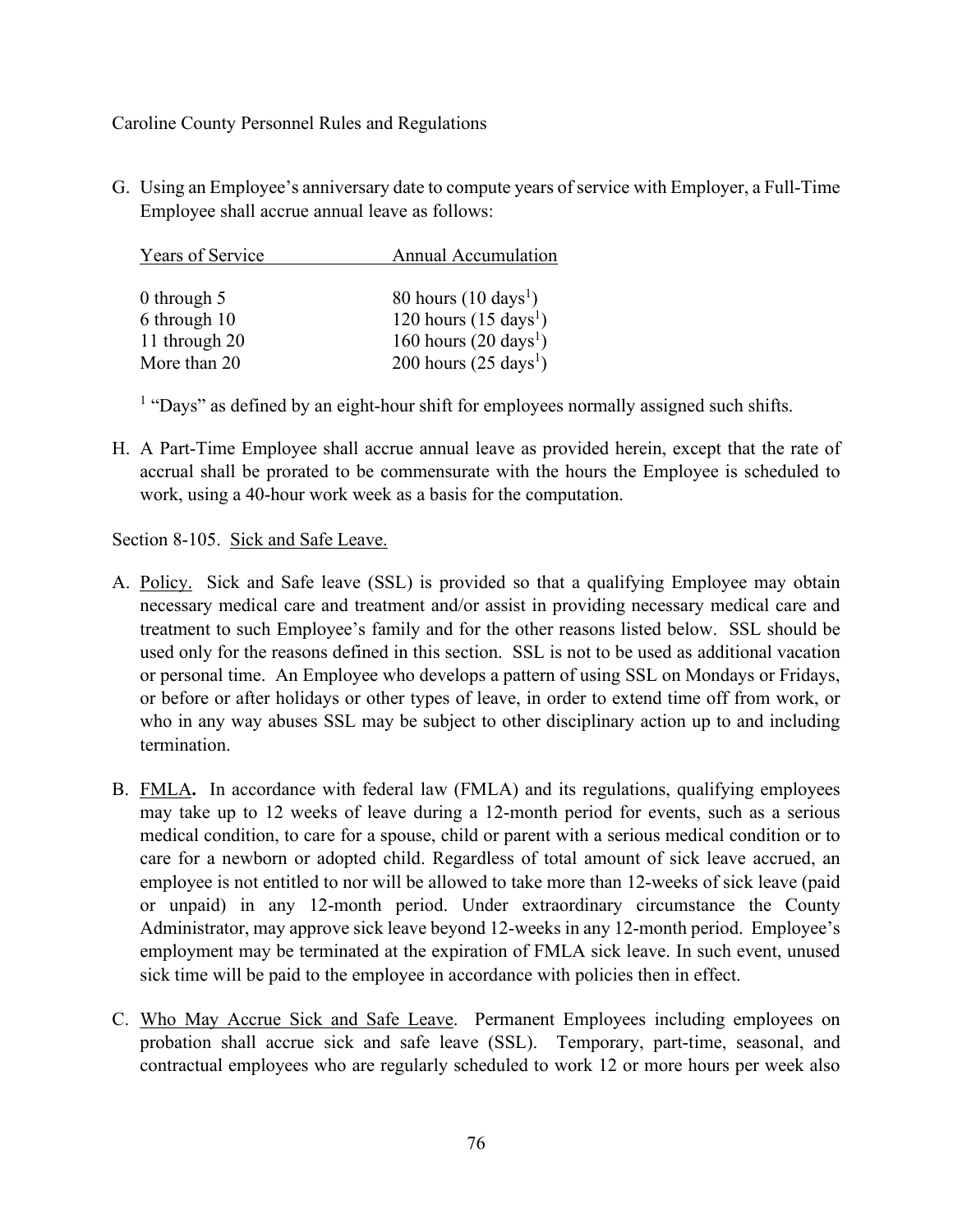are eligible for SSL. Part-time, contractual employees who can accept or decline shifts and who are not required to work a regularly scheduled schedule are not eligible for SSL.

- D. Rate of Accrual. A Full-Time Employee shall accrue 3.39 hours of sick and safe leave per biweekly pay period. Excepted as provided herein, temporary, part-time, seasonal, and/or contractual employees who are regularly scheduled to work 12 or more hours per week shall accrue sick and safe leave at the rate of one (1) hour for every 30 hours worked.
- E. Definition of Family Member. For the purpose of this section, family member means:
	- 1. A biological child, an adopted child, a foster child, or a stepchild of the employee;
	- 2. A child for whom the employee has legal or physical custody or guardianship;
	- 3. A child for whom the employee stands in loco parentis, regardless of the child's age; a biological parent, an adoptive parent, a foster parent, or a stepparent of the employee or of the employee's spouse;
	- 4. The legal guardian of the employee;
	- 5. An individual who acted as a parent or stood in loco parentis to the employee or the employee's spouse when the employee or the employee's spouse was a minor;
	- 6. The spouse of the employee;
	- 7. A biological grandparent, an adopted grandparent, a foster grandparent, or a step grandparent of the employee;
	- 8. A biological grandchild, an adopted grandchild, a foster grandchild, or a step grandchild of the employee; or
	- 9. A biological sibling, and adopted sibling, a foster sibling, or a step sibling of the employee.
- F. Use of Sick and Safe Leave. Accrued sick and safe leave(SSL) must be used:
	- 1. To care for or treat an Employee's mental or physical illness, injury, or condition including leave that qualifies for Family Medical Leave Act (FMLA) leave;
	- 2. To obtain preventive medical care for the employee or employee's family member;
	- 3. To care for a family member with a mental or physical illness, injury, or condition;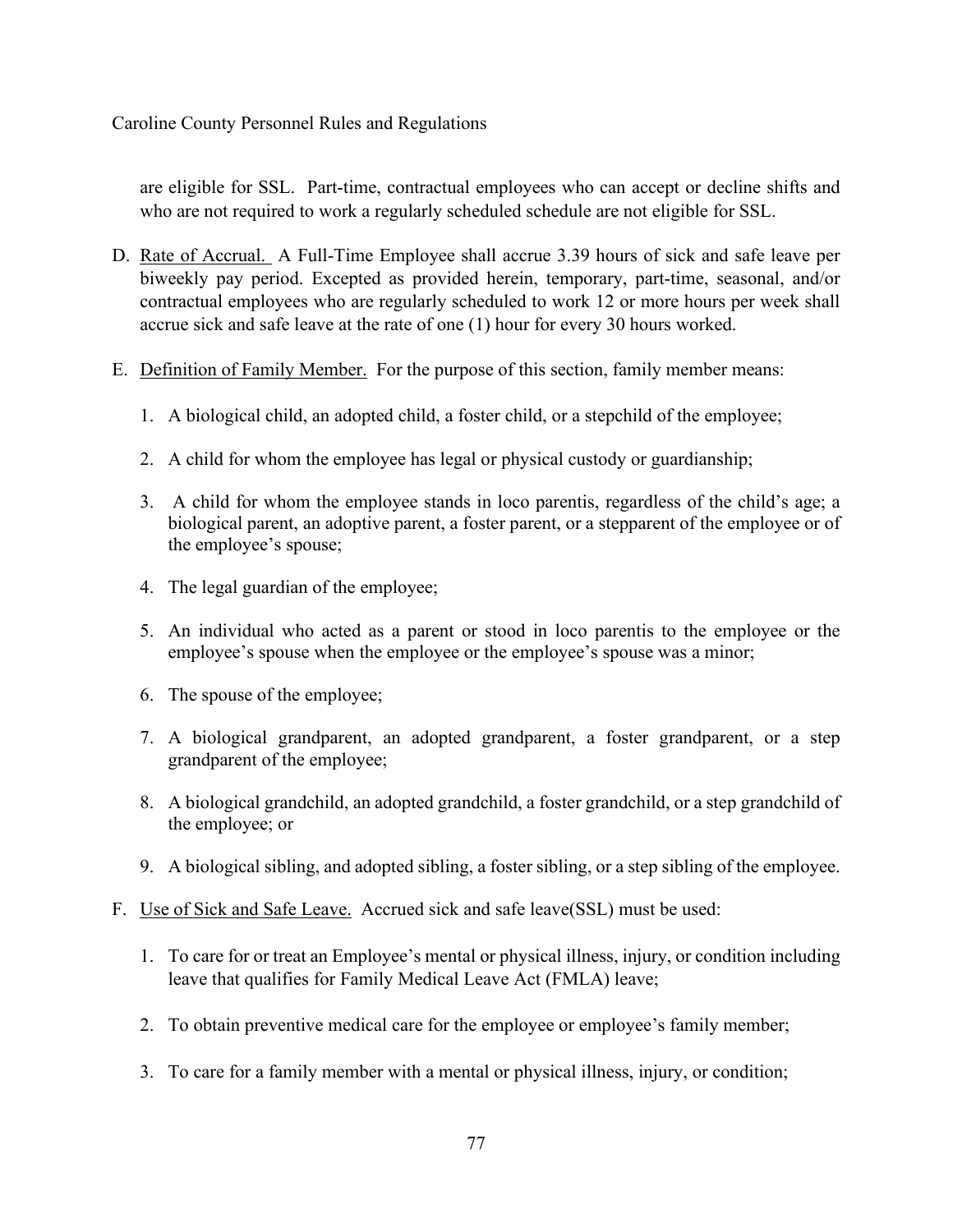- 4. For maternity or paternity leave; or
- 5. To care for an Employee or family member where a work absence is necessary due to domestic violence, sexual assault, or stalking committed against the Employee or their family member. This includes:
	- a. Medical or service mental health attention;
	- b. Services from a victim services organization;
	- c. Legal services;
	- d. Attendance at legal proceedings;
- G. FMLA/MHWA Sick and Safe Leave Interface. Caroline County is required to comply with two different laws governing employee sick leave: The Family Medical Leave Act (FMLA) and the Maryland Healthy Working Families Act (MHWA). In broad terms, FMLA requires the County to provide up to 12 weeks of unpaid, job-protected leave per year. It also requires that their group health benefits be maintained during the leave. Also in broad terms, MHWA requires the County to provide paid "sick and safe leave" to qualified full and part-time employees.

It is beyond the scope of the County's Personnel Rules & Regulations to explain in detail the complex rules and regulations of FMLA and MHWFA. The goal is to explain how the two types of leave work and to emphasis the importance of an Employee working closely with the County's Office of Human Resources.

In general, an Employee with an accrued balance of sick and safe leave (SSL) is expected to exhaust this paid leave before taking unpaid FMLA leave. An Employee eligible for SSL may not be eligible for FMLA leave. For FMLA leave, an Employee must have: 1) worked for the County for at least 12 months, and; 2) worked at least 1,250 hours for the County during the 12 months prior to the FMLA leave. For SSL, the accrual of leave begins immediately upon employment for qualified employees. For employees not qualified to earn sick leave under the previous Personnel Rules & Regulations but qualified to earn SSL under the MHWA and working for the County on January 1, 2018, shall begin accruing SSL as of that date.

#### H. Obligations regarding Sick and Safe Leave (SSL).

- 1. If the need to use earned Sick and Safe Leave (SSL) is foreseeable, the Employee will provide notice to his or her supervisor and/or Department Head at least seven calendar days before the leave begins.
- 2. If the need to use the leave is not foreseeable, the Employee must provide notice to his or her supervisor and/or Department Head as soon as practicable.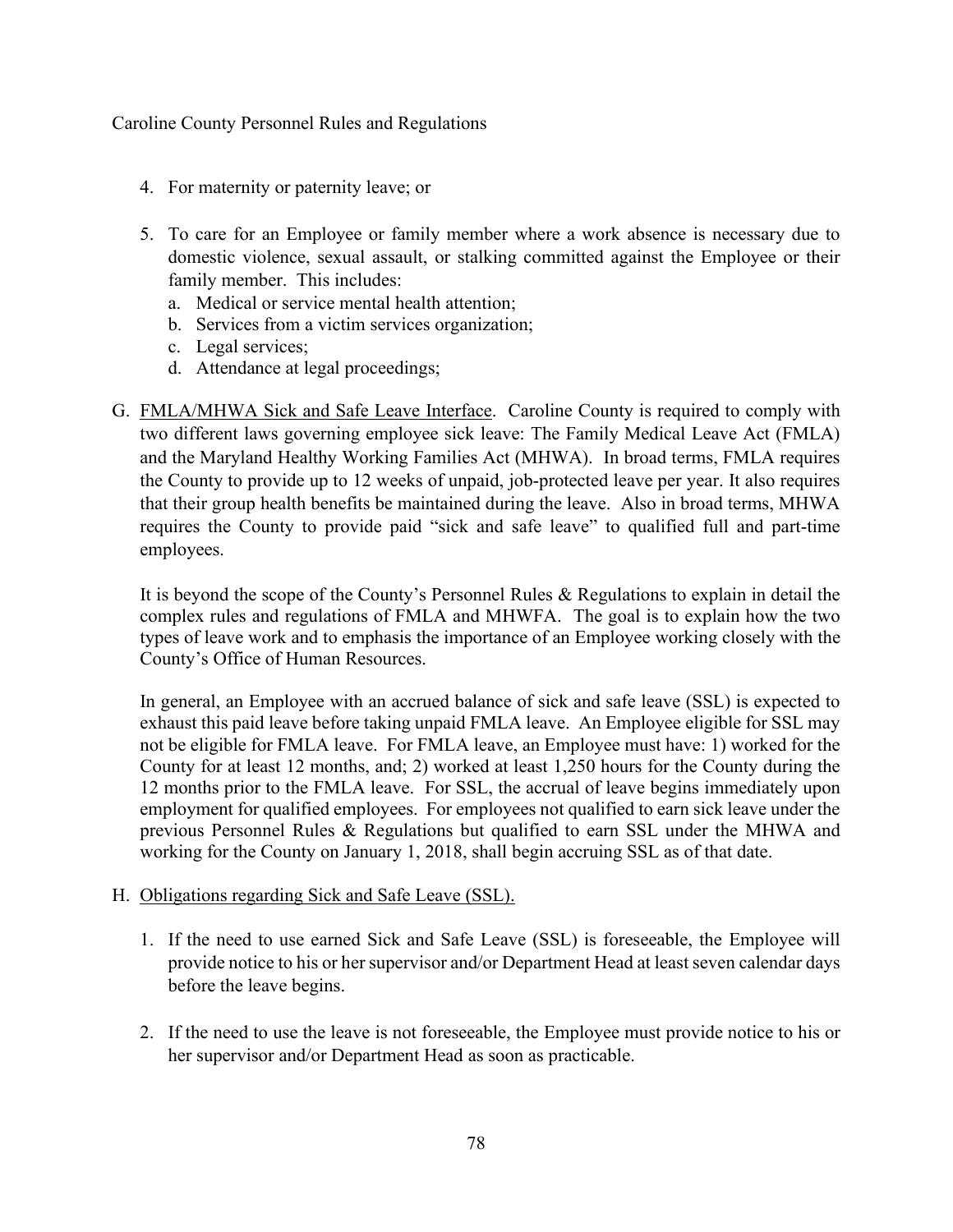- 3. A Department Head may deny a request to take earned Sick and Safe Leave (SSL) if the Employee fails to provide the required notice and if the employee's absence will cause a disruption.
- 4. During the first 120 days of employment, an Employee using Sick and Safe Leave (SSL) is required to provide verification of the reason for the leave use.
- 5. If an Employee uses Sick and Safe Leave (SSL) for more than two consecutive scheduled shifts, he or she may be required to provide verification of the reason for the leave use
- 6. If an Employee fails or refuses to provide verification as required, the Department Head may deny a subsequent request for leave for the same reason.
- 7. An Employee who becomes ill or incapacitated while at work shall inform his or her supervisor (or the next person up the chain of command in the absence of the immediate supervisor) prior to departing the workplace. Employee's supervisor shall ask Employee directly, or shall otherwise ascertain, whether the event that requires Employee to discontinue work qualifies as a workers' compensation claim. Employee's supervisor shall require Employee to see a physician if a workers' compensation claim is likely, in the supervisor's judgment.
- I. Accrual limit. A Full-Time Employee shall not be limited in Sick and Safe Leave (SSL) accrued. A temporary, part-time, seasonal, and/or contractual employees shall be limited to an annual accrual of no more than forty (40 hours) with a maximum cap of sixty-four (64 hours) of Sick and Safe Leave.
- J. Benefit Upon Separation/Retirement.
	- 1. LEOPS participants: Employees enrolled in the Law Enforcement Officers' Pension System (LEOPS) shall be eligible to turn in accrued Sick and Safe Leave for retirement credit as allowed by LEOPS and as may be amended from time to time.
	- 2. Caroline County pension participants: Upon retirement or voluntary separation, an employee enrolled and vested in the County pension plan shall be eligible to turn in accrued Sick and Safe leave for retirement credit in the County pension plan at the same ratio as afforded to participants in the Law Enforcement Officers' Pension System (LEOPS) and as may be amended from time to time. Retirement credit earned from sick leave turn in shall not count towards the service time required for eligibility to retire.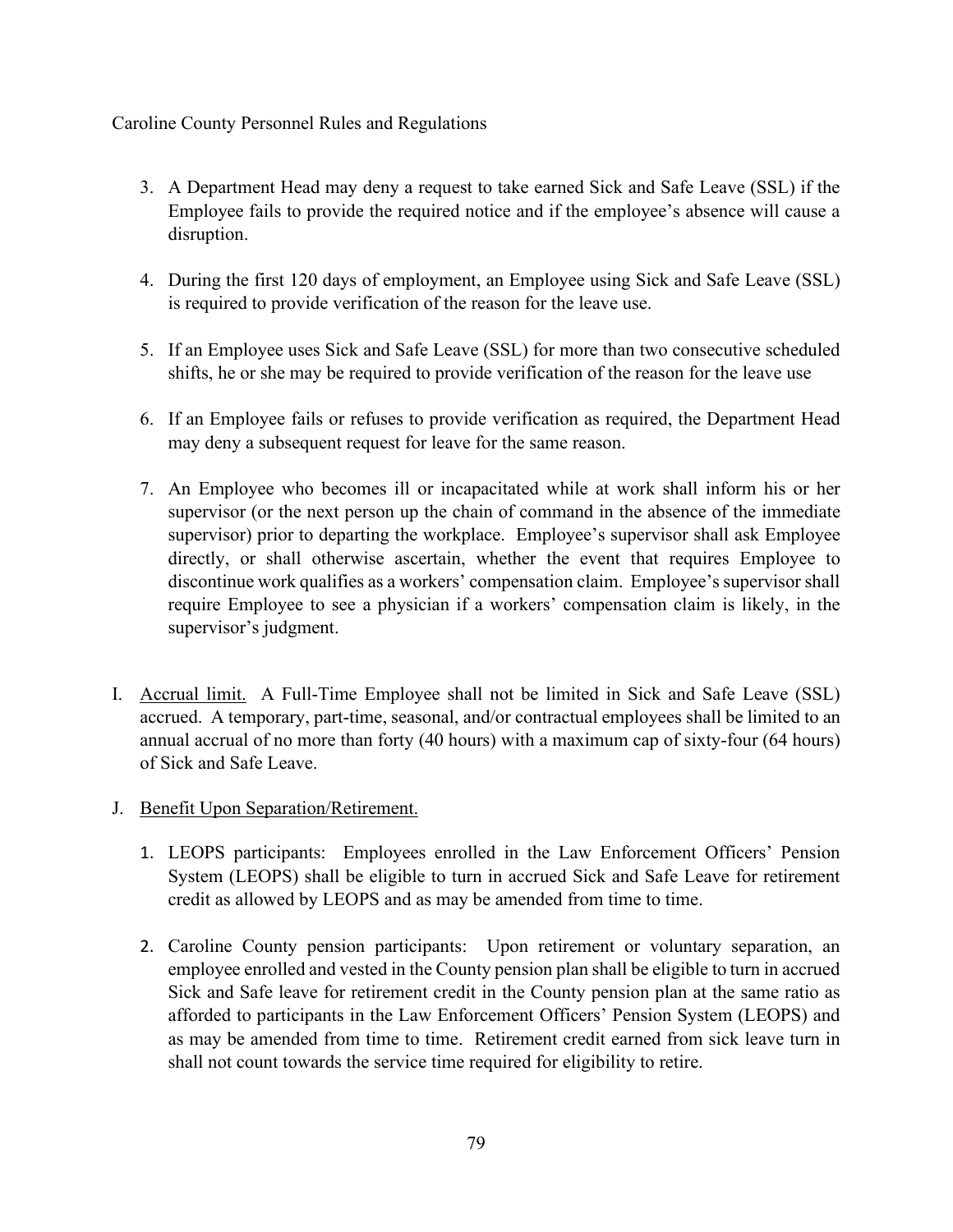- 3. Other employees. Other employees earning Sick and Safe Leave shall not receive any payment or credit for unused SSL upon termination of employment.
- K. Hardship Leave Bank.
	- 1. Purpose. The purpose of the Hardship Leave Bank is to provide paid leave to employees facing significant medical or personal issues, when they have exhausted all sick and safe leave, vacation, and personal leave time and are not receiving temporary disability benefits under workers' compensation.
	- 2. Accrual.
		- a. Effective September 19, 2018, the hours accumulated in the County's previous Sick Leave Bank shall be transferred to the Hardship Leave Bank.
		- b. All full-time employees shall be automatically enrolled in the Hardship Leave Bank.
		- c. The County shall deposit 0.31 hours of leave per employee, per pay period into the Hardship Leave Bank. This is the equivalent of one day of leave per employee, per year deposited into the bank.
	- 3. Permitted Uses. The Hardship Leave Bank may be used for the following purposes:
		- a. Sick and Safe Leave as defined by State law:
			- i. Care for or treat an Employee's mental or physical illness, injury, or condition including leave that qualifies for Family Medical Leave Act (FMLA) leave;
			- ii. Preventive medical care for the employee or employee's family member;
		- iii. Care for a family member with a mental or physical illness, injury, or condition;
		- iv. Maternity or paternity leave; or
		- v. Care for an Employee or family member where a work absence is necessary due to domestic violence, sexual assault, or stalking committed against the Employee or their family member (including attending legal proceedings)
		- b. Hardship: Any situation of a serious nature that may cause the employee to miss a significant amount of time, but does not fall under the definition of Sick and Safe Leave. Examples of purposes for which the Hardship Bank may be used include the loss of a home due to fire or extended bereavement leave.
		- c. Flexible Use Permitted. Unless an employee is taking leave under the Family Medical Leave Act, leave used from the Hardship Bank may be tailored to meet the employee's specific situation. For example, Hardship Leave may be used for partial days or nonconsecutive days.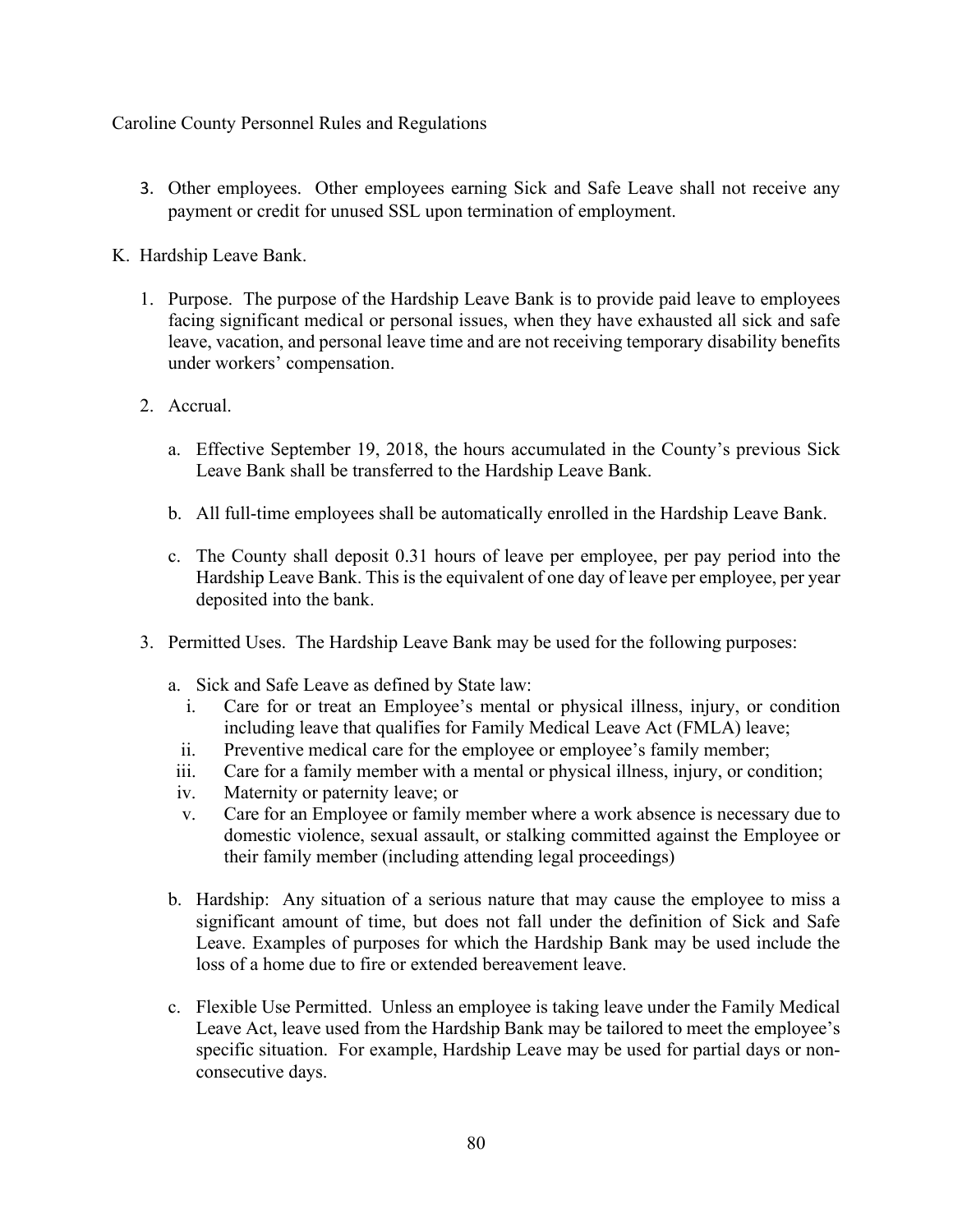# 4. Process.

- a. Application.
	- i. An Employee shall make application to the Hardship Leave Bank in writing to his or her Department Head who will forward the request to the Director of Human Resources.
	- ii. All requests should indicate the estimated number of sick leave days required and how the leave time is requested to be structured, as well as information related to any pending disability claims and detailed description of the reason for the leave.
- iii. Requests for withdrawal must be made by the employee or his/her designee at least ten (10) working days prior to all accrued sick, vacation, and personal leave time has been exhausted.
- b. Approval.
	- i. Within ten (10) days of the receipt of the Hardship Leave Bank application, the Hardship Bank Leave Panel shall convene.
	- ii. This Panel shall consist of the Employee's Department Head, the Director of Human Resources, and the County Attorney.
- iii. The Panel shall determine, by majority vote, the amount of hardship leave granted, if any, as well as the structure for the use of the hardship leave. The decision of the Hardship Leave Bank panel is final and may not be appealed, though the Panel can be asked to reconsider a decision if there is a material change in circumstances.
- c. Limits.
	- i. The maximum amount of hardship leave given shall not exceed 240 hours (30 days).
	- ii. No employee may receive more than 240 hours (30 days) in any calendar year.
- iii. If the Employee returns to work before the received hours have been expended, the hours shall be returned to the Hardship Leave Bank.
- d. Review. On an annual basis, the Employee Advisory Board will review the balance of the Hardship Leave Bank, as well as the number of applications filed and the decisions of the Panels. The Employee Advisory Board may recommend changes to the Hardship Leave Bank policy based on their review. Information provided to the Employee Advisory Board will be redacted as necessary to protect the employees' privacy and comply with HIPPA requirements.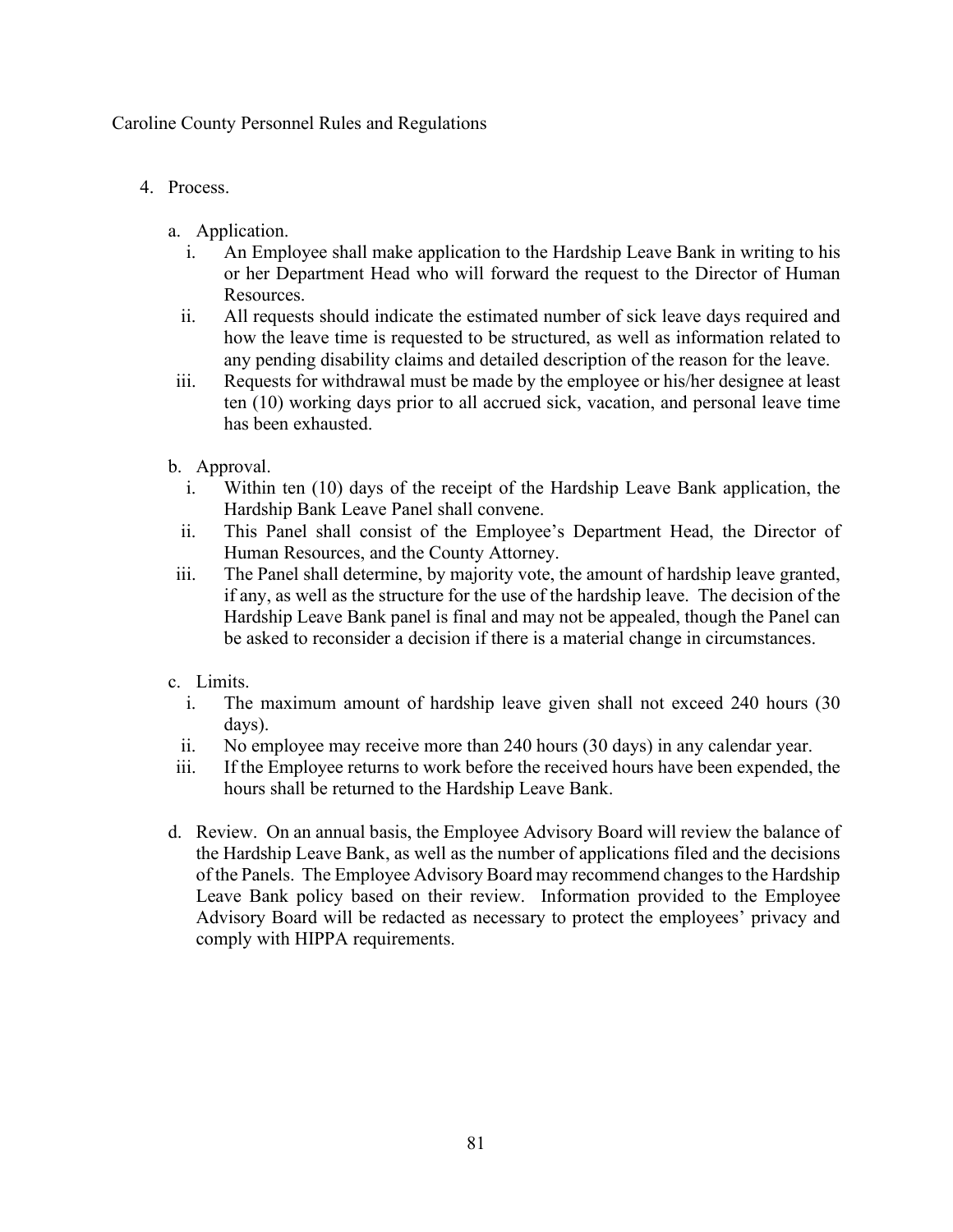Section 8-106. Personal Leave.

- A. Defined. Personal leave is paid leave that may be taken for any reason by an eligible Employee. Personal leave developed from a contraction of paid holidays, so that Employees of differing traditions and faiths could have a day off that accommodated their individualized needs.
- B. Accrual Rate.
	- 1. A Full-Time Permanent Employee shall accrue personal leave at a rate of 1.25 days per calendar quarter for a total of five days annually.
	- 2. A Part-Time Permanent Employee shall accrue personal leave in the same manner as a Full-Time Permanent Employee, except that the rate of accrual shall be prorated to be commensurate with the amount of hours such Part-Time Employee is scheduled to work, using a 40-hour workweek as a basis for the computation.
- C. Probationary Employee Ineligible. A newly hired Probationary Employee shall not begin to accrue personal leave until successful completion of the probationary period.
- D. Notice. An Employee shall notify his or her immediate supervisor and Department Head in advance of the date or dates Employee intends to use personal leave. A Department Head shall accommodate an Employee's request for personal leave whenever the normal operation of the department is not adversely affected by the use of personal leave.
- E. Use. Personal leave must be used within the calendar year in which it accrues. It cannot be carried over from year to year.

Section 8-107. Paid Holidays.

- A. Permanent and Probationary Employees shall be paid for all holidays observed by Employer. Part-Time Employees shall be paid for holidays in an amount that is prorated in accordance with the number of hours worked each week, using a 40-hour week as the basis for the computation.
- B. The following holidays are observed by Employer:

New Year's Day Martin Luther King Day Presidents Day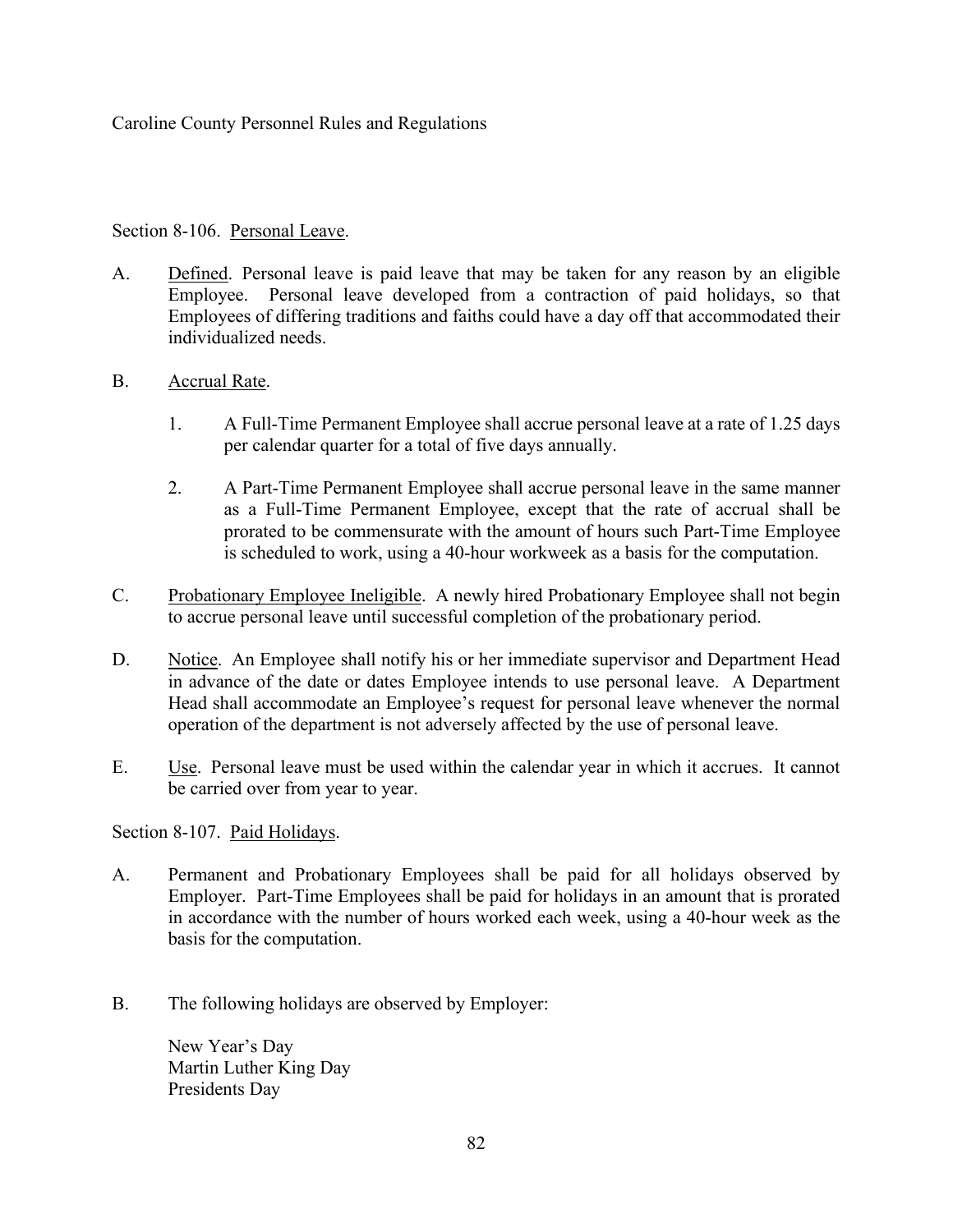Good Friday Memorial Day Independence Day Labor Day Veterans Day Thanksgiving Day Friday after Thanksgiving Christmas Day Presidential Election Day

- C. Employer may designate additional holidays.
- D. Any holiday falling on Saturday shall be honored on the Friday preceding the Saturday on which the holiday falls. Any holiday falling on Sunday shall be honored on Monday immediately following the Sunday on which the holiday falls.
- E. Holiday Work. A Permanent Employee who is required to work on a holiday shall receive their total annual allowance of holiday leave hours (*i.e.*, the number of County holidays times eight hours per holiday) off sometime within the same calendar year.

#### Section 8-108. Family and Medical Leave.

- A. Purpose. The purpose of this policy is to provide family and medical leave to eligible Employees in accordance with the Family and Medical Leave Act of 1993 (FMLA).
- B. Leave Provided.
	- 1. Eligible Employees may, with appropriate notice, take up to 12 weeks of family and medical leave during a rolling 12-month period for one or more of the following reasons:
		- a. The birth of Employee's child;
		- b. The placement of a child with Employee for adoption or foster care;
		- c. To care for a child, spouse, or parent of an Employee if such family member has a serious health condition;
		- d. Employee is unable to perform the essential functions of the Employee's position because of the Employee's own serious health condition.
	- 2. The 12-month period is calculated on a "rolling" 12-month basis, measured backward from the date leave begins.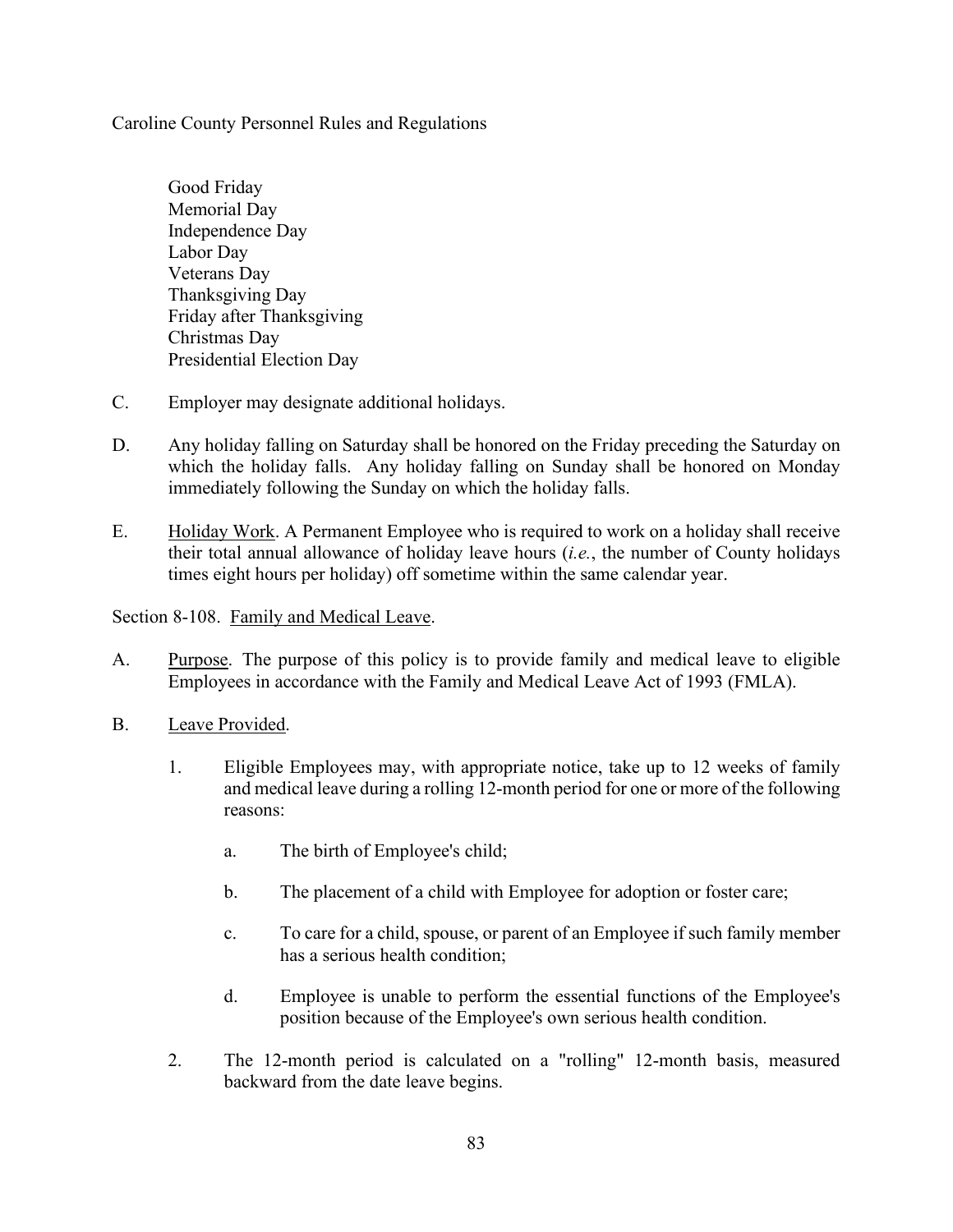# C. Eligibility.

- 1. To be eligible for Family and Medical Leave, Employee must have continuously worked for Employer at least 12 months before the request for leave and at least 1,250 hours during the 12 months preceding the leave. All paid leave and holiday hours are excluded in this calculation.
- 2. Leave due to the birth or placement of a child must be completed within the 12 month period beginning on the date of conception, birth or placement. In addition, if a husband and wife both are employed by Employer and both request leave due to the birth or placement of a child or to care for an ill parent, both spouses together may take only a combined total of 12 weeks during any rolling 12-month period.

## D. Definitions.

1. Child

Any person who is under 18 years old or any person 18 years old, or older, who is incapable of self-care because of a mental or physical disability, if the person's relationship to Employee is that of:

- a. A biological, adopted, or foster child;
- b. A stepchild;
- c. A legal ward; or
- d. A child of an Employee that provides day-to-day care for and financially supports the child.
- 2. Health care provider

A doctor of medicine or osteopathy who is authorized to practice medicine or surgery by the State in which the doctor practices or any other person authorized to diagnose and treat physical or mental conditions in the state in which the person practices without supervision by a doctor or other health care provider and performing within the scope of their practice as defined under state law. Examples of health care providers are listed below:

- a. Physician;
- b. Physical therapist;
- c. Clinical psychologist;
- d. Dentist;
- e. Oral surgeon;
- f. Chiropractor,
- g. Podiatrist;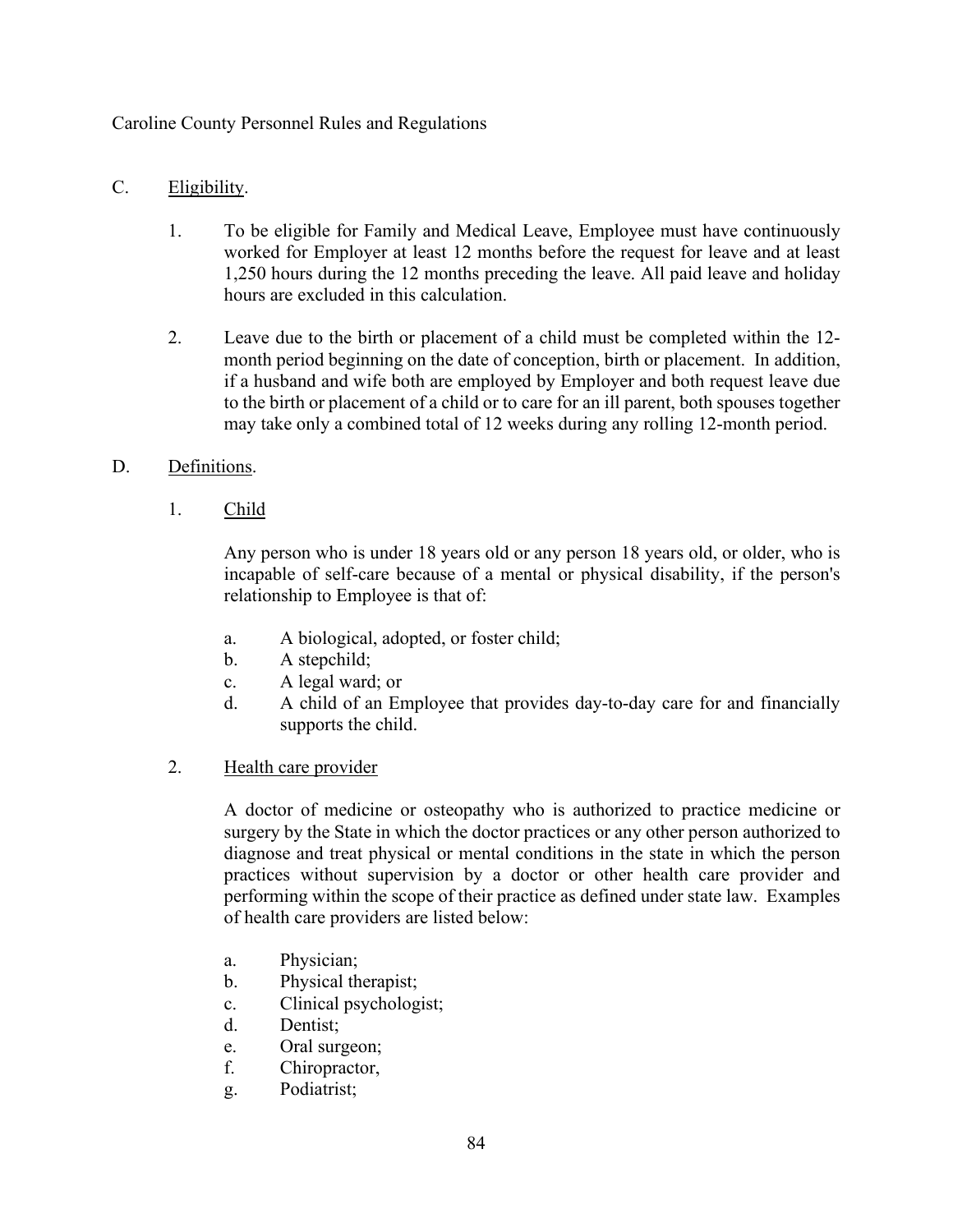- h. Certified nurse practitioner;
- i. Certified nurse-midwife;
- j. Licensed certified clinical social worker, or
- k. Accredited Christian Science practitioner listed with the First Church of Christ, Scientist in Boston, Massachusetts. (If the Employee or family member is receiving treatment from a Christian Science practitioner, Employer may require the Employee or family member to submit to examination to obtain a second or third certification from a health care provider other than a Christian Science practitioner.)
- 3. Parent

The biological parent of Employee or an individual who had day-to-day responsibility to care for and financially support Employee when Employee was a child.

4. Spouse

A husband or wife as defined or recognized under State law for purposes of marriage in the State where Employee resides.

5. Serious health condition

An illness, injury, impairment, or physical or mental condition that involves one or more of the following:

- a. An incapacity or treatment in connection with inpatient care in a hospital, hospice, or residential medical care facility;
- b. An incapacity requiring absence of more than three consecutive calendar days and continuing treatment (two or more times) by a health care provider;
- c. Continuing treatment by a health care provider of a chronic or long-term condition which if left untreated will likely result in incapacity of more than three consecutive calendar days;
- d. Incapacity due to pregnancy, including prenatal care.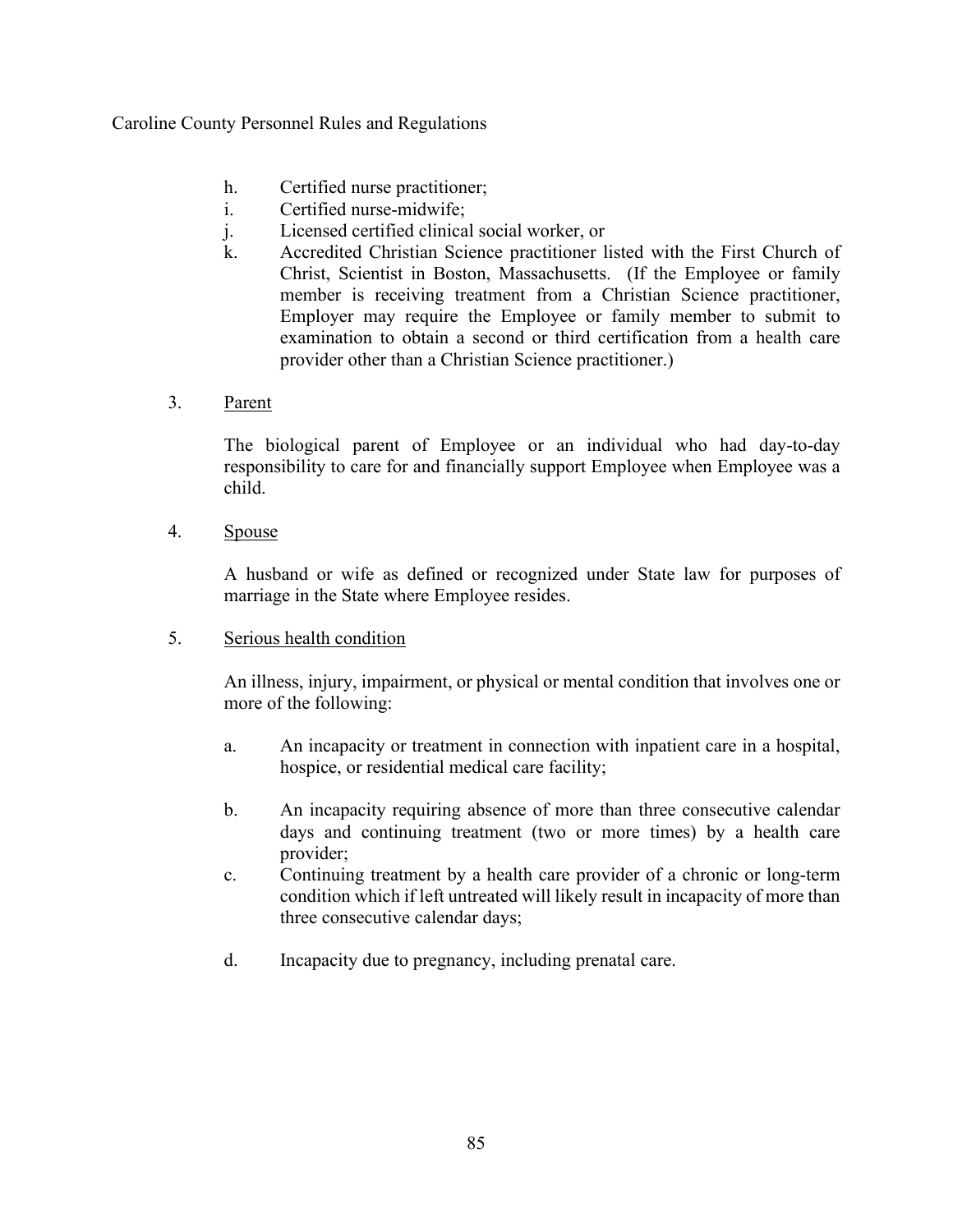## E. Procedures.

- 1. Notice of Leave
	- a. Employees who are considering applying for FMLA leave should contact the Benefits Coordinator to obtain the necessary forms and to discuss the process.
	- b. Employee should complete the *Request for Family and Medical Leave* form and submit it to the Benefits Coordinator.
	- c. If the need for FMLA leave is foreseeable, Employee must give Employer 30 days prior written notice by completing the *Request for Family and Medical Leave* form as indicated above. Failure to provide such notice may be grounds for delay of leave. Additionally, an Employee who requests leave for planned medical treatment must consult with his/her immediate supervisor and make a reasonable effort to schedule the leave so as not to disrupt unduly the operations of Employer.
	- d. Where the need for leave is not foreseeable, notice must be given as soon as practicable, usually within one or two business days of learning of the need for leave, except in extraordinary circumstances.
	- e. When absent without prior approval, an Employee is expected to contact his immediate supervisor or the Personnel and Benefits Coordinator, in the absence of the immediate supervisor, to explain the reason for his/her absence and to indicate the date when Employee expects to return to work. If Employee will be out for a reason that may qualify as FMLA job protected leave, Employee should inform his/her immediate supervisor or the Personnel and Benefits Coordinator, in the absence of the immediate supervisor, to request the appropriate forms to apply for FMLA leave.
	- f. If an Employee does not request FMLA leave, but is out on sick leave or leave that is not pre-approved for a period of over 3 consecutive calendar days (including weekends and holidays) and/or for repeated absences for a reason that may be FMLA qualified, Employee's immediate supervisor or the Personnel and Benefits Coordinator may forward Employee an FMLA packet in order to determine if the leave should be designated as FMLA leave. Employee shall complete the packet and, where appropriate, have Employee's health care provider complete the appropriate forms.
	- g. Whenever Employer has sufficient information to determine that an Employee is absent for an FMLA qualifying reasons, Employer reserves the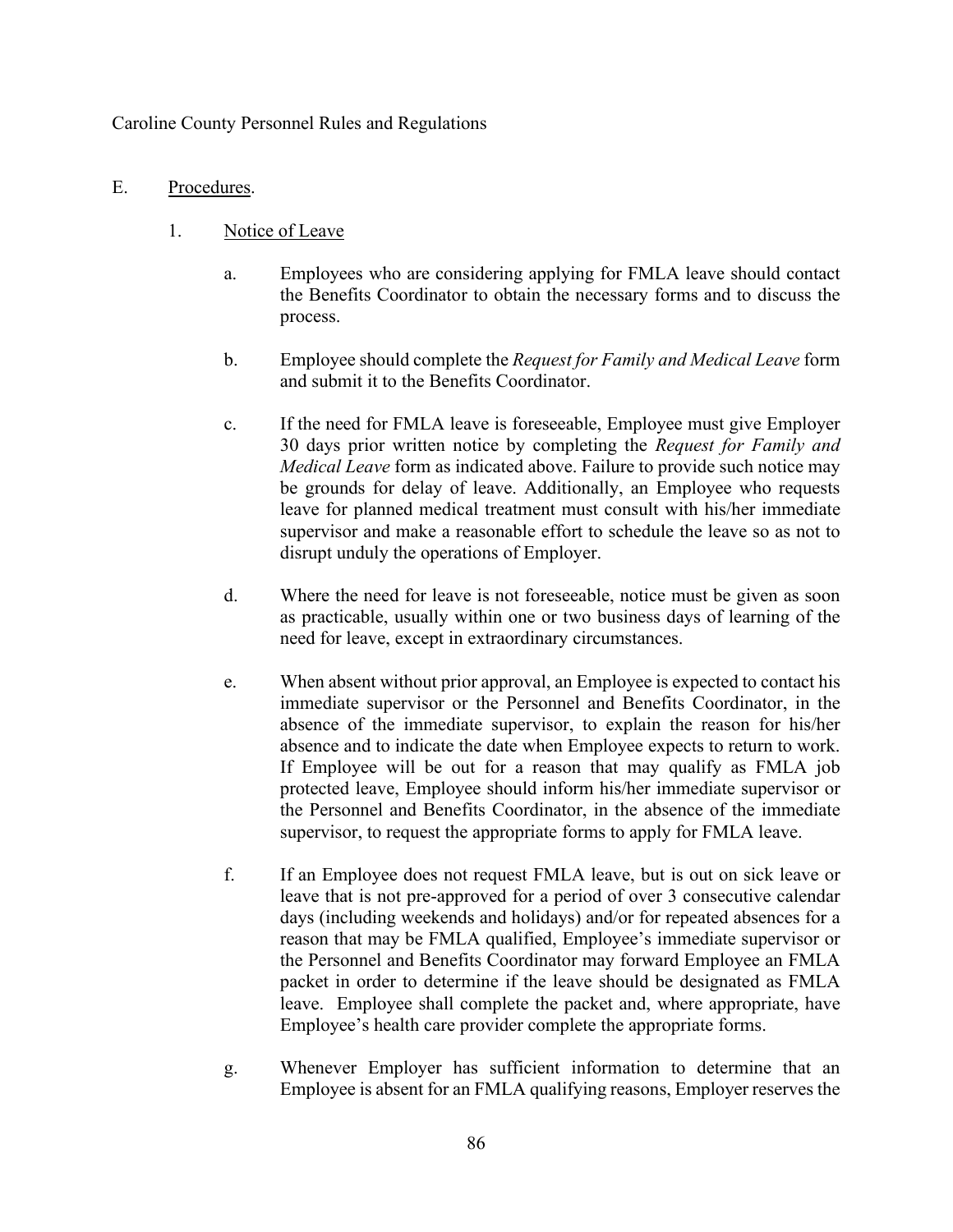right to designate the leave as FMLA leave and count it toward Employee's 12-week entitlement.

# 2. Medical Certification

- a. If the reason for leave is for Employee's own or a covered family member's serious health condition, Employee and Employee's health care provider or the health care provider for the qualifying relation (e.g., child or parent) may be required to provide appropriate medical certification, unless Employer determines that such certification is not required.
- b. Medical certification is due within 15 days after Employee requests leave or Employer provides Employee with FMLA forms pursuant to Subsection 8-108E.1.f. Failure to provide requested medical certification in a timely manner might result in denial of leave until such information is provided, which could result in leave without pay and an unexcused absence on Employee's record.
- c. Employer, at its expense, may require an examination by a second health care provider designated by Employer. If the second health care provider's opinion conflicts with the original medical certification, Employer, at its expense, may require a third, mutually agreeable, health care provider to conduct an examination and provide a final binding opinion.
- d. Employee may be requested to provide re-certification on a monthly basis to verify the need for Employee to remain on FMLA leave.
- e. Falsification of medical certification records or other false information supplied by Employee to obtain approval for leave will result in disciplinary action up to and including termination.
- 3. Length of Leave
	- a. Eligible Employees may take up to 12 weeks of leave in a rolling 12-month period. For approved FMLA leave, the 12-month period is calculated on a "rolling" 12-month basis, measured backward from the date leave begins. For instance, if Employee requests an 8-week leave beginning August 1, 2004, and Employee was on FMLA leave from October 3, 2003 to November 11, 2003 (6 weeks), Employee would only be able to take 6 additional weeks under FMLA. (Thereafter, the County is not required to hold Employee's position (or an equivalent position) open for Employee, and if Employee does not have accrued and unused leave and does not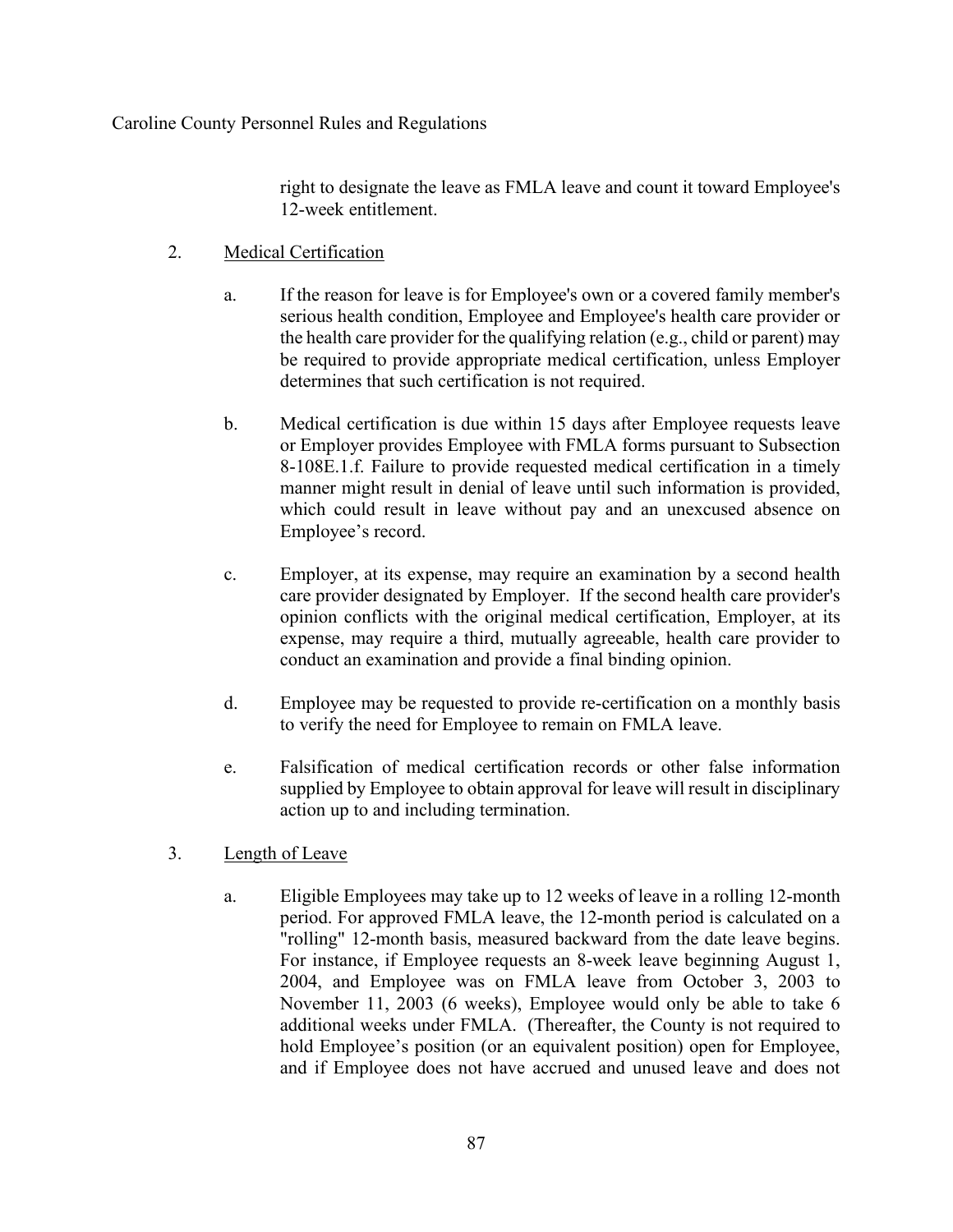obtain approval to use such leave, Employee may be separated from Employment).

- b. Employee's entitlement to FMLA leave for birth or placement of a child expires 12 months after the birth or placement. (Note, if the child develops a serious health condition and Employee has FMLA Leave available, it could be used – this applies to "bonding" leave).
- c. FMLA leave may be taken intermittently (in separate blocks of time) where medically necessary because of a serious health condition of Employee or a covered family member. Time taken intermittently for FMLA purposes will be tracked and deducted from Employee's 12-week entitlement. If the need for the leave is foreseeable, Employee must try to schedule the leave so as to not unduly disrupt Employer's flow of work. Employer reserves the right to transfer Employee to a position with equivalent pay and benefits that better accommodates Employee's intermittent leave. Leave to care for a newly born child or a child placed with Employee for adoption or foster care may not be taken intermittently.
- d. An Employee who fails to return to work immediately following expiration of the authorized leave period is subject to termination. All leave taken under this policy and leave for any other reason which would qualify under FMLA will be counted against Employee's 12 week leave entitlement under FMLA.
- e. An Employee who has utilized FMLA for his/her own serious medical condition and cannot return to work within twelve (12) weeks shall complete a reasonable accommodation form. The form must be submitted five (5) days before the expiration of FMLA. The County will utilize the completed reasonable accommodation form to determine whether the employee may be eligible for a reasonable accommodation under the Americans with Disabilities Act.
- 4. Reporting While on Leave. Employees on approved FMLA leave are required to contact the Personnel and Benefits Coordinator on the first Monday of each month regarding their status and intention to return to work.
- 5. Use of Benefit Accruals
	- a. FMLA leave will run concurrently with Employee's paid leave. All paid leave will be exhausted before Employee may begin taking leave without pay. If all accrued paid leave (*i.e.*, annual, sick and personal leave) is exhausted while Employee is on FMLA leave, any approved balance of the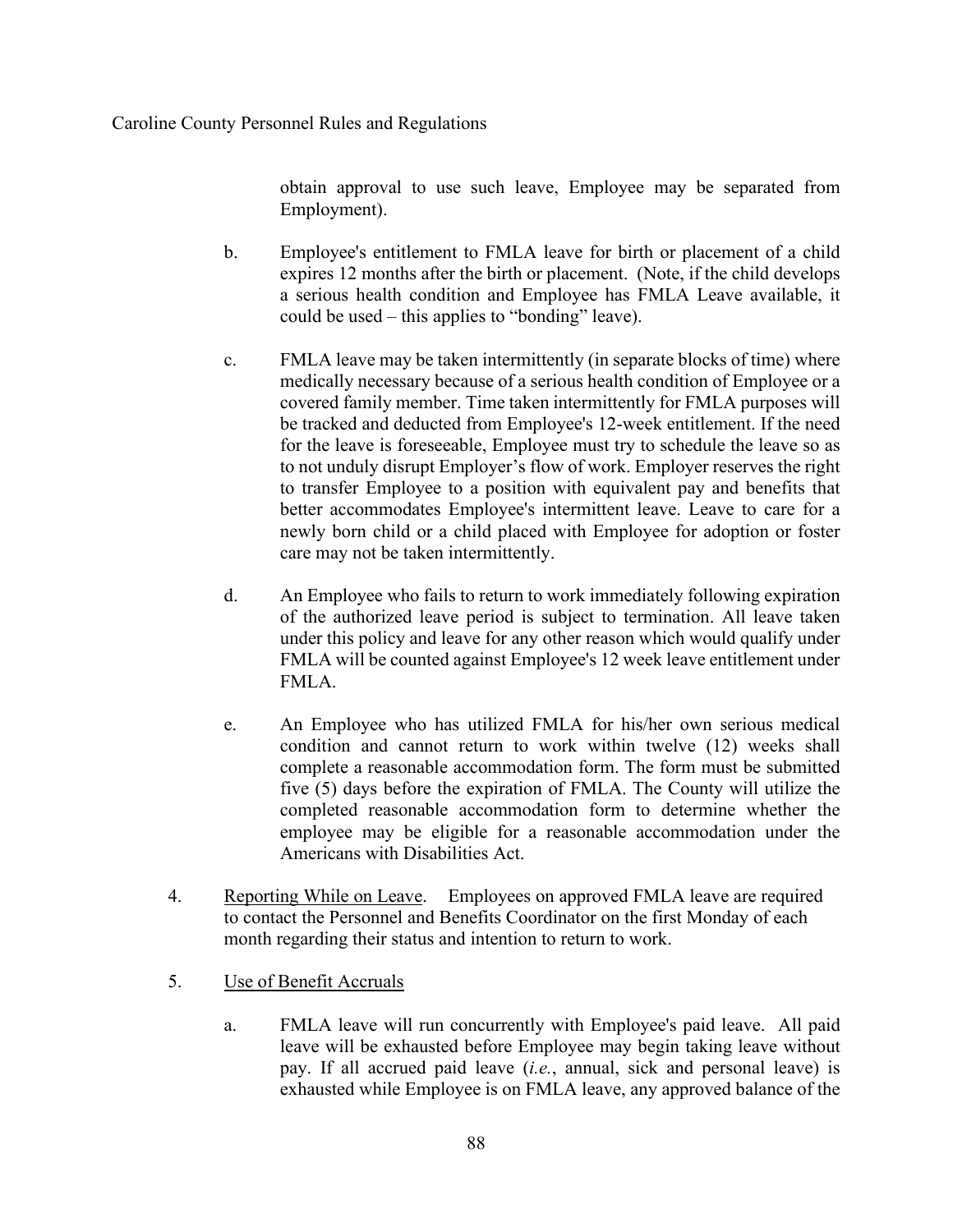FMLA leave is unpaid. An Employee will not accrue benefits during unpaid FMLA leave. (*See* Section 8-112B).

b. After 12 workweeks of paid and/or unpaid FMLA leave has been taken in a rolling 12-month period, Employee may be dismissed from County Employment and his/her position will no longer be protected. An employee is entitled only to twelve (12) work weeks of FMLA leave in a rolling twelve (12) month period before being subject to dismissal for failure to come to work and perform Employee's duties and obligations.

# 6. Health and Other Benefits

- a. During an approved FMLA leave, Employer will maintain Employee's health benefits, as if Employee continued to be actively employed.
- b. Employees using benefit accruals (sick, vacation and/or personal leave) while on leave will continue to have the contributory portion of their health benefits deducted from their paycheck.
- c. Premiums paid by Employer are continued as a condition of Employee's expected return to work. If Employee elects not to return to work at the end of the leave period, Employee will be required to reimburse Employer for the cost of premiums paid for maintaining coverage during the leave, unless Employee cannot return to work because of a serious health condition or other circumstances beyond his/her control. Employer may deduct the amount due from any sums owed the non-returning Employee (such as final paycheck, and leave accruals).
- d. An Employee on FMLA leave is not eligible for COBRA (*i.e.*, the Comprehensive Omnibus Budget and Reconciliation Act of 1985) coverage unless he/she does not return from leave.
- 7. Outside Employment. An Employee who accepts outside employment while on FMLA leave will have the leave revoked and will be subject to disciplinary action up to and including termination.
- 8. Returning from Leave
	- a. An Employee returning from leave due to a serious health condition will be required to provide medical certification from his/her health care provider to the Personnel and Benefits Coordinator that he/she is able to resume work and perform all of the essential functions of Employee's position.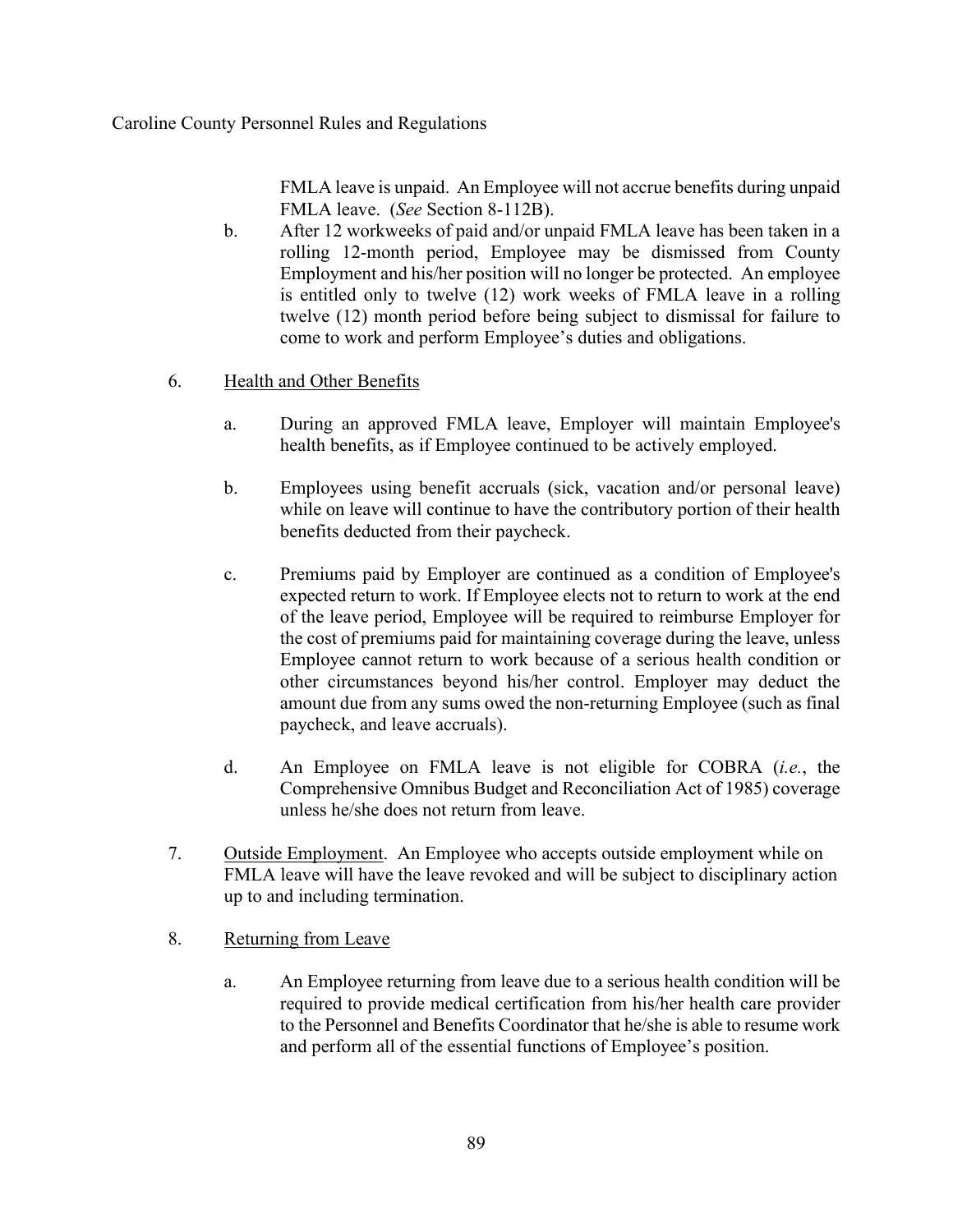- b. An eligible Employee returning from FMLA leave shall be restored to the same position that Employee held when the leave started, or to an equivalent position. An equivalent position is one with equivalent benefits, pay and other terms and conditions of employment.
- c. Any increase in pay or changes in benefits that occurred during the time when Employee was on FMLA leave will be made effective upon Employee's return to work.
- 9. Failure to Return to Work. Failure to return to work on the originally scheduled return date from FMLA leave will be considered a voluntary termination by Employee, unless:
	- a. The failure to return was caused by legitimate medical reasons or circumstances beyond the control of the Employee and Employee promptly notified Employer of the circumstances;
	- b. Employee obtained prior approval from the Personnel Administrator (*i.e.*, the County Administrator) to continue leave beyond the 12 week period;
	- c. Employee obtained approved leave without pay pursuant to Section 8- 112A.2.
- F. Resource: If you anticipate the possibility of taking FMLA leave, or if you have any questions about the application of this policy to your particular situation, please contact the Personnel and Benefits Coordinator.

Section 8-109. Military Leave.

- A. In accordance with Article 65, Section 42 of the Annotated Code of Maryland, an Employee who serves in the organized militia or in the Army, Navy, Air, Marine, Coast Guard or National Guard Reserve is entitled to up to fifteen (15) additional days of leave to engage in such service. The County, accordingly, will provide an Employee who is an active member of Maryland's organized militia or the Army, Navy, Air, Marine, Coast Guard or National Guard Reserve up to fifteen (15) days of leave per year solely for the purpose of engaging in or other mandated military service.
- B. Requests for military leave shall be made in writing, accompanied by paperwork verifying the orders, training or assignment pursuant to which the leave is being requested, and delivered to the Department Head at least two weeks prior to the first day of requested leave. The Department Head shall forward a copy of Employee's request to the Personnel Administrator.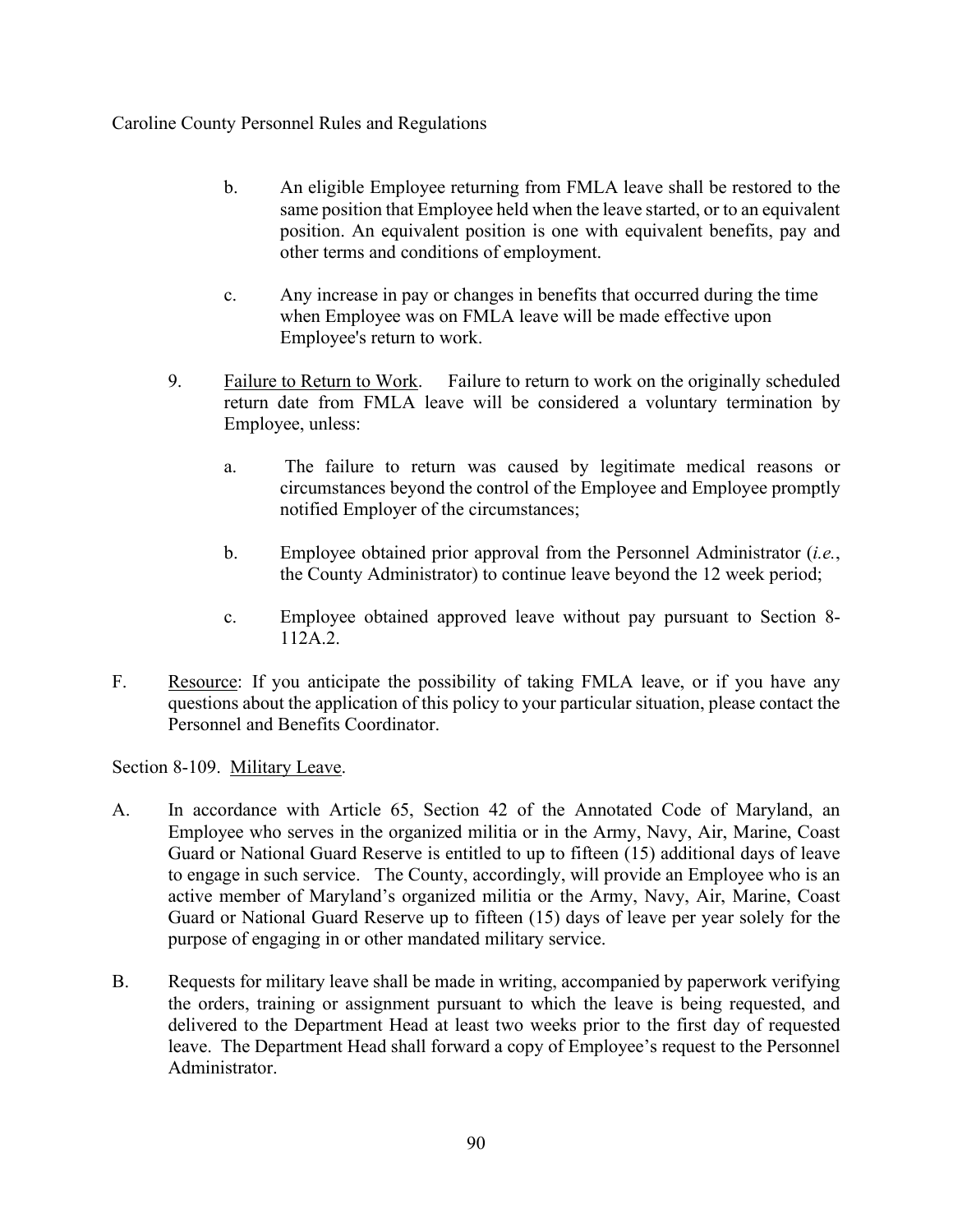C. The County will comply with any federal or Maryland law regarding leave for military service.

Section 8-110. Jury Duty Leave.

A Permanent Employee or a Probationary Employee on jury duty shall be paid at his or her usual rate of pay minus any per diem received for jury service. Such Employee shall notify his or her supervisor immediately upon receipt of a request for jury duty. An Employee serving jury duty shall return to work immediately if the Employee is excused from jury duty prior to the end of his/her scheduled work day/shift. An employee who fails to promptly return to work upon release from jury duty shall be subject to the disciplinary sanctions set forth in Section 5-105.

Section 8-111. Educational Leave.

Employer may provide educational leave pursuant to Chapter 10 of these Personnel Rules and Regulations.

Section 8-112. Voluntary Leave Without Pay.

- A. When Granted.
	- 1. Leave without pay may be granted for up to one year to a Permanent Employee who wishes to attend school or to engage in other approved activities that will enhance skills pertinent to Employee's Service. Employee shall submit a written request for such leave to the Department Head. The Department Head shall forward the request and a recommendation to accept or deny the leave to the Personnel Administrator. The Personnel Administrator may grant the leave with the consent of the County Commissioners, and with or without conditions.
	- 2. Leave without pay shall be granted to an Employee entitled to FMLA leave who has exhausted all of his/her paid leave but is still entitled to additional FMLA leave before the County no longer needs to protect such Employee's position with the County. (*See* Section 8-108E.5.a).
- B. An Employee on leave without pay may remain in the retirement and insurance systems, provided the Employee pays both the Employee and Employer share of the costs.
- C. Prior to accepting other employment during a leave without pay, Employee shall make a written request to the Department Head, who will forward the request to the Personnel Administrator. The Personnel Administrator will submit the request, along with his or her recommendation, to the County Commissioners, which may deny or grant the request. If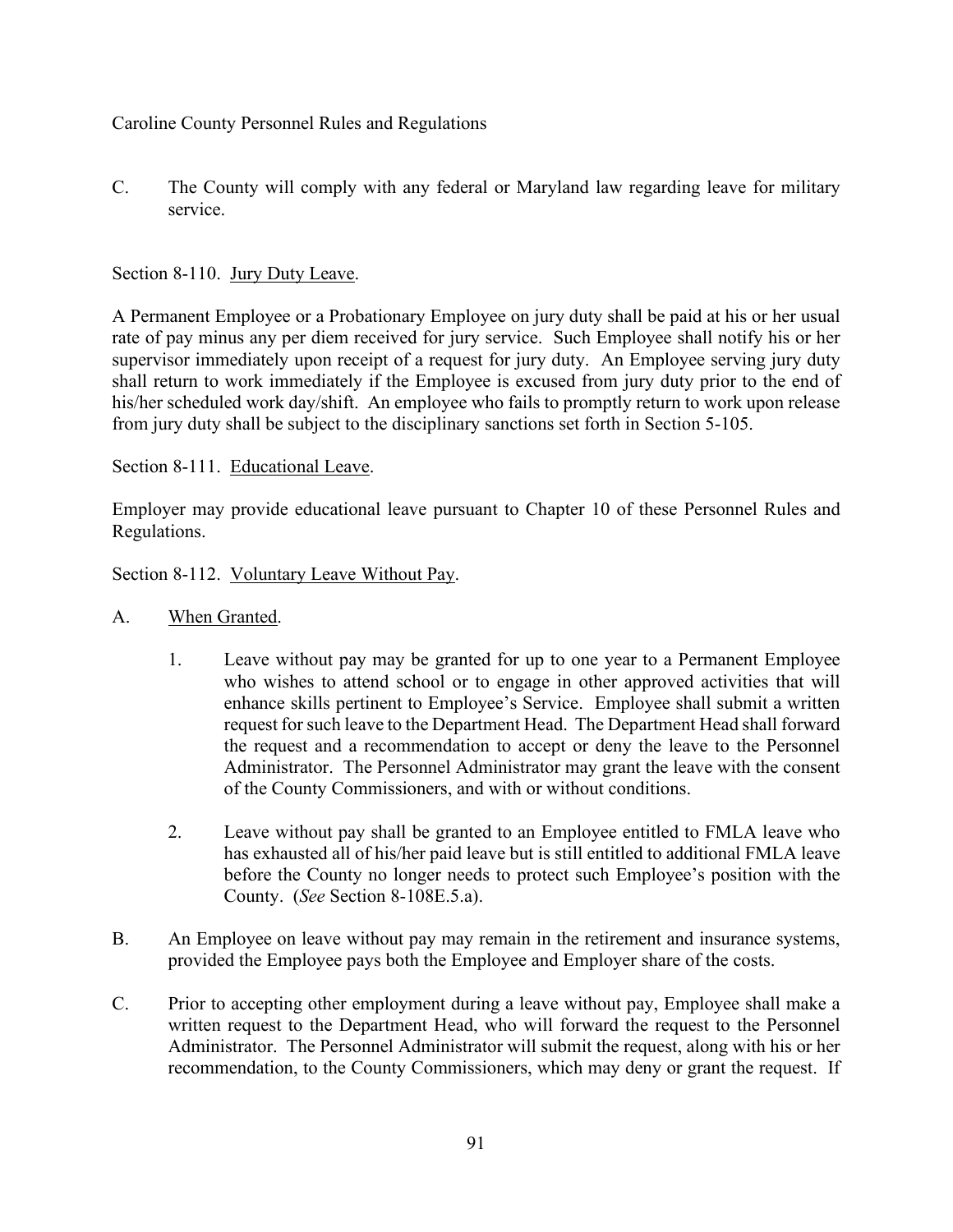the request is denied, Employee shall not accept the employment, or, if Employee accepts the employment, that shall constitute a resignation of his/her position with the County.

Section 8-113. Furlough.

- A. An Employee may be furloughed under any of the following circumstances:
	- 1. A revenue shortfall during the fiscal year that requires a reduction in expenditures for a department, agency, or office; or
	- 2. A budgeted reduction in salaries, wages, and fringe benefits for a department, agency, or office.
- B. When a furlough is considered, the County Administrator shall submit a plan for furloughing Employees to the County Commissioners. The County Commissioners may modify and revise the proposed plan and, ultimately, may adopt a furlough plan by resolution. An adopted furlough plan shall, at the minimum, set forth the following:
	- 1. The circumstances necessitating the furlough;
	- 2. The methods or rationale used to identify or determine the persons or groups to be furloughed;
	- 3. The Employees or groups of Employees to be furloughed and those who will not be furloughed;
	- 4. The number of days and hours such Employees will be furloughed and the specific dates furloughs will occur;
	- 5. The estimated dollar amount of savings anticipated from the furlough plan.
- C. Generally, a furlough plan will not require any Employee to take more than one furlough day or eight (8) furlough hours of regularly scheduled work time, whichever is greater, in any given two-week period. The furlough plan may require an Employee to take more than one furlough day or eight furlough hours in a two-week period only if the County Commissioners determine that closing offices will be the most efficient method of resolving the fiscal problems necessarily the furlough.
- D. A furlough shall not affect an Employee's group health insurance coverage with Employer.
- E. While on furlough, an Employee who is eligible to accrue leave benefits shall continue to accrue leave as though not on furlough.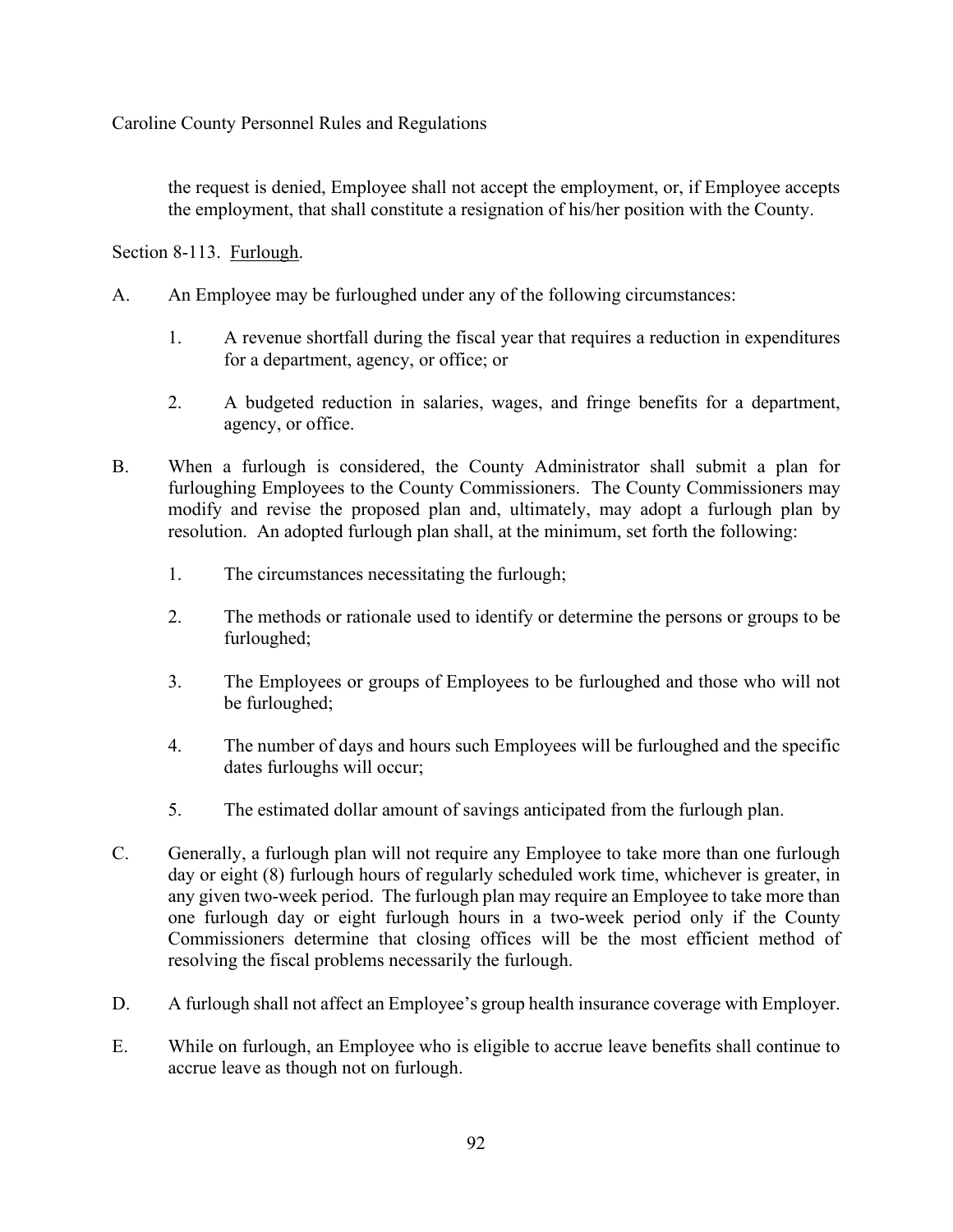Section 8-114. Bereavement Leave.

- A. A Full-Time Permanent Employee shall be paid for three (3) days of bereavement leave. A Part-Time Permanent Employee shall be paid some fraction of the three (3) day bereavement leave based on the number of hours worked per week divided by forty (40) hours per week times three days. After three days, accumulated annual, personal or sick leave may be used.
- B. A Full-Time Permanent Employee shall not be entitled to more than six (6) days of bereavement leave per calendar year, regardless of the number of deaths in Employee's immediate family.
- C. Bereavement leave shall be provided only for the death of an Employee's:
	- 1. Spouse;
	- 2. Child;
	- 3. Parent or in-law parent, if Employee is still married to the child of the in-law parent;
	- 4. Grandparent or grandchild;
	- 5. Brother; or
	- 6. Sister.

#### Section 8-115. Tracking Leave for Units of State Government Funded by the County.

The employees of certain State agencies and units of State Government, such as the Sheriff's Department, the State's Attorney's Office, the Caroline County Circuit Court, the Board of Elections, the Cooperative Extension or the Soil Conservation District, etc., that are not Employees of Employer, the County, but that are funded by the County pursuant to State law, have provided leave benefits that mirror those provided to Employees pursuant to this Chapter of the Personnel Rules and Regulations. Where the County assists such State agencies and units of State Government with their payroll, and thus, with tracking the leave provided to the employees of those State agencies and units of State government, such assistance does not make those State employees County Employees, and does not entitle those State employees to the leave provided pursuant to this Chapter of the County's Personnel Rules and Regulations. The State officials responsible for establishing the leave policies for such agencies and units of State government do not have to adopt the County's leave system. The fact that those officials have chosen to adopt the County's leave system and have requested the County, in the spirit of intergovernmental cooperation and the judicious use of public funds and taxpayer revenues to track leave for their employees shall not make the State employees of such agencies and units of State government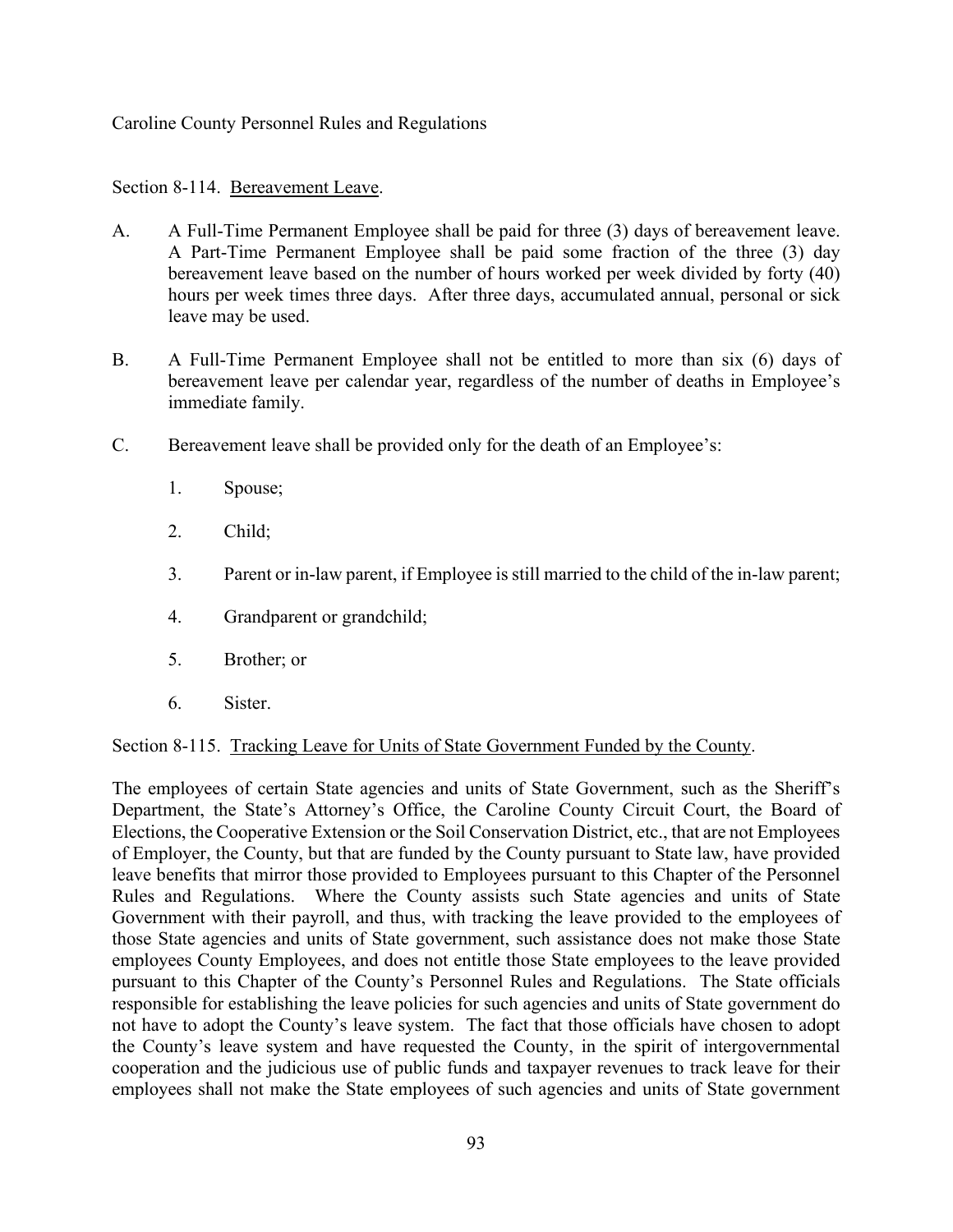County Employees, and does not give the County any right to dictate the leave that, ultimately, will be provided to such State employees.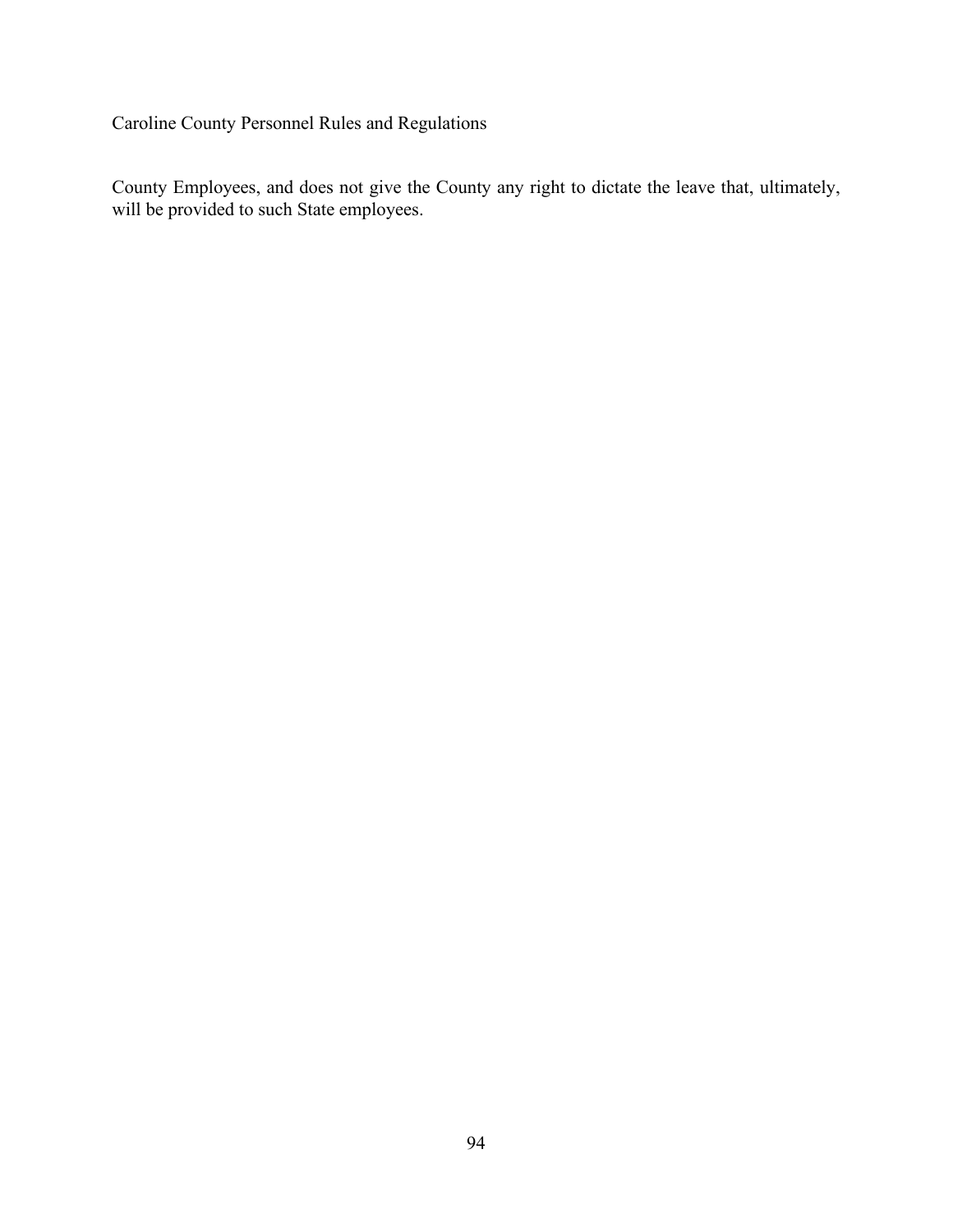## **Chapter 9 Retirement, Health and Other Benefits**

Section 9-101. Retirement.

- A. Caroline County, Maryland Employees' Pension Plan.
	- 1. All Permanent Employees, except those who are eligible for and enrolled in the Public Safety Retirement Plan (*see* Subsection A.5 below), who are scheduled to work at least 20 hours per week are eligible for and automatically enrolled in the Caroline County, Maryland, Employees' Pension Plan (the "Pension Plan") from their date of hire.
	- 2. The language and terms of the Pension Plan shall control eligibility and entitlement to benefits. The below synopsis is provided solely as an approximate overview of the Pension Plan. Generally, the Employees listed in Subsection A.1 become eligible for full retirement benefits when they separate from County employment after either:
		- a. Thirty (30) years of eligible service; or
		- b. Reaching age 62 or older and completion of five (5) full years of eligible service.
	- 3. A detailed copy of the Pension Plan, the terms of which control eligibility and entitlement to benefits, is maintained and available for review in the Office of Human Resources.
	- 4. Some employees of certain State agencies and units of State Government that are not Employees of Employer, the County, but that are funded by the County pursuant to State law, also have been allowed to participate and become enrolled in the Pension Plan. Participation in the Pension Plan has been afforded to such State employees in the spirit of intergovernmental cooperation, prudent expenditure of taxpayer revenue and as an accommodation to the State officials that oversee such agencies, so that they do not have to hire and support separate administrative employees to process payroll and procure and manage an alternative pension system. State officials and employees of the following State agencies and units of State government have been included in the Pension Plan:
		- a. The State's Attorney's Office; and
		- b. The Circuit Court for Caroline County.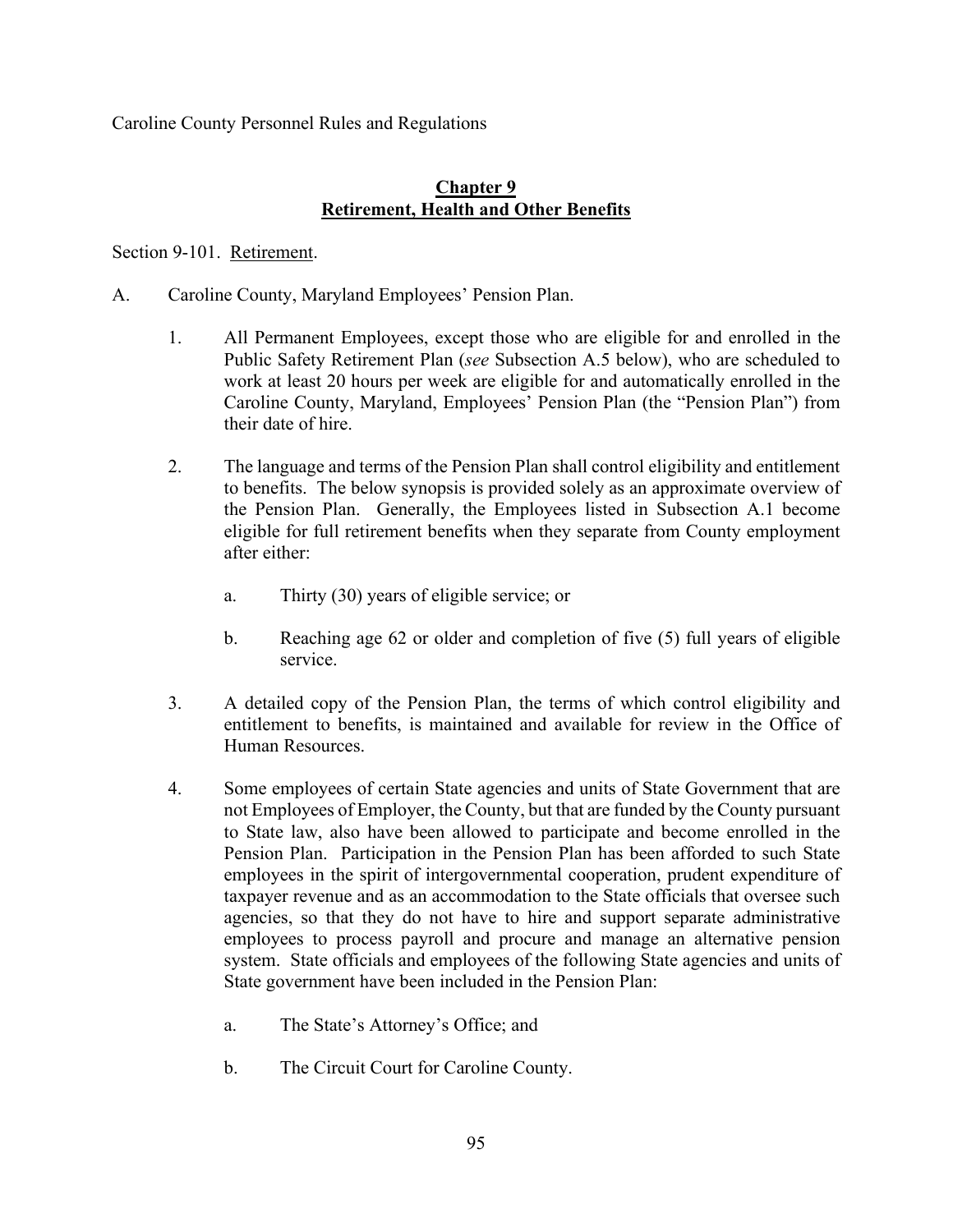- 5. The County has funded a separate Public Safety Retirement Plan for certain of its Employees and for members of the Sheriff's Department. Providing such benefit to members of the Sheriff's Department has been offered to such State employees in the spirit of intergovernmental cooperation, prudent expenditure of taxpayer revenue and as an accommodation to the Sheriff, so that he/she does not have to hire and support separate administrative employees to procure and manage an alternative pension system.
- 6. Sharing and procuring a pension benefit with the above mentioned State agencies and units of State government shall not make the State officials and/or employees with and for whom such pension benefit is shared and procured County Employees, does not give the County any right to control such State officials or employees or to interfere in any way with the supervision and management of such State officials or employees, and is not intended to make the County a dual employer of such State officials or employees.
- B. Permanent Employees shall have the option of enrolling in a deferred compensation plan at their own expense.
- I. The County Commissioners, at their sole discretion, may provide retirement benefits to other Employees.

Section 9-102. Workers' Compensation.

- A. Employer and Employees shall comply with the provisions of Maryland's Workers' Compensation Act. (*See* Title 9 of the Labor and Employment Article of the Maryland Annotated Code).
- B. An Employee shall not be entitled to double benefits as the result of a workers' compensation claim or award. For example, an Employee is not entitled to holiday pay from the County and wage reimbursement for the same day pursuant to an award of the Workers' Compensation Commission.
- C. If an injury for which an Employee makes a workers' compensation claim is found to be non-compensable or not covered under Maryland's Workers' Compensation Act, and the Employee has missed work as a result of the injury, such Employee shall use, and therefore lose, accrued sick leave, annual leave and/or personal leave equivalent to the Employee's period of absence. If Employee has insufficient accrued leave, Employee shall reimburse the County for days compensated while such Employee was off work for the injury.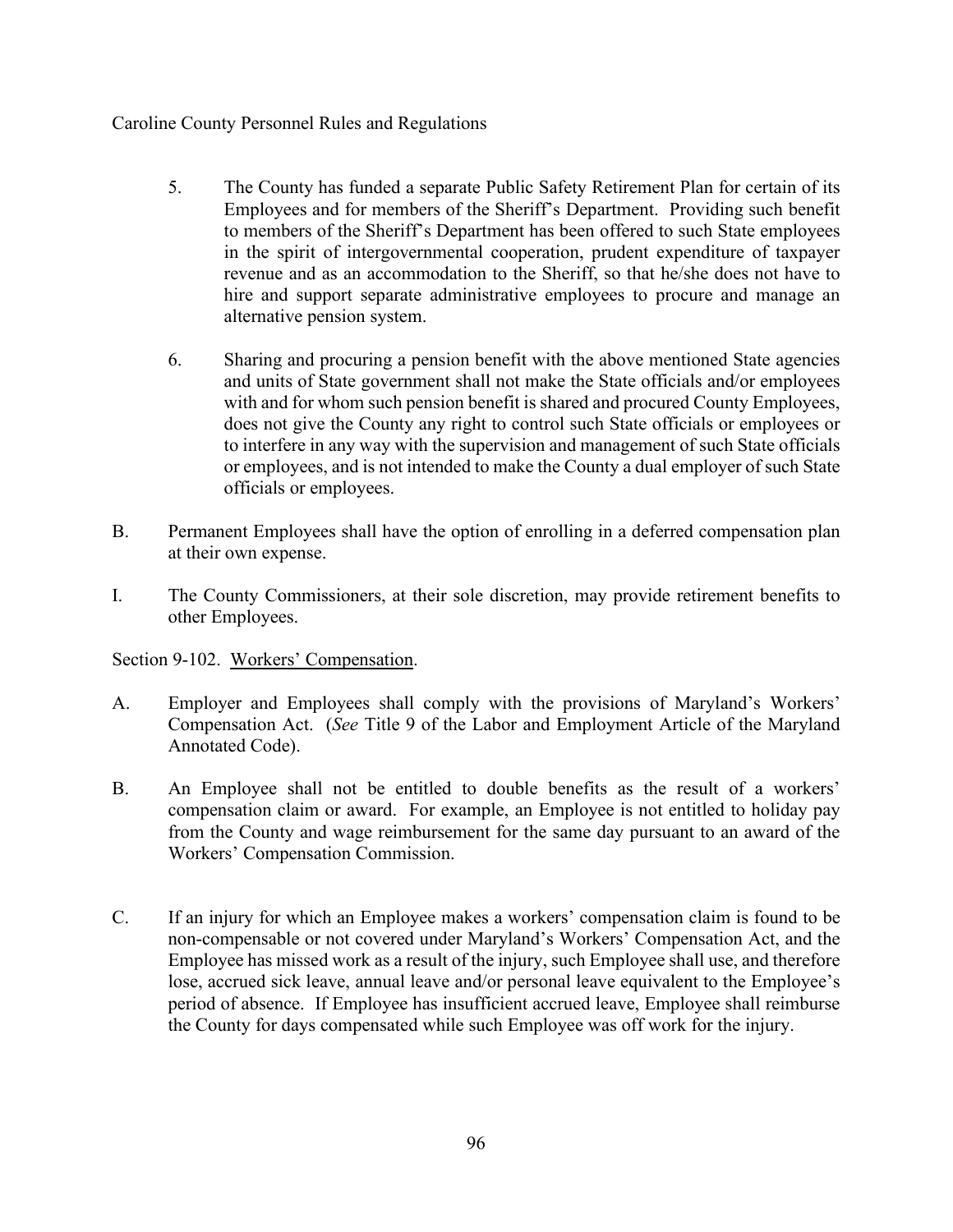Section 9-103. Health Coverage.

- A. Employer has provided health coverage to Permanent and Probationary Employees, although this is subject to change. Currently, such health coverage becomes available the first of the month following employment. The language and terms of each health coverage plan offered by the County will control eligibility for and the benefits provided by such plan notwithstanding any statement in this Section.
- B. An eligible Employee may elect not to obtain health coverage through Employer. Employees receiving a payment for not participating in the County's health insurance plan as of June 30, 2014, may continue to receive such payment, however, 1) The amount shall be frozen at the rate paid effective June 30, 2014; 2) The amount shall not be increased thereafter; and 3) If an employee leave County employment and returns or enrolls in the County's health insurance plan, the employee shall no longer be eligible for the payment.

Employees receiving such payment shall provide proof of health insurance annually to the Office of Human Resources.

For all other employees, the County shall make no payment nor provide other compensation for not participating in the County's health insurance plan.

The County reserves the right to phase in or eliminate the subsidy provided to employees for not participating in the County's health insurance plan at any time. Whatever the County elects and agrees to do will be implemented on a uniform and non-discriminatory basis.

- C. Employer has provided a dental plan for Permanent and Probationary Employees, although this is subject to change. The language of any such plan will control eligibility for and the benefits provided by such plan. Employer's dental plan currently is available the first day after 30 calendar days of employment. The cost of coverage is paid entirely by covered Employees through payroll deductions. If Employee does not enroll in the Employersponsored health plan, Employer, upon request, has, in the past, and may, but is not obligated to pay a portion Employee's cost for the dental plan. Under such circumstances, Employer's contribution shall equal the lesser of the cost of the dental plan or the amount Employer would pay for the Employee under the Employer-sponsored health plan, less any amounts the Employer pays for health insurance coverage as provided in Subsection 9- 103B.
- D. A Contractual Employee may receive health and dental benefits only if specified in a written employment contract.
- E. The employees of certain State agencies and units of State Government that are not Employees of the County, but that are funded by the County pursuant to State law, also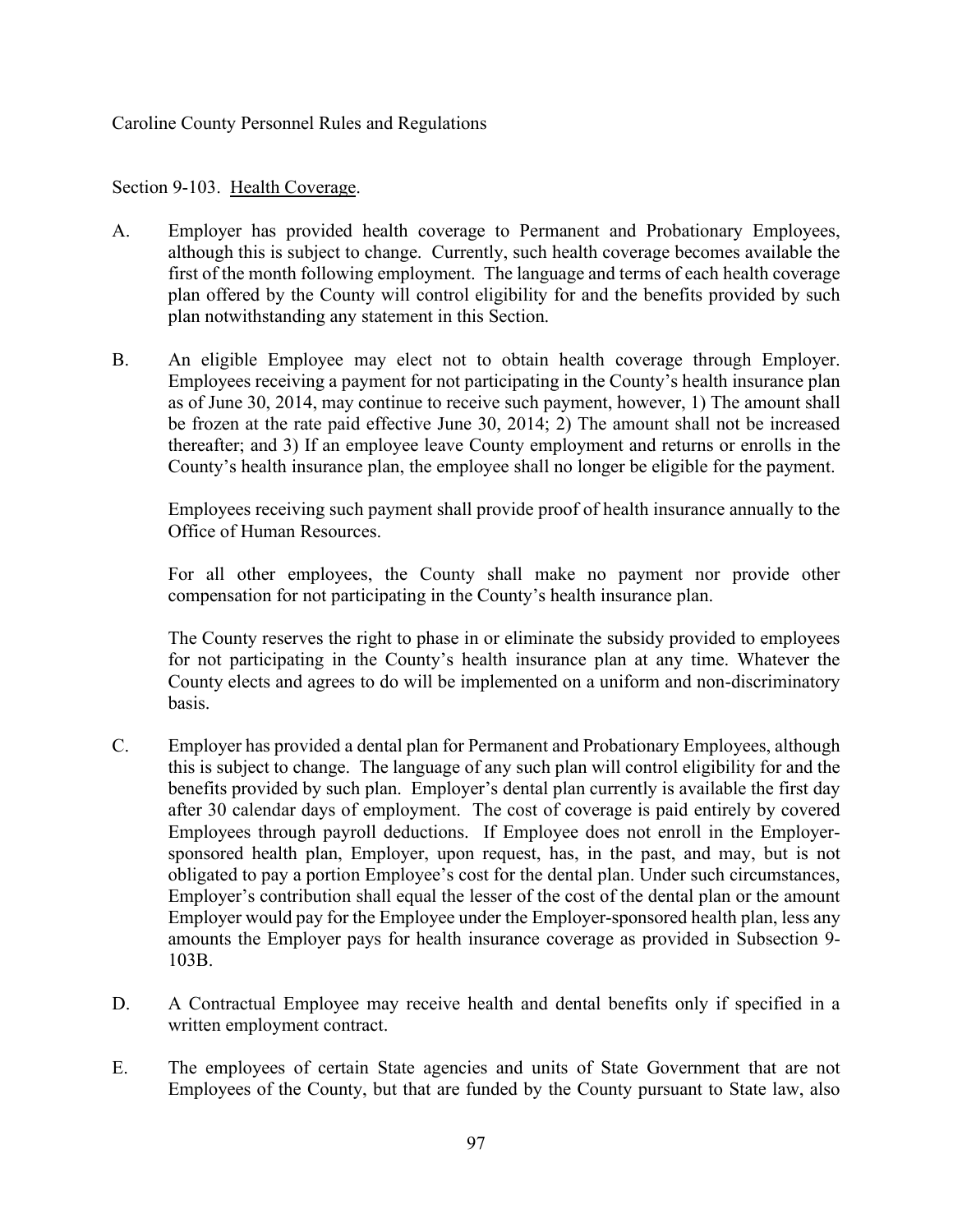may be provided health coverage through the County's health program. Such health coverage is offered to these State employees in the spirit of intergovernmental cooperation, prudent expenditure of taxpayer revenue and as an accommodation to the State officials that oversee these agencies, so that they do not have to hire and support separate administrative employees to procure health coverage for their employees, process payroll deductions, and administer a health coverage plan. Health coverage currently is offered to State officials and employees of the following State agencies and units of State government are included:

- 1. The State's Attorney's Office;
- 2. The Circuit Court for Caroline County; and
- 3. The Sheriff's Department.

Sharing this benefit with these State agencies and units of State government shall not make the State officials and/or employees with whom this benefit is shared County Employees, does not give the County any right to control such officials or employees or interfere in any way with the supervision and management of such officials or employees, and is not intended to make the County a dual employer of such officials or employees.

- F. The most up-to-date information about health care benefits, as well as copies of all applicable plans and plan summaries may be obtained from the Personnel and Benefits Coordinator.
- G. Once the County Commissioners elect the health care benefits that will be provided and the level of funding for such benefits, the Personnel Administrator is responsible for delivery and administering such benefits in a non-discriminatory manner.

Section 9-104. Disability Insurance.

- A. Employer has provided long-term disability insurance for Permanent Employees and has paid the entire (100%) premium cost, although this is subject to change. The plan language will control eligibility and coverage notwithstanding any statement in this Section.
- B. The employees of certain State agencies and units of State Government that are not Employees of the County, but that are funded by the County pursuant to State law, also have been allowed to participate in the County's long-term disability program. Such longterm disability insurance has been offered to these State employees in the spirit of intergovernmental cooperation, prudent expenditure of taxpayer revenue and as an accommodation to the State officials that oversee these agencies, so that they do not have to hire and support separate administrative employees to procure a long-term disability insurance benefit for their employees and process payroll deductions and administer such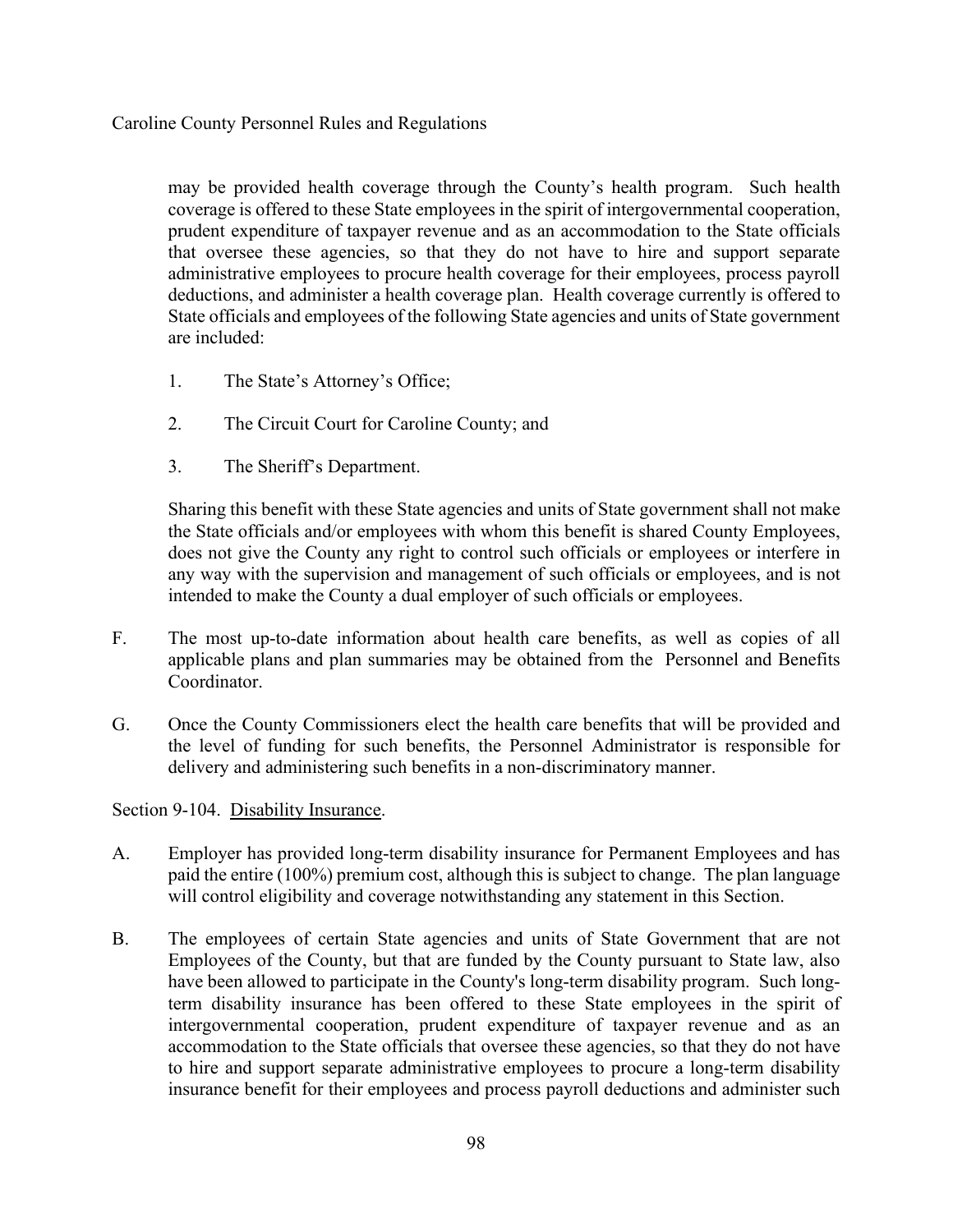benefit. Long term disability insurance has been offered to State officials and employees of the following State agencies and units of State government:

- 1. The State's Attorney's Office;
- 2. The Circuit Court for Caroline County; and
- 3. The Sheriff's Department.

Sharing such benefit with such State agencies and units of State government shall not make the State officials and/or employees with whom this benefit is shared County Employees, does not give the County any right to control such officials or employees or to interfere in any way with the supervision and management of such officials or employees, and is not intended to make the County a dual employer of such officials or employees.

Section 9-105. Health Care Benefits for Retired Employees.

- A. The Employer provides certain health insurance benefits for retired employees. The benefit differs based on the age of the Retiree and the Retiree's qualified years of pension service.
	- 1. Retirees eligible for Medicare

If a qualified Retiree has at least 20 years of qualified service and is eligible for Medicare, the Employer may provide a Medicare supplement plan. If a Retiree does not have at least 20 years of County service and is eligible for Medicare, the Retiree may purchase the County's Medicare supplement plan at the full normal cost.

2. Retirees not eligible for Medicare

The Employer may provide a subsidy to qualified Retirees through a Health Reimbursement Account (HRA) to help Retirees not yet eligible for Medicare pay health insurance premiums. To receive this reimbursement payment through the HRA, the Retiree must meet the following conditions:

- A. Be 50 years of age or older, have 30 years of Caroline County Service, and be retired under the County's normal pension plan, the County's public safety pension plan, or the Law Enforcement Officer's Pension System (LEOPS);
- Or
- B. Be 60 years of age or older, have 20 years of Caroline County Service, and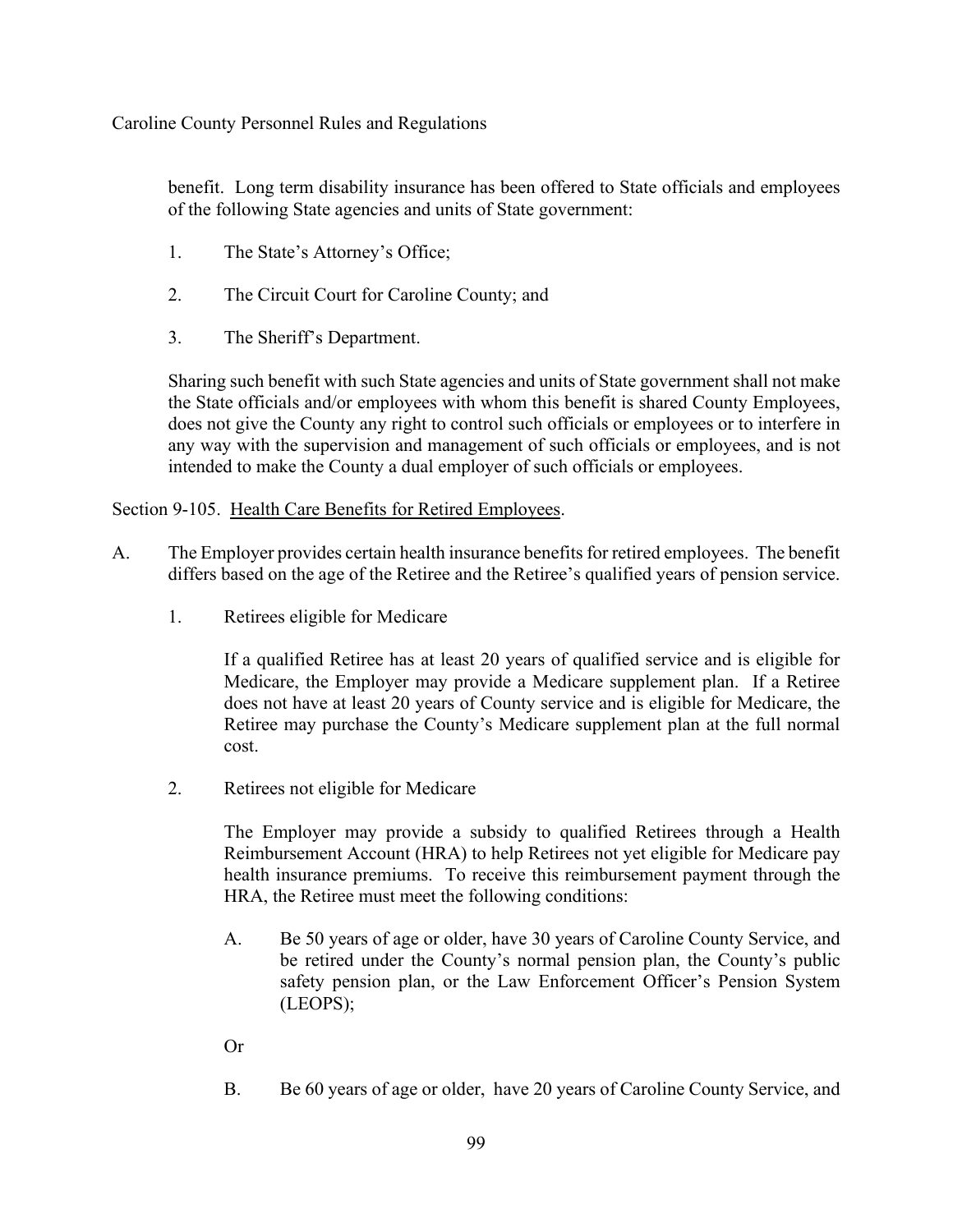be retired under the County's normal pension plan, the County's public safety pension plan, or the Law Enforcement Officer's Pension System (LEOPS).

The only allowable expense through the County's HRA is the reimbursement of health insurance premiums for the Retiree. A retiree who is eligible for employersponsored health insurance through his/her employer or his/her spouse's employer shall not be eligible for this benefit.

For the purpose of Section 9-105.A.2., "County service" shall mean years of fulltime employment in Caroline County government or the Caroline County Sheriff's Office where the employee participated in the Caroline County pension system or the Maryland Law Enforcement Officer's Pension System.

For the purpose of Section 9-105.A.2.A, "30 years of CAROLINE County service" under the Law Enforcement Officer's Pension System (LEOPS) shall be the equivalent of thirty (30) years of service as calculated by LEOPS, and as may be subsequently amended from time to time**.** 

3. Retiree Spouse

The spouse of a Retiree who is eligible to participate in the County's Medicare supplement plan may purchase the County's Medicare supplement plan at the full normal cost. A spouse eligible to purchase the County's Medicare supplement under this Section may continue to purchase the insurance after the death of the Retiree.

B. The County Commissioners, at their discretion, may elect to discontinue this benefit, or to substantially alter or amend this benefit. To the extent that the County Commissioners elect to fund and make such a benefit available, the Personnel Administrator shall be responsible for delivering such benefit in a non-discriminatory manner to the members of any group to whom such benefit is afforded

#### Section 9-106. Life Insurance.

A. The Employer may provide life insurance coverage for each Permanent Employee. The County is under no obligation to continue to provide such benefit, although to the extent such benefit is provided, the Personnel Administrator shall be responsible for delivering such benefit in a non-discriminatory fashion to all employee groups entitled to such benefit. The language of any plan or policy that provides such life insurance shall control and dictate eligibility for and entitlement to such life insurance benefit.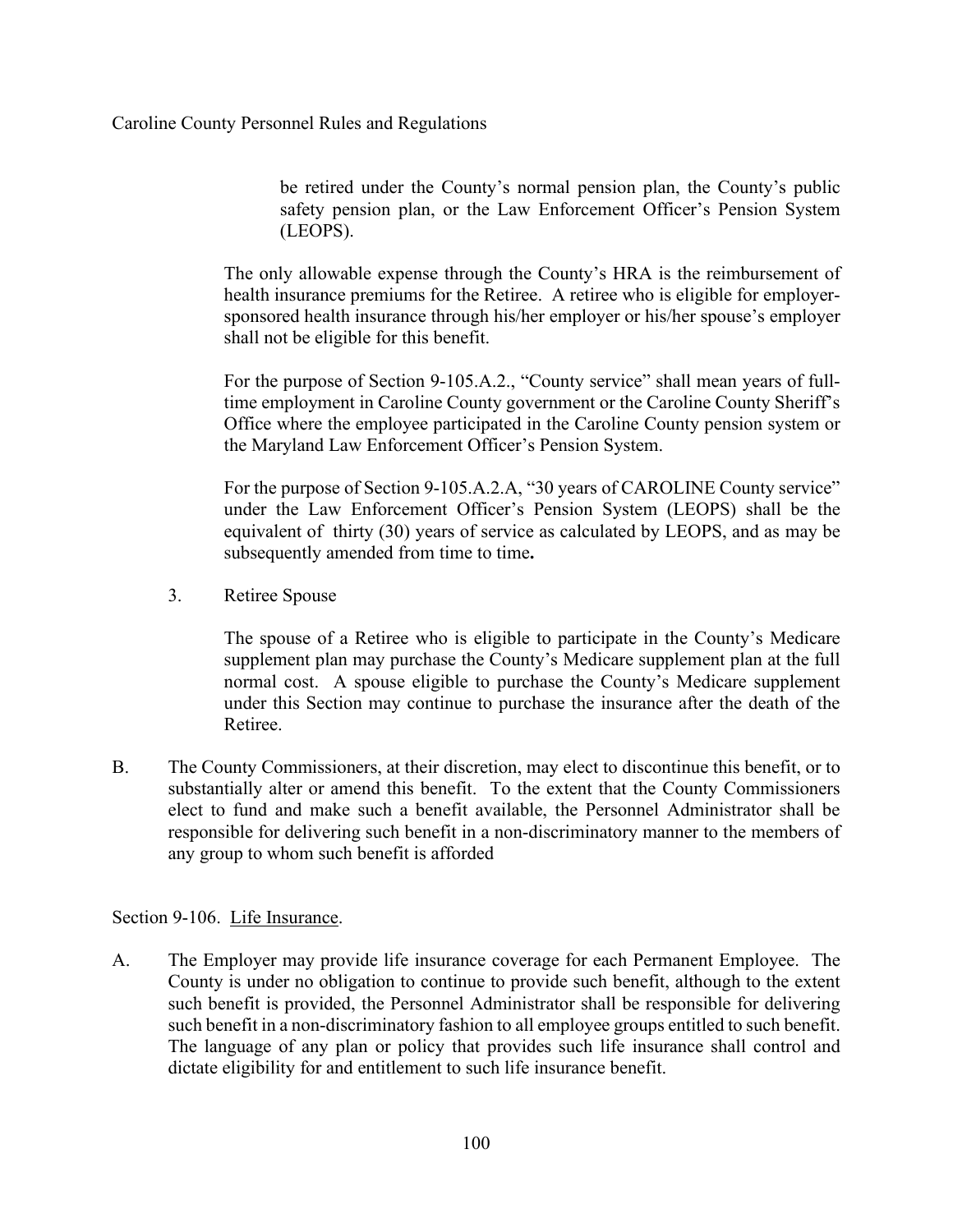- B. A Contractual Employee may receive life insurance benefits only if specified in the employment contract.
- C. The employees of certain State agencies and units of State Government that are not Employees of the County, but that are funded by the County pursuant to State law, also may be provided group life insurance. Such group life insurance is offered to such State employees in the spirit of intergovernmental cooperation, prudent expenditure of taxpayer revenue and as an accommodation to the State officials that oversee those agencies, so that they do not have to hire and support separate administrative employees to procure a life insurance benefit for their employees, to process payroll deductions and to administer a life insurance benefit. Group life insurance has been offered to State officials and employees of the following State agencies and units of State government:
	- 1. The State's Attorney's Office;
	- 2. The Circuit Court for Caroline County; and
	- 3. The Sheriff's Department.

Sharing such benefit with such State agencies and units of State government shall not make the State officials and/or employees with whom such benefit is shared County Employees, does not give the County any right to control such officials or employees or interfere in any way with the supervision and management of such officials or employees, and is not intended to make the County a dual employer of such officials or employees.

- D. The County Commissioners, at their discretion, may elect to discontinue this benefit, or to substantially alter or amend this benefit.
- E. Historically, the employer has made available to retired employees a \$5,000 life insurance policy at nominal cost. Effective July 1, 2016, the employer shall discontinue this practice. the office of human resources shall create a roster of retirees enrolled in the \$5,000 life insurance provided by guardian as of June 1, 2016. In lieu of subsidizing life insurance coverage for those enrolled retirees, the employer shall instead provide a lump sum death benefit in the amount of \$5,000 per retiree. This payment shall be made from the other post-employment benefits (OPEB) fund to the beneficiary designated by the retiree. Payment of the lump sum death benefit shall be made by the office of finance upon submission of an application and official verification of the retiree's death subject to the review and approval of the personnel administrator.

Section 9-107. Educational Benefits.

Employer currently provides educational benefits to Employees, as provided in Chapter 10 of these Personnel Rules and Regulations.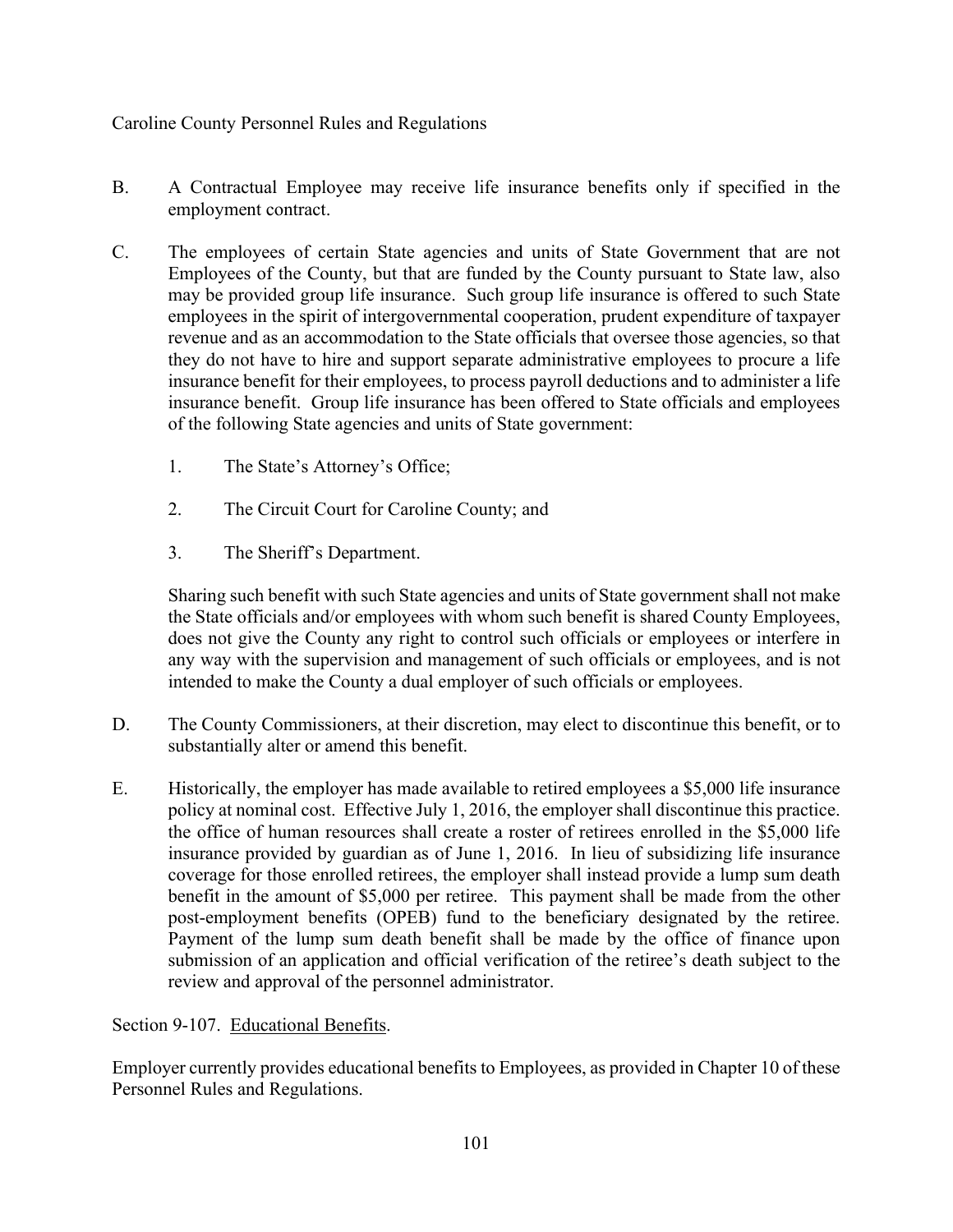Section 9-108. Direct Deposit.

All persons who receive a paycheck through the County's payroll system will complete a direct deposit form and have their pay directly deposited into their personal bank account. The direct deposit system benefits the County by reducing the cost to process payroll. The system benefits all persons receiving a paycheck through the County payroll system by promptly and automatically replenishing their personal accounts without any time, effort or expense.

Section 9-109. Early Return to Work Program.

- **A.** Purpose: The Early Return to Work Program's primary purpose is to lessen the impacts to the County Workers Compensation Insurance premiums, if an employee experiences a workplace injury or illness and has been cleared to return to work at a modified level. Additionally, the Early Return to Work Program will lessen the financial burden placed on employees who have experienced a workplace injury or illness by allowing the employee to return to full pay at an earlier time**.**
- B. Participation: Any employee who has experienced a work-related injury or illness, that has received a modified work release from a treating physician and is currently receiving wage payments from the county workers compensation policy, will be automatically placed into the Program.
- C. Length of Participation: Qualified employees will be placed in an initial modified work assignment within the County for up to 30 days. After the initial 30 days, continuation in this program will be determined by the Human Resources Director in direct consultation with the County Administrator. Continuation in the program will be dependent upon an evaluation of best interest of both the County and the employee.
- D. Temporary Work Assignments: Depending upon availability, an employee may be assigned to work in any County Department with varying hours, assignments outside of an employee's originating department will only be considered if no assignment is available within their department. The assignments of work location and type will be determined by the Human Resources Director and the Department Head, based on employee's capabilities and County needs. County departments or agencies are not required to create work or positions but are encouraged to find flexible solutions to assist with placing these employees in productive temporary roles.
- E. Procedures:
	- 1. Participation Notice:
		- A. All qualifying employees shall deliver a return to work note and the Return to Work Capacity Form within 72 hours of receipt from their physician to the Office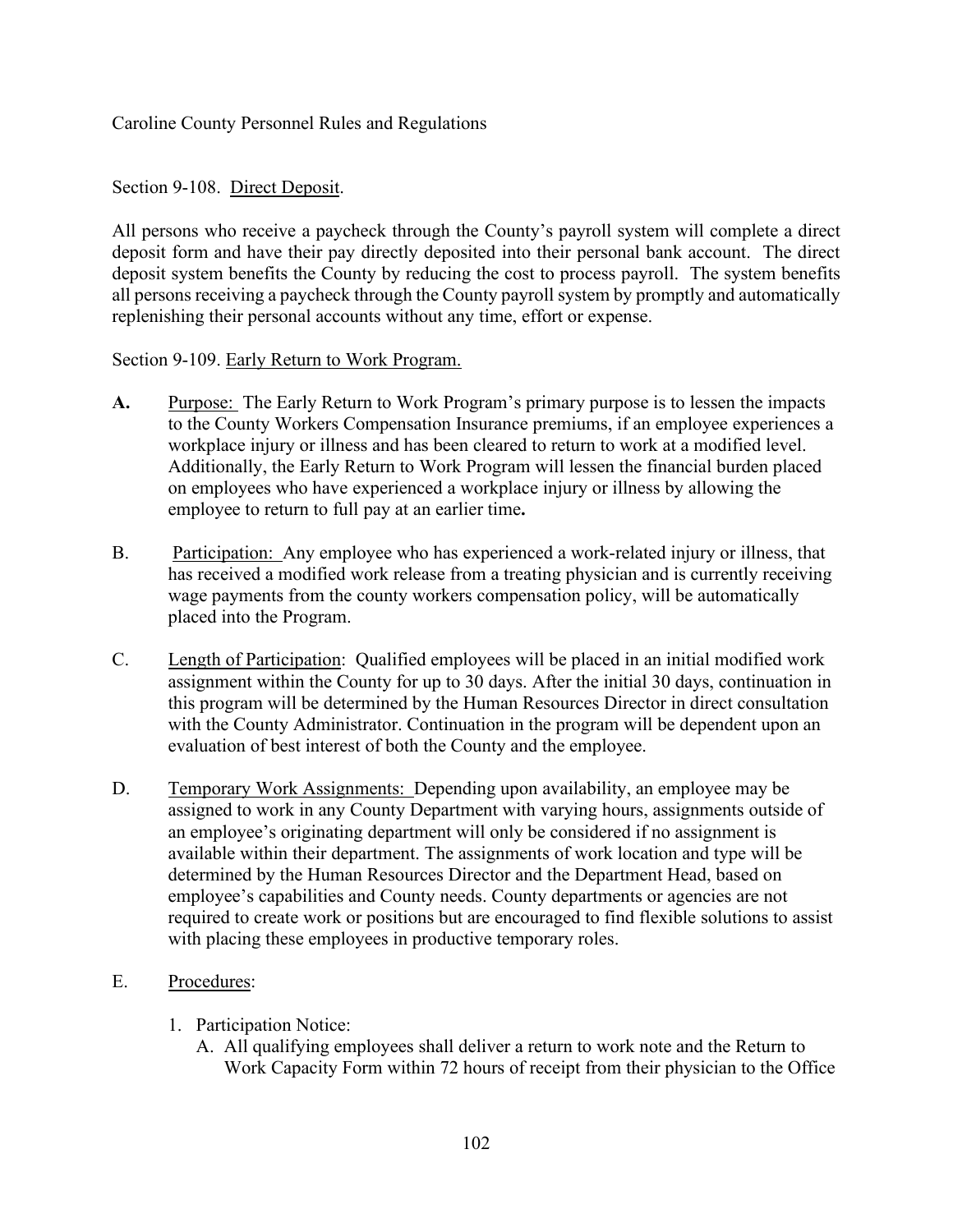of Human Resources. Return to Work Capacity Form will be provided to employee by the Director of Human Resources.

- B. The Human Resources Director will determine if the employee can, based on restrictions, be placed into a modified work assignment.
	- 1. The Human Resources Director will work with employee to complete an analysis of their individual capabilities.
	- 2. The Human Resources Director will discuss with the originating Department Head the capabilities of the employee to determine if a suitable assignment can be found within their department.
	- 3. If a suitable assignment cannot be found within originating department, then other departments and locations will be evaluated to determine an appropriate work assignment.
	- 4. The Human Resources Director, employee, and Department Head will meet to discuss available work assignment. If an employee has concerns with proposed temporary work assignment, they can document on the Early Return to Work Agreement Form. Employee concerns will be discussed to ensure that the work assignment is suitable.
- C. The Human Resources Director will remain in frequent contact with the employee to re-evaluate the employee's status in the program, based on the schedule of medical treatment and/or appointments.
- D. Any time off necessary for the medical treatments or appointments required as a result of the injury or illness will take priority and leave will be automatically granted for these activities. It is, however, the responsibility of the employee to communicate these requirements to their supervisor to avoid unnecessary confusion or conflict.
- 2. The employee is required to immediately notify the Office of Human Resources of any changes in their medical status.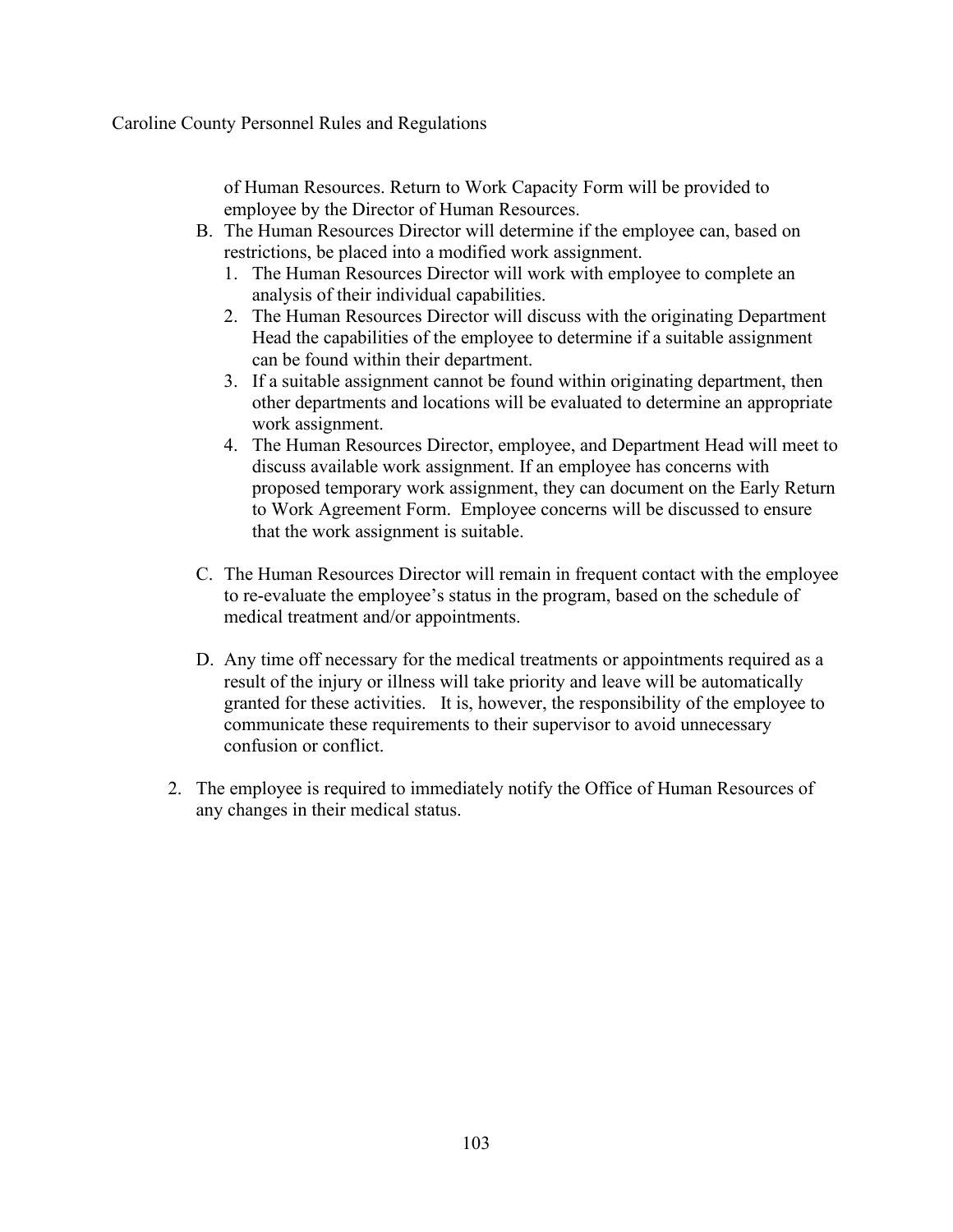## **Chapter 10 Employee Career Development and Educational Benefits**

Section 10-101. Employee Career Development Programs.

Employer shall foster and promote the training and development of Employees where such training and development will improve the quality of services rendered to Employer, equip Employees for County career advancement, and provide Employer with a reservoir of skills necessary to meet current and future employment needs.

Section 10-102. Administration of Employee Career Development Programs.

- A. The Personnel Administrator shall have the overall responsibility for the development, administration, and evaluation of Employee career development programs.
- B. Department Heads shall develop Employees under their supervision by assessing needs; working with the Personnel Administrator to develop, conduct, and evaluate training and development programs; and providing sufficient time for Employees to participate in approved training and career development programs.

Section 10-103. Employee Orientation

- A. The Personnel Administrator is responsible for developing and implementing a program to orient each new Employee.
- B. Employee's Department Head, or designee, will provide job specific orientation for new Employees on the first day of employment.
- C. Within the first five (5) working days, the Personnel Administrator, or designee, will meet with each new Employee to review these Personnel Rules and Regulations, payroll issues, Employee benefits, and any other pertinent rules, procedures, guidelines or standards.

#### Section 10-104. Employee Training Opportunities.

Every Employee shall be assured equal consideration for appropriate training opportunities. When an Employee successfully completes a training program, Employee's Department Head shall forward a certificate or record of completion to the Personnel Administrator for placement in Employee's personnel file.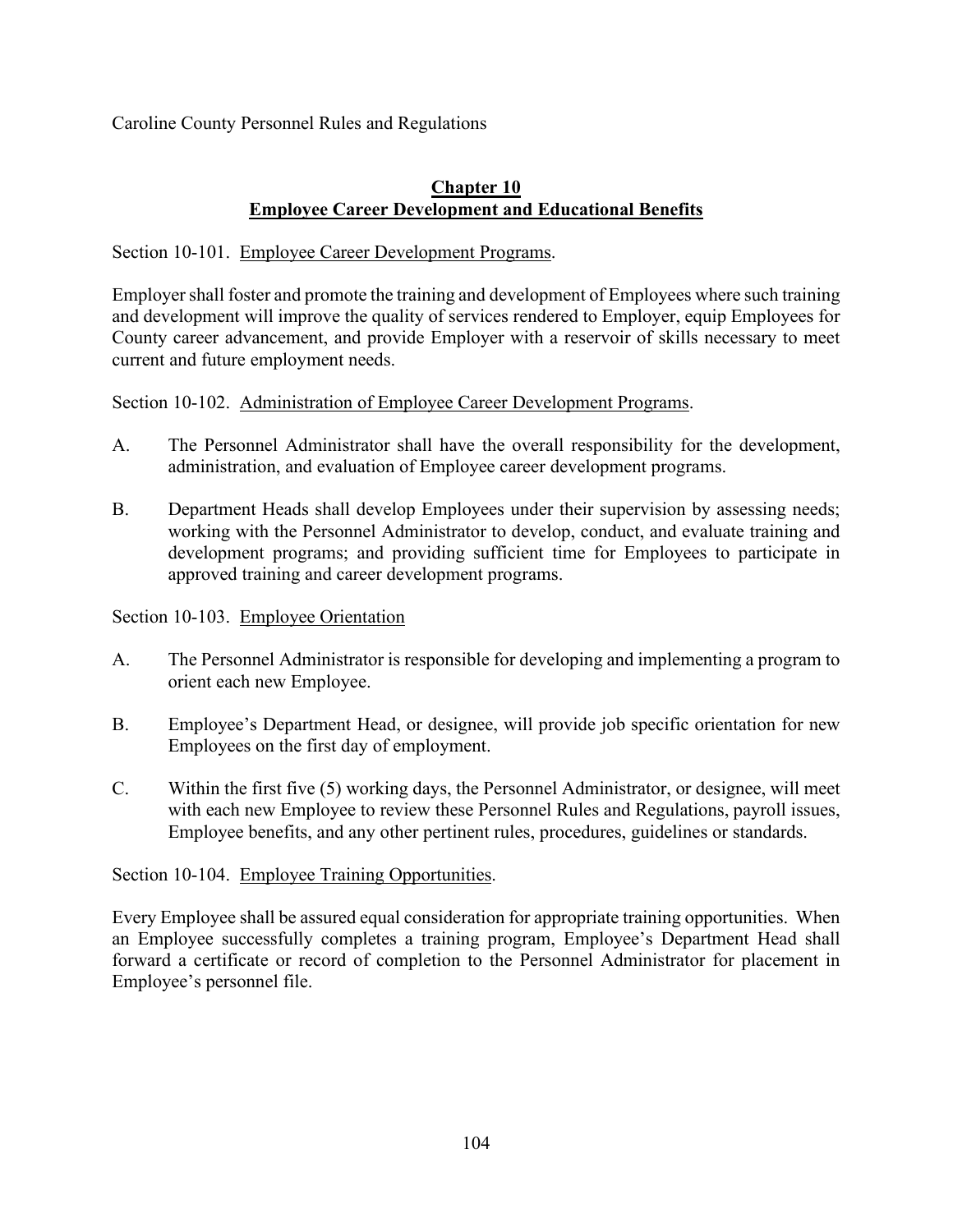## Section 10-105. Tuition Reimbursement.

### A. Eligible Employees.

- 1. Permanent Full-Time Employees who have successfully completed one year of employment with Employer;
- 2. Contractual Employees may be eligible for tuition reimbursement as specified in their employment contract.

## B. Prerequisites.

- 1. The Department Head and the Personnel Administrator must determine that the course for which reimbursement is sought is a job-related course or will provide Employee with skills relevant to Employee's Service.
- 2. The Personnel Administrator must determine that an approved institution offers the course, including accredited colleges, universities, and technical, and vocational schools.
- 3. The course must be offered at a time when Employee is not working or expected to be required to work, unless Employee has received educational leave approval pursuant to Section 10-106 before commencement of the course. All courses shall be taken on Employee's own time and shall not interfere with work assignments and performance.
- 4. At least 20 working days before the scheduled course begins, Employee shall complete a tuition reimbursement application and submit it to Employee's Department Head for review. Employee may include any other information Employee deems pertinent to determining how the course will benefit Employee's job performance, service to the community or the mission of the County. If approved by the Department Head, the application shall be submitted to the Personnel Administrator for review and approval or disapproval. Upon completion of the course, Employee shall complete the tuition reimbursement grade report, attach proof of the final grade, and submit the form to the Personnel Administrator for reimbursement.
- C. Amount of Reimbursement. Eligible Employees may receive tuition reimbursement for approved courses up to one-hundred percent of full tuition costs and registration fees, not to exceed the per credit course fee set by the County Commissioners. The percentage of reimbursement shall be determined by the grade received for the course, as follows: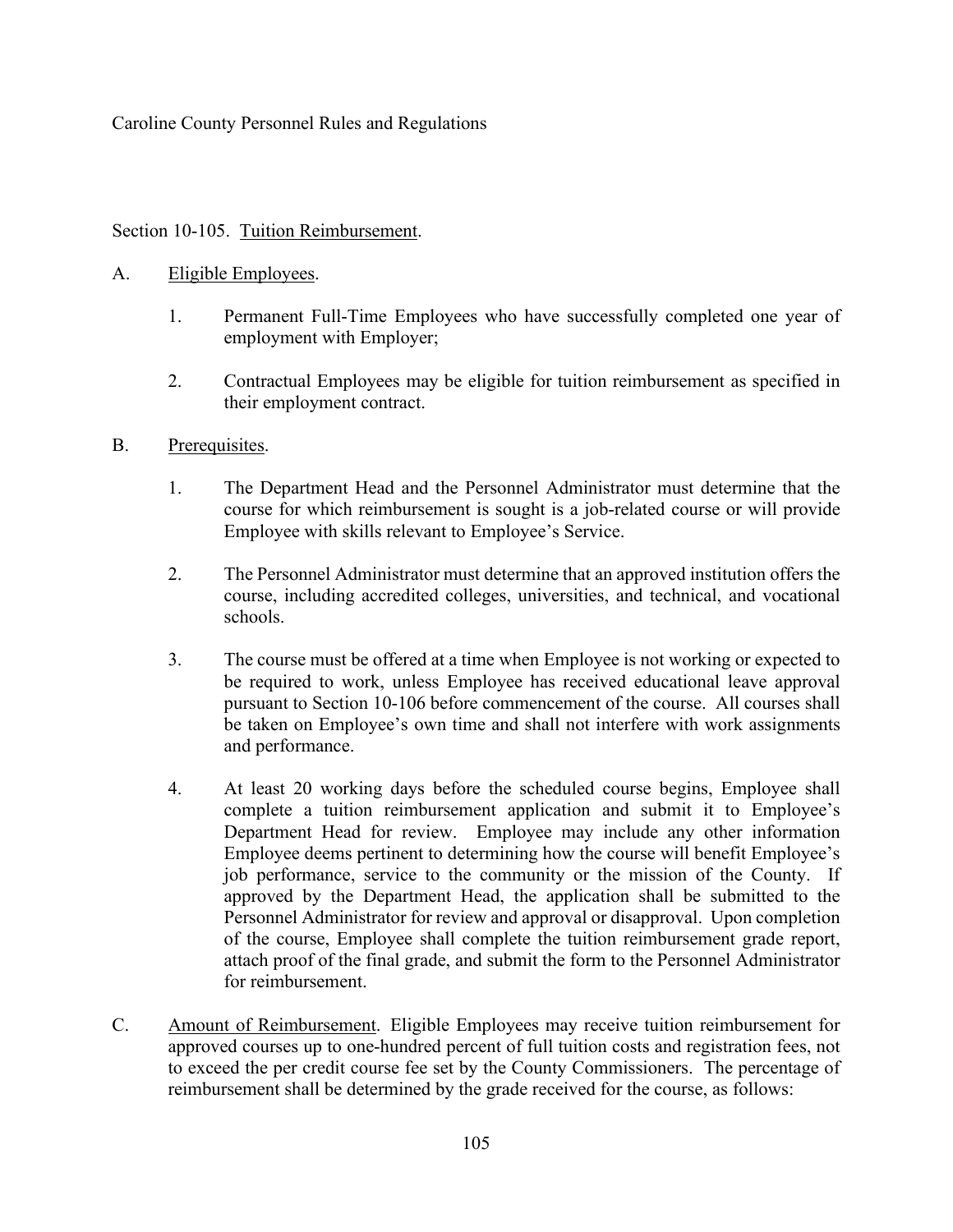| $*100\%$ | Grade A or B  |
|----------|---------------|
| $*75%$   | Grade C       |
| * $0\%$  | Below Grade C |

\*Form requirement. Reimbursement, if any, for books or other course materials shall not exceed the lesser of the actual cost or the amount set by the County Commissioners.

- D. The decision to provide tuition reimbursement shall be rendered on a course-by-course basis. Merely because reimbursement for a course was allowed in the past does not mean that reimbursement for the same course will be allowed in the future.
- E. If an Employee separates from service within one year after completion of a course for which Employer provided tuition reimbursement, Employee shall repay Employer for the entire cost of tuition, books, or other course materials paid by Employer during the previous 12 months. An Employee who is separated from Employer due to reduction-in-force shall not be required to reimburse Employer for tuition costs.

#### Section 10-106. Educational Leave.

- A. Employer, with the recommendation of the Personnel Administrator and the County Administrator and the approval of the County Commissioners, may provide an Employee with unpaid leave for up to one year to attend a course of instruction in a subject or subjects that are Service related.
- B. Employer, with the approval of the Personnel Administrator and the County Administrator, may allow an Employee to use accumulated annual, personal, and/or sick leave on a weekly periodic basis, where employee seeks to use such leave for a portion of one or several days, accumulating to no more than two days of work absence per week, for no more than one year, to attend a Service related educational program that is not reasonably available or offered at an off-duty time. The availability of the course or educational program, the Employee's performance record, the Employee's years of service, and the Employee's use/abuse of leave will be considered in determining whether to allow such use of annual, personal and/or sick leave.
- C. Requests for educational leave shall be made in writing to Employee's Department Head at least four weeks prior to commencement of the course or training for which leave is sought. The Department Head shall forward a copy of Employee's request to the Personnel Administrator along with a recommendation to grant or deny the leave. The Personnel Administrator will review the request and approve or deny the leave, with or without conditions.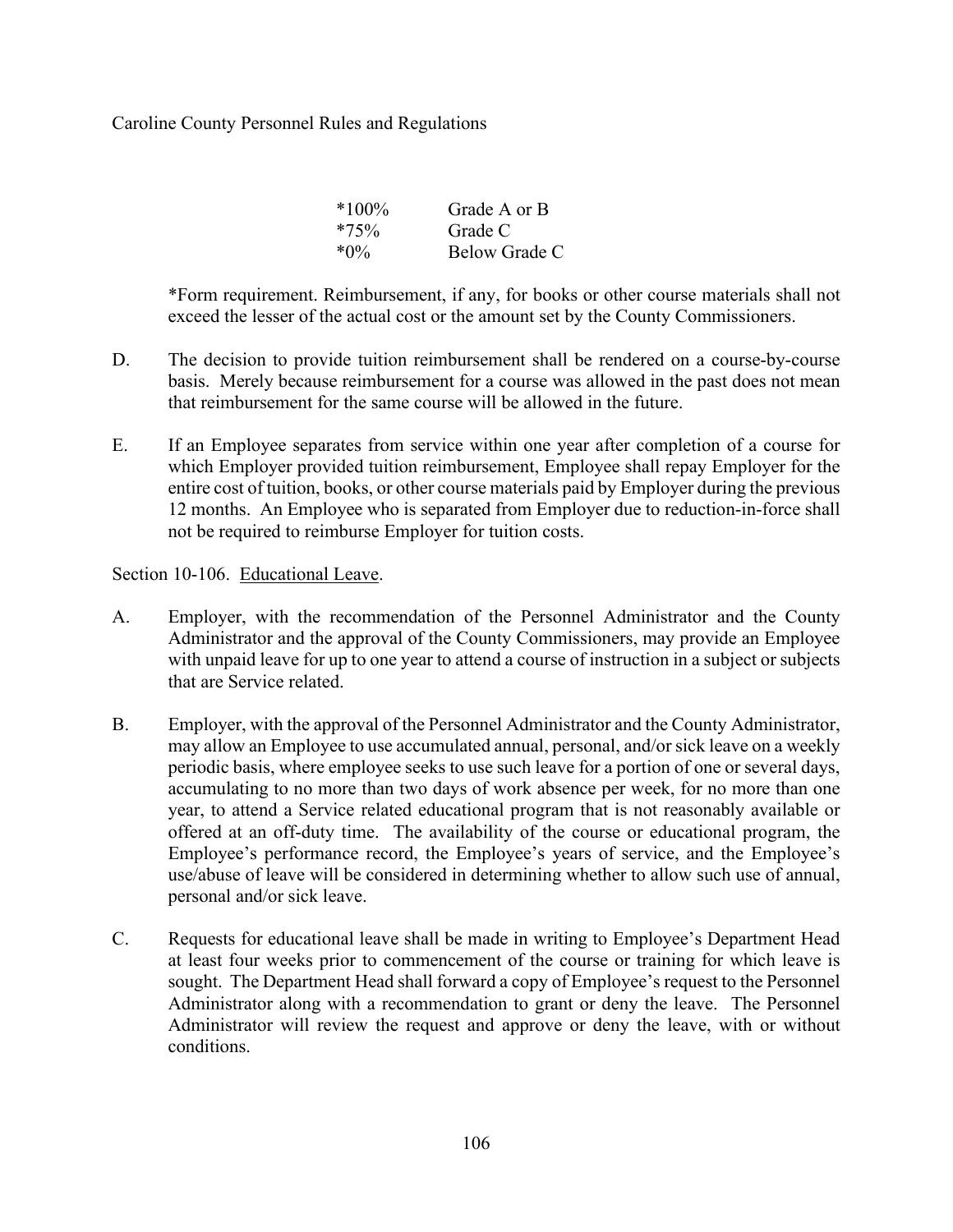Section 10-107. Suspension of Programs

Nothing in this Chapter 10 shall be interpreted as limiting the power and right of the County Commissioners to limit, alter, or suspend the programs in this Chapter 10 due to financial considerations including, but not limited to, shortfalls in anticipated tax revenues, cuts in federal or State funding, termination of grants, unforeseen financial demands, or otherwise.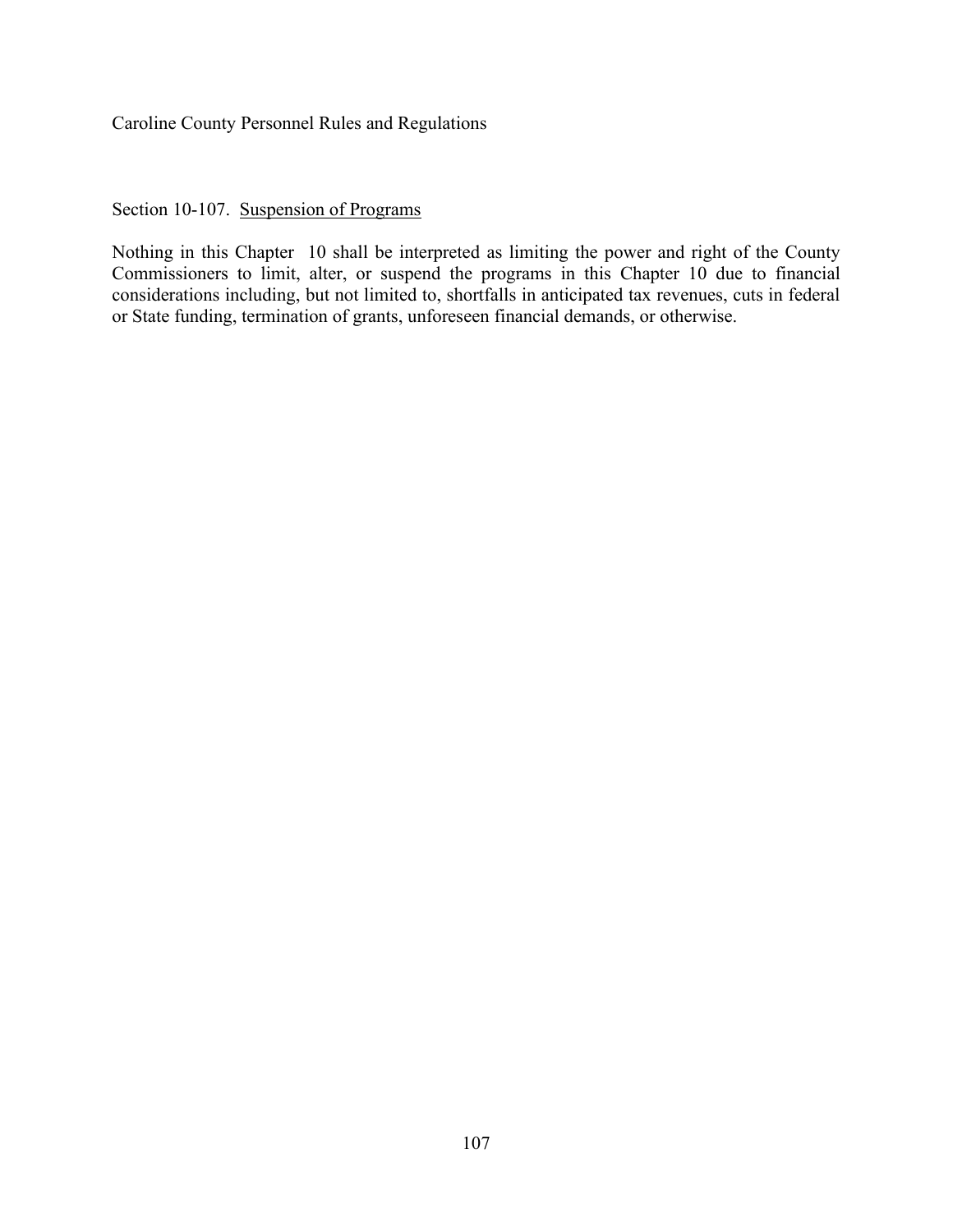## **Chapter 11 Employee Performance Evaluation**

## Section 11-101. The Performance Evaluation System.

- A. Overview. The Employee performance evaluation system is a process for observing and reviewing work performance; recognizing its quality; identifying needs for improvement; and working with an Employee to improve effectiveness in order to maximize the use of Employee's knowledge, skills and abilities.
- B. Purpose. The Performance evaluation process provides a structured opportunity for an Employee to meet with his/her direct supervisor and discuss the supervisor's expectations of Employee, Employee's strengths and weaknesses, and other issues that affect the job and Employee's ability to succeed at the job.
	- 1. A supervisor's performance evaluation will, in part, be predicated on such supervisor's ability to motivate, manage, and obtain productivity from such supervisor's direct reports. Therefore a supervisor must critically assess the strengths and weaknesses of the Employees that he/she directly supervises, quickly address deficiencies, and positively reinforce strengths and valuable contributions.
	- 2. An Employee must always be respectful of his/her supervisor. An Employee should use the evaluation process to self assess areas where he/she might improve his/her performance and the overall performance of the team for which he/she works. An Employee should feel comfortable respectfully voicing concerns and suggestions for training or operational enhancements as part of the evaluation process. An Employee must recognize that suggestions may not be acted upon for any number of reasons, but there is value in such exchanges to all concerned when conducted in a respectful and professional manner.
- C. Impact to Employee. The evaluation shall be considered in determining an Employee's pay increment.

#### Section 11-102. Personnel Administrator and Performance Evaluations.

The Personnel Administrator shall be responsible for the overall administration of Employee performance evaluations. Responsibilities include training and advising Department Heads and supervisors to ensure performance evaluations are conducted properly, communicating the intent and process of performance evaluations to Employees, and overseeing the appeals process.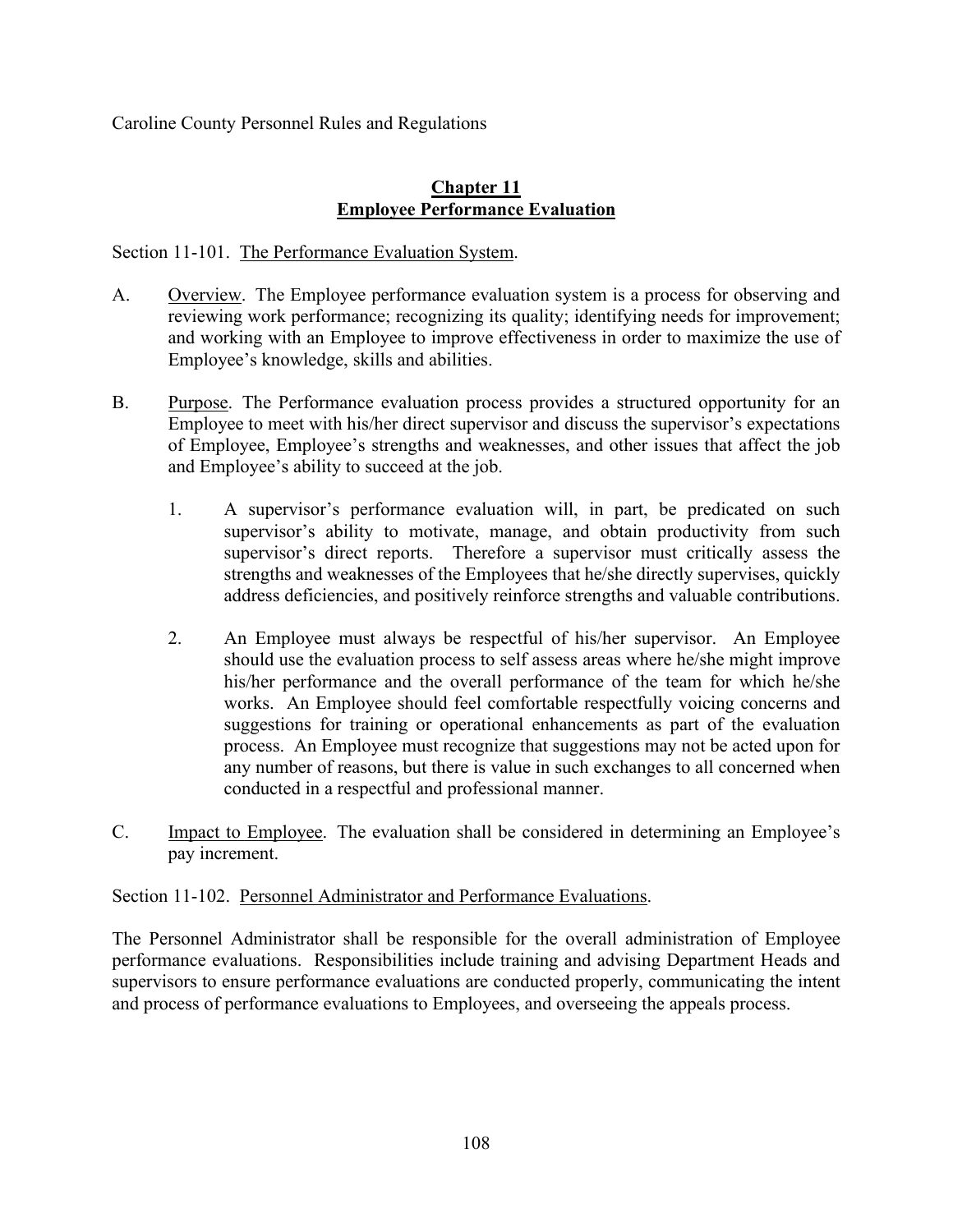## Section 11-103. Probationary Period and Performance Evaluation.

- A. Each Probationary Employee shall be evaluated by his or her supervisor at the midpoint of the probationary period. However, failure to conduct a written evaluation within the probationary period does not deprive Employer of its right to terminate a Probationary Employee at will and without cause with the concurrence of the Personnel Administrator.
- B. Additional evaluations may be conducted during probation at the discretion of the supervisor.
- C. Copies of the completed evaluation forms shall be forwarded to the Personnel Administrator within seven (7) working days after the date on which the evaluation was completed.
- D. Only Probationary Employees receiving at least an overall "meets expectations" rating on their evaluation shall be moved from probationary status to permanent status. A letter of permanent appointment shall be sent to the Employee by the Personnel Administrator informing them of their change in status.

#### Section 11-104. Annual Performance Evaluation.

- A. Each Permanent Employee shall receive an annual performance evaluation at a time specified by the Personnel Administrator. All other Employees may receive annual performance evaluations at times set by their supervisors. Employees may obtain from the Personnel Administrator a copy of the form used for the evaluation.
- B. An Employee's supervisor shall prepare the performance evaluation of the Employee. The performance of the supervisor in managing and obtaining productivity from the Employees he/she directly supervises, including the proficient evaluation of the work of such Employees shall be considered in the supervisor's performance evaluation, along with the performance of other duties and responsibilities of the supervisor.
- C. Before meeting with an Employee for a performance evaluation, the supervisor shall submit a preliminary evaluation of the Employee to the "Review Officer." For purposes of these Personnel Rules and Regulations, the "Review Officer" shall be the person who supervises the person preparing the performance evaluation of an Employee, such as the Department Head.
- D. After meeting with the supervisor for purposes of discussing a performance evaluation, the Employee who was evaluated shall sign the performance evaluation. The signature by itself shall not signify that an Employee agrees with the evaluation. The signature shall signify that the Employee has received the evaluation personally and is aware of its content.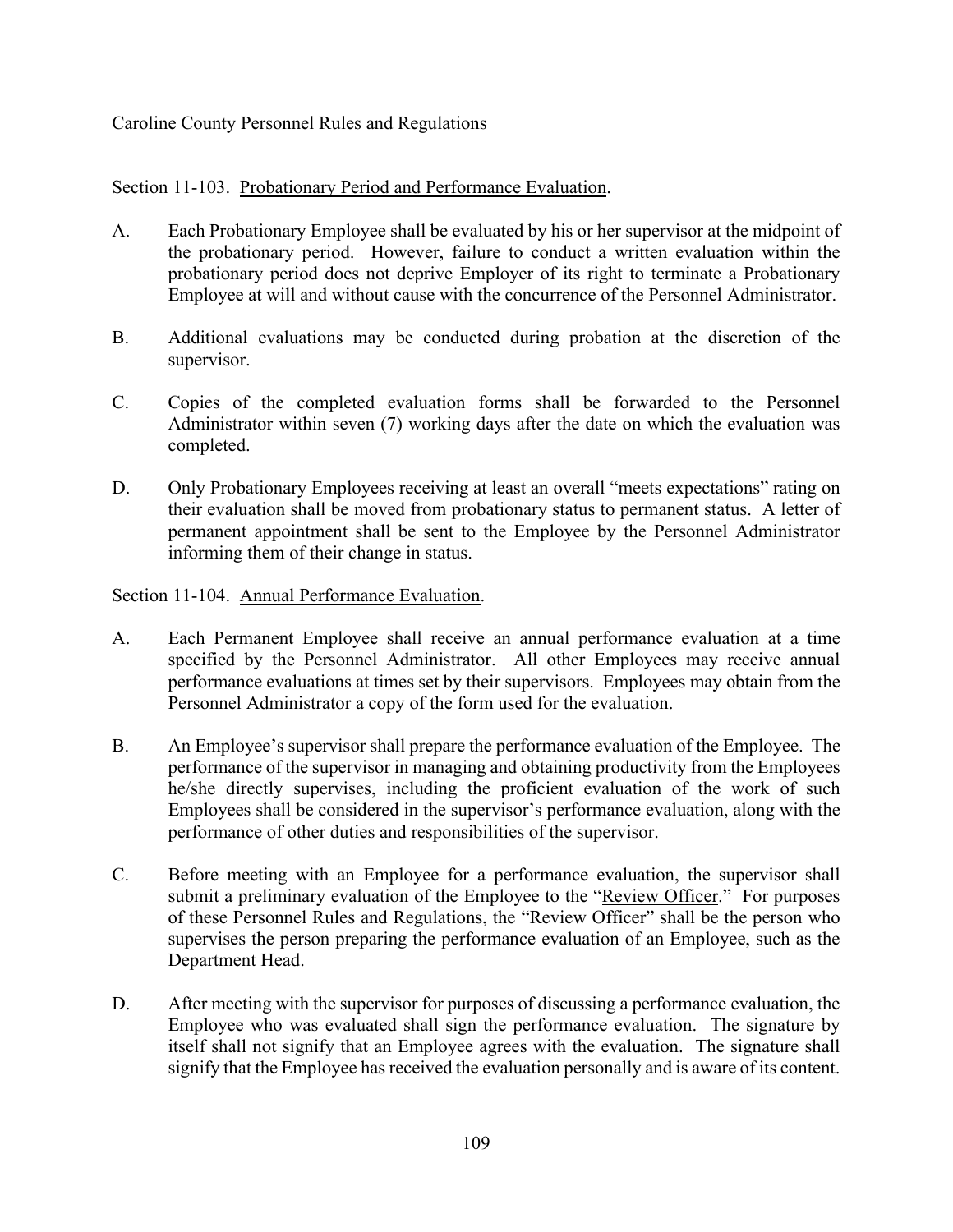- E. The completed performance evaluation shall be forwarded through the Department Head to the Personnel Administrator. The personnel file of the Employee shall contain each performance evaluation that pertains to the Employee.
- F. An overall rating of "meets expectations" on the annual performance evaluation is required in order for an Employee to be eligible for an increase in in-grade pay increment.
- G. The Personnel Administrator shall certify to the payroll clerk when a given Employee is entitled to an increase in pay increment.

Section 11-105. Unsatisfactory Evaluations.

- A. An Employee who receives an overall rating that is below the "competent" or "meets expectation" level (*i.e.*, a rating of "unsatisfactory" or "needs improvement") on the annual evaluation shall not be eligible to receive an increase in-grade pay increment.
- B. During the meeting between the supervisor and the Employee for a performance evaluation, if Employee receives an unsatisfactory or needs improvement in any element of a performance evaluation, the supervisor shall prepare, submit and discuss with Employee a performance improvement plan that identifies the steps required for improvement and continued employment. A written summary of the meeting shall be prepared and a copy forwarded to the Employee and the Employee's Department Head. The original written summary of the meeting shall be forwarded to the Personnel and Benefits Coordinator or the Personnel Administrator and shall be placed in Employee's personnel folder.
- C. The supervisor shall conduct a follow-up performance evaluation after 90 days following the receipt of a rating of unsatisfactory or needs improvement in any element of a performance evaluation by an Employee. The 90-day performance evaluation and a written summary of the meeting shall be prepared and forwarded to:
	- 1. The Personnel Administrator;
	- 2. The Employee;
	- 3. The Employee's Department Head.
- D. Prior to conducting the performance evaluation provided in Subsection 11-105C, the supervisor shall consult with the Review Officer, the Department Head and the Personnel Administrator or the Personnel and Benefits Coordinator on matters pertaining to the evaluation of the Employee.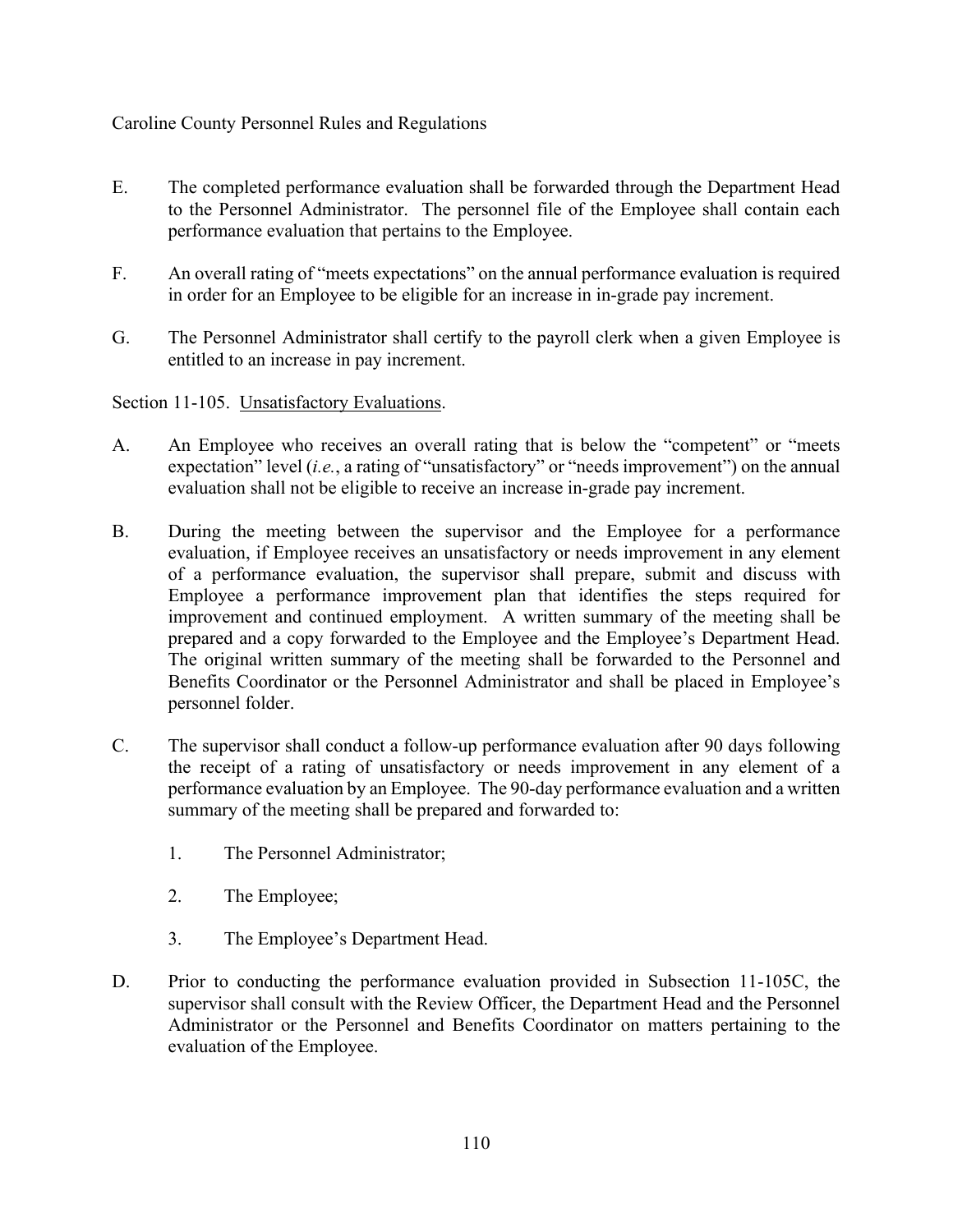- E. Even if performance in all areas rated unsatisfactory, needs improvement or lower improves to competent or meets expectations at the first 90-day review, a second 90-day review will be conducted to ensure that Employee sustains an acceptable level of performance. Such second 90-day performance evaluation and a written summary of the meeting shall be prepared and forwarded to:
	- 1. The Personnel Administrator;
	- 2. The Employee;
	- 3. The Employee's Department Head.
- F. An Employee who receives an overall rating of "unsatisfactory" on the annual performance evaluation and fails to show significant and sustained improvement in the interim 90-day follow-up evaluations and/or the next annual evaluation shall be subject to dismissal.

## Section 11-106. Performance Evaluation Overall Rating Appeal Procedure.

- A. Employee performance evaluations of an Employee shall not be subject to the grievance procedure provided in Chapter 6 of these Personnel Rules and Regulations. An Employee in the Classified Service, nevertheless, shall have the right to appeal his/her overall performance evaluation, but not any specific rating or specific comment pertaining to his/her formal evaluation, in accordance with the following procedure.
	- 1. Within fourteen (14) calendar days of receiving a performance evaluation, a Classified Employee who feels the overall rating is unfair and has an overall rating that is below "Meets Expectations" or "Competent" (*i.e.*, the level where the Classified Employee no longer is entitled to an increase in in-grade pay increment) may request a meeting with the Review Officer to review the overall rating.
	- 2. The Review Officer shall meet with the Classified Employee within fourteen (14) days after receiving a request for review. Within fourteen (14) days following the meeting, the Review Officer shall dispose of the matter by rendering a written decision and forwarding it to the Classified Employee, with a copy to the supervisor and the Personnel Administrator, who shall place the decision in the Classified Employee's personnel file. If the Review Officer has not met with the Classified Employee within fourteen (14) days after receipt of a request for review, the Classified Employee shall consider the request denied and may proceed to request review from the Personnel Administrator by following the Procedure in Subsection 11-106A.3 (*i.e.*, filing an appeal with the Personnel Administrator within seven (7) days after the tenth day after requesting a meeting with the Review Officer).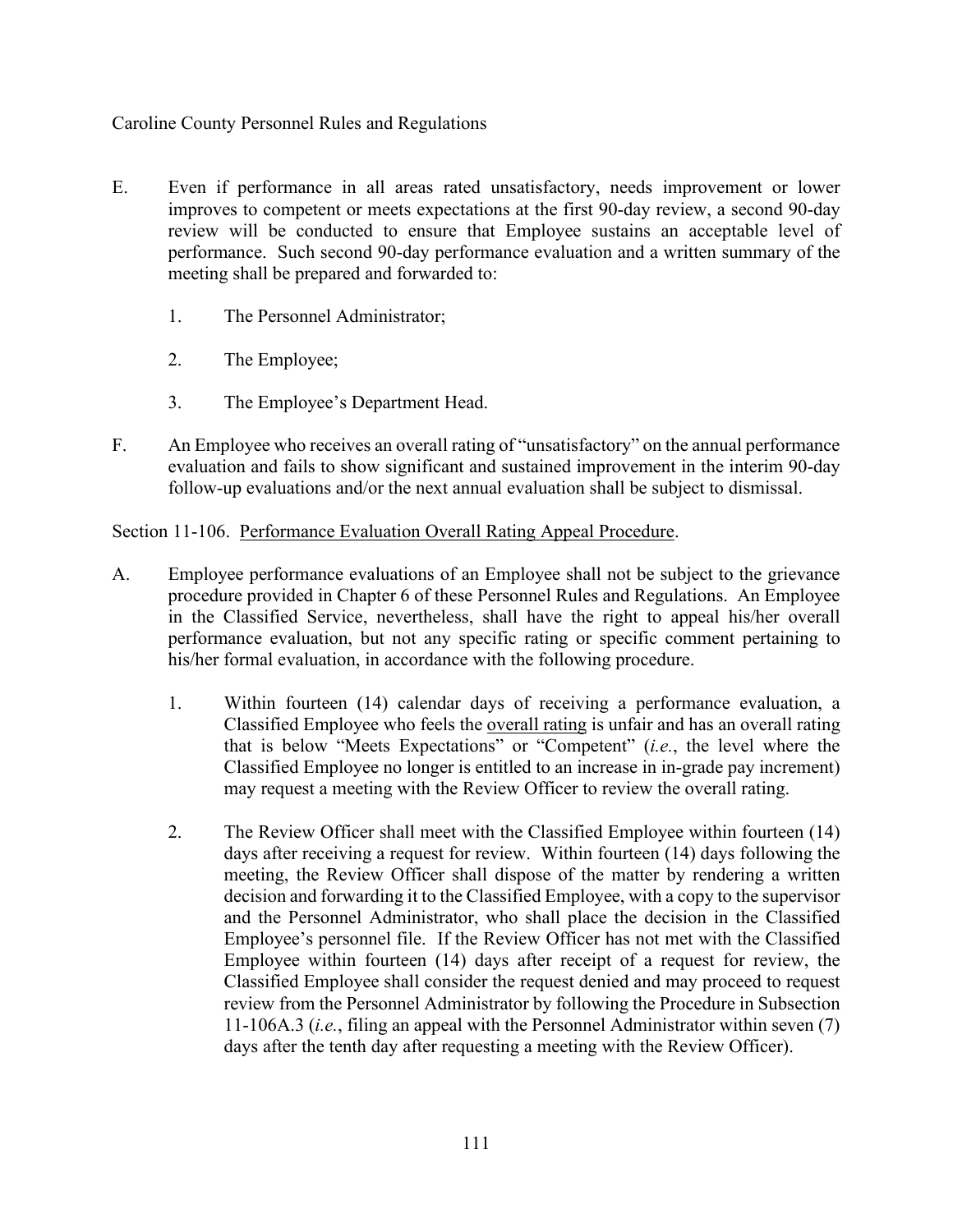- 3. If the Classified Employee is dissatisfied with the Review Officer's decision, Employee may, within seven (7) days of receipt of the decision, appeal the performance evaluation report in writing to the Personnel Administrator. The Personnel Administrator shall, within twenty-one (21) days of receipt of the written request, meet with the Classified Employee. If the Review Officer *is* the Personnel Administrator, the appeal shall be directed to the County Administrator. The County Administrator shall meet with Classified Employee within twenty-one (21) days of receipt of the request, whichever is shortest. Within seven (7) days of the meeting, the Personnel Administrator or the County Administrator, whoever conducted the meeting, shall dispose of the matter by rendering a written decision and forwarding a copy to the Classified Employee, the Classified Employee's Department Head and the Classified Employee's immediate supervisor. A copy of the decision shall be placed in the Classified Employee's personnel file.
- B. There shall be no right to grieve a performance evaluation beyond the procedure provided for Classified Employees, as set forth in Subsection 11-106A above.

Section 11-107. Other Performance Evaluations.

- A. A supervisor may conduct a performance evaluation at any time deemed prudent by the supervisor.
- B. Prior to leaving a supervisory position or being transferred to a new position, a supervisor shall complete a performance evaluation on each Permanent and Probationary Employee under his/her supervision who has not been evaluated within the last six months.
- C. Prior to leaving a position either by transfer or promotion, any Employee whose performance has not been evaluated during the preceding twelve months shall have that performance evaluated.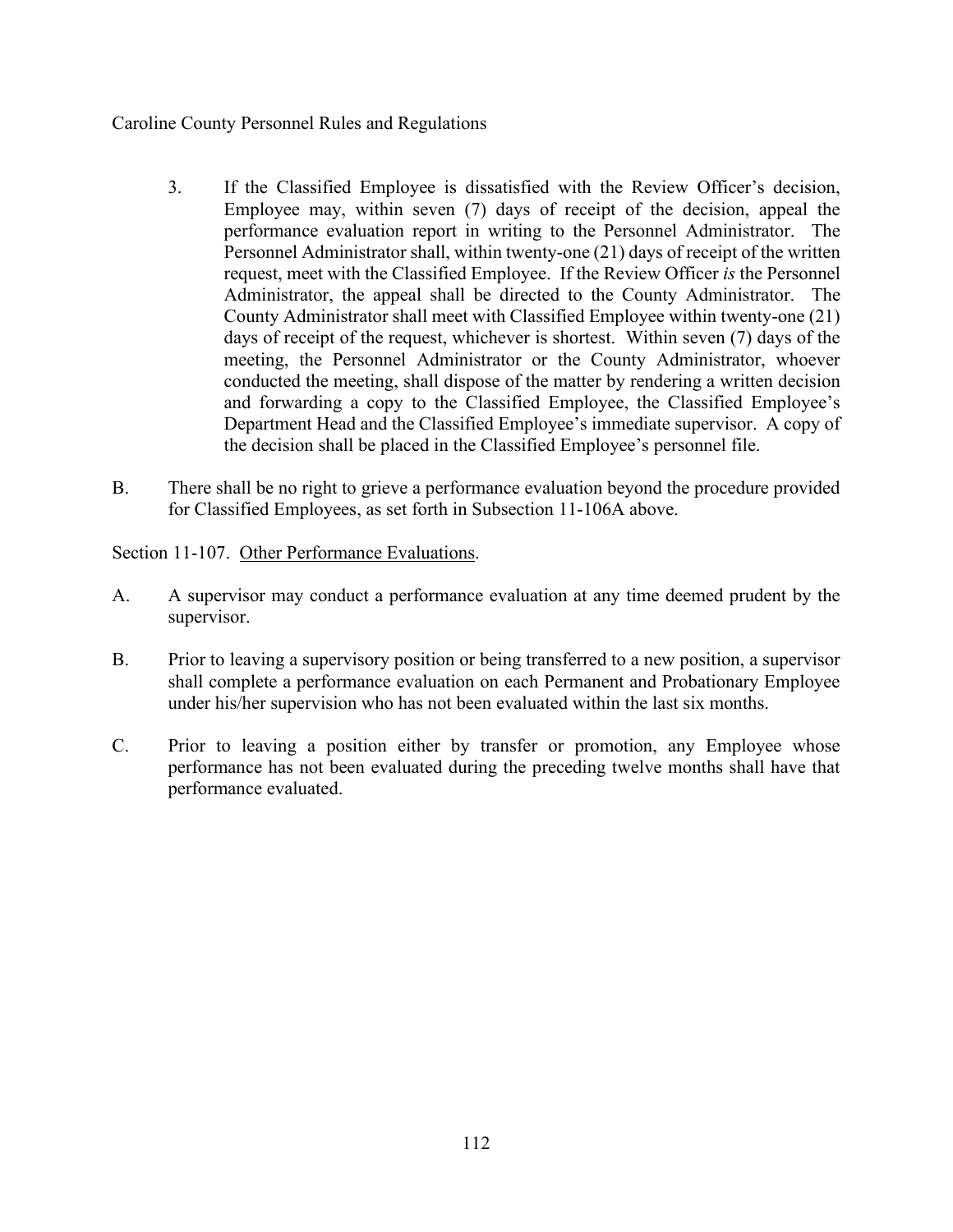# **Chapter 12 Separations**

Section 12-101. Policy.

- A. Employer shall separate all Employees equitably and fairly.
- B. At the time of separation, an Employee shall return all County Property to his/her immediate supervisor or Department Head, including keys, badges, Equipment, and uniforms.

## Section 12-102. Voluntary Separations.

- A. Retirement. Any Employee who is eligible for retirement may retire from service in accordance with the procedures established under Employer's pension plan. (*See* Section 9-101, Retirement).
- B. Resignation. In order to resign in good-standing and to receive payment for a portion of unused sick leave (*see* Section 8-105G), an Employee shall give at least fourteen (14) days written notice to his/her Department Head of Employee's intent to resign and must be available during that fourteen (14) day period to wrap up business and assist Department Head with any pressing matter within such Employee's scope of business.
- C. Abandon/Quit. An Employee who fails to come to work or who separates from service without two weeks prior notice as provided in Subsection 12-102B, or who is terminated for cause shall forfeit any right to payment for a portion of unused sick leave pursuant to Section 8-105G.

Section 12-103. Involuntary Separations.

- A. Dismissal. Employer may separate an Employee from service, which shall constitute dismissal. (*See* Section 5-105 of these Personnel Rules and Regulations).
- B. Disability. An Employee who can no longer perform the essential functions of his/her job on a daily basis, even if reasonable accommodations are made with respect to such disability, may be separated from Service.<sup>5</sup> (*See* Section 9-104, Disability Insurance, and Section 9-101, Retirement.) Separation for disability will not restrict eligibility to receive payment for accrued and unused annual, sick and/or personal leave. (*See* Sections 9-107, Life Insurance, 8-104E, Annual Leave, 8-105G, Sick Leave, and 8-106E, Personal Leave).

<sup>&</sup>lt;sup>5</sup> The Americans with Disability Act establishes parameters that must be considered when terminating a disabled Employee.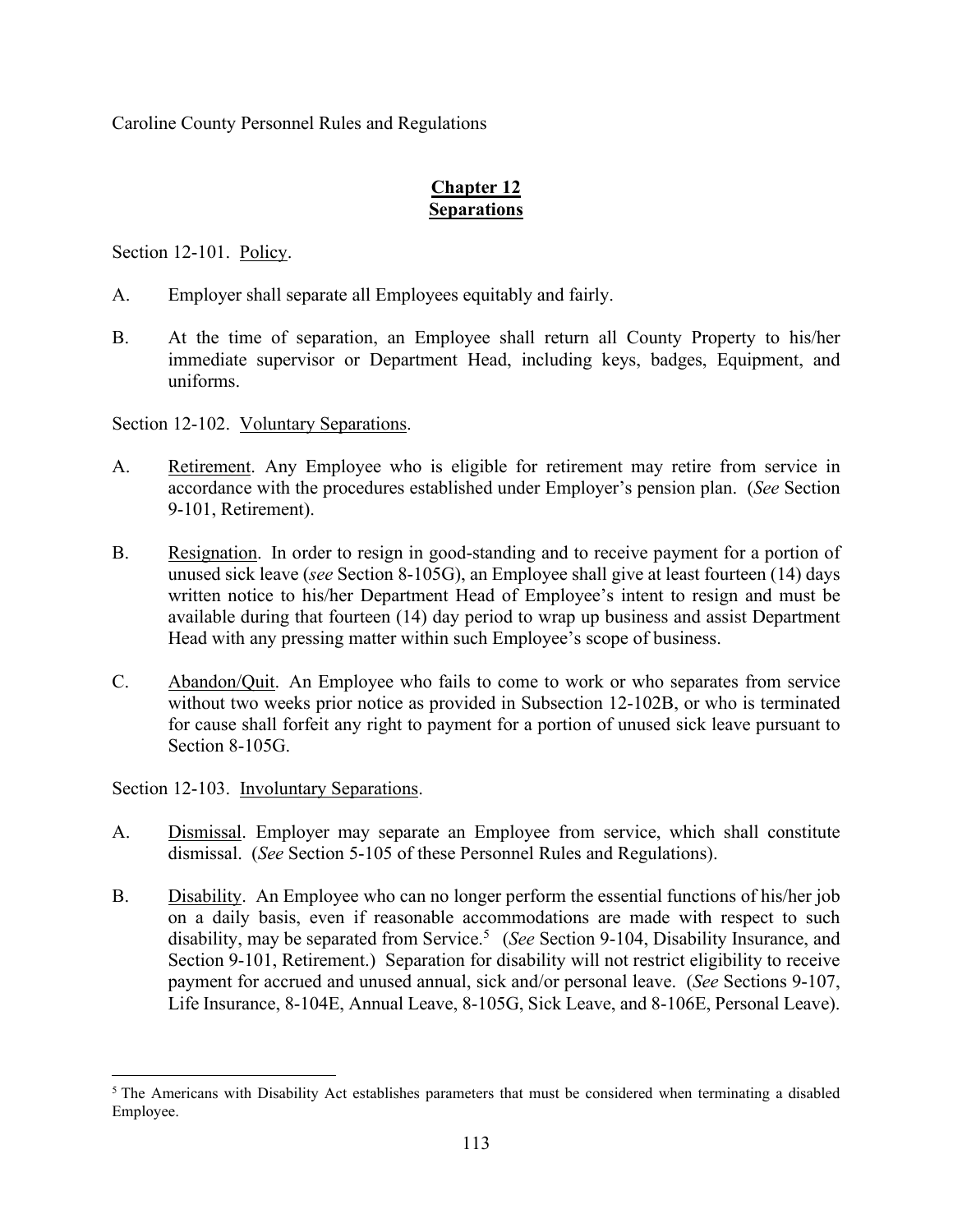- C. Death. Separation resulting from the death of Employee will not restrict eligibility to receive payment for accrued and unused annual, sick and/or personal leave. (*See* Sections 9-107, Life Insurance, 8-104E, Annual Leave, 8-105G, Sick Leave, and 8-106E, Personal Leave).
- D. Layoff. An Employee may be separated from service due to a reduction-in-force.

Section 12-104. Reduction-in-Force.

A. Definition. Reduction-in-force occurs when any of the following occurs: a shortage of funds, a shortage of work, a re-organization, or an abolishment of positions.

The County Commissioners, working with the County Administrator, designate positions to be affected.

- B. Notification. Employees selected for reduction-in-force will be given written notice at least 30 days prior to the last day of employment. The notice shall include the reason for the reduction in force, the proposed final date of employment, and an explanation of any benefits to be received. The written notice shall be deemed given when hand delivered to the Employee or, if provided by mail, three days after being deposited with the United States Postal Service, first class postage paid, addressed to the Employee's last know address in the personnel records of the County.
- C. Continuing Benefits for Permanent Employees. For each Permanent Employee laid off pursuant to a reduction in force, Employer will:
	- 1. Pay all medical insurance costs for two months after the separation date;
	- 2. Pay life insurance premium for one month after the separation date; and
	- 3. If the reduction in force is not due to fiscal concerns or constraints, or, if the reduction in force is due to fiscal constraints and the County Commissioners, in their sole discretion, deem the County has the fiscal capability, Employer and may pay one week of wage compensation, computed at such Employee's highest pay level, for each year of service and/or may pay the benefit for accrued and unused sick leave provided in Section 8-105G. Notwithstanding the foregoing, the Employee will be paid not less than the Employee's accrued annual leave.
	- 3. An At-Will Employee with a written employment contract that provides for continuing payments or a lump sum payment in the event of termination without cause shall not qualify for any of the payments in this Subsection 12-104, other than accrued annual leave.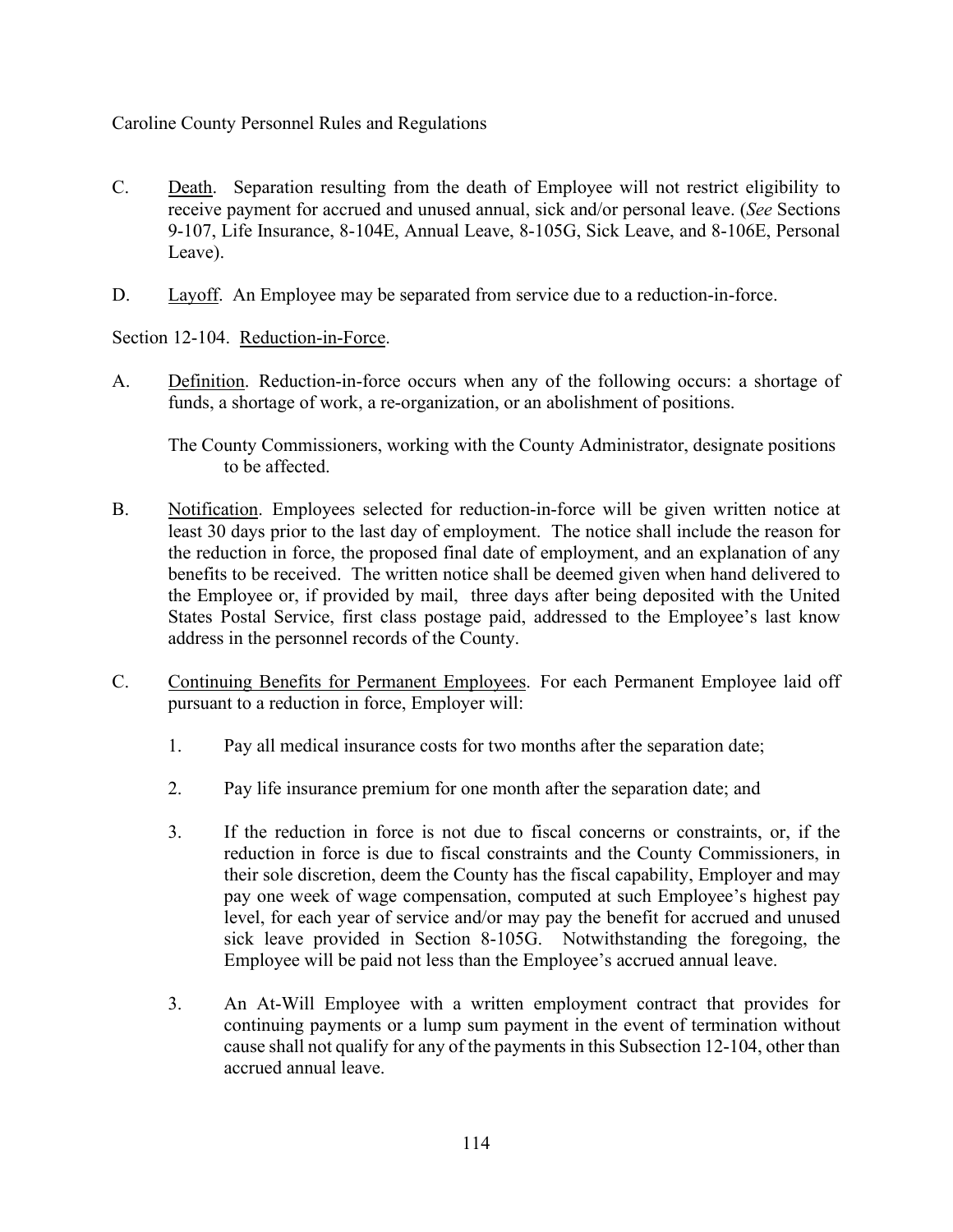D. Rehire Eligibility. An Employee who has been terminated due to a reduction in force may apply for advertised vacancies, and is eligible for rehire, on the same terms and conditions as other applicants, with due regard given for job related experience relative to the advertised position and for the Employee's prior performance evaluations.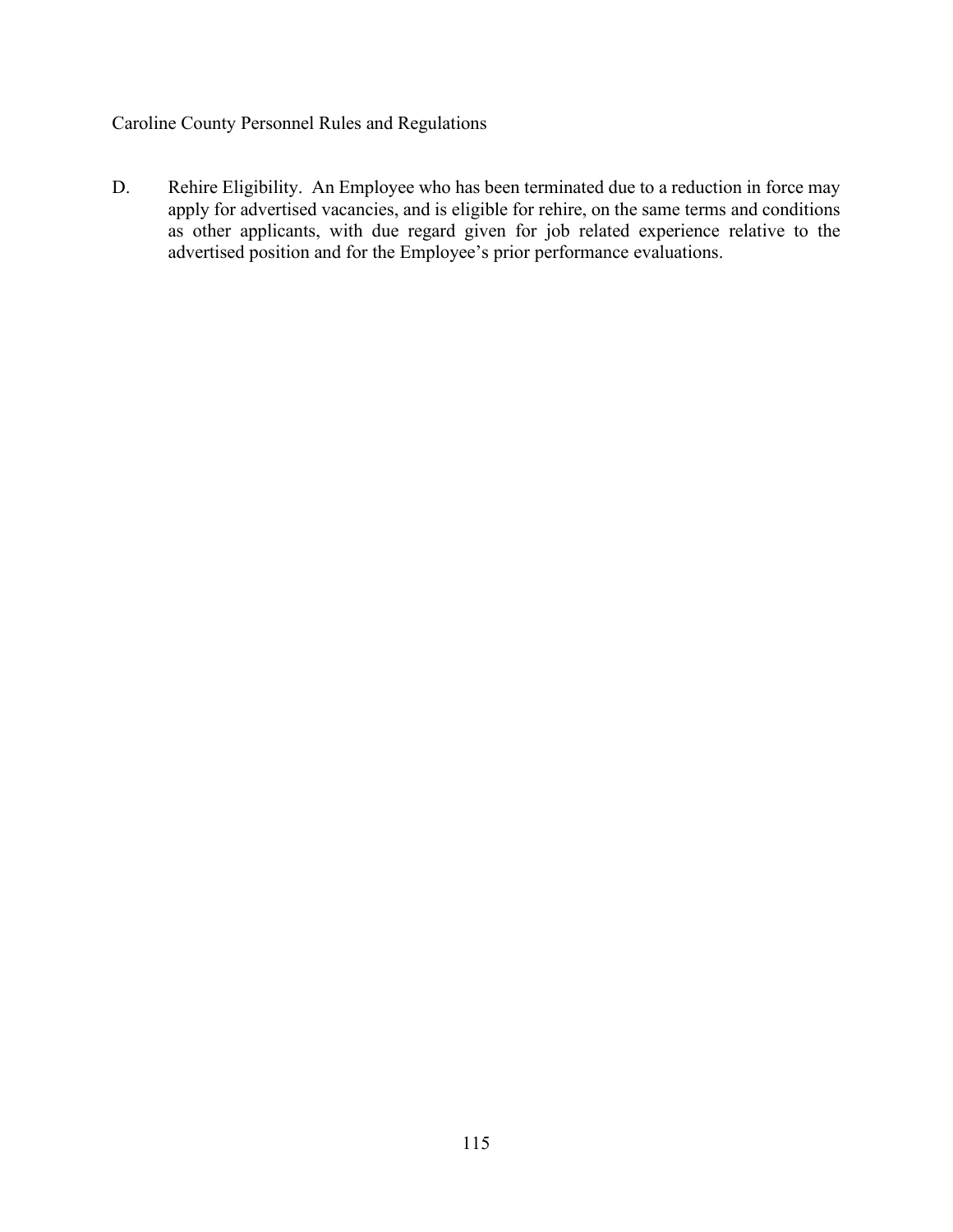### **Chapter 13 Compensation**

Section 13-101. Compensation Plan.

- A. Employer shall maintain a Compensation Plan adequate to recruit and retain competent Employees.
- B. Each position with Employer shall be assigned a Class and a pay grade that establishes the current pay for the person filling the position and the pay range within the Class (*i.e.*, minimum, intermediate, and maximum pay that an Employee filling a position within the Class could receive).
- C. Positions shall be classified and the range of pay will be set based on consideration of the following principles:
	- 1. Equal-pay-for-equal-work regardless of ancestry or national origin, race or color, religion, age, disability, genetics, or sex or marital status;
	- 2. The relative difficulty of the work assigned;
	- 3. The recruiting experience of Employer;
	- 4. Any compensation comparison or review studies prepared for the County; and
	- 5. The budget constraints of the County.

# Section 13-102. FLSA Classification of Positions.

The Federal Fair Labor Standards Act ("FLSA") establishes criteria for determining whether a position is exempt from, or subject to, the overtime pay requirements of the act. Periodically, the County will review Class Specifications and the work actually performed by Employees to determine whether a position is exempt from, or subject to, the overtime pay requirements of the FLSA. The County will endeavor to have the Compensation Plan denote whether a Class Specification position is exempt from the overtime pay requirements (*i.e.*, "FLSA Exempt") or subject to the FLSA overtime pay requirements (*i.e.*, "FLSA Non-Exempt").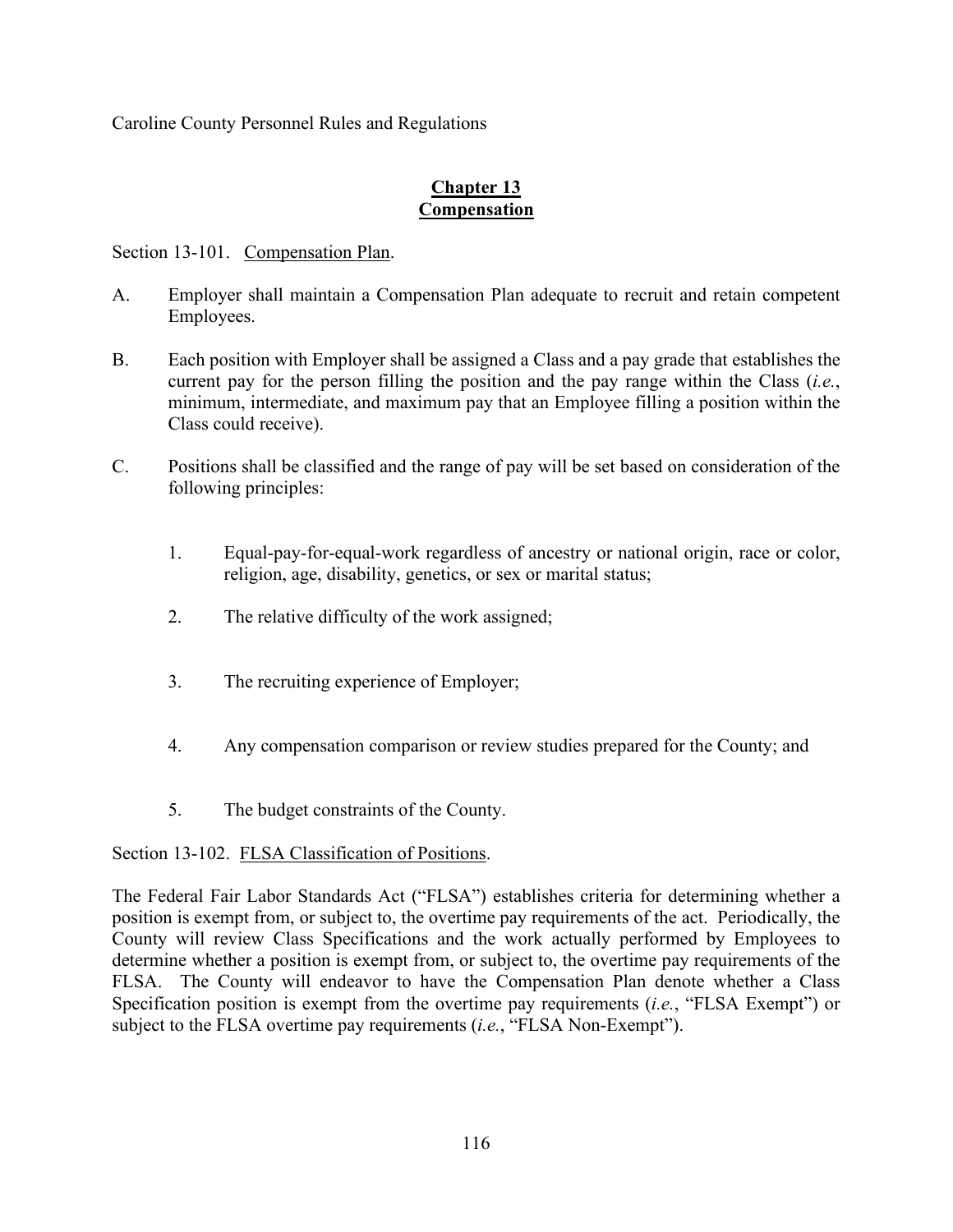# Section 13-103. Adoption of the Compensation Plan.

- A. In conjunction with the annual budget cycle, the County Administrator, with the assistance of the Personnel Administrator, shall develop the Compensation Plan.
- B. The Compensation Plan shall be adopted by the County Commissioners in conjunction with the adoption of the operating budget.

# Section 13-104. Administration of the Compensation Plan.

The Personnel Administrator is responsible for the administration of the Compensation Plan.

# Section 13-105. Amending the Compensation Plan.

The Personnel Administrator is responsible for monitoring the Compensation Plan. Periodically, the Personnel Administrator shall prepare for the County Administrator comparative compensation studies and reviews of pertinent factors affecting compensation policies. As needed, the Personnel Administrator and the County Administrator shall recommend to the County Commissioners necessary amendments to the plan.

Section 13-106. Entrance Into Service.

Generally, a newly appointed Employee will enter the service at the lowest step in the appropriate grade for his or her position. Upon the recommendation of the Department Head and Personnel Administrator, which will be based on such factors as the new Employee's training and equivalent job experience, the County Commissioners may provide for entry at a higher step, provided the new Employee has considerable appropriate training and experience and no current equally qualified Employee in the same classification makes less in compensation.

Section 13-107. In-Grade Pay Increases.

- A. Only a Permanent Employee may receive an in-grade (*i.e.*, step) pay increase. An Employee on probation is not eligible to receive in-grade pay increases.
- B. An Employee shall have received an overall rating on the most recent annual performance evaluation of "meets expectations" or higher to be eligible for an in-grade pay increase.

Section 13-108. Re-classification.

An Employee whose position was re-classified during the past twelve months and, because of the re-classification, received a ten percent (10%) pay increase, shall not be eligible for an in-grade increase until having served twelve (12) months in the current pay grade and step.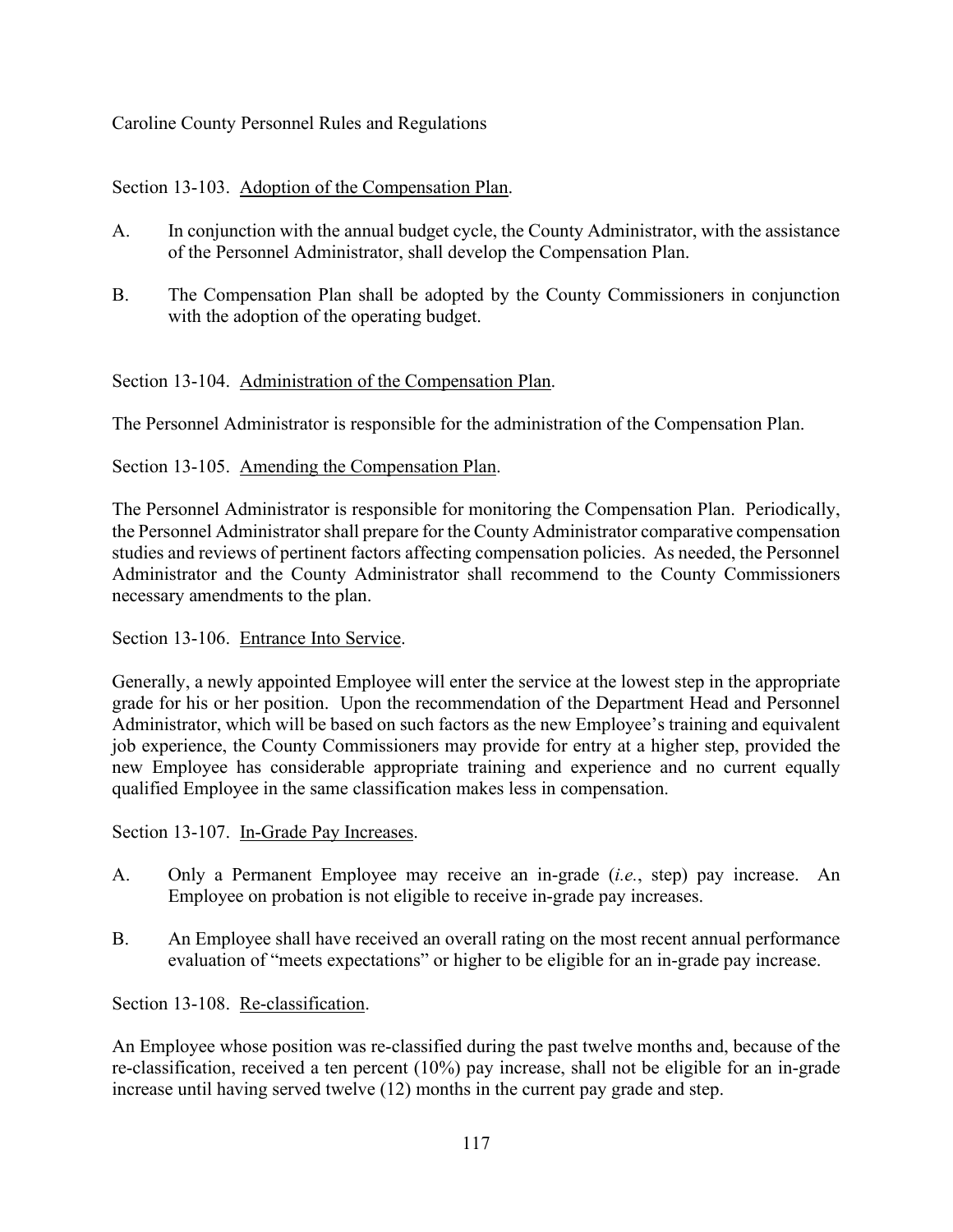# Section 13-109. Temporary Employees.

A Temporary Employee will be compensated at an hourly rate of pay equivalent to the computed hourly rate of pay provided in the Compensation Plan.

Section 13-110. Contractual Employees.

A Contractual Employee will be compensated as provided in the written employment contract.

Section 13-111. Adjustments to the Pay Rate.

- A. Transfer. When a Permanent Employee or a Probationary Employee is transferred to another position with a similar pay range for non-disciplinary reasons, the Employee shall continue to receive the same rate of pay.
- B. Promotion. When a Permanent Employee is promoted to a position with a higher pay range, such Employee shall be placed at a pay step in the range for the new position at a level determined by the Director of Human Resources on consultation with the Department Head of the employing Department, considering the qualifications, experience level, and preparedness of the Employee for the new position.
- C. Demotion. An Employee who is demoted for disciplinary reasons shall receive that rate of pay recommended by the Personnel Administrator with the Department Head and approved by the County Administrator or the County Commissioners.
- D. Reinstatement. When a former Employee who resigned in good standing pursuant to Section 12-102 is rehired within three (3) years after such resignation and placed in a position with the same pay range as that from which the Employee resigned upon recommendation from the department head.
- E. Reassignment. When an Permanent Employee is reassigned to a position with a lower pay range for non-disciplinary reasons due to reduction in force or re-organization, the Employee shall be placed at a pay step in the range for the new position at a level determined by the Director of Human Resources on consultation with the Department Head of the department and approved by the County Administrator or the County Commissioners.

Section 13-112. Compensation During Temporary Assignments.

A. Temporary Assignment. A Permanent Employee working for a period of 22 consecutive workdays in a position with a pay range higher than his or her own position shall be paid either at the lowest point of the higher pay grade or ten (10) percent more than the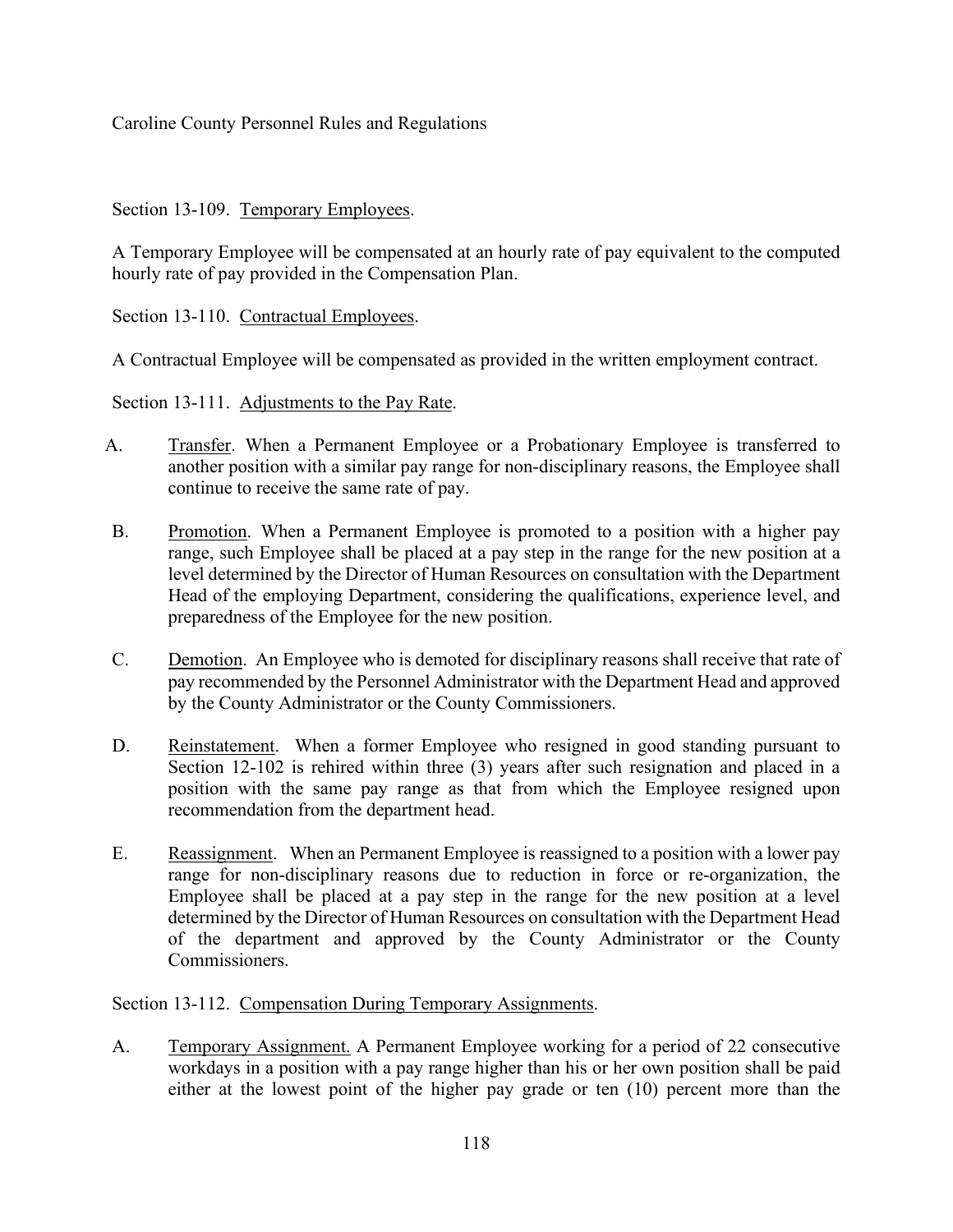Employee's current rate of pay, whichever is higher, for the period worked in the temporary assignment, retroactive to the first day of the temporary assignment. If an Employee is assigned a temporary position with a lower pay range, the Employee shall receive no reduction in pay.

- 1. Any temporary assignment to a merit position that may result in a temporary adjustment of pay shall require the approval of the County Administrator.
- 2. No temporary assignment shall exceed six (6) months. An Employee who is given a temporary assignment that lasts six (6) months shall be offered the position permanently, if Employer wishes to fill it. If the Employee does not want the position permanently, he/she shall be allowed to return to his/her current position.
- B. Temporary Appointment. The Commissioners may appoint a Permanent Employee to "Acting" or "Interim" status to temporarily fill an At-Will position. No temporary appointment shall exceed twelve (12) months. The Commissioners shall determine the rate of pay for a temporary appointment, however such rate of pay shall be at least ten (10) percent more than the Employee's current rate of pay. If an Employee appointed on a temporary basis is not offered or declines permanent appointment, he/she shall be allowed to return to his/her current merit position.

Section 13-113. Overtime Compensation.

- A. Policy.
	- 1. As a general rule, the County does not want Employees to work overtime. Department Heads should attempt to schedule work and Employee shifts so that overtime work is unnecessary.
		- a. An Employee shall not work overtime unless a Department Head or the Department Head's designee has expressly authorized and approved the overtime in advance of when Employee works the overtime.
		- b. Each Department Head shall track overtime worked and consider and recommend to the Personnel Administrator any changes in operating procedures or staffing that might help to eliminate the need for overtime without increasing the overall operating costs/budget of the department.
	- 2. When it is necessary for Employees to work overtime, overtime compensation shall be paid as required under the federal Fair Labor Standards Act (FLSA).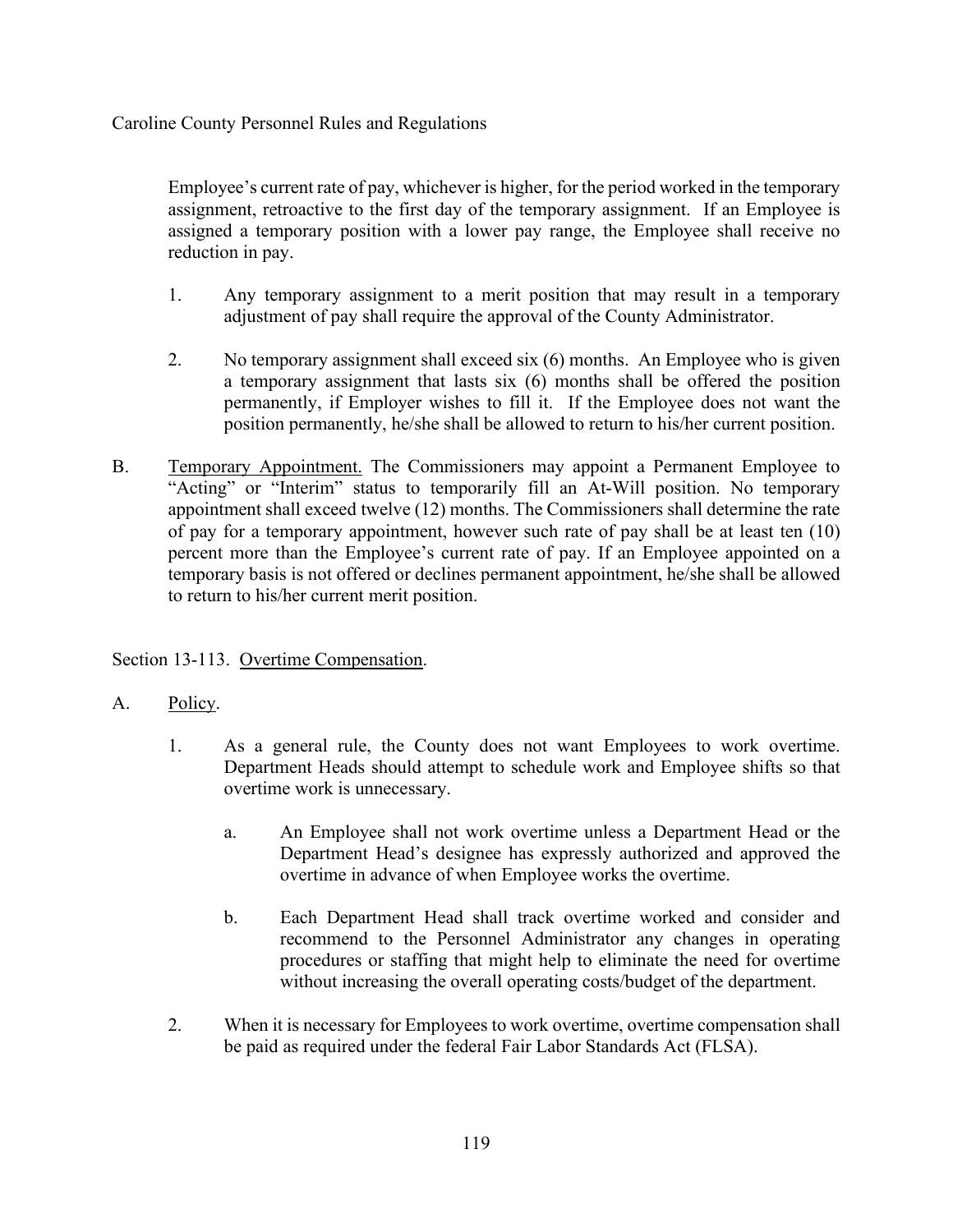- a. Salaried positions that are executive, administrative, professional, appropriate computer employee positions and positions otherwise exempt from the overtime pay requirements of the FLSA, as provided pursuant to the Wage and Hour regulations of the Department of Labor (*see* 29 Code of Federal Regulations Part 541), will not be afforded overtime compensation (*i.e.*, "FLSA Exempt" positions).
- b. Employees who punch a time clock (or log in and out of work), are paid on an hourly basis, and qualify for overtime compensation, as provided by the FLSA and the Wage and Hour regulations of the Department of Labor, generally will receive overtime pay for hours worked over 40 hours per week or, in the case of certain classifications of employees, for time worked in excess of the minimums established by the applicable Department of Labor regulations (*i.e.*, "FLSA Non-Exempt" positions). Awarding compensatory time generally is a less preferred alternative to payment of overtime.
- B. At-Will Employees. At-Will Employees are salaried Employees and hold FLSA exempt positions that do not qualify for overtime pay. Overtime compensation shall not be paid to At-Will Employees and At-Will Employees are not eligible to earn compensatory time-off.
- C. FLSA Non-Exempt Employees. Employees who hold FLSA Non-Exempt positions shall be compensated at the rate of one and one-half times their normal hourly rate of pay for any hours worked in excess of the standard work week of 40 hours or, for law enforcement and corrections personnel, for hours worked in excess of 171 hours in a 28-day work cycle or 86 hours in a 14-day work cycle.
- D. Calculation of Hours Worked. Only authorized hours worked shall be counted as hours worked in a standard workweek or 28-day/14-day work cycle. Any other paid or unpaid leave taken during that period shall not be included in the calculation of hours worked.
- E. Compensatory Time-Off. Compensatory time may be provided, in lieu of overtime pay, to a FLSA Non-Exempt Employee who works overtime under the following conditions and circumstances:
	- 1. Prior to working overtime, the Employee agrees to accept compensatory time-off in lieu of payment for working overtime. An FLSA Non-Exempt Employee who wishes to receive compensatory time instead of overtime pay shall make such election for an entire fiscal year (*i.e.*, July 1 of the year through June 30 of the following year). Thereafter, whenever such Employee has approval to work overtime, such Employee shall receive compensatory time-off in lieu of overtime pay as long as such Employee does not have accrued and unused compensatory time in excess of forty (40) hours. If an Employee has over forty (40) hours of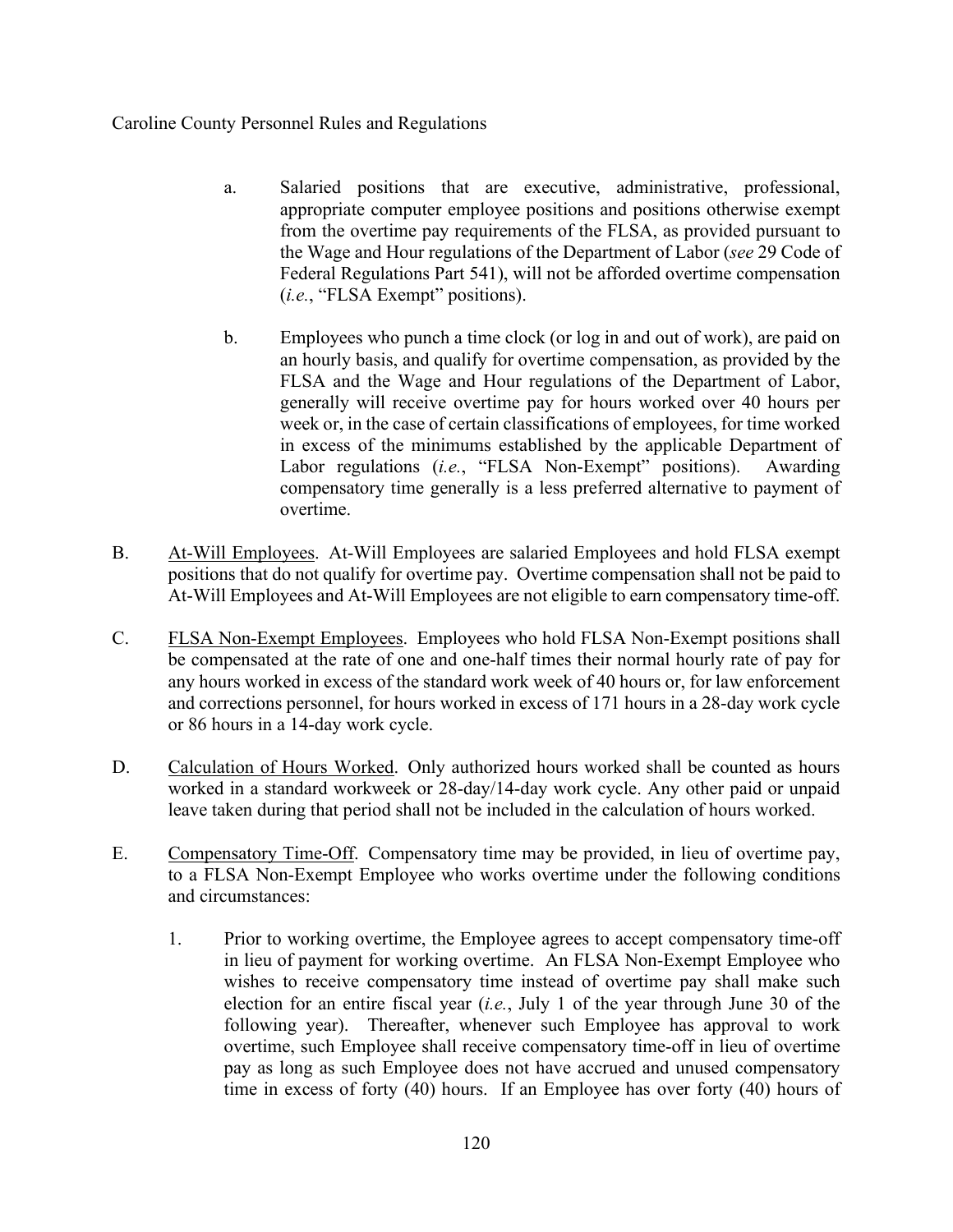accrued and unused overtime, such Employee must be paid for all additional overtime in excess of forty (40) hours.

- 2. Prior to any overtime being worked, the Department Head has approved the award of compensatory time-off in lieu of overtime pay.
- 3. One and one-half hours of compensatory time-off is awarded for each hour of overtime worked.
- 4. Compensatory time-off shall be provided in lieu of overtime pay only in the event that Employee has less than 40 hours of accumulated and unused compensatory time-off and is not anticipated to accumulate more than 40 hours of compensatory time-off as a result of the overtime in question.
- 5. Employee must obtain approval for use of compensatory time-off in the same manner as approval for use of annual leave (*see* Section 8-104E).
	- a. Absent extraordinary circumstances (*e.g.*, an Employee accumulating Compensatory time-off to extend paid time-off for child birth or adoption, or care of an elderly parent), an Employee must use compensatory time-off within 120 days after accumulating such leave.
	- b. The Department Head will allow an Employee to use accumulated compensatory time off within 120 days after it is accumulated, unless Employee fails to give adequate advance notice of a request for use of compensatory time-off and the department will be short staffed and unable to function properly when the leave is requested.
	- c. A Department Head shall notify the Personnel Administrator of the name of each Employee who has not used accumulated compensatory time-off within 120 days after earning it and the number of accumulated and unused hours. Thereafter, Employees shall be compensated for such time.
	- d. An Employee with accumulated compensatory time-off that believes he/she has been unreasonably denied use of such time-off shall promptly notify the Personnel Administrator.
- F. Administration of Compensatory Pay and Time-Off. Department Heads shall be responsible for administering the provisions of this policy within their respective departments and shall ensure that all overtime pay and compensatory time-off earned and used is promptly recorded in a ledger. Each Department Head is responsible for providing the Personnel and Benefits Coordinatorwith a monthly ledger showing the amount, if any, of compensatory time that each Non-FLSA Exempt Employee who has elected to receive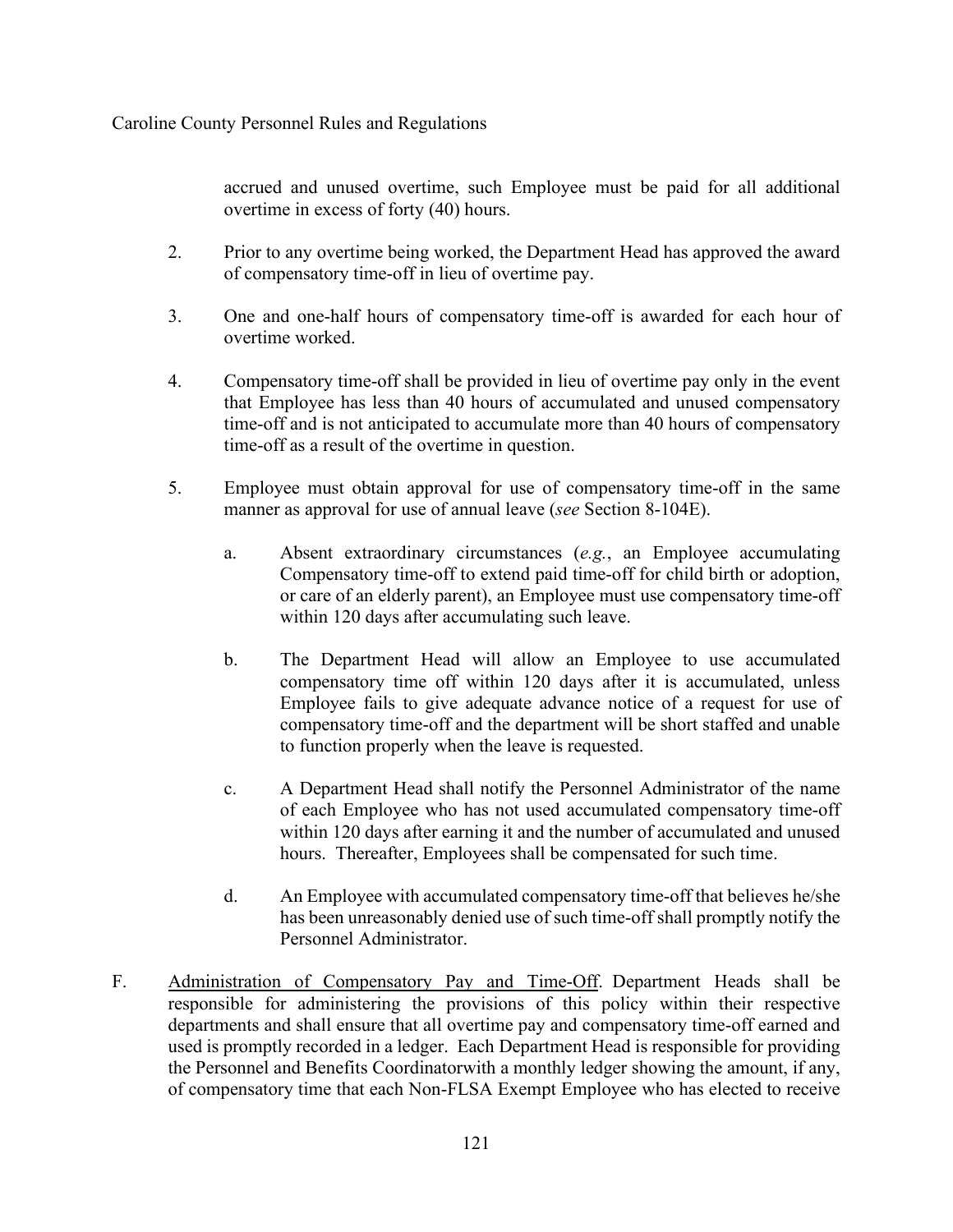compensatory time-off in lieu of overtime pay has accrued and used. Such ledger shall be delivered to the Personnel and Benefits Coordinator by no later the fifth  $(5<sup>th</sup>)$  day of each month. Form is provided by the Office of Human Resources.

## Section 13-114. Cost of Living Increases.

- A. The County Commissioners may approve cost-of-living increases as part of the annual budget. Permanent Employees and Probationary Employees shall be eligible to receive cost-of-living increases.
- B. The County Commissioners shall, during annual budget formulation, consider whether a cost-of-living increase shall be provided to retirees receiving a monthly County pension benefit.

Section 13-115. Travel Compensation.

- A. Employees required to travel in a privately owned car on approved County business shall be reimbursed for mileage at the prevailing rate set by the County Commissioners.
	- 1. An Employee will not use a privately owned vehicle for County business unless the vehicle is insured in accordance with the laws of Maryland and such Employee is an approved and insured driver of such vehicle.
	- 2. In the event of an accident, the private insurer shall be responsible for providing a defense and indemnification for any liability of Employee.
	- 3. Employee shall promptly notify the County's risk manager of any accident or mishap that occurs during Employee's use of such private vehicle and shall complete an incident report and provide whatever other information about the incident as is deemed necessary and appropriate. Failure to comply with this requirement will be grounds for immediate termination.
- B. Reimbursement for parking, bridges, and road tolls shall be provided to Employees traveling on official business if receipts for the expenses are received and provided to Employer within 60 days of occurrence.
- C. Employees may be reimbursed for the actual cost while traveling overnight for lodging and meals on County business during travel required by the Employer when supported by receipts. If Employee travels out of the County during a regular business day,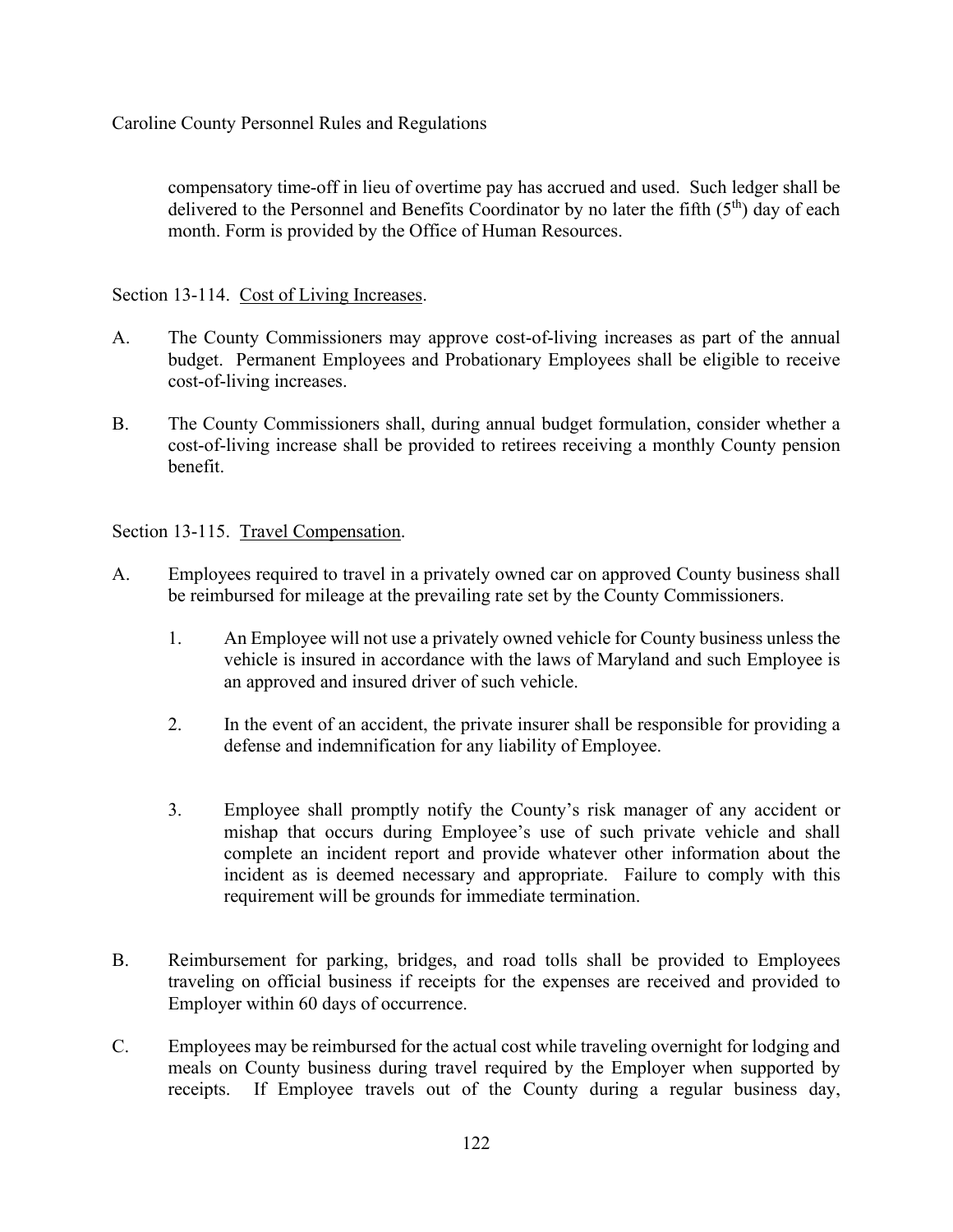reimbursement for meals may be allowed when supported by receipts. The reimbursed amounts shall not exceed the limits established by the County Commissioners. If limits for reimbursed amounts have not been established by the County Commissioners, then the reimbursed amounts shall not exceed the typical and reasonable rates applicable in the area in which the travel occurred.

## Section 13-116. Compensation of On-Call Time for Non-Exempt FLSA Employees.

- A. Introduction. In response to the operational needs of the County, A Non-Exempt (hourly) employee may be assigned to "on-call" status. On-Call status is different than an employee being subject to a call back (Section 113-17). An on-call employee must be:
	- 1. Reachable by phone, pager, or similar Technology Equipment provided to Employee by the County at any times such Employee is required to be on-call; and
	- 2. Capable of reporting to work within one hour of being called to duty.
- B. Scheduling.
	- 1. Because on-call status restricts an employee during nonworking hours, the County will make every effort to ensure that on-call assignments are rotated to the extent practicable.
	- 2. Assignment to on-call status will be made in writing and is not subject to appeal or grievance.
	- 3. To the extent practicable, on-call assignments shall be made in advance in the form of a "Duty Roster" or other formal schedule.

#### C. Restrictions.

As long as an On-Call Employee can be contacted and report to work within an hour, there is no restriction on what an On-Call Employee does when such Employee is not regularly scheduled to work and assigned to on-call status, provided that such On-Call Employee may not consume any substance that would impair him/her from performing his/her duties in the event he/she is called to work. If, for any reason, an On-Call Employee becomes unavailable to report to work while in On Call status, he/she shall notify his/her supervisor.

D. Dress and Equipment.

If the County provides an On-Call Employee with a uniform and/or portable Equipment that may be carried with such Employee, such Employee shall keep the uniform and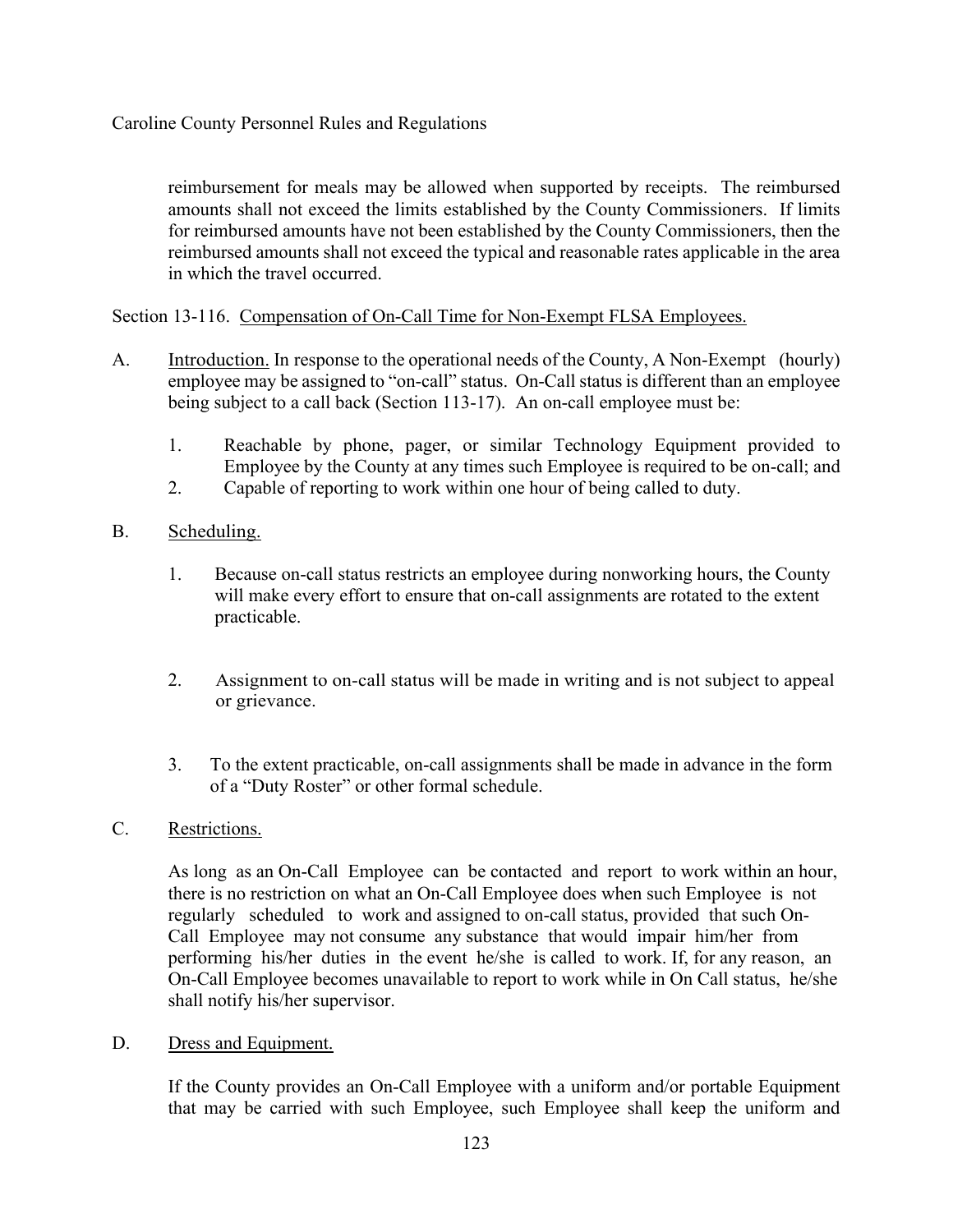equipment with him/her when On-Call and shall report to the Service area appropriately attired and equipped. Otherwise, such Employee should dress appropriately when called into work (e.g., an on-call Employee who goes swimming should carry clothes to change into in the event such Employee is summoned to work).

E. Pay.

When an On-Call Employee is called to report to work, he/she shall be paid for time actually worked, travel to and from a remote worksite, and travel from portal-toportal shall be included in hours worked for determining overtime hours. Portal-to-Portal time shall be calculated on the basis of the employee driving nonstop at the posted speed limit from the employee's residence to the workplace. Any shift differential, holiday pay or other special compensation normally paid during a specific period shall be included if an On-Call Employee is called to work during such period. When an On-Call Employee is called back to work, he/she shall receive a minimum of two (2) hours pay regardless of the hours worked or the travel time involved.

An employee may receive a temporary increase ("shift differential") in the normal hourly rate of pay during any period the employee serves in On-Call status. An Employee also may receive other forms of compensation to reflect the additional responsibilities of serving an On-Call status, however, any such compensation is within the discretion of the County and subject to approval in the annual budget.

Section 13-117. Call Back.

- A. Introduction. In response to the operational needs of the County, an employee may be called back to work at any time. It is the County's goal to minimize call backs and overtime pay to the extent practicable. Employees may be called back to work for situations which require a response on short notice and for which the call back work will serve to:
	- 1. Safeguard public health, safety and welfare;
	- 2. Avoid significant service disruption;
	- 3. Provide or support Emergency Services or to protect public property; OR
	- 4. Meet other emergency needs as determined by the County Commissioners or designated members of the County Management team.
- B. Call Back. A call back occurs when an employee is requested to return to work on the employee's regular day off or following the completion of the employee's normal work shift.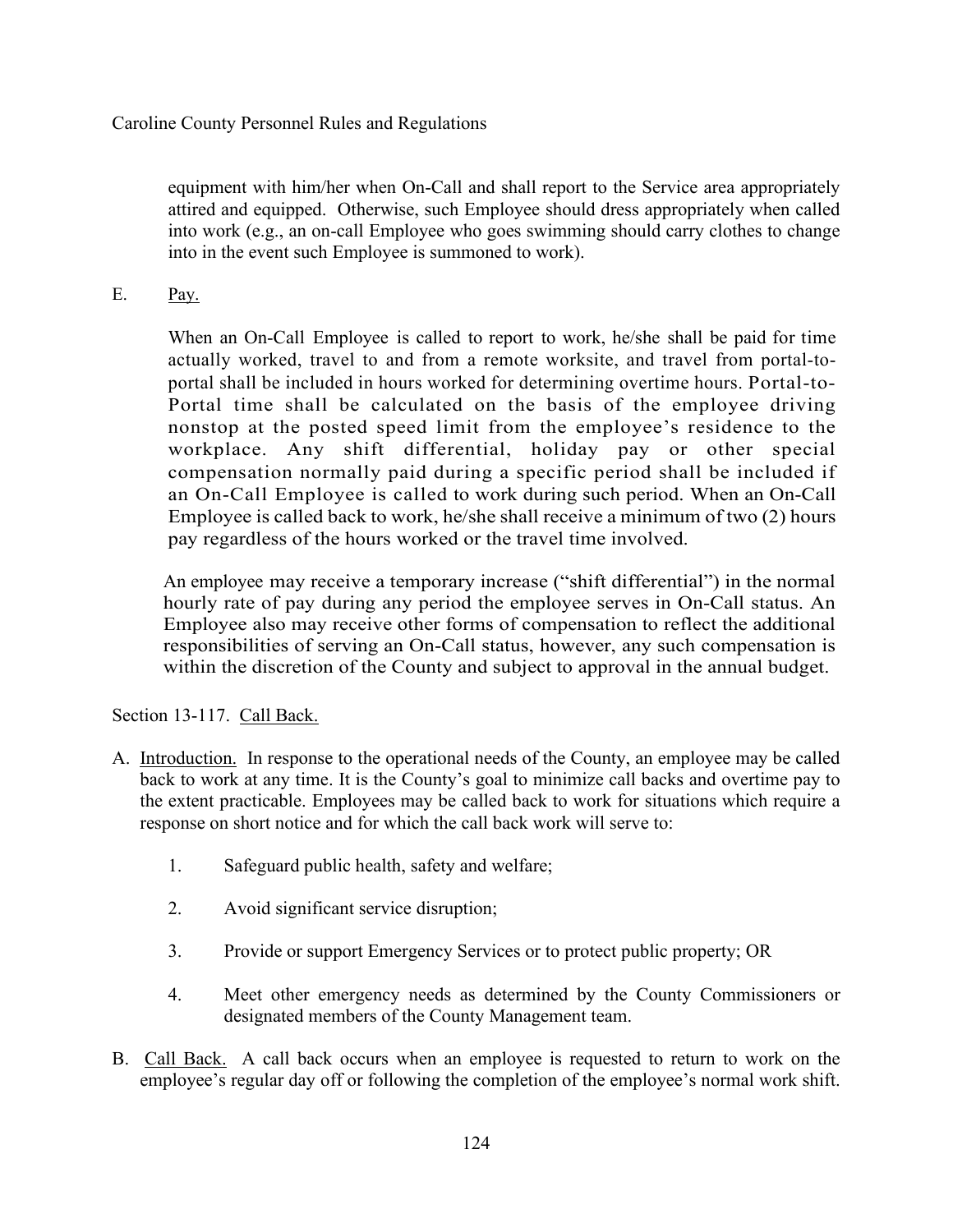Completion of the employee's normal work shift means that the employee has physically left the work property and/or premises before being called back under this policy.

- 1. The following department heads are authorized to conduct call backs:
	- A. County Administrator (All departments)
	- B. Director of Emergency Services (All departments)
	- C. Public Works Director (Public Works)
	- D. Warden (Corrections)
	- E. Sheriff (Sheriff's Office)
- 2. Call Back authority may be delegated to an Assistant Department Head/Director upon written approval of the County Administrator.
- C. Call Back Pay. Non-Exempt (Hourly) Employees shall be eligible for call back pay. Time actually worked, travel to a remote worksite, and travel from portal-to-portal shall be included in hours worked for determining overtime hours. Portal-to-portal time shall be calculated on the basis of the employee driving nonstop at the posted speed limit from the Employee's residence to the workplace. Any shift differential, Holiday Pay, or other special compensation normally paid during a specific period shall be included if a call back occurs during such period. When a non-exempt (hourly) employee is called back to work, he/she shall receive a minimum of two (2) hours pay regardless of the hours worked or the travel time involved.
- D. Early Call In. Calling employees in early to work is not considered a "call back." If a supervisor calls in an Employee with less than two hours' notice to the Employee, the Department Head may authorize call back pay for the first two hours of the shift the employee works.
- E. Continuation of Work. Retaining an employee beyond the end of regularly scheduled hours shall not be considered a "call back."
- F. Shift start/end times. Department Heads may adjust the starting and ending times of work shifts based on the operational needs of the County, the Department, and/or other relevant conditions, such as weather. For example, during a period of extreme heat, a Department Head may implement an earlier starting and ending time for Employees working outside. If a severe winter storm is anticipated in the evening, A Department Head may implement a starting time later in the morning to maximize the availability of employees and to minimize overtime expenses.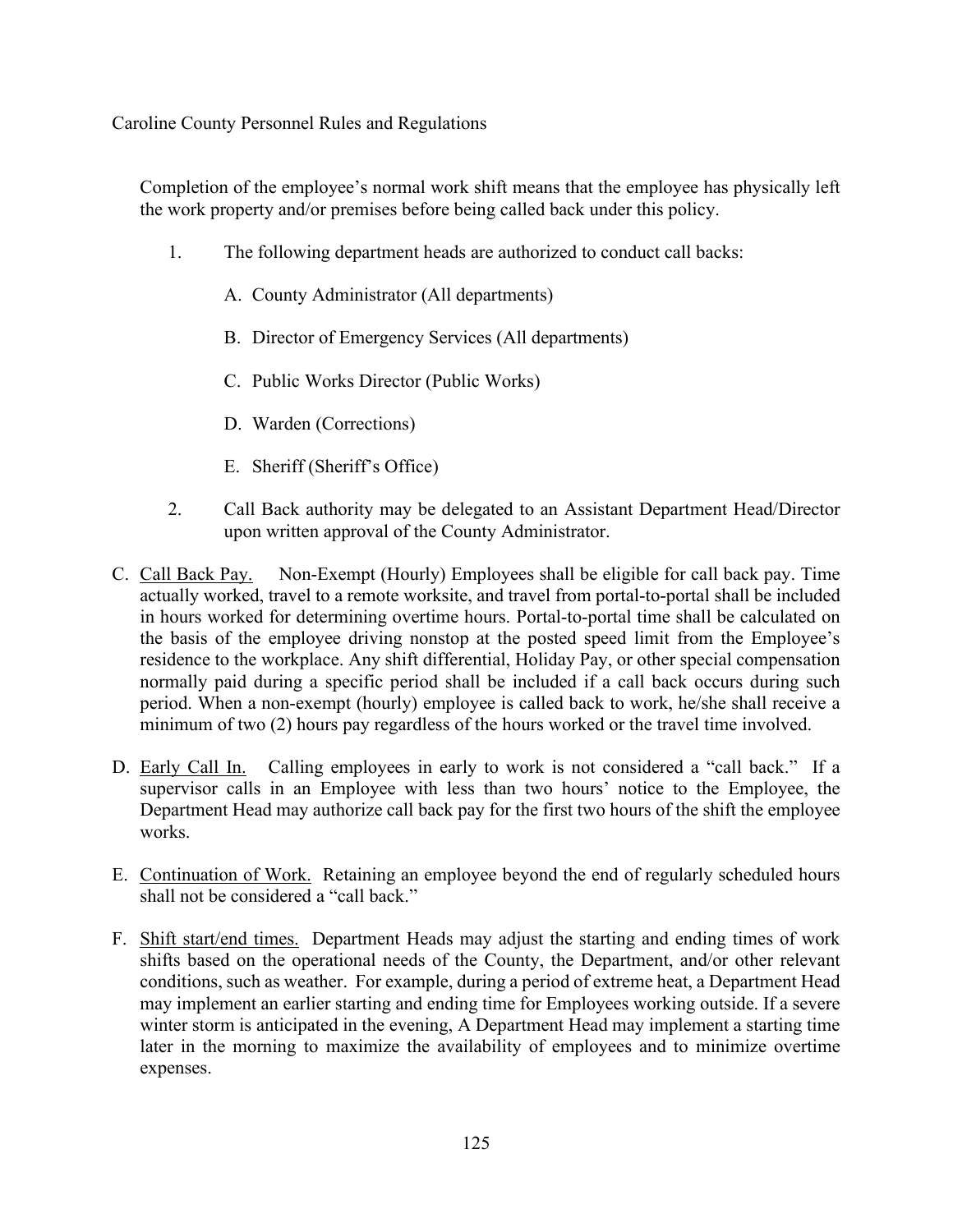- 1. Department Heads shall make a good faith effort to provide advance notice to employees of any shift changes to the extent possible. In Departments where alternate shift patterns may be imposed due to foreseeable events or operational cycles (I.E. snow removal) the Department Head shall prepare a staffing plan and provide such plan to all affected employees.
- 2. A change of shift start/end times shall not be considered a "call-back" or "early call in." Any determination of eligibility for overtime compensation shall be based on hours worked.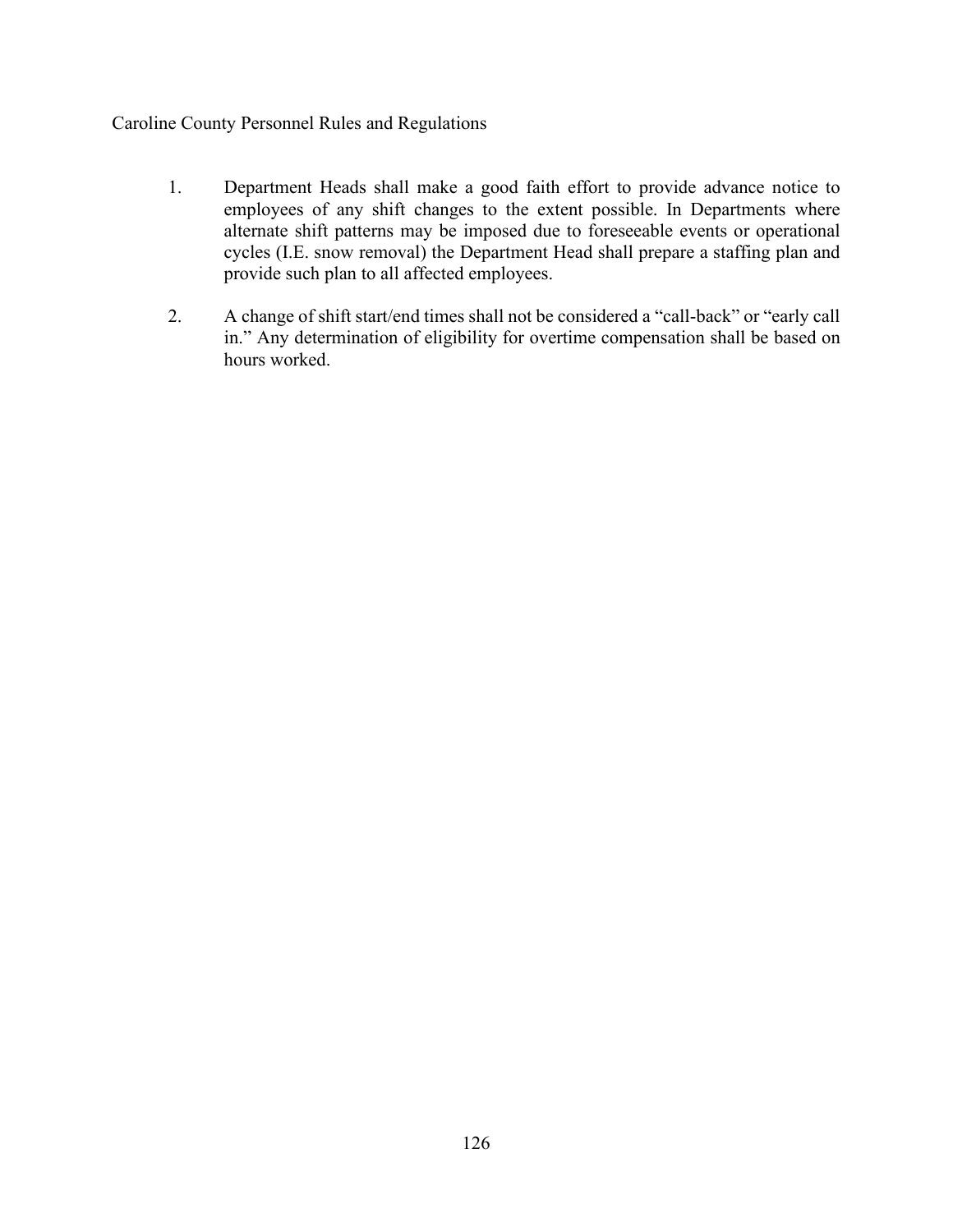## **Chapter 14 Continuity of Operations**

### Section 14-101. Continuity of Operations Plans.

- A. The County may activate Continuity of Operations Plans (COOP) in response to a significant event impacting parts or all of County operations, public health, safety, or welfare.
- B. Each Department shall be responsible for developing a COOP that is responsive to all hazards and ensures that regardless of the event, essential functions will continue to operate, and services will continue to be provided to the public to the best extent possible. Plans will anticipate the full range of potential emergencies, from those that cause the temporary interruption of a single function, to the shutdown of the entire department requiring the suspension of all non-essential functions and/or the relocation of essential functions and or personnel to an alternative site for an extended period of time.
- C. Continuity of Operations Plans may provide for the temporary suspension or modification of certain provisions of the Personnel Rules and Regulations in order to meet the needs of a department of the County. Such provisions may include but are not limited to changes to work assignments and job duties, leave policies, and work rules. COOP may also permit more flexible work options, such as staggered work shifts and the ability to work remotely. Changes made pursuant to this authority are not subject to Chapter 6 procedures.
- D. The County Administrator is authorized to issue directives to establish and implement personnel procedures that may be necessary to carry out operations under a COOP.
- E. After the return to Steady State, the County Commissioners shall review the impacts that operating under a COOP had on employee leave and compensation and may determine to award additional leave or compensation.

Section 14-102. Levels of Operation.

Continuity of Operations Plans will provide operational response designed to address the following three levels. Levels of Operation are determined by the County Administrator in consultation with the Director of Emergency Services and the Director of Human Resources. If the event is public health related, the Health Officer may also be consulted. The County Administrator shall make direct notification to each County Commissioner regarding any change in Level of Operations within two hours of the change.

# A. Steady State

Steady State describes normal operations, which is governed by standard provisions of the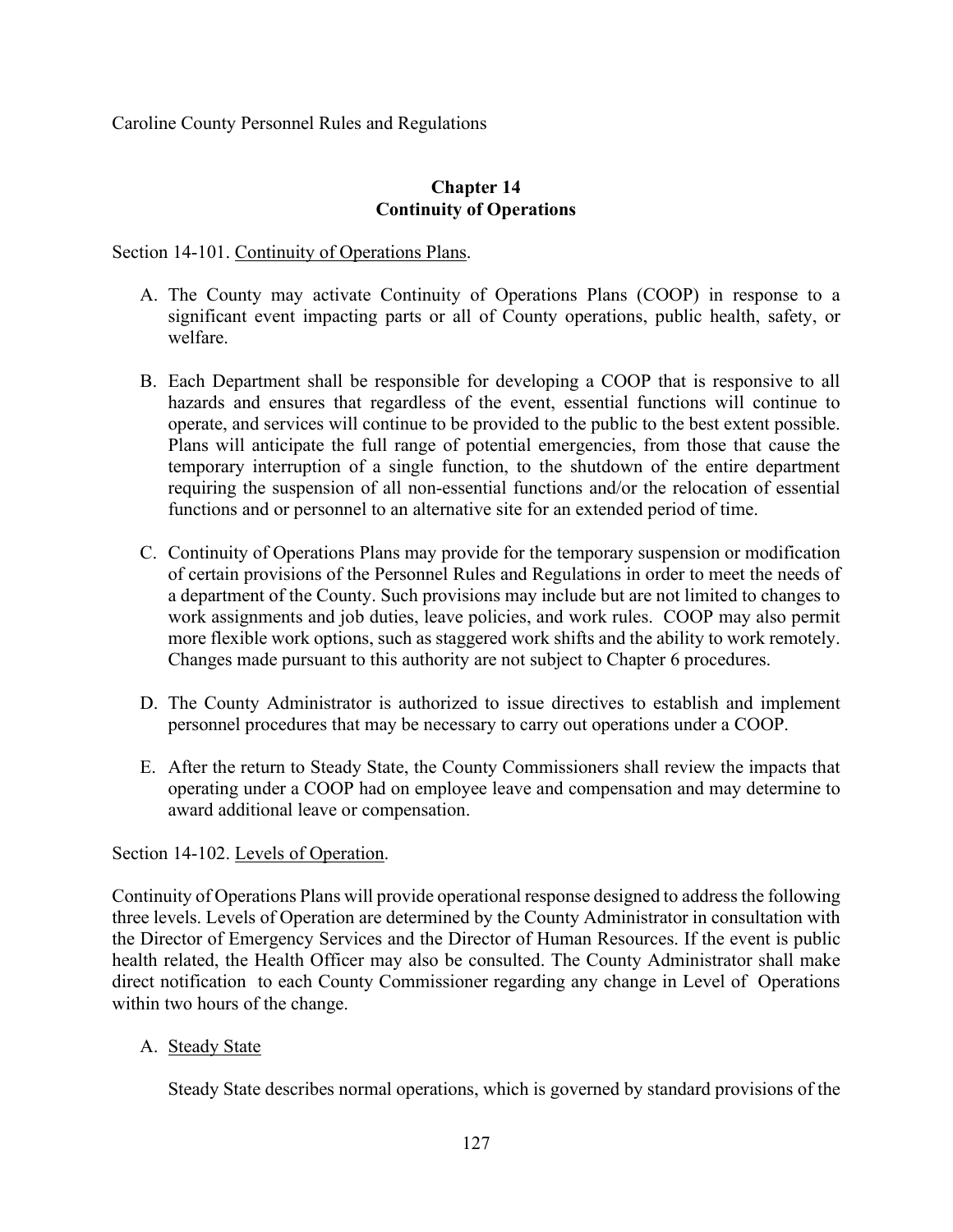Personnel Rules and Regulations.

#### B. Level I – Limited Impact

This level is marked by minimal disruption to daily operations. There may be local or State Declarations of Emergency, declared Public Health emergency, or a change in the Emergency Operations Center activation level but the event is not impacting daily County functions, services, or work locations in an unscheduled way.

- 1. Employee Attendance
	- a. Employees are expected to report to work as usual unless ill, on approved leave, or as otherwise directed by the department head or other authorized County official.
	- b. Specific employees may be declared as emergency essential/missioncritical when necessary to avoid or mitigate serious damage to public health, safety, or welfare.
	- c. Failure to report to work or to perform assigned duties as required may result in disciplinary action, up to and including termination from employment.
	- d. The department head or other authorized County official may alter an employee's supervisor, work schedule, work location, or duties in order to meet the needs of the department, provide service to the residents of Caroline County, or to mitigate the event that is creating a hazard.
	- e. An employee who reports to work exhibiting symptoms of an illness should be encouraged to return home on the employee's own leave. The County Administrator may consider administrative leave, when necessary and appropriate.
- 2. Employee Absence
	- a. An employee who is absent due to the employee's own illness, or to care for a sick member of the employee's family as defined in §8-105.E., may use accrued sick and safe, vacation, or personal leave.
	- b. An employee who stays home because the employee's child's school or daycare provider is closed may use accrued vacation or personal leave.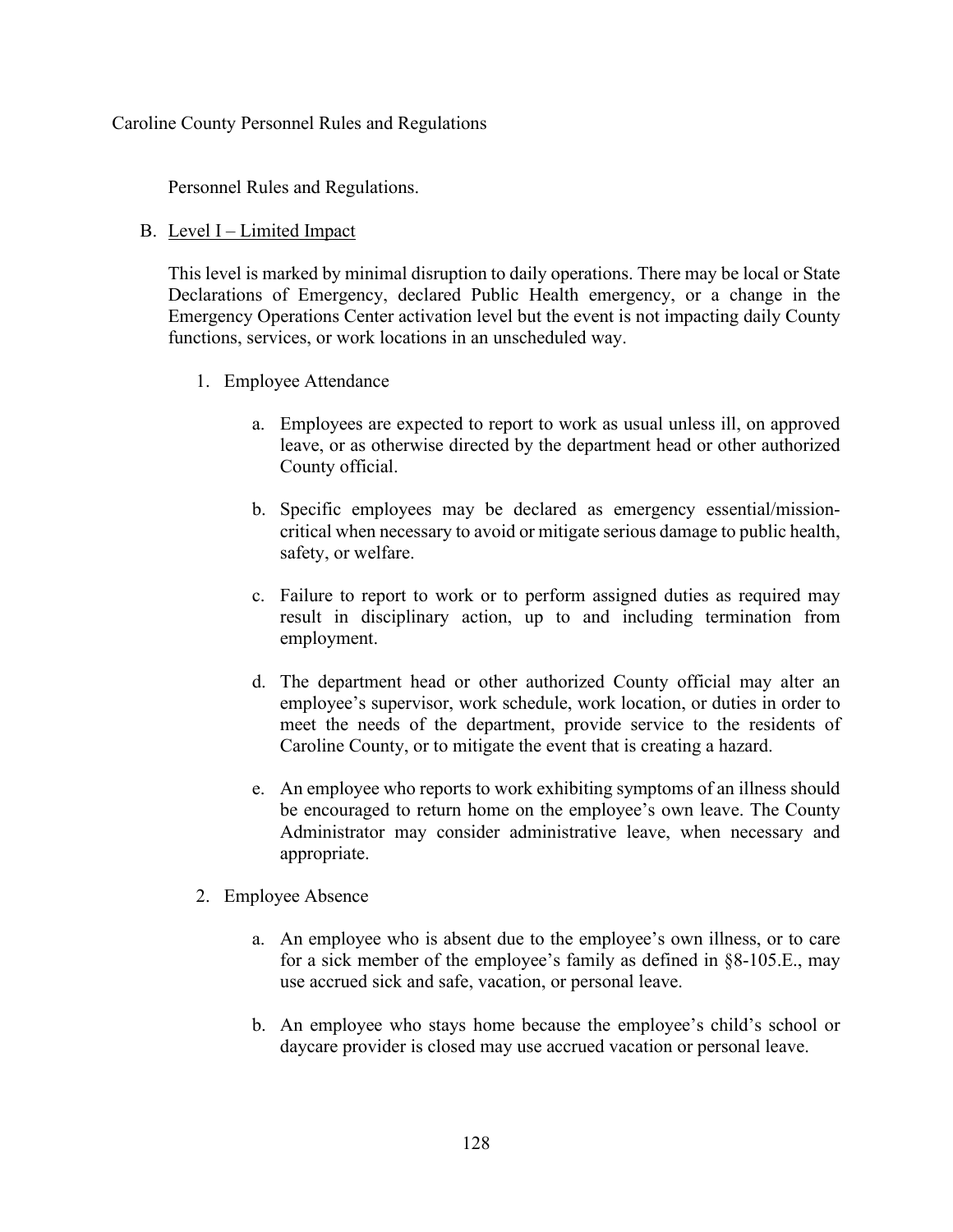- c. An employee who must be absent for the foregoing reasons and who does not have accrued leave or has run out of accrued leave during the period of absence will be placed on leave without pay for the part of the absence uncovered by paid leave.
- d. Employees are required to provide medical certification upon their return to work for any absence of five (5) or more consecutive days of sick and safe leave.

## C. Level II – Partial Impact

This level is marked by significant disruption to at least one but not all County functions or services. One or more County departments may require alternative work locations or assignments. There may be local or State Declarations of Emergency, declared Public Health emergency, or a change in the Emergency Operations Center activation level.

- 1. Employee Attendance
	- a. Employees are expected to report to work as usual unless ill, on approved leave, or as otherwise directed by the department head or other authorized County official.
	- b. Specific employees may be declared as emergency essential/missioncritical when necessary to avoid or mitigate serious damage to public health, safety, or welfare.
	- c. Failure to report to work or to perform assigned duties as required may result in disciplinary action, up to and including termination from employment.
	- d. The department head or other authorized County official may alter an employee's supervisor, work schedule, work location, or duties in order to meet the needs of the department, provide service to the residents of Caroline County, or to mitigate the event that is creating a hazard.
	- e. Eligible employees may be allowed to telework, provided that worktracking is satisfactory to the department head under whose supervision the employee is working.
	- f. An employee who reports to work exhibiting symptoms of an illness should be encouraged to return home on the employee's own leave. The County Administrator may consider administrative leave, when necessary and appropriate.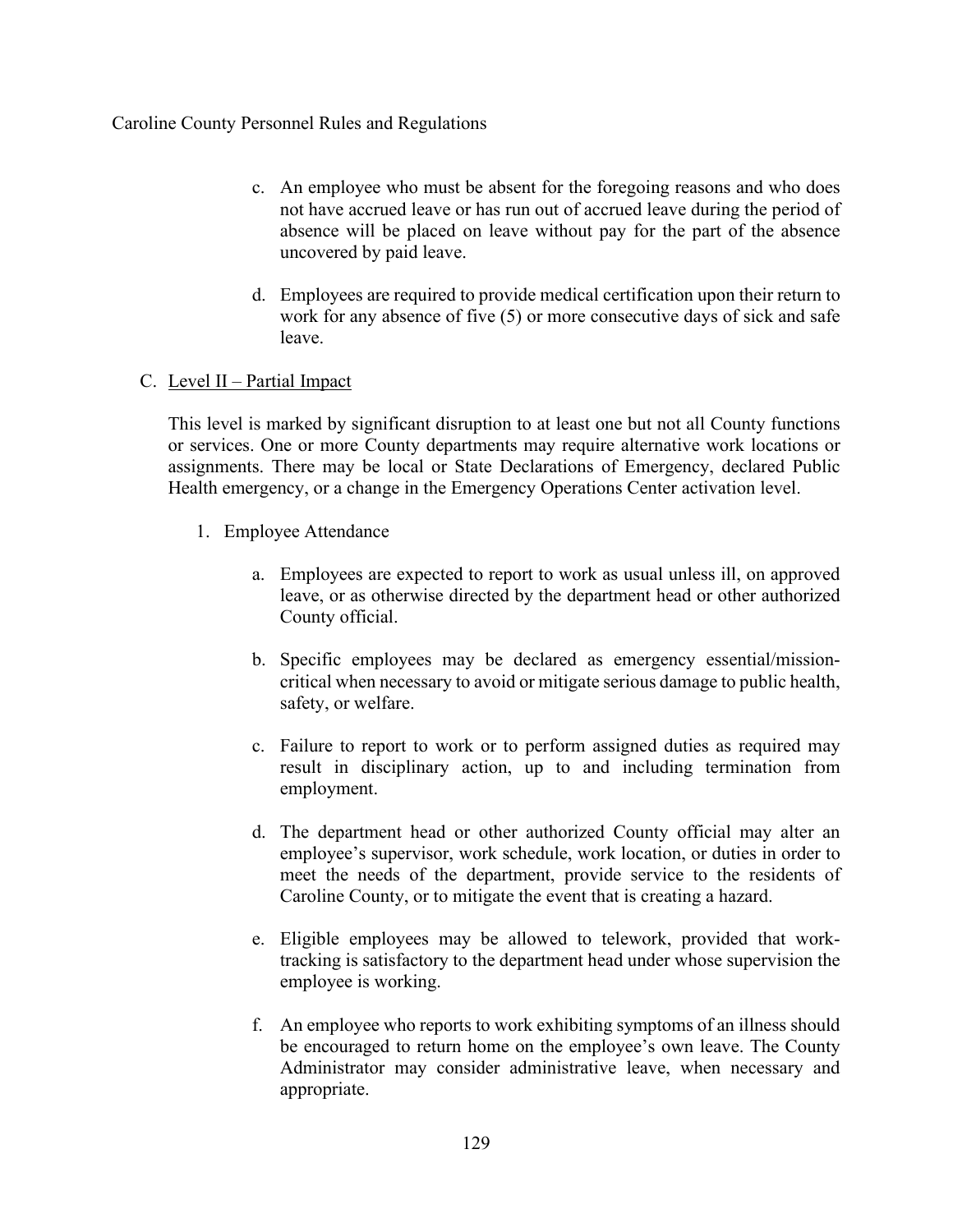- 2. Employee Absence
	- a. An employee who is absent due to the employee's own illness, or to care for a sick member of the employee's family as defined in §8-105.E., may use accrued sick and safe, vacation, or personal leave.
	- b. An employee who stays home because the employee's child's school or daycare provider is closed may use accrued vacation or personal leave.
	- c. An employee who must be absent from work due to the employee's own illness, or to care for a sick member of the employee's family as defined in §8-105.E., and who does not have accrued leave or has run out of accrued leave during the period of absence may be placed on leave without pay for the part of the absence covered by paid leave. In lieu of leave without pay, an employee who has exhausted all other forms of paid leave may request advanced sick leave.
	- d. If an employee is absent for illness directly related to a public health event, the employee may return to work after the period set by the Director of Emergency Services, in consultation with the Health Officer and County Human Resources Director. The employee may be allowed to return without providing medical documentation. The period will be set based on the specific public health criteria present during the activation of a COOP Plan.

# D. Level III – Full Impact

This level is marked by a disruption in most or all County functions and services. Most or all County departments may require alternative work locations or assignments. There will be local or state Declarations of Emergency, declared Public Health emergency, or a change in the Emergency Operations Center activation level.

- 1. Employee Attendance
	- a. All employees who have been declared emergency essential/missioncritical are required to report for work unless on sick leave or other form of approved leave.
	- b. Specific employees may be declared as emergency essential/missioncritical when necessary to avoid or mitigate serious damage to public health, safety, or welfare.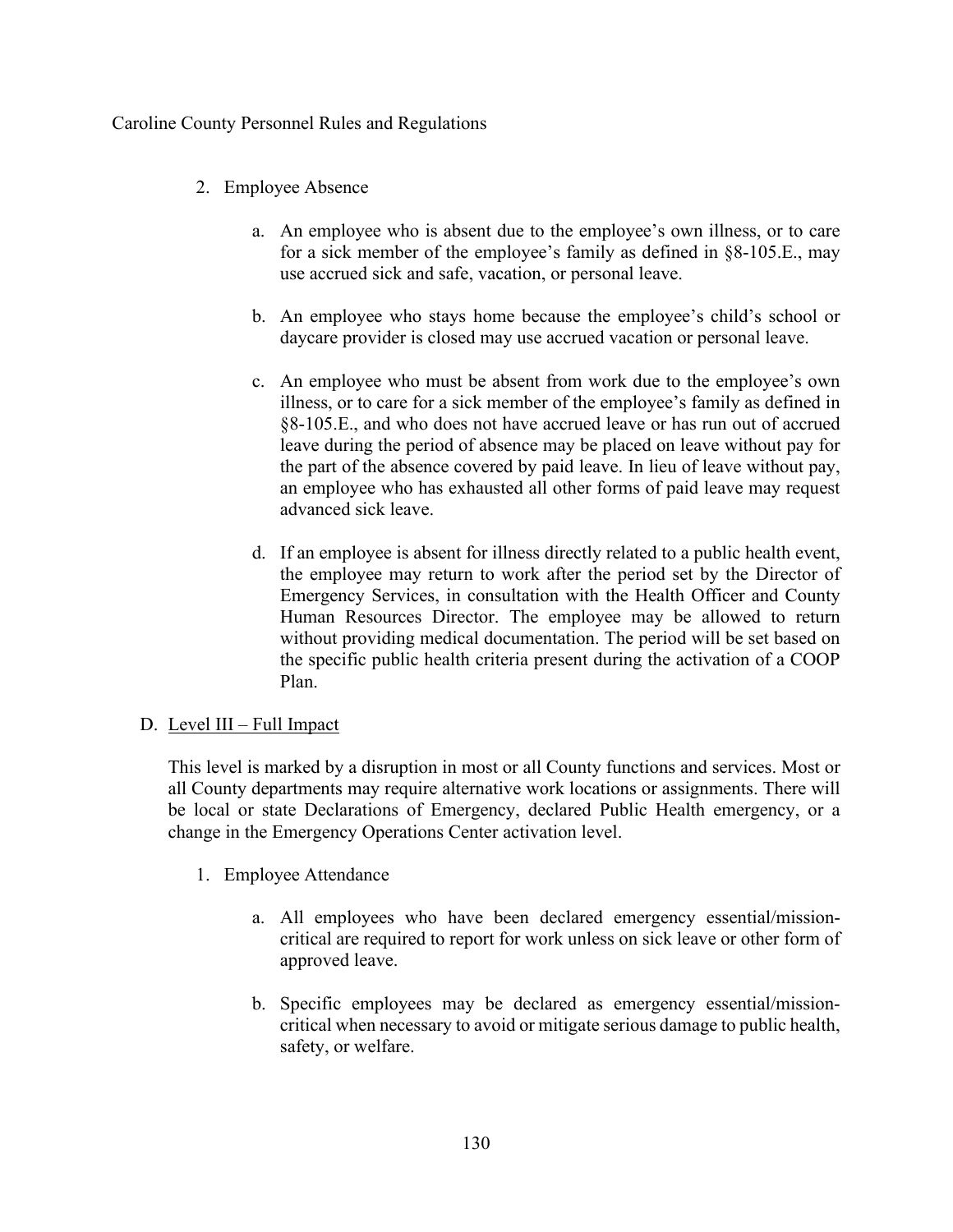- c. An hourly employee working under a department designated at Level III shall receive a pay differential equal to 25% of the employee's base pay.
- d. Failure of an emergency essential/mission-critical employee to report to work or to perform assigned duties as required may result in disciplinary action, up to and including termination from employment.
- e. The department head or other authorized County official may alter an employee's supervisor, work schedule, work location, or duties in order to meet the needs of the department, provide service to the residents of Caroline County, or to mitigate the event that is creating a hazard.
- f. Emergency essential/mission-critical employees may be allowed or required to telework, provided that work-tracking is satisfactory to the department head under whose supervision the employee is working.
- g. During a public health event, if authorized by the County Administrator or other authorized County official, emergency essential/mission-critical employees may be screened for illness prior to their entry to the workplace. Employees who meet certain criteria established by the Director of Emergency Services, in consultation with the Health Officer and based upon guidance issued by the Maryland Department of Health or Centers for Disease Control, will be sent home. In such situations, the employee should be encouraged to utilize the employee's own leave. The County Administrator may consider administrative leave, when necessary and appropriate.
- 2. Employee Absence
	- a. All employees not declared emergency essential/mission-critical will be placed on paid administrative leave and will be required to stay home during the time that their department is at Level III.
	- b. An emergency essential/mission-critical employee who is absent due to the employee's own illness, or to care for a sick member of the employee's family as defined in §8-105.E., may use accrued sick and safe, vacation, personal, leave without pay, or advanced sick leave.
	- c. If an employee is absent for illness directly related to a public health event, the employee may return to work after the period set by the Director of Emergency Services, in consultation with the Health Officer and County Human Resources Director. The employee may be allowed to return without providing medical documentation. The period will be set based on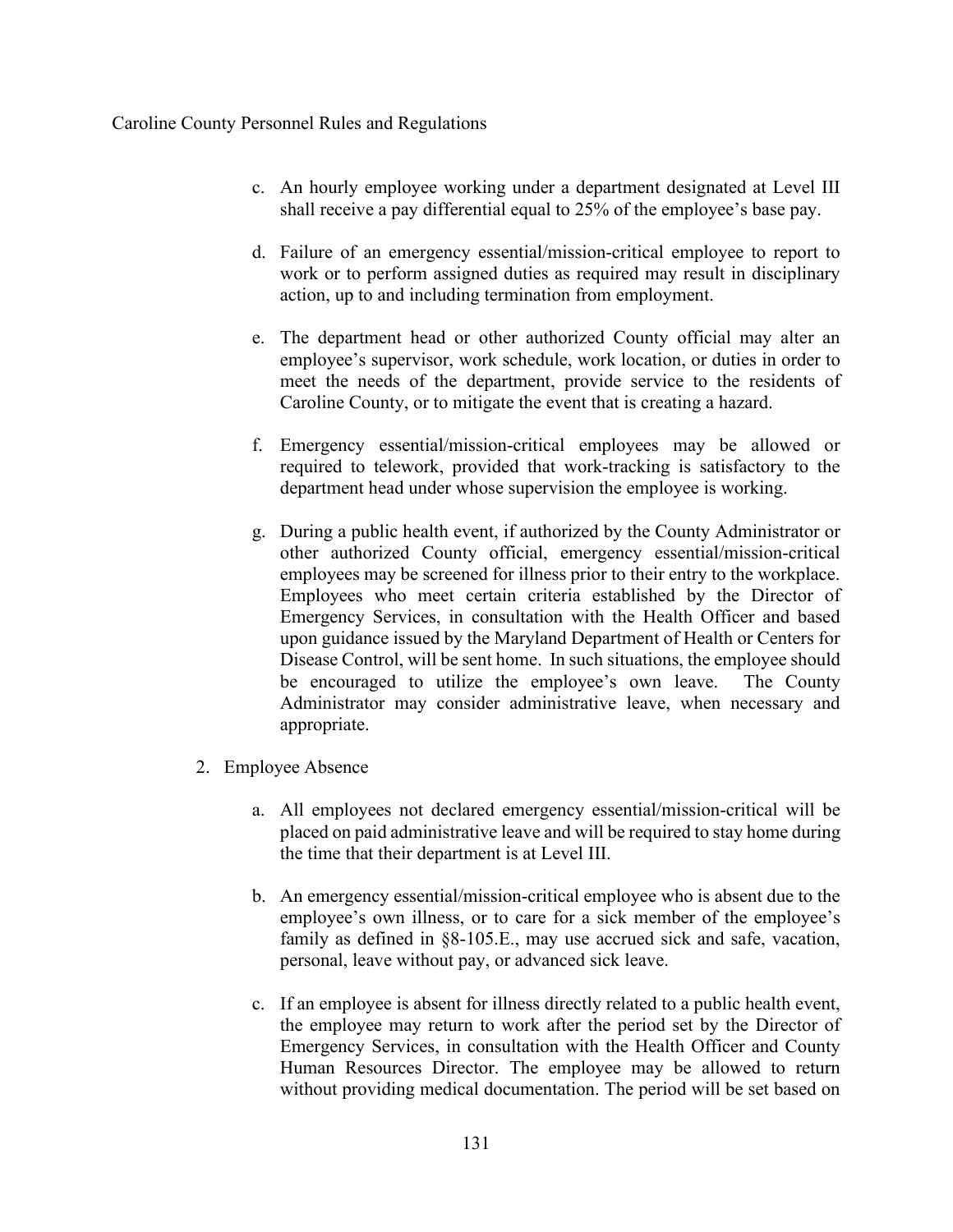the specific public health criteria present during the activation of a COOP Plan.